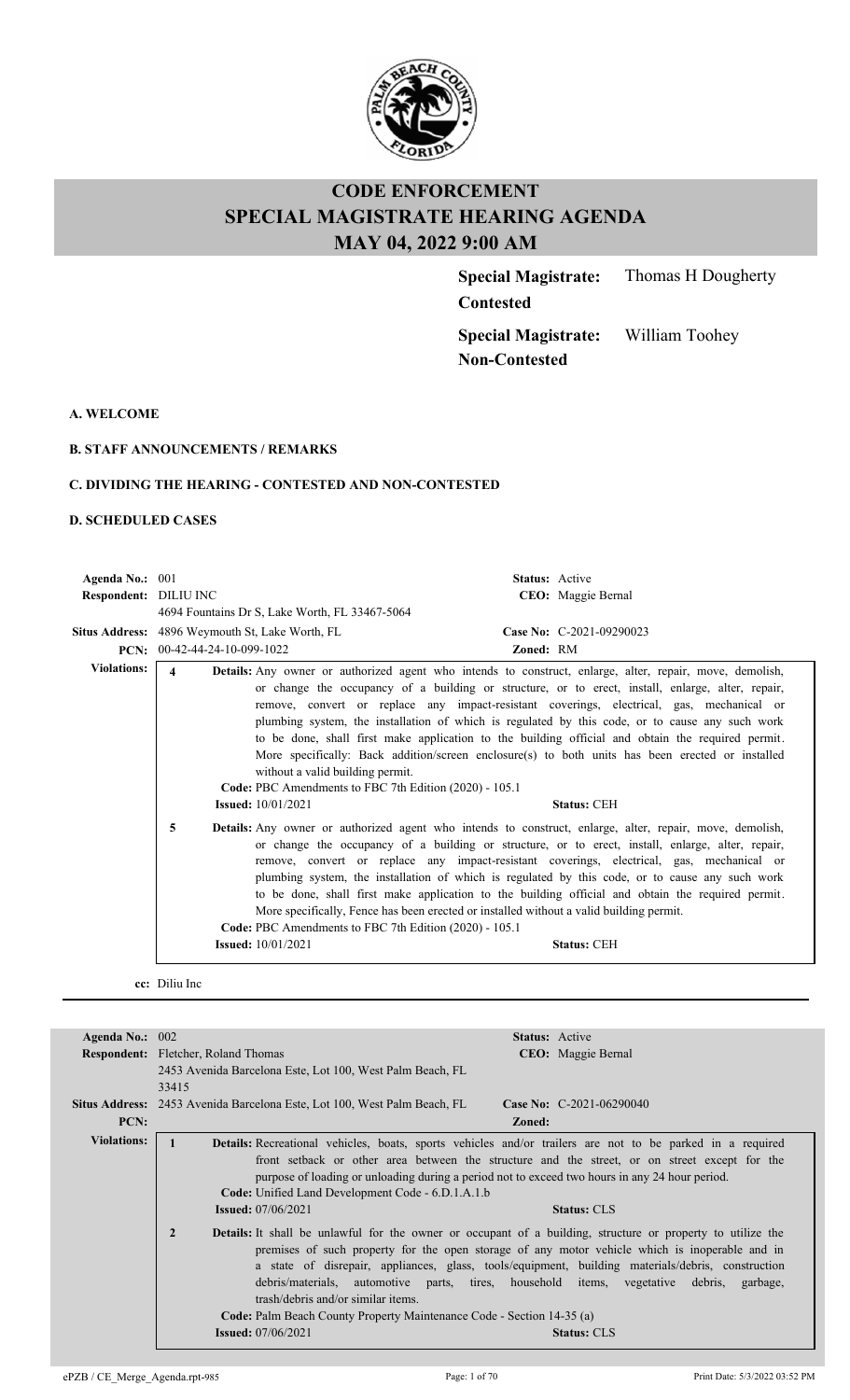| 3                       | <b>Details:</b> Any owner or authorized agent who intends to construct, enlarge, alter, repair, move, demolish,<br>or change the occupancy of a building or structure, or to erect, install, enlarge, alter, repair,<br>remove, convert or replace any impact-resistant coverings, electrical, gas, mechanical or<br>plumbing system, the installation of which is regulated by this code, or to cause any such work<br>to be done, shall first make application to the building official and obtain the required permit.<br>More specifically, canvas/canopy pole structure(s) has been erected or installed without a valid<br>building permit.<br>Code: PBC Amendments to FBC 7th Edition (2020) - 105.1<br><b>Issued:</b> 07/06/2021<br><b>Status: CEH</b> |
|-------------------------|----------------------------------------------------------------------------------------------------------------------------------------------------------------------------------------------------------------------------------------------------------------------------------------------------------------------------------------------------------------------------------------------------------------------------------------------------------------------------------------------------------------------------------------------------------------------------------------------------------------------------------------------------------------------------------------------------------------------------------------------------------------|
| $\overline{\mathbf{4}}$ | <b>Details:</b> Any owner or authorized agent who intends to construct, enlarge, alter, repair, move, demolish,<br>or change the occupancy of a building or structure, or to erect, install, enlarge, alter, repair,<br>remove, convert or replace any impact-resistant coverings, electrical, gas, mechanical or<br>plumbing system, the installation of which is regulated by this code, or to cause any such work<br>to be done, shall first make application to the building official and obtain the required permit.<br>More specifically, shed(s) has been erected or installed without a valid building permit.<br>Code: PBC Amendments to FBC 7th Edition (2020) - 105.1<br><b>Issued:</b> 07/06/2021<br><b>Status: CLS</b>                            |
| 5                       | Details: Any owner or authorized agent who intends to construct, enlarge, alter, repair, move, demolish,<br>or change the occupancy of a building or structure, or to erect, install, enlarge, alter, repair,<br>remove, convert or replace any impact-resistant coverings, electrical, gas, mechanical or<br>plumbing system, the installation of which is regulated by this code, or to cause any such work<br>to be done, shall first make application to the building official and obtain the required permit.<br>More specifically, side roof enclosure attached to unit has been erected or installed without a<br>valid building permit.<br>Code: PBC Amendments to FBC 7th Edition (2020) - 105.1<br><b>Issued:</b> 07/06/2021<br><b>Status: CEH</b>   |
| 6                       | Details: Any owner or authorized agent who intends to construct, enlarge, alter, repair, move, demolish,<br>or change the occupancy of a building or structure, or to erect, install, enlarge, alter, repair,<br>remove, convert or replace any impact-resistant coverings, electrical, gas, mechanical or<br>plumbing system, the installation of which is regulated by this code, or to cause any such work<br>to be done, shall first make application to the building official and obtain the required permit.<br>More specifically, fence has been erected or installed without a valid building permit.<br>Code: PBC Amendments to FBC 7th Edition (2020) - 105.1<br><b>Issued:</b> 07/06/2021<br><b>Status: CEH</b>                                     |

**cc:** Abramson Ruth C Trust

| Agenda No.: $003$  | <b>Respondent: KENS FLORIDA REAL EST III LLC</b><br>112 Lost Bridge Dr. Palm Beach Gardens, FL 33410 | <b>Status:</b> Active<br>CEO: Maggie Bernal                                                                                                                                                                                                                                                                                                                                                                                                                                                                                                                                                                                                |  |
|--------------------|------------------------------------------------------------------------------------------------------|--------------------------------------------------------------------------------------------------------------------------------------------------------------------------------------------------------------------------------------------------------------------------------------------------------------------------------------------------------------------------------------------------------------------------------------------------------------------------------------------------------------------------------------------------------------------------------------------------------------------------------------------|--|
|                    | <b>Situs Address:</b> 5826 S Rue Rd, West Palm Beach, FL<br><b>PCN:</b> $00-42-44-14-19-018-0191$    | Case No: $C-2021-11040021$<br><b>Zoned: RM</b>                                                                                                                                                                                                                                                                                                                                                                                                                                                                                                                                                                                             |  |
| <b>Violations:</b> | Code: PBC Amendments to FBC 7th Edition (2020) - 105.1<br><b>Issued:</b> 11/05/2021                  | <b>Details:</b> Any owner or authorized agent who intends to construct, enlarge, alter, repair, move, demolish,<br>or change the occupancy of a building or structure, or to erect, install, enlarge, alter, repair,<br>remove, convert or replace any impact-resistant coverings, electrical, gas, mechanical or<br>plumbing system, the installation of which is regulated by this code, or to cause any such work<br>to be done, shall first make application to the building official and obtain the required permit.<br>More specifically, fence has been erected or installed without a valid building permit.<br><b>Status: CEH</b> |  |

**cc:** Kens Florida Real Est Iii Llc Kens Florida Real Est Iii Llc

| Agenda No.: 004    |                                                                                                   | <b>Status:</b> Active                                                                                           |  |
|--------------------|---------------------------------------------------------------------------------------------------|-----------------------------------------------------------------------------------------------------------------|--|
|                    | Respondent: Montero, Wilfredo                                                                     | CEO: Maggie Bernal                                                                                              |  |
|                    | 4807 Saratoga Rd, West Palm Beach, FL 33415-5666                                                  |                                                                                                                 |  |
|                    | <b>Situs Address:</b> 4807 Saratoga Rd, West Palm Beach, FL                                       | <b>Case No:</b> C-2021-05250060                                                                                 |  |
|                    | <b>PCN:</b> $00-42-44-12-26-000-1010$                                                             | <b>Zoned: RM</b>                                                                                                |  |
| <b>Violations:</b> | $\mathbf{3}$                                                                                      | <b>Details:</b> Any owner or authorized agent who intends to construct, enlarge, alter, repair, move, demolish, |  |
|                    |                                                                                                   | or change the occupancy of a building or structure, or to erect, install, enlarge, alter, repair,               |  |
|                    |                                                                                                   | remove, convert or replace any impact-resistant coverings, electrical, gas, mechanical or                       |  |
|                    |                                                                                                   | plumbing system, the installation of which is regulated by this code, or to cause any such work                 |  |
|                    | to be done, shall first make application to the building official and obtain the required permit. |                                                                                                                 |  |
|                    |                                                                                                   | More specifically, Addition in backyard has been erected or installed without a valid building                  |  |
|                    | permit.                                                                                           |                                                                                                                 |  |
|                    | <b>Code: PBC</b> Amendments to FBC 7th Edition (2020) - 105.1                                     |                                                                                                                 |  |
|                    | <b>Issued:</b> 05/25/2021                                                                         | <b>Status: CEH</b>                                                                                              |  |
|                    |                                                                                                   |                                                                                                                 |  |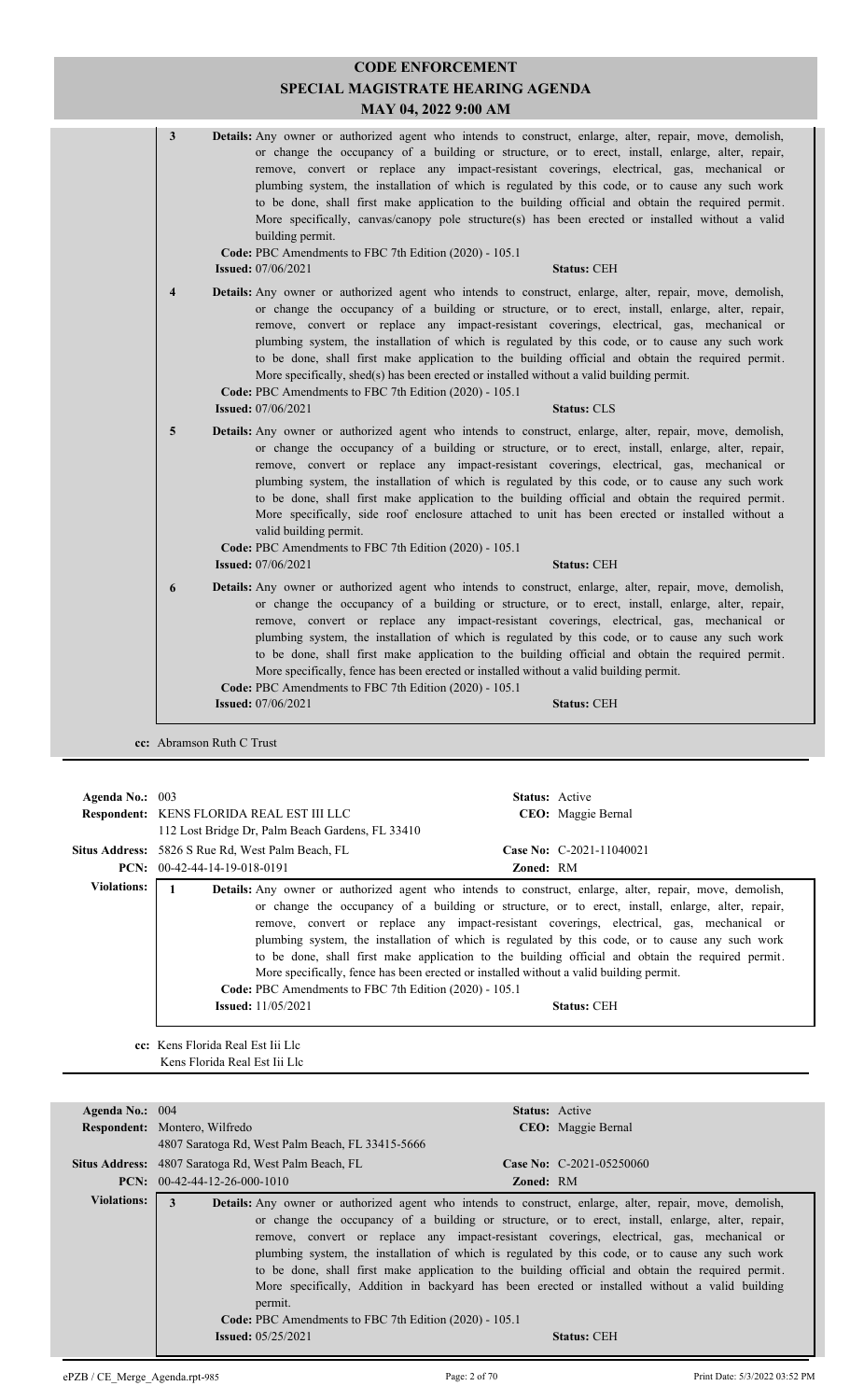| Agenda No.: $005$  | <b>Respondent:</b> Moreno Figueroa, Ledy Yojana<br>4340 Roberts Way, Lake Worth, FL 33463-4546                                                                                        |        | <b>Status:</b> Removed<br>CEO: Maggie Bernal                                                                                                                                                                                                                                                                                                                                                                                                                                                                                                    |
|--------------------|---------------------------------------------------------------------------------------------------------------------------------------------------------------------------------------|--------|-------------------------------------------------------------------------------------------------------------------------------------------------------------------------------------------------------------------------------------------------------------------------------------------------------------------------------------------------------------------------------------------------------------------------------------------------------------------------------------------------------------------------------------------------|
|                    | <b>Situs Address:</b> 4340 Roberts Way, Lot 156, FL                                                                                                                                   |        | Case No: C-2021-11010011                                                                                                                                                                                                                                                                                                                                                                                                                                                                                                                        |
| PCN:               |                                                                                                                                                                                       | Zoned: |                                                                                                                                                                                                                                                                                                                                                                                                                                                                                                                                                 |
| <b>Violations:</b> | More specifically, New A/C unit has been erected or installed without a valid building permit.<br>Code: PBC Amendments to FBC 7th Edition (2020) - 105.1<br><b>Issued:</b> 11/03/2021 |        | <b>Details:</b> Any owner or authorized agent who intends to construct, enlarge, alter, repair, move, demolish,<br>or change the occupancy of a building or structure, or to erect, install, enlarge, alter, repair,<br>remove, convert or replace any impact-resistant coverings, electrical, gas, mechanical or<br>plumbing system, the installation of which is regulated by this code, or to cause any such work<br>to be done, shall first make application to the building official and obtain the required permit.<br><b>Status: CLS</b> |

| Agenda No.: 006    |                                                                                                                                                                                                                           | Status: Removed                                                                                                                                                                                                                                                                                                                                                                                                                                                                                                                                                                                                                                                                                                                                   |
|--------------------|---------------------------------------------------------------------------------------------------------------------------------------------------------------------------------------------------------------------------|---------------------------------------------------------------------------------------------------------------------------------------------------------------------------------------------------------------------------------------------------------------------------------------------------------------------------------------------------------------------------------------------------------------------------------------------------------------------------------------------------------------------------------------------------------------------------------------------------------------------------------------------------------------------------------------------------------------------------------------------------|
|                    | <b>Respondent: SRP SUB LLC</b><br>251 Little Falls Dr, Wilmington, DE 19808                                                                                                                                               | CEO: Maggie Bernal                                                                                                                                                                                                                                                                                                                                                                                                                                                                                                                                                                                                                                                                                                                                |
|                    | Situs Address: 2384 Pinecrest Ct, West Palm Beach, FL<br>PCN: $00-42-44-14-05-013-0041$                                                                                                                                   | Case No: C-2022-02030052<br>Zoned: RM                                                                                                                                                                                                                                                                                                                                                                                                                                                                                                                                                                                                                                                                                                             |
| <b>Violations:</b> | $\mathbf{1}$<br>height on the entire lot.<br>horticultural practices.<br><b>Issued: 02/04/2022</b>                                                                                                                        | Details: Grass, weeds and low-growing vegetation shall be maintained as follows: Developed or<br>Partially Developed Residential and Non-Residential lots one-half acre or less: 7 inches in<br>Maintenance of grassed areas and low-growing vegetation shall include weeding, watering,<br>fertilizing, pruning, mowing, edging or any other actions needed consistent with acceptable<br>Code: Palm Beach County Property Maintenance Code - Section 14-32 (c) (1) Table 14-32 (c)<br>Palm Beach County Property Maintenance Code - Section 14-32 (c) (2)<br><b>Status: CLS</b>                                                                                                                                                                 |
|                    | $\overline{2}$<br>Code: Palm Beach County Property Maintenance Code - Section 14-35 (a)<br><b>Issued:</b> 02/04/2022                                                                                                      | Details: It shall be unlawful for the owner or occupant of a building, structure or property to utilize the<br>premises of such property for the open storage of any motor vehicle which is inoperable and in<br>a state of disrepair, appliances, glass, building material/debris, construction debris/material,<br>automotive parts, tires, vegetative debris, garbage, trash/debris and/or similar items.<br><b>Status: CLS</b>                                                                                                                                                                                                                                                                                                                |
|                    | 3<br>in any 24 hour period.<br>not permit in a residential area.<br>Code: Palm Beach County Property Maintenance Code - Section 14-35 (a)<br>Unified Land Development Code - 6.D.1.A.4.a.2.a<br><b>Issued: 02/04/2022</b> | Details: It shall be unlawful for the owner or occupant of a building, structure or property to utilize the<br>premises of such property for the open storage of any motor vehicle which is inoperable and in<br>a state of disrepair, appliances, glass, building material, construction debris, automotive parts,<br>tires, vegetative debris, garbage, trash or similar items. It shall be unlawful for any owner of<br>land in any residential district to park on, cause to be parked on, or allow to be parked on<br>residentially zoned land any unlicensed or unregistered vehicle for a period exceeding one hour<br>More Specifically: Outdoor storage of unlicensed/unregistered and/or inoperable vehicle(s) is<br><b>Status: CLS</b> |
|                    | $\overline{\mathbf{4}}$<br>street, or rear property lines.<br>Code: Unified Land Development Code - 7.D.4.A.1.a                                                                                                           | Details: Hedges may be planted and maintained along or adjacent to a residential lot line, as follows:<br>1) Hedges shall not exceed four feet in height when located within the required front setback.<br>2) Hedges shall not exceed eight feet in height when located on or adjacent to the side, side                                                                                                                                                                                                                                                                                                                                                                                                                                         |
|                    | <b>Issued: 02/04/2022</b>                                                                                                                                                                                                 | <b>Status: CLS</b>                                                                                                                                                                                                                                                                                                                                                                                                                                                                                                                                                                                                                                                                                                                                |

**Respondent:** EVERT TENNIS ACADEMY LIMITED LIABILITY **CEO:** COMPANY **Agenda No.:** 007 **Status:** Active CEO: Steve G Bisch 1201 Hays St, Tallahassee, FL 32301-2525 **Situs Address:** 10391 Flores Dr, Boca Raton, FL **Case No:** C-2021-09240016 **PCN:** 00-41-47-13-18-000-0010 **Zoned:** RTS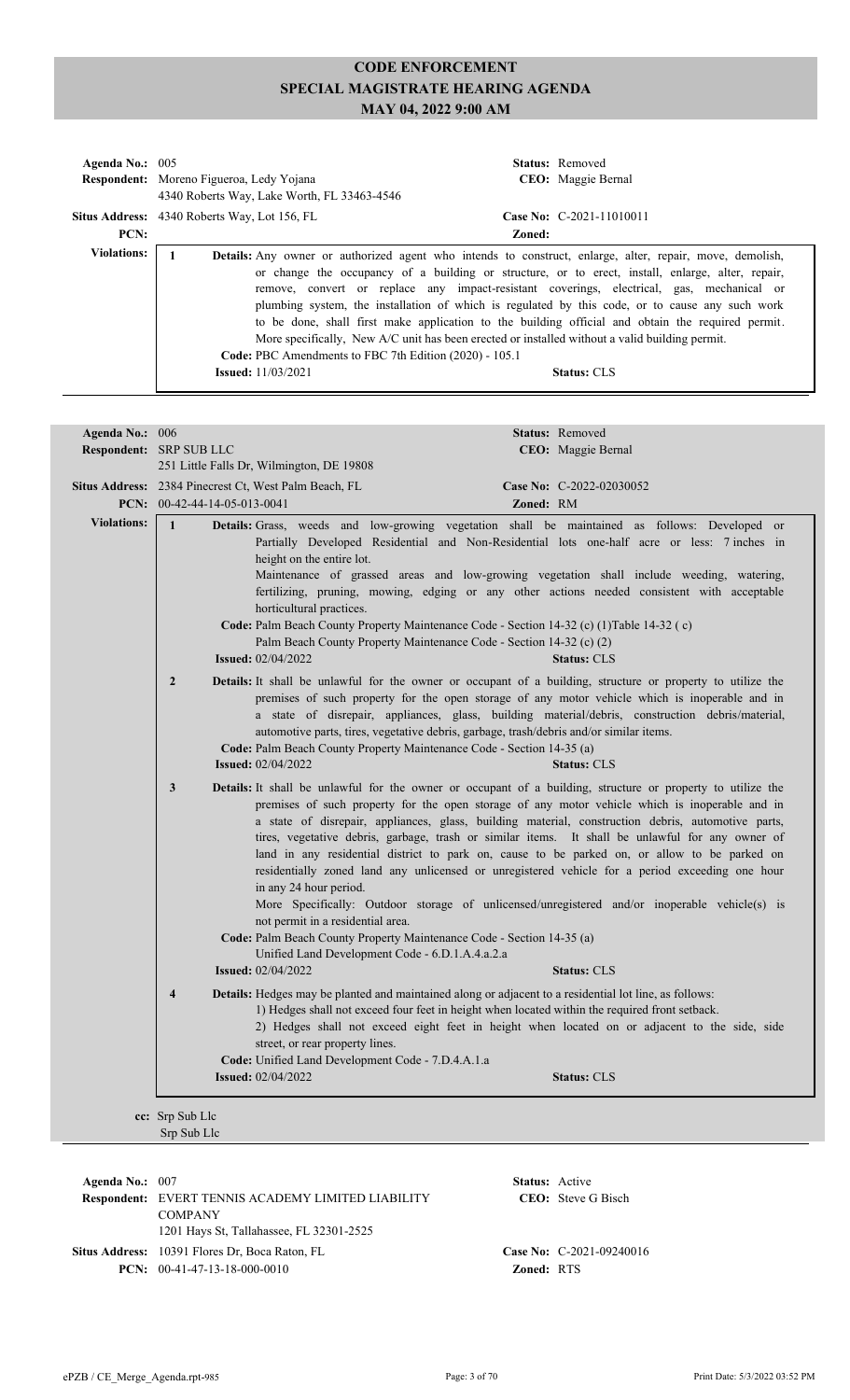| <b>Violations:</b> |                                                                                               | Details: A permit issued shall be construed to be a license to proceed with the work and not as    |  |  |  |
|--------------------|-----------------------------------------------------------------------------------------------|----------------------------------------------------------------------------------------------------|--|--|--|
|                    |                                                                                               |                                                                                                    |  |  |  |
|                    |                                                                                               | authority to violate, cancel, alter or set aside any of the provisions of the technical codes, nor |  |  |  |
|                    |                                                                                               | shall issuance of a permit prevent the building official from thereafter requiring a correction of |  |  |  |
|                    |                                                                                               | errors in plans, construction or violations of this code. Every permit issued shall become invalid |  |  |  |
|                    |                                                                                               | unless the work authorized by such permit is commenced within six months after its issuance,       |  |  |  |
|                    |                                                                                               | or if the work authorized by such permit is suspended or abandoned for a period of six months      |  |  |  |
|                    | after the time the work is commenced. More specifically, permit $#B-2007-028353-0000$ and sub |                                                                                                    |  |  |  |
|                    | permits E-2007-028353-0001 M-2007-028353-0002 and P-2007-028353-0003 have become inactive     |                                                                                                    |  |  |  |
|                    | or expired.                                                                                   |                                                                                                    |  |  |  |
|                    | Code: PBC Amendments to FBC 7th Edition (2020) - 105.4.1                                      |                                                                                                    |  |  |  |
|                    |                                                                                               | <b>Issued:</b> $10/01/2021$<br><b>Status: CEH</b>                                                  |  |  |  |

**cc:** Evert Tennis Academy Limited Liability Company Fire Rescue

| Agenda No.: 008    |                                                   |                                                                                                                                                                                                                                                                                                                                                                                                                                                                                                                                                                                                                                                                           | Status: Active |                          |
|--------------------|---------------------------------------------------|---------------------------------------------------------------------------------------------------------------------------------------------------------------------------------------------------------------------------------------------------------------------------------------------------------------------------------------------------------------------------------------------------------------------------------------------------------------------------------------------------------------------------------------------------------------------------------------------------------------------------------------------------------------------------|----------------|--------------------------|
|                    | Respondent: Ferreira, Patricia A                  |                                                                                                                                                                                                                                                                                                                                                                                                                                                                                                                                                                                                                                                                           |                | CEO: Steve G Bisch       |
|                    |                                                   | 23045 Atlantic Cir, Boca Raton, FL 33428-5643                                                                                                                                                                                                                                                                                                                                                                                                                                                                                                                                                                                                                             |                |                          |
|                    | Situs Address: 23045 Atlantic Cir, Boca Raton, FL |                                                                                                                                                                                                                                                                                                                                                                                                                                                                                                                                                                                                                                                                           |                | Case No: C-2021-12160008 |
|                    | PCN: 00-41-47-36-03-000-6920                      |                                                                                                                                                                                                                                                                                                                                                                                                                                                                                                                                                                                                                                                                           | Zoned: AR      |                          |
| <b>Violations:</b> | $\mathbf{1}$                                      | Details: Recreational vehicles, boats, sports vehicles and/or trailers are not to be parked in a required<br>front setback or other area between the structure and the street, or on street except for the<br>purpose of loading or unloading during a period not to exceed two hours in any 24 hour period.<br>There is a trailer parked in the front set back.<br>Code: Unified Land Development Code - 6.D.1.A.1.b<br><b>Issued:</b> 12/21/2021                                                                                                                                                                                                                        |                | <b>Status: CEH</b>       |
|                    | $\overline{2}$                                    | Details: Recreational vehicles, boats, sports vehicles and trailers shall be located in the side or rear yard<br>and screened from surrounding property and streets with an opaque wall, fence or hedge a<br>minimum of six feet in height.<br>Code: Unified Land Development Code - 6.D.1.A.1.c<br><b>Issued:</b> 12/21/2021                                                                                                                                                                                                                                                                                                                                             |                | <b>Status: CEH</b>       |
|                    | 3                                                 | Details: It shall be unlawful for the owner or occupant of a building, structure or property to utilize the<br>premises of such property for the open storage of any motor vehicle which is inoperable and in<br>a state of disrepair, appliances, glass, building material, construction debris, automotive parts,<br>tires, vegetative debris, garbage, trash or similar items.<br>Code: Palm Beach County Property Maintenance Code - Section 14-35 (a)<br><b>Issued:</b> 12/21/2021                                                                                                                                                                                   |                | <b>Status: CEH</b>       |
|                    | $\overline{4}$                                    | Details: The exterior of a structure shall be maintained in good repair, structurally sound and sanitary so<br>as not to pose a threat to the public health, safety or welfare.<br>Code: Palm Beach County Property Maintenance Code - Section 14-33 (a)<br><b>Issued:</b> 12/21/2021                                                                                                                                                                                                                                                                                                                                                                                     |                | <b>Status: CEH</b>       |
|                    | 5                                                 | Details: Signs that may be confused with any authorized traffic sign, signal,<br>or device; or which makes use of the words "stop," "look,"<br>"danger," or any other word, phrase, symbol, or character that<br>interferes with, misleads, or confuses vehicular drivers are<br>prohibited.                                                                                                                                                                                                                                                                                                                                                                              |                |                          |
|                    |                                                   | All signs, except signs exempted by Article 8.B, EXEMPTIONS, shall receive a building permit<br>prior to construction, erection, attachment or placement from PBC. Non-exempt signs not<br>erected or repaired pursuant to a valid permit are considered illegal. No sign shall be<br>structurally altered, enlarged, or relocated except in conformity with this Article. The repair or<br>changing of movable parts, sign copy, display, or graphic material is not deemed an alteration.<br>Code: Unified Land Development Code - 8.C.10<br>Unified Land Development Code - 8.E<br><b>Issued:</b> 12/21/2021                                                           |                | <b>Status: CEH</b>       |
|                    | 6                                                 | Details: Maintenance of grassed areas and low-growing vegetation shall include weeding, watering,<br>fertilizing, pruning, mowing, edging or any other actions needed consistent with acceptable<br>horticultural practices.<br>Code: Palm Beach County Property Maintenance Code - Section 14-32 (c) (2)<br><b>Issued:</b> 12/21/2021                                                                                                                                                                                                                                                                                                                                    |                | <b>Status: CEH</b>       |
|                    | $\overline{7}$                                    | Details: Any owner or authorized agent who intends to construct, enlarge, alter, repair, move, demolish,<br>or change the occupancy of a building or structure, or to erect, install, enlarge, alter, repair,<br>remove, convert or replace any impact-resistant coverings, electrical, gas, mechanical or<br>plumbing system, the installation of which is regulated by this code, or to cause any such work<br>to be done, shall first make application to the building official and obtain the required permit.<br>More specifically, a fence has been erected or installed without a valid building permit.<br>Code: PBC Amendments to FBC 7th Edition (2020) - 105.1 |                |                          |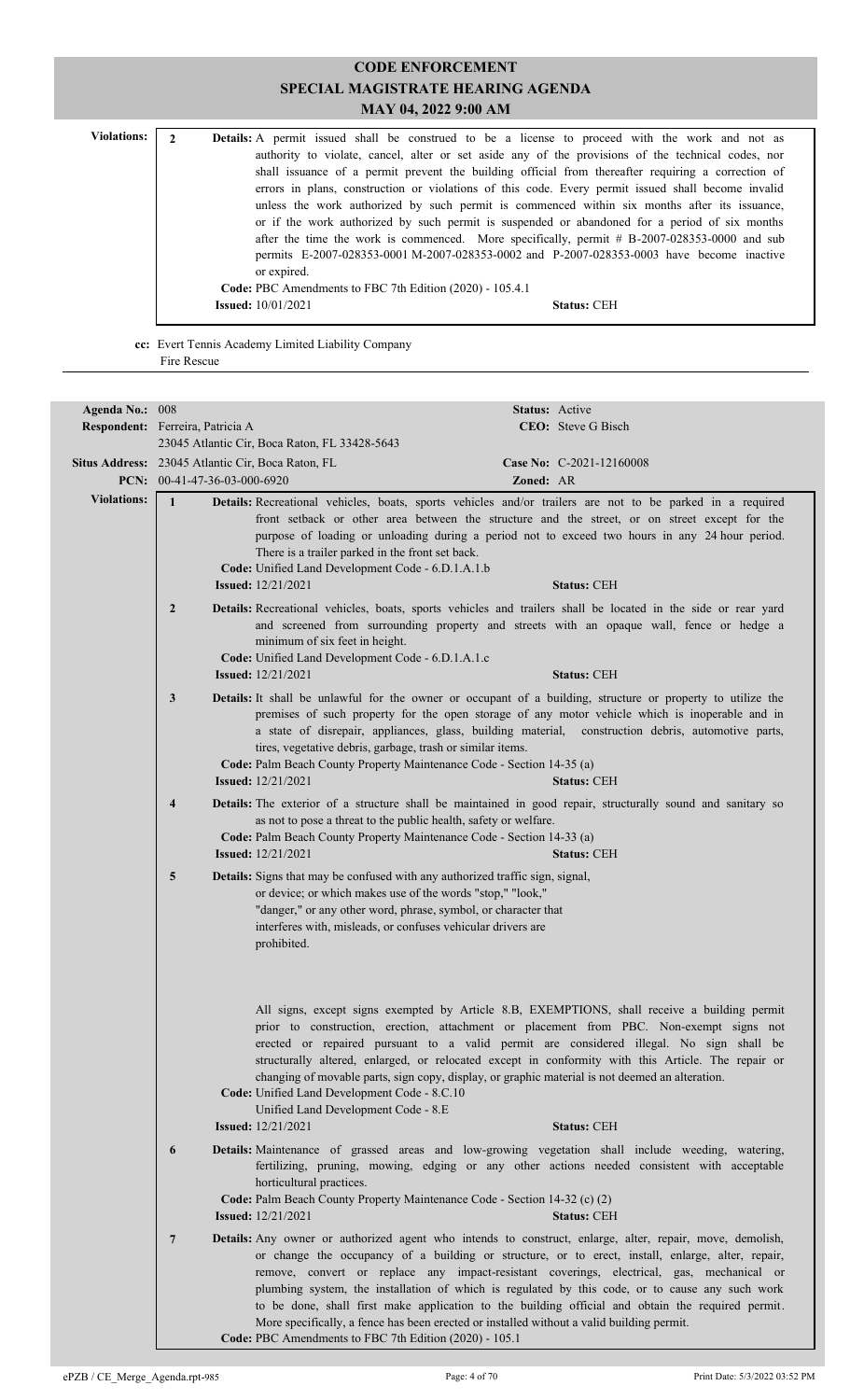# **CODE ENFORCEMENT SPECIAL MAGISTRATE HEARING AGENDA**

**MAY 04, 2022 9:00 AM**

|                    | <b>Issued:</b> $12/21/2021$<br><b>Status: CEH</b>                                                                                                                                                                                                                                                                                                                                                                                                                                                                                                                                                                                                                                                                                                                                            |
|--------------------|----------------------------------------------------------------------------------------------------------------------------------------------------------------------------------------------------------------------------------------------------------------------------------------------------------------------------------------------------------------------------------------------------------------------------------------------------------------------------------------------------------------------------------------------------------------------------------------------------------------------------------------------------------------------------------------------------------------------------------------------------------------------------------------------|
|                    |                                                                                                                                                                                                                                                                                                                                                                                                                                                                                                                                                                                                                                                                                                                                                                                              |
|                    |                                                                                                                                                                                                                                                                                                                                                                                                                                                                                                                                                                                                                                                                                                                                                                                              |
| Agenda No.: 009    | <b>Status:</b> Removed<br>CEO: Steve G Bisch<br>Respondent: FR FLORIDA INC                                                                                                                                                                                                                                                                                                                                                                                                                                                                                                                                                                                                                                                                                                                   |
|                    | 909 Rose Ave, Ste 200, North Bethesda, MD 20852-8688                                                                                                                                                                                                                                                                                                                                                                                                                                                                                                                                                                                                                                                                                                                                         |
|                    | Situs Address: 7158 Beracasa Way, Boca Raton, FL<br>Case No: C-2021-08100042                                                                                                                                                                                                                                                                                                                                                                                                                                                                                                                                                                                                                                                                                                                 |
|                    | PCN: 00-42-47-21-42-001-0000<br>Zoned: CG                                                                                                                                                                                                                                                                                                                                                                                                                                                                                                                                                                                                                                                                                                                                                    |
| <b>Violations:</b> | 6<br>Details: No person shall engage in or manage any business, profession or occupation in the county<br>without obtaining a receipt from the tax collector. Such receipt shall be issued to each person<br>upon receipt of the amount provided in this article. Fees or licenses paid to any board,<br>commission or office for permits, registration, examination, inspection or other purposes shall<br>be deemed to be regulatory and in addition to and not in lieu of any receipt required by this<br>article unless otherwise expressly provided by law. More specifically, Chill & Grill Pita does not<br>appear to have Business Tax Receipt<br>Code: Palm Beach County Codes & Ordinances - Chapter 17 Article 2 Section 17-17<br><b>Issued:</b> 08/11/2021<br><b>Status: CLS</b> |
|                    | cc: Fr Florida Inc<br>Fire Rescue                                                                                                                                                                                                                                                                                                                                                                                                                                                                                                                                                                                                                                                                                                                                                            |
|                    | <b>Status:</b> Active                                                                                                                                                                                                                                                                                                                                                                                                                                                                                                                                                                                                                                                                                                                                                                        |
| Agenda No.: 010    | Respondent: Jean, Mirlande<br><b>CEO</b> : Steve G Bisch                                                                                                                                                                                                                                                                                                                                                                                                                                                                                                                                                                                                                                                                                                                                     |
|                    | 8861 SW 8th St, Boca Raton, FL 33433-6209                                                                                                                                                                                                                                                                                                                                                                                                                                                                                                                                                                                                                                                                                                                                                    |
|                    | Case No: C-2022-01100005<br>Situs Address: 8861 SW 8th St, Boca Raton, FL<br>PCN: 00-42-47-29-03-033-0200<br><b>Zoned: RM</b>                                                                                                                                                                                                                                                                                                                                                                                                                                                                                                                                                                                                                                                                |
| <b>Violations:</b> | $\overline{1}$<br>Details: It shall be unlawful for the owner or occupant of a building, structure or property to utilize the                                                                                                                                                                                                                                                                                                                                                                                                                                                                                                                                                                                                                                                                |
|                    | a state of disrepair, appliances, glass, building material, construction debris, automotive parts,<br>tires, vegetative debris, garbage, trash or similar items.<br>Code: Palm Beach County Property Maintenance Code - Section 14-35 (a)<br><b>Issued: 01/10/2022</b><br><b>Status: CEH</b>                                                                                                                                                                                                                                                                                                                                                                                                                                                                                                 |
|                    |                                                                                                                                                                                                                                                                                                                                                                                                                                                                                                                                                                                                                                                                                                                                                                                              |
| Agenda No.: 011    | Status: Active<br>Respondent: Lavin, Andrea R<br>CEO: Steve G Bisch                                                                                                                                                                                                                                                                                                                                                                                                                                                                                                                                                                                                                                                                                                                          |
|                    | 11949 Flotilla Pl, Boca Raton, FL 33428-5653                                                                                                                                                                                                                                                                                                                                                                                                                                                                                                                                                                                                                                                                                                                                                 |
|                    | Case No: C-2021-12300020<br>Situs Address: 11949 Flotilla Pl, Boca Raton, FL                                                                                                                                                                                                                                                                                                                                                                                                                                                                                                                                                                                                                                                                                                                 |
|                    | PCN: 00-41-47-36-03-000-4770<br>Zoned: AR                                                                                                                                                                                                                                                                                                                                                                                                                                                                                                                                                                                                                                                                                                                                                    |
| <b>Violations:</b> | $\mathbf{1}$<br>Details: Grass, weeds and low-growing vegetation shall be maintained as follows: Developed or<br>Partially Developed Residential and Non-Residential lots one-half acre or less: 7 inches in<br>height on the entire lot.<br>Code: Palm Beach County Property Maintenance Code - Section 14-32 (c) (1)Table 14-32 (c)<br><b>Issued:</b> 12/30/2021<br>Status: CEH                                                                                                                                                                                                                                                                                                                                                                                                            |
|                    | Details: One (1) address sign shall be required for each principal building or use on premises showing<br>$\overline{2}$<br>the numerical address designation on the premises upon which they are maintained or in<br>multi-unit buildings which utilize a marquee/signboard, the full building address shall be posted<br>on such marquee/signboard. The address shall be posted in a color contrasting that of the<br>marquee/signboard or building a minimum of 4" for residential and 6" for commercial structure,<br>and of sufficient size to be plainly visible and legible from the roadway.<br>Code: Palm Beach County Property Maintenance Code - Section 14-33 (c)<br><b>Issued:</b> 12/30/2021<br><b>Status: CEH</b>                                                             |
|                    | Details: A swimming pool shall have a pool barrier that meets the requirements of the Florida Building<br>3<br>Code pool barrier requirements in effect at the time of construction of the pool, or, if<br>constructed before such requirements went into effect, shall have a barrier that meets all of the<br>following minimum requirements:<br>a. The barrier must be at least four (4) feet high on the outside.<br>b. The barrier may not have any gaps, openings, indentations, protrusions, or structural<br>components that could allow a young child to crawl under, squeeze through, or climb over the<br>barrier.                                                                                                                                                                |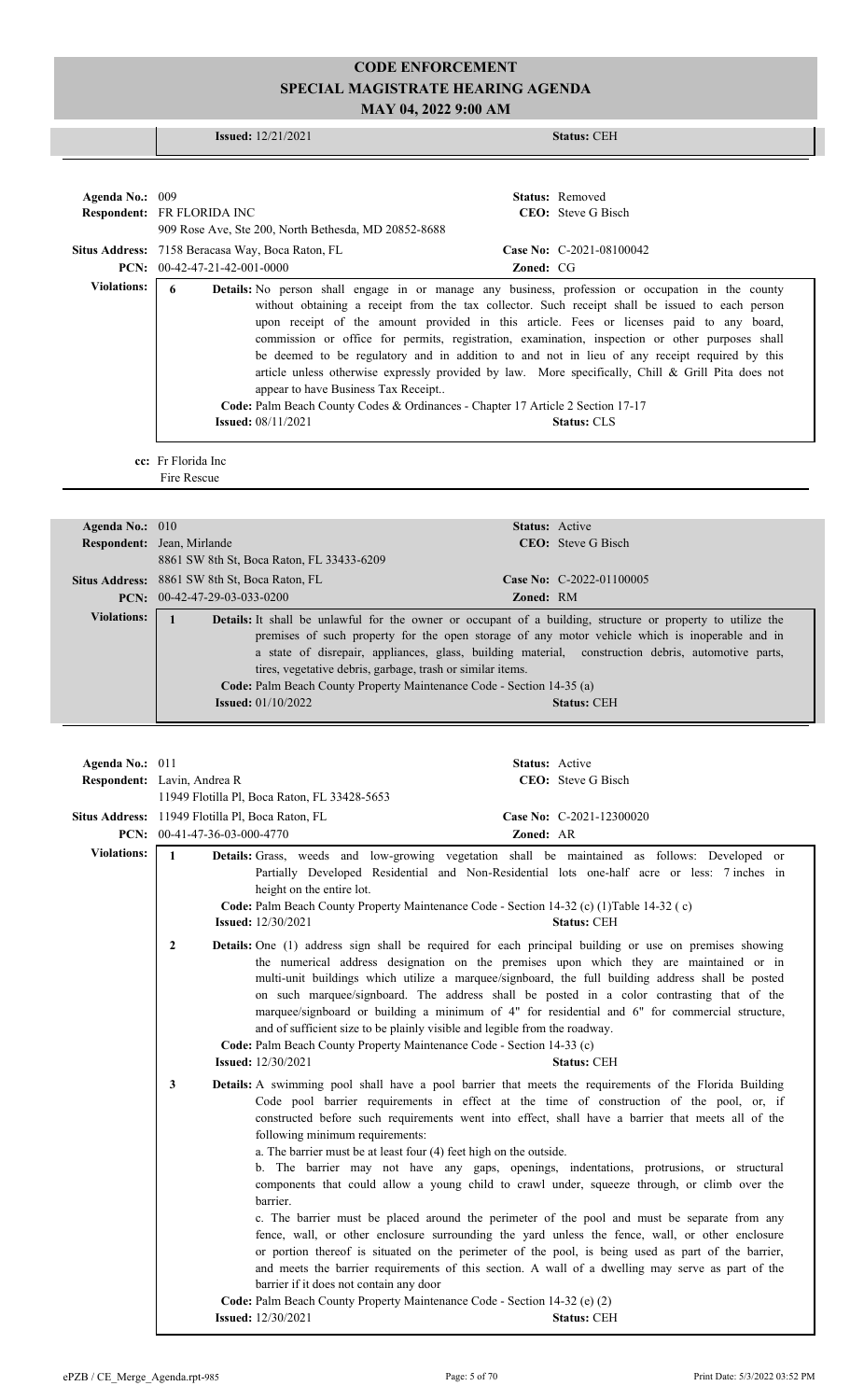|                         |                                                                            | <b>CODE ENFORCEMENT</b>                                                                                                                                                                                                                                                                                                                                                                                                                                                                                                                                                                                                     |
|-------------------------|----------------------------------------------------------------------------|-----------------------------------------------------------------------------------------------------------------------------------------------------------------------------------------------------------------------------------------------------------------------------------------------------------------------------------------------------------------------------------------------------------------------------------------------------------------------------------------------------------------------------------------------------------------------------------------------------------------------------|
|                         |                                                                            | <b>SPECIAL MAGISTRATE HEARING AGENDA</b>                                                                                                                                                                                                                                                                                                                                                                                                                                                                                                                                                                                    |
|                         |                                                                            | MAY 04, 2022 9:00 AM                                                                                                                                                                                                                                                                                                                                                                                                                                                                                                                                                                                                        |
| $\overline{\mathbf{4}}$ | building permit.<br>Code: PBC Amendments to FBC 7th Edition (2020) - 105.1 | <b>Details:</b> Any owner or authorized agent who intends to construct, enlarge, alter, repair, move, demolish,<br>or change the occupancy of a building or structure, or to erect, install, enlarge, alter, repair,<br>remove, convert or replace any impact-resistant coverings, electrical, gas, mechanical or<br>plumbing system, the installation of which is regulated by this code, or to cause any such work<br>to be done, shall first make application to the building official and obtain the required permit.<br>More specifically, Wooden and chain link fencing has been erected or installed without a valid |
|                         | <b>Issued:</b> 12/30/2021                                                  | <b>Status: CEH</b>                                                                                                                                                                                                                                                                                                                                                                                                                                                                                                                                                                                                          |
|                         |                                                                            |                                                                                                                                                                                                                                                                                                                                                                                                                                                                                                                                                                                                                             |

| Agenda No.: 012    |                                                                                            |                                                                                                                                                                                                                                                                                                                                                                                                                                                                                                                                                                                                                                                                                                                                                                                                                                                        |                | Status: Removed                                                                                                                                                                                                                                                                                                                                                                                                                                                                                                                                                                                                                                                                                                                                                                                                                                                                                                                                                                                                                                                                                                                                                                                                                                                |  |
|--------------------|--------------------------------------------------------------------------------------------|--------------------------------------------------------------------------------------------------------------------------------------------------------------------------------------------------------------------------------------------------------------------------------------------------------------------------------------------------------------------------------------------------------------------------------------------------------------------------------------------------------------------------------------------------------------------------------------------------------------------------------------------------------------------------------------------------------------------------------------------------------------------------------------------------------------------------------------------------------|----------------|----------------------------------------------------------------------------------------------------------------------------------------------------------------------------------------------------------------------------------------------------------------------------------------------------------------------------------------------------------------------------------------------------------------------------------------------------------------------------------------------------------------------------------------------------------------------------------------------------------------------------------------------------------------------------------------------------------------------------------------------------------------------------------------------------------------------------------------------------------------------------------------------------------------------------------------------------------------------------------------------------------------------------------------------------------------------------------------------------------------------------------------------------------------------------------------------------------------------------------------------------------------|--|
|                    | Respondent: Traian, Camelia; Traian, Demian                                                |                                                                                                                                                                                                                                                                                                                                                                                                                                                                                                                                                                                                                                                                                                                                                                                                                                                        |                | <b>CEO</b> : Steve G Bisch                                                                                                                                                                                                                                                                                                                                                                                                                                                                                                                                                                                                                                                                                                                                                                                                                                                                                                                                                                                                                                                                                                                                                                                                                                     |  |
|                    |                                                                                            | 21910 Cypress Dr, Apt 36F, Boca Raton, FL 33433-3274                                                                                                                                                                                                                                                                                                                                                                                                                                                                                                                                                                                                                                                                                                                                                                                                   |                |                                                                                                                                                                                                                                                                                                                                                                                                                                                                                                                                                                                                                                                                                                                                                                                                                                                                                                                                                                                                                                                                                                                                                                                                                                                                |  |
|                    | Situs Address: 21910 Cypress Dr, Unit F, Boca Raton, FL                                    |                                                                                                                                                                                                                                                                                                                                                                                                                                                                                                                                                                                                                                                                                                                                                                                                                                                        |                | Case No: C-2021-08030031                                                                                                                                                                                                                                                                                                                                                                                                                                                                                                                                                                                                                                                                                                                                                                                                                                                                                                                                                                                                                                                                                                                                                                                                                                       |  |
|                    | PCN: 00-42-47-20-03-000-3606                                                               |                                                                                                                                                                                                                                                                                                                                                                                                                                                                                                                                                                                                                                                                                                                                                                                                                                                        | Zoned: RS      |                                                                                                                                                                                                                                                                                                                                                                                                                                                                                                                                                                                                                                                                                                                                                                                                                                                                                                                                                                                                                                                                                                                                                                                                                                                                |  |
| <b>Violations:</b> | $\mathbf{1}$                                                                               | Details: Any owner or authorized agent who intends to construct, enlarge, alter, repair, move, demolish,<br>or change the occupancy of a building or structure, or to erect, install, enlarge, alter, repair,<br>remove, convert or replace any impact-resistant coverings, electrical, gas, mechanical or<br>plumbing system, the installation of which is regulated by this code, or to cause any such work<br>to be done, shall first make application to the building official and obtain the required permit.<br>More specifically, Interior kitchen alterations have been completed including but not limited to<br>removing wall, moving kitchen counter/cabinets with plumbing and electrical without a valid<br>building permit.<br>Code: PBC Amendments to FBC 7th Edition (2020) - 105.1<br><b>Issued:</b> 08/17/2021<br><b>Status: CLS</b> |                |                                                                                                                                                                                                                                                                                                                                                                                                                                                                                                                                                                                                                                                                                                                                                                                                                                                                                                                                                                                                                                                                                                                                                                                                                                                                |  |
|                    |                                                                                            |                                                                                                                                                                                                                                                                                                                                                                                                                                                                                                                                                                                                                                                                                                                                                                                                                                                        |                |                                                                                                                                                                                                                                                                                                                                                                                                                                                                                                                                                                                                                                                                                                                                                                                                                                                                                                                                                                                                                                                                                                                                                                                                                                                                |  |
| Agenda No.: 013    |                                                                                            |                                                                                                                                                                                                                                                                                                                                                                                                                                                                                                                                                                                                                                                                                                                                                                                                                                                        | Status: Active |                                                                                                                                                                                                                                                                                                                                                                                                                                                                                                                                                                                                                                                                                                                                                                                                                                                                                                                                                                                                                                                                                                                                                                                                                                                                |  |
|                    | <b>Respondent:</b> Steger, George Scott Jr; Aisling, Winston                               |                                                                                                                                                                                                                                                                                                                                                                                                                                                                                                                                                                                                                                                                                                                                                                                                                                                        |                | CEO: Brian Burdett                                                                                                                                                                                                                                                                                                                                                                                                                                                                                                                                                                                                                                                                                                                                                                                                                                                                                                                                                                                                                                                                                                                                                                                                                                             |  |
|                    |                                                                                            | 16264 67th Ct N, Loxahatchee Groves, FL 33470                                                                                                                                                                                                                                                                                                                                                                                                                                                                                                                                                                                                                                                                                                                                                                                                          |                |                                                                                                                                                                                                                                                                                                                                                                                                                                                                                                                                                                                                                                                                                                                                                                                                                                                                                                                                                                                                                                                                                                                                                                                                                                                                |  |
|                    | Situs Address: 16264 67th Ct N, Loxahatchee, FL                                            |                                                                                                                                                                                                                                                                                                                                                                                                                                                                                                                                                                                                                                                                                                                                                                                                                                                        |                | Case No: C-2021-06180024                                                                                                                                                                                                                                                                                                                                                                                                                                                                                                                                                                                                                                                                                                                                                                                                                                                                                                                                                                                                                                                                                                                                                                                                                                       |  |
|                    | PCN: 00-40-42-36-00-000-1790                                                               |                                                                                                                                                                                                                                                                                                                                                                                                                                                                                                                                                                                                                                                                                                                                                                                                                                                        | Zoned: AR      |                                                                                                                                                                                                                                                                                                                                                                                                                                                                                                                                                                                                                                                                                                                                                                                                                                                                                                                                                                                                                                                                                                                                                                                                                                                                |  |
| <b>Violations:</b> | $\mathbf{1}$<br><b>Issued:</b> 06/28/2021<br>$\boldsymbol{2}$<br><b>Issued:</b> 06/28/2021 | without a valid building permit.<br>Code: PBC Amendments to FBC 7th Edition (2020) - 105.1<br>without a valid building permit.<br>Code: PBC Amendments to FBC 7th Edition (2020) - 105.1                                                                                                                                                                                                                                                                                                                                                                                                                                                                                                                                                                                                                                                               |                | Details: Any owner or authorized agent who intends to construct, enlarge, alter, repair, move, demolish,<br>or change the occupancy of a building or structure, or to erect, install, enlarge, alter, repair,<br>remove, convert or replace any impact-resistant coverings, electrical, gas, mechanical or<br>plumbing system, the installation of which is regulated by this code, or to cause any such work<br>to be done, shall first make application to the building official and obtain the required permit.<br>More specifically, several wood wire accessory structures have been erected or installed<br>Status: SIT<br>Details: Any owner or authorized agent who intends to construct, enlarge, alter, repair, move, demolish,<br>or change the occupancy of a building or structure, or to erect, install, enlarge, alter, repair,<br>remove, convert or replace any impact-resistant coverings, electrical, gas, mechanical or<br>plumbing system, the installation of which is regulated by this code, or to cause any such work<br>to be done, shall first make application to the building official and obtain the required permit.<br>More specifically, wood wire fences/ structures with gate have been erected or installed<br>Status: SIT |  |
|                    | 3<br><b>Issued:</b> 06/28/2021<br>4                                                        | tires, vegetative debris, garbage, trash or similar items. More specifically:<br>mower.<br>Code: Palm Beach County Property Maintenance Code - Section 14-35 (a)<br>permit.<br>Code: PBC Amendments to FBC 7th Edition (2020) - 105.1                                                                                                                                                                                                                                                                                                                                                                                                                                                                                                                                                                                                                  |                | Details: It shall be unlawful for the owner or occupant of a building, structure or property to utilize the<br>premises of such property for the open storage of any motor vehicle which is inoperable and in<br>a state of disrepair, appliances, glass, building material, construction debris, automotive parts,<br>Open storage<br>including but not limited to piles of tree/ wood, pallets, tires, trash, ladder and riding lawn<br><b>Status: CLS</b><br>Details: Any owner or authorized agent who intends to construct, enlarge, alter, repair, move, demolish,<br>or change the occupancy of a building or structure, or to erect, install, enlarge, alter, repair,<br>remove, convert or replace any impact-resistant coverings, electrical, gas, mechanical or<br>plumbing system, the installation of which is regulated by this code, or to cause any such work<br>to be done, shall first make application to the building official and obtain the required permit.<br>More specifically, Tiki hut/ structure has been erected or installed without a valid building                                                                                                                                                                            |  |
|                    | <b>Issued:</b> 06/28/2021                                                                  |                                                                                                                                                                                                                                                                                                                                                                                                                                                                                                                                                                                                                                                                                                                                                                                                                                                        |                | Status: SIT                                                                                                                                                                                                                                                                                                                                                                                                                                                                                                                                                                                                                                                                                                                                                                                                                                                                                                                                                                                                                                                                                                                                                                                                                                                    |  |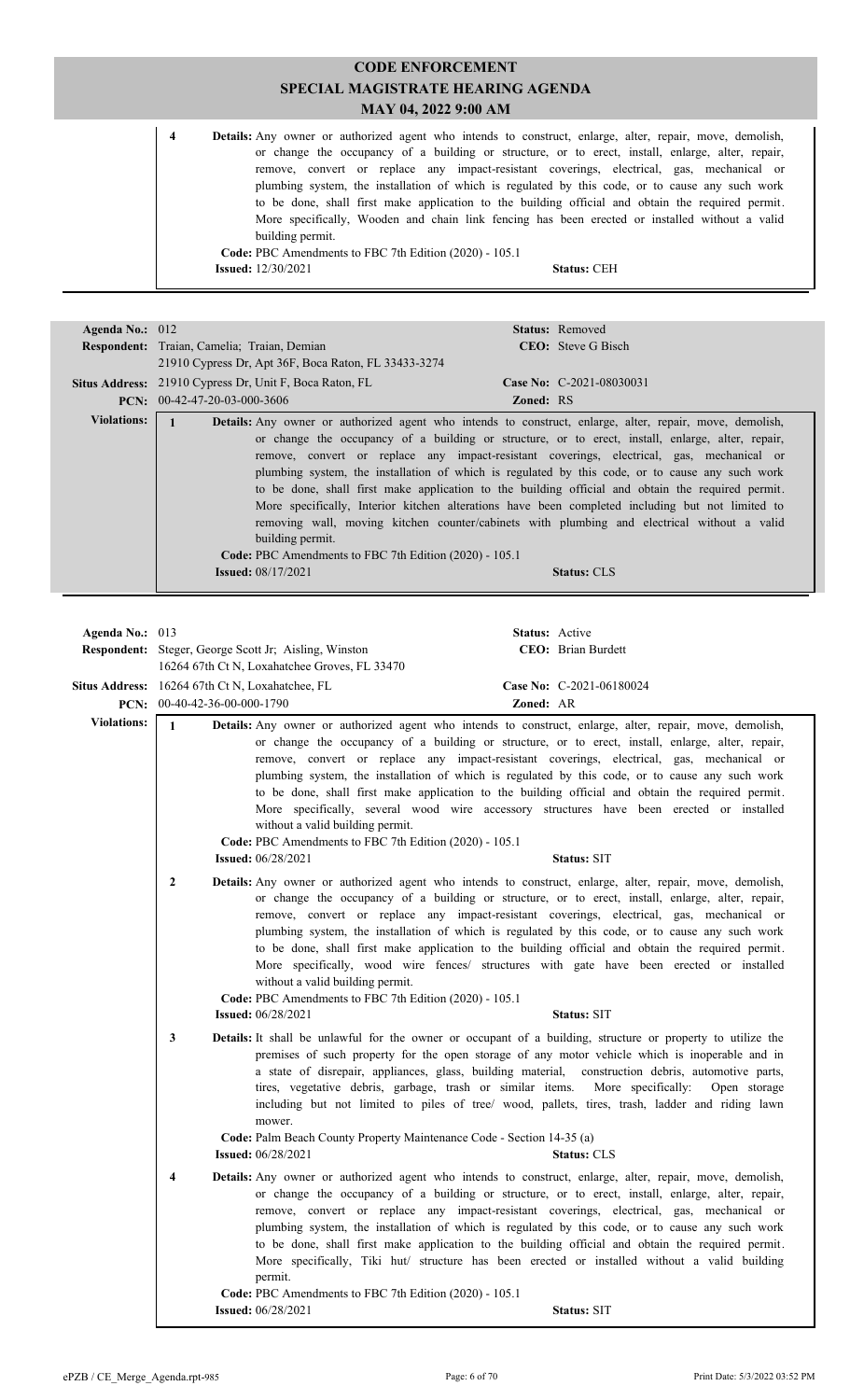|         | <b>SPECIAL MAGISTRATE HEARING AGENDA</b>                 |                                                                                                                                                                                                                                                                                                                                                                                                                                                                                                                                                                                                                                                                                                                                                                                                                                                                                                                                                                                                                                                                                        |
|---------|----------------------------------------------------------|----------------------------------------------------------------------------------------------------------------------------------------------------------------------------------------------------------------------------------------------------------------------------------------------------------------------------------------------------------------------------------------------------------------------------------------------------------------------------------------------------------------------------------------------------------------------------------------------------------------------------------------------------------------------------------------------------------------------------------------------------------------------------------------------------------------------------------------------------------------------------------------------------------------------------------------------------------------------------------------------------------------------------------------------------------------------------------------|
|         |                                                          |                                                                                                                                                                                                                                                                                                                                                                                                                                                                                                                                                                                                                                                                                                                                                                                                                                                                                                                                                                                                                                                                                        |
|         |                                                          |                                                                                                                                                                                                                                                                                                                                                                                                                                                                                                                                                                                                                                                                                                                                                                                                                                                                                                                                                                                                                                                                                        |
|         | <b>Status: CLS</b>                                       |                                                                                                                                                                                                                                                                                                                                                                                                                                                                                                                                                                                                                                                                                                                                                                                                                                                                                                                                                                                                                                                                                        |
| permit. | <b>Status: SIT</b>                                       |                                                                                                                                                                                                                                                                                                                                                                                                                                                                                                                                                                                                                                                                                                                                                                                                                                                                                                                                                                                                                                                                                        |
|         | <b>Issued:</b> $06/28/2021$<br><b>Issued:</b> 06/28/2021 | MAY 04, 2022 9:00 AM<br><b>Details:</b> Recreational vehicles, boats, sports vehicles and/or trailers are not to be parked in a required<br>front setback or other area between the structure and the street, or on street except for the<br>purpose of loading or unloading during a period not to exceed two hours in any 24 hour period.<br>Code: Unified Land Development Code - 6.D.1.A.1.b<br><b>Details:</b> Any owner or authorized agent who intends to construct, enlarge, alter, repair, move, demolish,<br>or change the occupancy of a building or structure, or to erect, install, enlarge, alter, repair,<br>remove, convert or replace any impact-resistant coverings, electrical, gas, mechanical or<br>plumbing system, the installation of which is regulated by this code, or to cause any such work<br>to be done, shall first make application to the building official and obtain the required permit.<br>More specifically, garage/ structure has been erected or installed without a valid building<br>Code: PBC Amendments to FBC 7th Edition (2020) - 105.1 |

| Agenda No.: 014    | Respondent: Angelica, Caneiro                                                                                                                                                      | <b>Status: Removed</b><br><b>CEO</b> : Brian Burdett                                                                                                                                                                                                                                                                                                                                                                                                                                                                      |
|--------------------|------------------------------------------------------------------------------------------------------------------------------------------------------------------------------------|---------------------------------------------------------------------------------------------------------------------------------------------------------------------------------------------------------------------------------------------------------------------------------------------------------------------------------------------------------------------------------------------------------------------------------------------------------------------------------------------------------------------------|
|                    | 17775 72nd Rd N, Loxahatchee, FL 33470-6112<br>Situs Address: 17775 72nd Rd N, Loxahatchee, FL                                                                                     | Case No: C-2021-09200013                                                                                                                                                                                                                                                                                                                                                                                                                                                                                                  |
|                    | PCN: $00-40-42-26-00-000-7420$                                                                                                                                                     | Zoned: AR                                                                                                                                                                                                                                                                                                                                                                                                                                                                                                                 |
| <b>Violations:</b> | $\mathbf{1}$<br>More specifically, fence/gate has been erected or installed without a valid building permit.<br>Code: PBC Amendments to FBC 7th Edition (2020) - 105.1             | <b>Details:</b> Any owner or authorized agent who intends to construct, enlarge, alter, repair, move, demolish,<br>or change the occupancy of a building or structure, or to erect, install, enlarge, alter, repair,<br>remove, convert or replace any impact-resistant coverings, electrical, gas, mechanical or<br>plumbing system, the installation of which is regulated by this code, or to cause any such work<br>to be done, shall first make application to the building official and obtain the required permit. |
|                    | <b>Issued: 09/27/2021</b>                                                                                                                                                          | <b>Status: CLS</b>                                                                                                                                                                                                                                                                                                                                                                                                                                                                                                        |
|                    | $\overline{2}$<br>including but not limited to, tires and vegetative debris.<br>Code: Palm Beach County Property Maintenance Code - Section 14-35 (a)<br><b>Issued:</b> 09/27/2021 | <b>Details:</b> It shall be unlawful for the owner or occupant of a building, structure or property to utilize the<br>premises of such property for the open storage of any motor vehicle which is inoperable and in<br>a state of disrepair, appliances, glass, building material, construction debris, automotive parts,<br>tires, vegetative debris, garbage, trash or similar items. More specifically: open storage<br><b>Status: CLS</b>                                                                            |
|                    | 3<br>horticultural practices.<br>Code: Palm Beach County Property Maintenance Code - Section 14-32 (c) (2)<br><b>Issued: 09/27/2021</b>                                            | Details: Maintenance of grassed areas and low-growing vegetation shall include weeding, watering,<br>fertilizing, pruning, mowing, edging or any other actions needed consistent with acceptable<br><b>Status: CLS</b>                                                                                                                                                                                                                                                                                                    |

| Agenda No.: $015$  |                                                                                                                                         | <b>Status:</b> Removed                                                                                                                                                                                                                                                                                                                                                                                                                                                                                                                                                                                                                                                                                                                                                                          |  |  |
|--------------------|-----------------------------------------------------------------------------------------------------------------------------------------|-------------------------------------------------------------------------------------------------------------------------------------------------------------------------------------------------------------------------------------------------------------------------------------------------------------------------------------------------------------------------------------------------------------------------------------------------------------------------------------------------------------------------------------------------------------------------------------------------------------------------------------------------------------------------------------------------------------------------------------------------------------------------------------------------|--|--|
|                    | Respondent: Benchetrit, Helen                                                                                                           | CEO: Brian Burdett                                                                                                                                                                                                                                                                                                                                                                                                                                                                                                                                                                                                                                                                                                                                                                              |  |  |
|                    | 5590 Michlar Dr, Wellington, FL 33449-5486                                                                                              |                                                                                                                                                                                                                                                                                                                                                                                                                                                                                                                                                                                                                                                                                                                                                                                                 |  |  |
|                    | Situs Address: 6066 188th Trl N, Loxahatchee, FL                                                                                        | Case No: C-2021-10060025                                                                                                                                                                                                                                                                                                                                                                                                                                                                                                                                                                                                                                                                                                                                                                        |  |  |
| PCN:               | 00-40-42-34-00-000-7140                                                                                                                 | <b>Zoned: AR</b>                                                                                                                                                                                                                                                                                                                                                                                                                                                                                                                                                                                                                                                                                                                                                                                |  |  |
| <b>Violations:</b> | $\mathbf{1}$<br>Code: Unified Land Development Code - 4.A.7.C<br>Unified Land Development Code - 4.A.7.C.6<br><b>Issued:</b> 11/09/2021 | Details: Each Use Matrix identifies all zoning districts, uses, and approval process, except as indicated<br>otherwise. The Use Matrix indicates the approval process for each Use Type in standard<br>Zoning Districts, PDDs, TDDs, URAO, and IRO. A number in the column under the<br>"Supplementary Use Standard" of the Use Matrix refers to the Definition and Supplementary<br>Use Standards applicable to each use. More Specifically, commercial parking.<br>Uses identified with a dash "-," in a zoning districts column of the Use Matrix, are prohibited in<br>that zoning district, unless otherwise expressly stated under the Supplementary Use Standards<br>for the use, or within any applicable Zoning Overlays. More specifically, commercial parking.<br><b>Status: CLS</b> |  |  |
|                    | 2<br>Code: Unified Land Development Code - 6.D.1.A.1<br><b>Issued:</b> 11/09/2021                                                       | <b>Details:</b> A maximum of one recreational vehicle and any two of the following, or a maximum of three of<br>any of the following, may be parked outdoors on a residential parcel with a residential unit:<br>sports vehicle, marine vessel with accompanying trailers, and trailers. More specifically:<br>Exceeding allowed number of recreational vehicles.<br><b>Status: CLS</b>                                                                                                                                                                                                                                                                                                                                                                                                         |  |  |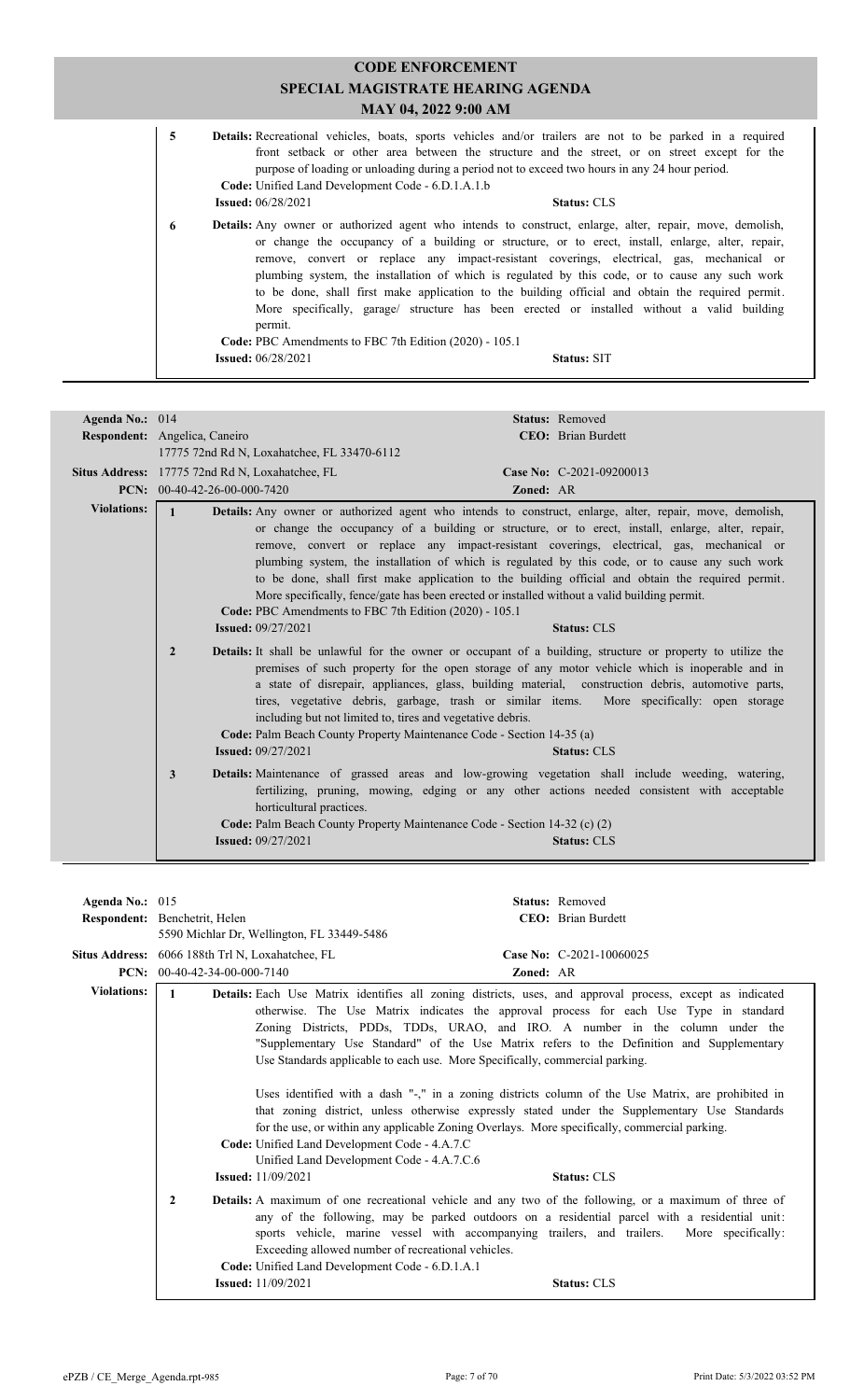| $\mathbf{3}$   | <b>Details:</b> Any owner or authorized agent who intends to construct, enlarge, alter, repair, move, demolish,<br>or change the occupancy of a building or structure, or to erect, install, enlarge, alter, repair,<br>remove, convert or replace any impact-resistant coverings, electrical, gas, mechanical or<br>plumbing system, the installation of which is regulated by this code, or to cause any such work<br>to be done, shall first make application to the building official and obtain the required permit.<br>More specifically, blue, yellow and black and white canopy membrane structures have been<br>erected or installed without a valid building permit.<br>Code: PBC Amendments to FBC 7th Edition (2020) - 105.1<br><b>Issued:</b> 11/09/2021<br><b>Status: CLS</b> |
|----------------|---------------------------------------------------------------------------------------------------------------------------------------------------------------------------------------------------------------------------------------------------------------------------------------------------------------------------------------------------------------------------------------------------------------------------------------------------------------------------------------------------------------------------------------------------------------------------------------------------------------------------------------------------------------------------------------------------------------------------------------------------------------------------------------------|
| 4              | <b>Details:</b> Any owner or authorized agent who intends to construct, enlarge, alter, repair, move, demolish,<br>or change the occupancy of a building or structure, or to erect, install, enlarge, alter, repair,<br>remove, convert or replace any impact-resistant coverings, electrical, gas, mechanical or<br>plumbing system, the installation of which is regulated by this code, or to cause any such work<br>to be done, shall first make application to the building official and obtain the required permit.<br>More specifically, wood plank and post wire fencing/ structure with gates has been erected or<br>installed without a valid building permit.<br>Code: PBC Amendments to FBC 7th Edition (2020) - 105.1<br><b>Issued:</b> 11/09/2021<br><b>Status: CLS</b>       |
| 5              | Details: Grass, weeds and low-growing vegetation shall be maintained as follows: Developed or<br>Partially Developed Residential and Non-Residential lots greater than one-half acre: 7 inches on<br>the first 25 feet measuring from property line or pod line of the lot on any side of the lot<br>adjacent to a developed lot.<br>Code: Palm Beach County Property Maintenance Code - Section 14-32 (c) (1)Table 14-32 (c)<br><b>Issued:</b> 11/09/2021<br><b>Status: CLS</b>                                                                                                                                                                                                                                                                                                            |
| 6              | Details: One commercial vehicle of not over one ton rated capacity may be parked per dwelling unit,<br>providing all of the following conditions are met: vehicle is registered or licensed; used by a<br>resident of the premises; gross vehicle weight rating (gywr) does not exceed 12,500 pounds;<br>height does not exceed nine feet, including any load, bed, or box; and total vehicle length does<br>not exceed 26 feet. More specifically: semi-trailers and flat bed trailers exceeding allowed<br>length.                                                                                                                                                                                                                                                                        |
|                | Code: Unified Land Development Code - 6.A.1.B.2.a<br><b>Issued:</b> 11/09/2021<br><b>Status: CLS</b>                                                                                                                                                                                                                                                                                                                                                                                                                                                                                                                                                                                                                                                                                        |
| $\overline{7}$ | Details: It shall be unlawful for any owner of land in any residential district to park on, cause to be<br>parked on, or allow to be parked on residentially zoned land any unlicensed or unregistered<br>vehicle, or equipment commercial vehicle, sports vehicle, recreational vehicle, marine vessel or<br>trailer for a period exceeding one hour in any 24 hour period, each such period commencing at<br>the time of first stopping or parking.<br>More specifically:<br>several vehicles not displaying<br>currents tags.                                                                                                                                                                                                                                                            |
|                | Code: Unified Land Development Code - 6.D.1.A.4.a.2.a<br><b>Status: CLS</b><br><b>Issued:</b> 11/09/2021                                                                                                                                                                                                                                                                                                                                                                                                                                                                                                                                                                                                                                                                                    |
| 8              | Details: It shall be unlawful for the owner or occupant of a building, structure or property to utilize the<br>premises of such property for the open storage of any motor vehicle which is inoperable and in<br>a state of disrepair, appliances, glass, building material,<br>construction debris, automotive parts,<br>tires, vegetative debris, garbage, trash or similar items.<br>More specifically:<br>Open storage<br>including but not limited to tarp and inoperative vehicles.<br>Code: Palm Beach County Property Maintenance Code - Section 14-35 (a)                                                                                                                                                                                                                          |
|                | <b>Issued:</b> 11/09/2021<br><b>Status: CLS</b>                                                                                                                                                                                                                                                                                                                                                                                                                                                                                                                                                                                                                                                                                                                                             |
| 9              | Details: Any owner or authorized agent who intends to construct, enlarge, alter, repair, move, demolish,<br>or change the occupancy of a building or structure, or to erect, install, enlarge, alter, repair,<br>remove, convert or replace any impact-resistant coverings, electrical, gas, mechanical or<br>plumbing system, the installation of which is regulated by this code, or to cause any such work<br>to be done, shall first make application to the building official and obtain the required permit.<br>More specifically, gazebo structure has been erected or installed without a valid building<br>permit.<br>Code: PBC Amendments to FBC 7th Edition (2020) - 105.1<br><b>Status: CLS</b><br><b>Issued:</b> 11/09/2021                                                    |
| 10             | Details: Any owner or authorized agent who intends to construct, enlarge, alter, repair, move, demolish,<br>or change the occupancy of a building or structure, or to erect, install, enlarge, alter, repair,<br>remove, convert or replace any impact-resistant coverings, electrical, gas, mechanical or<br>plumbing system, the installation of which is regulated by this code, or to cause any such work<br>to be done, shall first make application to the building official and obtain the required permit.<br>More specifically, blue Structure black roof has been erected or installed without a valid<br>building permit.                                                                                                                                                        |
|                | Code: PBC Amendments to FBC 7th Edition (2020) - 105.1<br><b>Issued:</b> 11/09/2021<br><b>Status: CLS</b>                                                                                                                                                                                                                                                                                                                                                                                                                                                                                                                                                                                                                                                                                   |
|                |                                                                                                                                                                                                                                                                                                                                                                                                                                                                                                                                                                                                                                                                                                                                                                                             |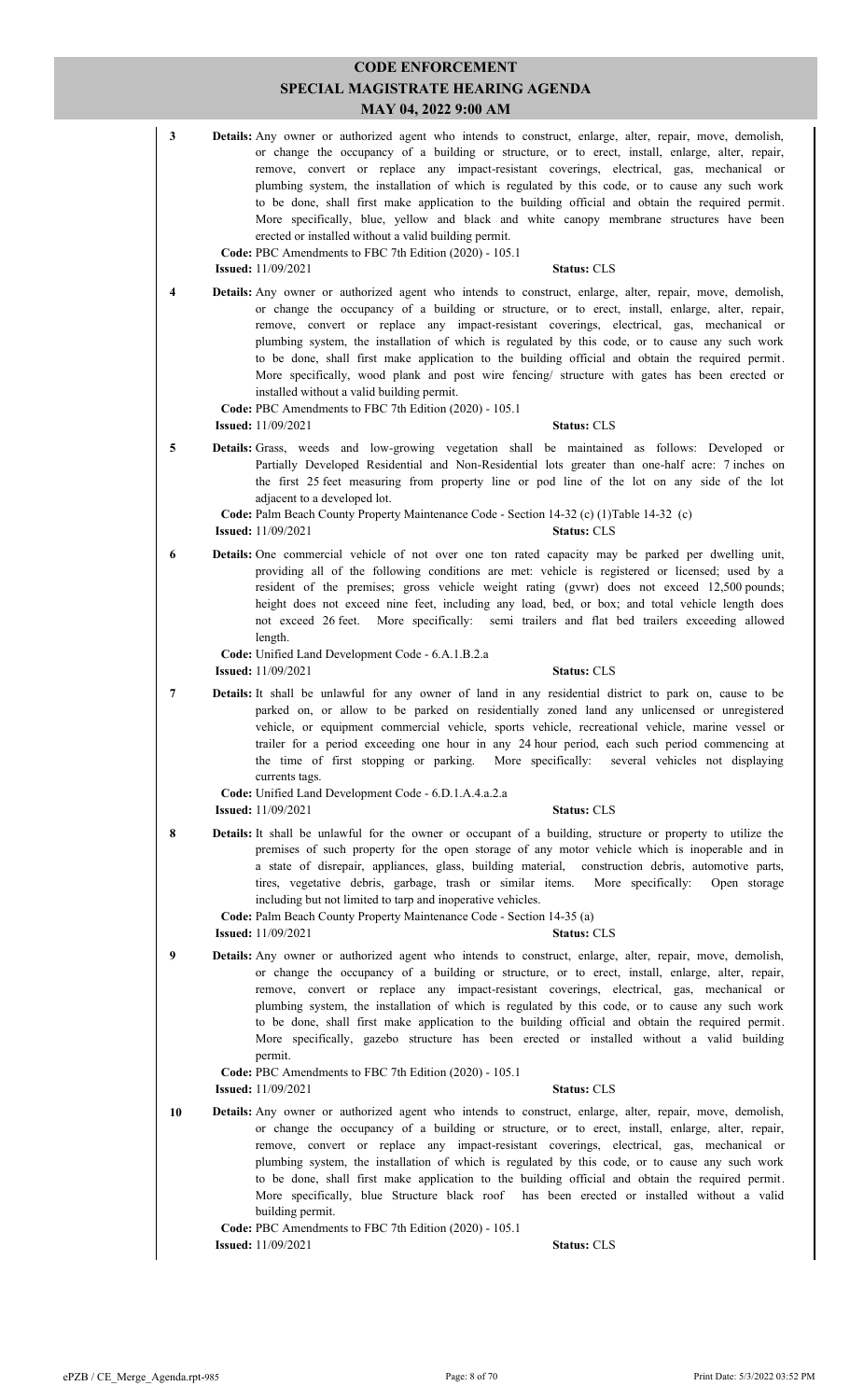| 11 | <b>Details:</b> Any owner or authorized agent who intends to construct, enlarge, alter, repair, move, demolish,<br>or change the occupancy of a building or structure, or to erect, install, enlarge, alter, repair,<br>remove, convert or replace any impact-resistant coverings, electrical, gas, mechanical or<br>plumbing system, the installation of which is regulated by this code, or to cause any such work<br>to be done, shall first make application to the building official and obtain the required permit.<br>More specifically, black shed structure has been erected or installed without a valid building<br>permit.<br>Code: PBC Amendments to FBC 7th Edition (2020) - 105.1             |
|----|--------------------------------------------------------------------------------------------------------------------------------------------------------------------------------------------------------------------------------------------------------------------------------------------------------------------------------------------------------------------------------------------------------------------------------------------------------------------------------------------------------------------------------------------------------------------------------------------------------------------------------------------------------------------------------------------------------------|
|    | <b>Issued:</b> 11/09/2021<br><b>Status: CLS</b>                                                                                                                                                                                                                                                                                                                                                                                                                                                                                                                                                                                                                                                              |
| 12 | <b>Details:</b> Any owner or authorized agent who intends to construct, enlarge, alter, repair, move, demolish,<br>or change the occupancy of a building or structure, or to erect, install, enlarge, alter, repair,<br>remove, convert or replace any impact-resistant coverings, electrical, gas, mechanical or<br>plumbing system, the installation of which is regulated by this code, or to cause any such work<br>to be done, shall first make application to the building official and obtain the required permit.<br>More specifically, attached overhang roof structure has been erected or installed without a<br>valid building permit.<br>Code: PBC Amendments to FBC 7th Edition (2020) - 105.1 |
|    | <b>Issued:</b> 11/09/2021<br><b>Status: CLS</b>                                                                                                                                                                                                                                                                                                                                                                                                                                                                                                                                                                                                                                                              |

**cc:** Code Enforcement

| Agenda No.: 016    | Status: Removed                                                                                                                                                                                                                                                                                                                                         |                                                                                                                                                                                                                                                                                                                                                                                                                                                                                                                                                    |
|--------------------|---------------------------------------------------------------------------------------------------------------------------------------------------------------------------------------------------------------------------------------------------------------------------------------------------------------------------------------------------------|----------------------------------------------------------------------------------------------------------------------------------------------------------------------------------------------------------------------------------------------------------------------------------------------------------------------------------------------------------------------------------------------------------------------------------------------------------------------------------------------------------------------------------------------------|
|                    | Respondent: CHACON, MERCEDES A; CHACON, CARLOS                                                                                                                                                                                                                                                                                                          | CEO: Brian Burdett                                                                                                                                                                                                                                                                                                                                                                                                                                                                                                                                 |
|                    | 17349 78th Rd N, Loxahatchee, FL 33470-2934                                                                                                                                                                                                                                                                                                             |                                                                                                                                                                                                                                                                                                                                                                                                                                                                                                                                                    |
|                    | Situs Address: 17349 78th Rd N, Loxahatchee, FL                                                                                                                                                                                                                                                                                                         | Case No: C-2021-04190015                                                                                                                                                                                                                                                                                                                                                                                                                                                                                                                           |
|                    | PCN: $00-40-42-26-00-000-1300$                                                                                                                                                                                                                                                                                                                          | Zoned:                                                                                                                                                                                                                                                                                                                                                                                                                                                                                                                                             |
| <b>Violations:</b> | $\mathbf{1}$<br>Details: Any owner or authorized agent who intends to construct, enlarge, alter, repair, move, demolish,<br>without a valid building permit.<br>Code: PBC Amendments to FBC 7th Edition (2020) - 105.1<br><b>Issued:</b> 05/06/2021                                                                                                     | or change the occupancy of a building or structure, or to erect, install, enlarge, alter, repair,<br>remove, convert or replace any impact-resistant coverings, electrical, gas, mechanical or<br>plumbing system, the installation of which is regulated by this code, or to cause any such work<br>to be done, shall first make application to the building official and obtain the required permit.<br>More specifically, several wood roofed structures along fence line has been erected or installed<br><b>Status: CLS</b>                   |
|                    | $\overline{2}$<br><b>Details:</b> It shall be unlawful for the owner or occupant of a building, structure or property to utilize the<br>tires, vegetative debris, garbage, trash or similar items. More specifically:<br>wood cart and batteries.<br>Code: Palm Beach County Property Maintenance Code - Section 14-35 (a)<br><b>Issued:</b> 05/06/2021 | premises of such property for the open storage of any motor vehicle which is inoperable and in<br>a state of disrepair, appliances, glass, building material, construction debris, automotive parts,<br>Open storage<br>including but not limited to tarps, gas cans, fish tanks, shop vacuum, tires, buckets, appliances,<br><b>Status: CLS</b>                                                                                                                                                                                                   |
|                    | Details: Any owner or authorized agent who intends to construct, enlarge, alter, repair, move, demolish,<br>$\mathbf{3}$<br>valid building permit.<br>Code: PBC Amendments to FBC 7th Edition (2020) - 105.1                                                                                                                                            | or change the occupancy of a building or structure, or to erect, install, enlarge, alter, repair,<br>remove, convert or replace any impact-resistant coverings, electrical, gas, mechanical or<br>plumbing system, the installation of which is regulated by this code, or to cause any such work<br>to be done, shall first make application to the building official and obtain the required permit.<br>More specifically, storage structure (shipping container) has been erected or installed without a                                        |
|                    | <b>Issued:</b> 05/06/2021<br><b>Details:</b> Any owner or authorized agent who intends to construct, enlarge, alter, repair, move, demolish,<br>$\overline{4}$<br>permit.<br>Code: PBC Amendments to FBC 7th Edition (2020) - 105.1<br><b>Issued:</b> 05/06/2021                                                                                        | <b>Status: CLS</b><br>or change the occupancy of a building or structure, or to erect, install, enlarge, alter, repair,<br>remove, convert or replace any impact-resistant coverings, electrical, gas, mechanical or<br>plumbing system, the installation of which is regulated by this code, or to cause any such work<br>to be done, shall first make application to the building official and obtain the required permit.<br>More specifically, red shed structure has been erected or installed without a valid building<br><b>Status: CLS</b> |
|                    | Details: Maintenance of grassed areas and low-growing vegetation shall include weeding, watering,<br>5<br>horticultural practices.<br>Code: Palm Beach County Property Maintenance Code - Section 14-32 (c) (2)<br><b>Issued:</b> 05/06/2021                                                                                                            | fertilizing, pruning, mowing, edging or any other actions needed consistent with acceptable<br><b>Status: CLS</b>                                                                                                                                                                                                                                                                                                                                                                                                                                  |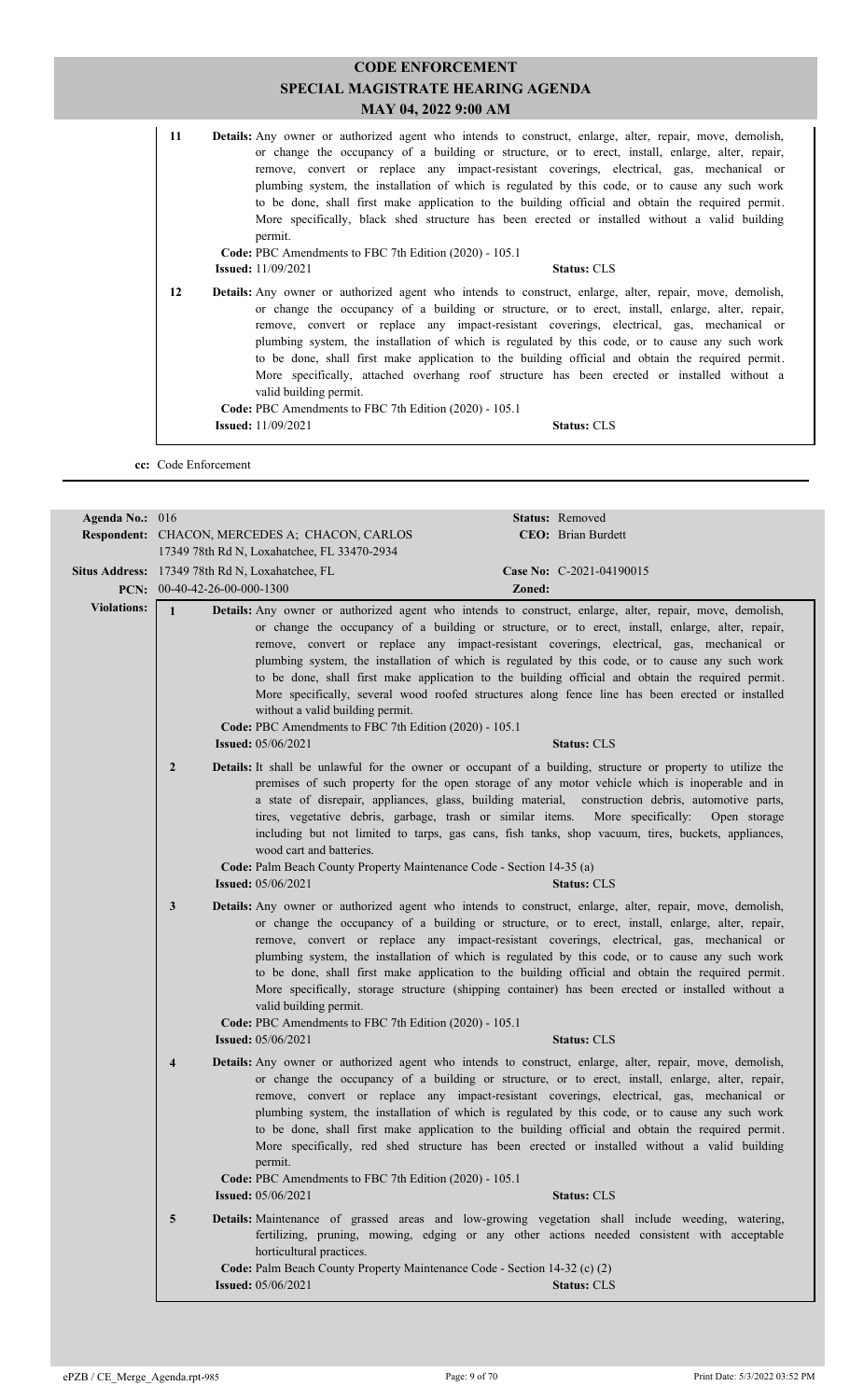| <b>CODE ENFORCEMENT</b><br><b>SPECIAL MAGISTRATE HEARING AGENDA</b><br>MAY 04, 2022 9:00 AM |                |                                                                                                                                                                                                                                                                                                                                                                                                                                                                                                                                                                                                                                                                                                                                          |                    |
|---------------------------------------------------------------------------------------------|----------------|------------------------------------------------------------------------------------------------------------------------------------------------------------------------------------------------------------------------------------------------------------------------------------------------------------------------------------------------------------------------------------------------------------------------------------------------------------------------------------------------------------------------------------------------------------------------------------------------------------------------------------------------------------------------------------------------------------------------------------------|--------------------|
|                                                                                             | 6              | <b>Details:</b> Any owner or authorized agent who intends to construct, enlarge, alter, repair, move, demolish,<br>or change the occupancy of a building or structure, or to erect, install, enlarge, alter, repair,<br>remove, convert or replace any impact-resistant coverings, electrical, gas, mechanical or<br>plumbing system, the installation of which is regulated by this code, or to cause any such work<br>to be done, shall first make application to the building official and obtain the required permit.<br>More specifically, shed structure with tarped roof has been erected or installed without a valid<br>building permit.<br>Code: PBC Amendments to FBC 7th Edition (2020) - 105.1<br><b>Issued:</b> 05/06/2021 | <b>Status: CLS</b> |
|                                                                                             | $\overline{7}$ | <b>Details:</b> A maximum of one recreational vehicle and any two of the following, or a maximum of three of<br>any of the following, may be parked outdoors on a residential parcel with a residential unit:<br>sports vehicle, marine vessel with accompanying trailers, and trailers. More specifically:<br>Exceeding allowed number of three recreational vehicles, this includes trailers.<br><b>Code:</b> Unified Land Development Code - 6.D.1.A.1<br><b>Issued:</b> 05/06/2021                                                                                                                                                                                                                                                   | <b>Status: CLS</b> |

| Agenda No.: 017    | Respondent: MORRISON, DEVALIE                                                                                                                                                                                                                                                                                                                                                                                                                                                                                                                                                                                                                     | <b>Status:</b> Postponed<br><b>CEO</b> : Brian Burdett                                                                                                                                                                                                                                                                                                                                                                                                                                                                                      |
|--------------------|---------------------------------------------------------------------------------------------------------------------------------------------------------------------------------------------------------------------------------------------------------------------------------------------------------------------------------------------------------------------------------------------------------------------------------------------------------------------------------------------------------------------------------------------------------------------------------------------------------------------------------------------------|---------------------------------------------------------------------------------------------------------------------------------------------------------------------------------------------------------------------------------------------------------------------------------------------------------------------------------------------------------------------------------------------------------------------------------------------------------------------------------------------------------------------------------------------|
|                    | 550 Cresta Cir, West Palm Beach, FL 33413-1044                                                                                                                                                                                                                                                                                                                                                                                                                                                                                                                                                                                                    |                                                                                                                                                                                                                                                                                                                                                                                                                                                                                                                                             |
|                    | Situs Address: 8518 Hall Blvd, Loxahatchee, FL<br><b>PCN:</b> $00-41-42-20-00-000-4030$                                                                                                                                                                                                                                                                                                                                                                                                                                                                                                                                                           | Case No: C-2021-10260019<br>Zoned: AR                                                                                                                                                                                                                                                                                                                                                                                                                                                                                                       |
| <b>Violations:</b> | Details: It shall be unlawful for the owner or occupant of a building, structure or property to utilize the<br>1<br>premises of such property for the open storage of any motor vehicle which is inoperable and in<br>a state of disrepair, appliances, glass, building material, construction debris, automotive parts,<br>tires, vegetative debris, garbage, trash or similar items. More specifically:<br>Open storage<br>including but not limited to wood, appliances, brick pavers, metal, pallets and plywood.<br>Code: Palm Beach County Property Maintenance Code - Section 14-35 (a)<br><b>Issued:</b> 11/09/2021<br><b>Status: CEH</b> |                                                                                                                                                                                                                                                                                                                                                                                                                                                                                                                                             |
|                    | 3<br>zone.<br>Code: Unified Land Development Code - 6.A.1.B.2.a<br><b>Issued:</b> 11/09/2021                                                                                                                                                                                                                                                                                                                                                                                                                                                                                                                                                      | <b>Details:</b> One commercial vehicle of not over one ton rated capacity may be parked per dwelling unit,<br>providing all of the following conditions are met: vehicle is registered or licensed; used by a<br>resident of the premises; gross vehicle weight rating (gvwr) does not exceed 12,500 pounds;<br>height does not exceed nine feet, including any load, bed, or box; and total vehicle length does<br>not exceed 26 feet. More specifically: commercial semi-trailer exceeding 26 feet in a residential<br><b>Status: CEH</b> |
|                    | 4<br>horticultural practices.<br><b>Issued:</b> 11/09/2021                                                                                                                                                                                                                                                                                                                                                                                                                                                                                                                                                                                        | <b>Details:</b> Maintenance of grassed areas and low-growing vegetation shall include weeding, watering,<br>fertilizing, pruning, mowing, edging or any other actions needed consistent with acceptable<br>Code: Palm Beach County Property Maintenance Code - Section 14-32 (c) (2)<br><b>Status: CEH</b>                                                                                                                                                                                                                                  |

| Agenda No.: $018$ | <b>Status:</b> Postponed                                                                                                                                                                                                                                                                                                                                                                                                                                                                                                                                                                                                                                     |  |
|-------------------|--------------------------------------------------------------------------------------------------------------------------------------------------------------------------------------------------------------------------------------------------------------------------------------------------------------------------------------------------------------------------------------------------------------------------------------------------------------------------------------------------------------------------------------------------------------------------------------------------------------------------------------------------------------|--|
|                   | <b>CEO</b> : Brian Burdett<br><b>Respondent:</b> Rampersad, Shivash                                                                                                                                                                                                                                                                                                                                                                                                                                                                                                                                                                                          |  |
|                   | 15856 Tangerine Blvd, Loxahatchee, FL 33470-3456                                                                                                                                                                                                                                                                                                                                                                                                                                                                                                                                                                                                             |  |
|                   | <b>Situs Address:</b> 15856 Tangerine Blvd, Loxahatchee, FL<br>Case No: $C-2021-11290002$                                                                                                                                                                                                                                                                                                                                                                                                                                                                                                                                                                    |  |
|                   | <b>PCN:</b> $00-41-42-31-00-000-3109$<br><b>Zoned: AR</b>                                                                                                                                                                                                                                                                                                                                                                                                                                                                                                                                                                                                    |  |
| Violations:       | <b>Details:</b> It shall be unlawful for any owner of land in any residential district to park on, cause to be<br>parked on, or allow to be parked on residentially zoned land any unlicensed or unregistered<br>vehicle, or equipment commercial vehicle, sports vehicle, recreational vehicle, marine vessel or<br>trailer for a period exceeding one hour in any 24 hour period, each such period commencing at<br>the time of first stopping or parking. More specifically: Vehicles not displaying current tags or<br>operable on property.<br>Code: Unified Land Development Code - 6.D.1.A.4.a.2.a<br><b>Issued:</b> 12/13/2021<br><b>Status: CEH</b> |  |

| Agenda No.: $019$  | <b>Respondent:</b> Tone, Bernadette<br>14655 63rd Ct N, Loxahatchee, FL 33470-4579                                      | <b>Status:</b> Active<br>CEO: Brian Burdett    |
|--------------------|-------------------------------------------------------------------------------------------------------------------------|------------------------------------------------|
|                    | Situs Address: 14655 63rd Ct N, Loxahatchee, FL<br><b>PCN:</b> $00-41-42-32-00-000-7290$                                | Case No: $C-2021-03250014$<br><b>Zoned: AR</b> |
| <b>Violations:</b> | Details: Maintenance of grassed areas and low-growing vegetation shall include weeding, watering,<br>4                  |                                                |
|                    | fertilizing, pruning, mowing, edging or any other actions needed consistent with acceptable<br>horticultural practices. |                                                |
|                    | Code: Palm Beach County Property Maintenance Code - Section 14-32 (c) (2)<br><b>Issued:</b> $04/15/2021$                | <b>Status: CLS</b>                             |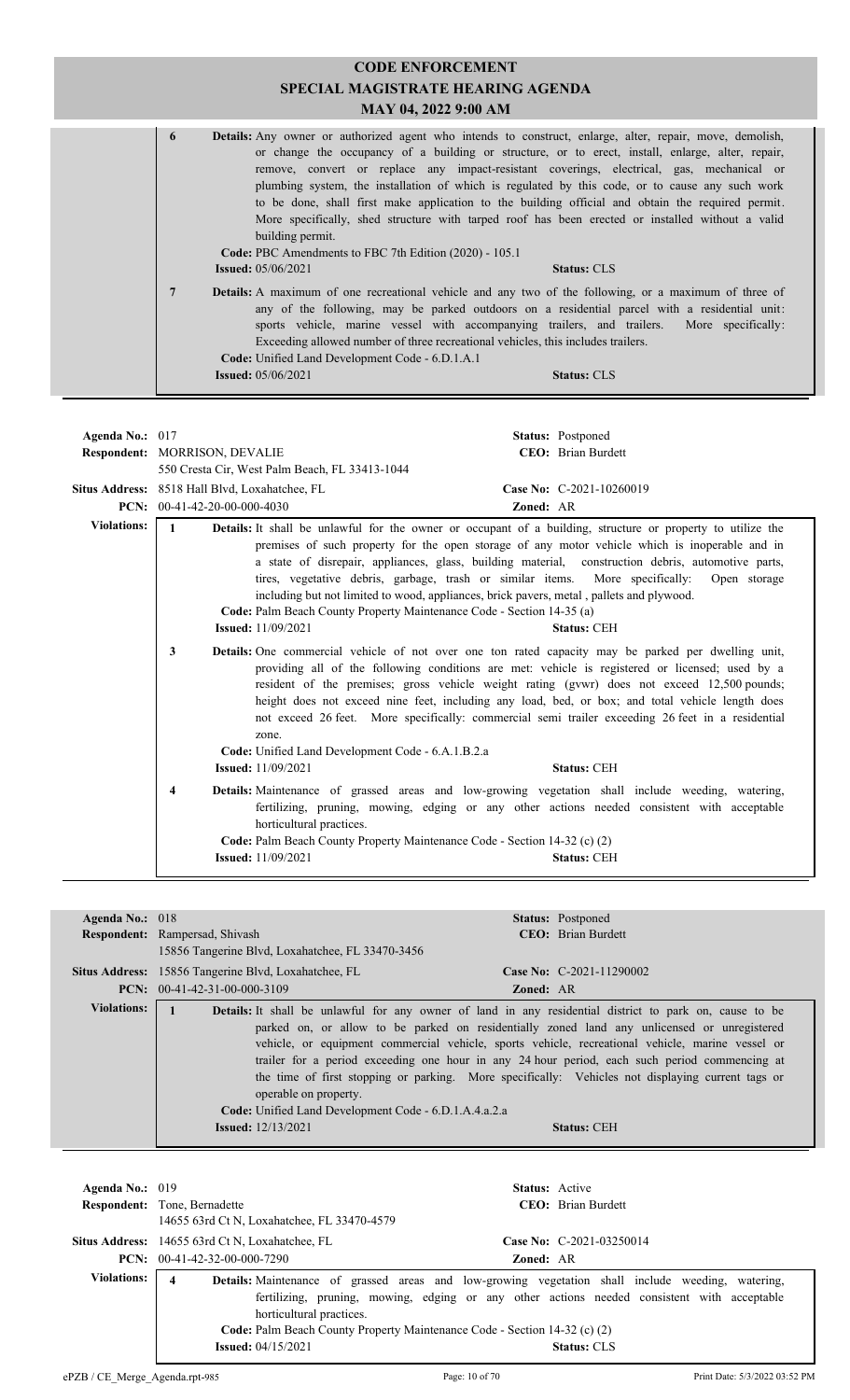|    | SPECIAL MAGISTRATE HEARING AGENDA<br>MAY 04, 2022 9:00 AM                                                                                                                                                                                                                                                                                                                                                                                                                                                                                                                                                                                                                                                                                                                    |
|----|------------------------------------------------------------------------------------------------------------------------------------------------------------------------------------------------------------------------------------------------------------------------------------------------------------------------------------------------------------------------------------------------------------------------------------------------------------------------------------------------------------------------------------------------------------------------------------------------------------------------------------------------------------------------------------------------------------------------------------------------------------------------------|
| 5  | Details: It shall be unlawful for the owner or occupant of a building, structure or property to utilize the<br>premises of such property for the open storage of any motor vehicle which is inoperable and in<br>a state of disrepair, appliances, glass, building material, construction debris, automotive parts,<br>tires, vegetative debris, garbage, trash or similar items.<br>More specifically:<br>Open storage<br>including but not limited to wood, metal, tarp, tree debris, piles of lumber and buckets.<br>Code: Palm Beach County Property Maintenance Code - Section 14-35 (a)<br><b>Issued:</b> 04/15/2021<br><b>Status: CLS</b>                                                                                                                             |
| 6  | Details: Any owner or authorized agent who intends to construct, enlarge, alter, repair, move, demolish,<br>or change the occupancy of a building or structure, or to erect, install, enlarge, alter, repair,<br>remove, convert or replace any impact-resistant coverings, electrical, gas, mechanical or<br>plumbing system, the installation of which is regulated by this code, or to cause any such work<br>to be done, shall first make application to the building official and obtain the required permit.<br>More specifically, above ground swimming pool has been erected or installed without a valid<br>building permit.<br>Code: PBC Amendments to FBC 7th Edition (2020) - 105.1<br><b>Issued:</b> 04/15/2021<br><b>Status: SIT</b>                           |
| 7  | Details: Any owner or authorized agent who intends to construct, enlarge, alter, repair, move, demolish,<br>or change the occupancy of a building or structure, or to erect, install, enlarge, alter, repair,<br>remove, convert or replace any impact-resistant coverings, electrical, gas, mechanical or<br>plumbing system, the installation of which is regulated by this code, or to cause any such work<br>to be done, shall first make application to the building official and obtain the required permit.<br>More specifically, roofed structure attached to house has been erected or installed without a<br>valid building permit.<br>Code: PBC Amendments to FBC 7th Edition (2020) - 105.1<br>Status: SIT<br><b>Issued:</b> $04/15/2021$                        |
| 8  | Details: Recreational vehicles, boats, sports vehicles and trailers shall not be used for living, sleeping or<br>housekeeping purposes. More specifically: Living/occupying campers on property.<br>Code: Unified Land Development Code - 6.D.1.A.1.d<br><b>Issued:</b> 04/15/2021<br><b>Status: CLS</b>                                                                                                                                                                                                                                                                                                                                                                                                                                                                     |
| 9  | Details: Any owner or authorized agent who intends to construct, enlarge, alter, repair, move, demolish,<br>or change the occupancy of a building or structure, or to erect, install, enlarge, alter, repair,<br>remove, convert or replace any impact-resistant coverings, electrical, gas, mechanical or<br>plumbing system, the installation of which is regulated by this code, or to cause any such work<br>to be done, shall first make application to the building official and obtain the required permit.<br>More specifically, metal pole/structure extending beyond allowed height has been erected or<br>installed without a valid building permit.<br>Code: PBC Amendments to FBC 7th Edition (2020) - 105.1<br><b>Issued: 04/15/2021</b><br><b>Status: CLS</b> |
| 10 | <b>Details:</b> Any owner or authorized agent who intends to construct, enlarge, alter, repair, move, demolish,<br>or change the occupancy of a building or structure, or to erect, install, enlarge, alter, repair,<br>remove, convert or replace any impact-resistant coverings, electrical, gas, mechanical or<br>plumbing system, the installation of which is regulated by this code, or to cause any such work<br>to be done, shall first make application to the building official and obtain the required permit.<br>More specifically, garage conversion has been erected or installed without a valid building<br>permit.                                                                                                                                          |
|    | Code: PBC Amendments to FBC 7th Edition (2020) - 105.1<br>Status: SIT<br><b>Issued:</b> 04/15/2021                                                                                                                                                                                                                                                                                                                                                                                                                                                                                                                                                                                                                                                                           |

**CODE ENFORCEMENT**

| Agenda No.: $020$  |                                                            | <b>Status:</b> Removed                                                                                                                                                                                                                                                                                                                                                                                                                                                                                                                                                                                              |
|--------------------|------------------------------------------------------------|---------------------------------------------------------------------------------------------------------------------------------------------------------------------------------------------------------------------------------------------------------------------------------------------------------------------------------------------------------------------------------------------------------------------------------------------------------------------------------------------------------------------------------------------------------------------------------------------------------------------|
|                    | <b>Respondent:</b> REYES, MARCEL M; ALVAREZ, ERAIZY        | <b>CEO:</b> Frank A Davis                                                                                                                                                                                                                                                                                                                                                                                                                                                                                                                                                                                           |
|                    | 2643 Florida St, West Palm Beach, FL 33406-4203            |                                                                                                                                                                                                                                                                                                                                                                                                                                                                                                                                                                                                                     |
|                    | <b>Situs Address:</b> 2643 Florida St, West Palm Beach, FL | Case No: C-2021-10190020                                                                                                                                                                                                                                                                                                                                                                                                                                                                                                                                                                                            |
|                    | PCN: $00-43-44-05-09-023-0300$                             | <b>Zoned: RS</b>                                                                                                                                                                                                                                                                                                                                                                                                                                                                                                                                                                                                    |
| <b>Violations:</b> | $\mathcal{L}$                                              | <b>Details:</b> Any owner or authorized agent who intends to construct, enlarge, alter, repair, move, demolish,                                                                                                                                                                                                                                                                                                                                                                                                                                                                                                     |
|                    |                                                            | or change the occupancy of a building or structure, or to erect, install, enlarge, alter, repair,<br>remove, convert or replace any impact-resistant coverings, electrical, gas, mechanical or<br>plumbing system, the installation of which is regulated by this code, or to cause any such work                                                                                                                                                                                                                                                                                                                   |
|                    |                                                            | to be done, shall first make application to the building official and obtain the required permit.<br>More specifically, Paver Driveway has been erected or installed without a valid building permit.                                                                                                                                                                                                                                                                                                                                                                                                               |
|                    | Code: PBC Amendments to FBC 7th Edition (2020) - 105.1     |                                                                                                                                                                                                                                                                                                                                                                                                                                                                                                                                                                                                                     |
|                    | <b>Issued:</b> $10/19/2021$                                | <b>Status: CLS</b>                                                                                                                                                                                                                                                                                                                                                                                                                                                                                                                                                                                                  |
|                    | 3                                                          | <b>Details:</b> Any owner or authorized agent who intends to construct, enlarge, alter, repair, move, demolish,<br>or change the occupancy of a building or structure, or to erect, install, enlarge, alter, repair,<br>remove, convert or replace any impact-resistant coverings, electrical, gas, mechanical or<br>plumbing system, the installation of which is regulated by this code, or to cause any such work<br>to be done, shall first make application to the building official and obtain the required permit.<br>More specifically, Shed has been erected or installed without a valid building permit. |
|                    | Code: PBC Amendments to FBC 7th Edition (2020) - 105.1     |                                                                                                                                                                                                                                                                                                                                                                                                                                                                                                                                                                                                                     |
|                    | <b>Issued:</b> 10/19/2021                                  | <b>Status: CLS</b>                                                                                                                                                                                                                                                                                                                                                                                                                                                                                                                                                                                                  |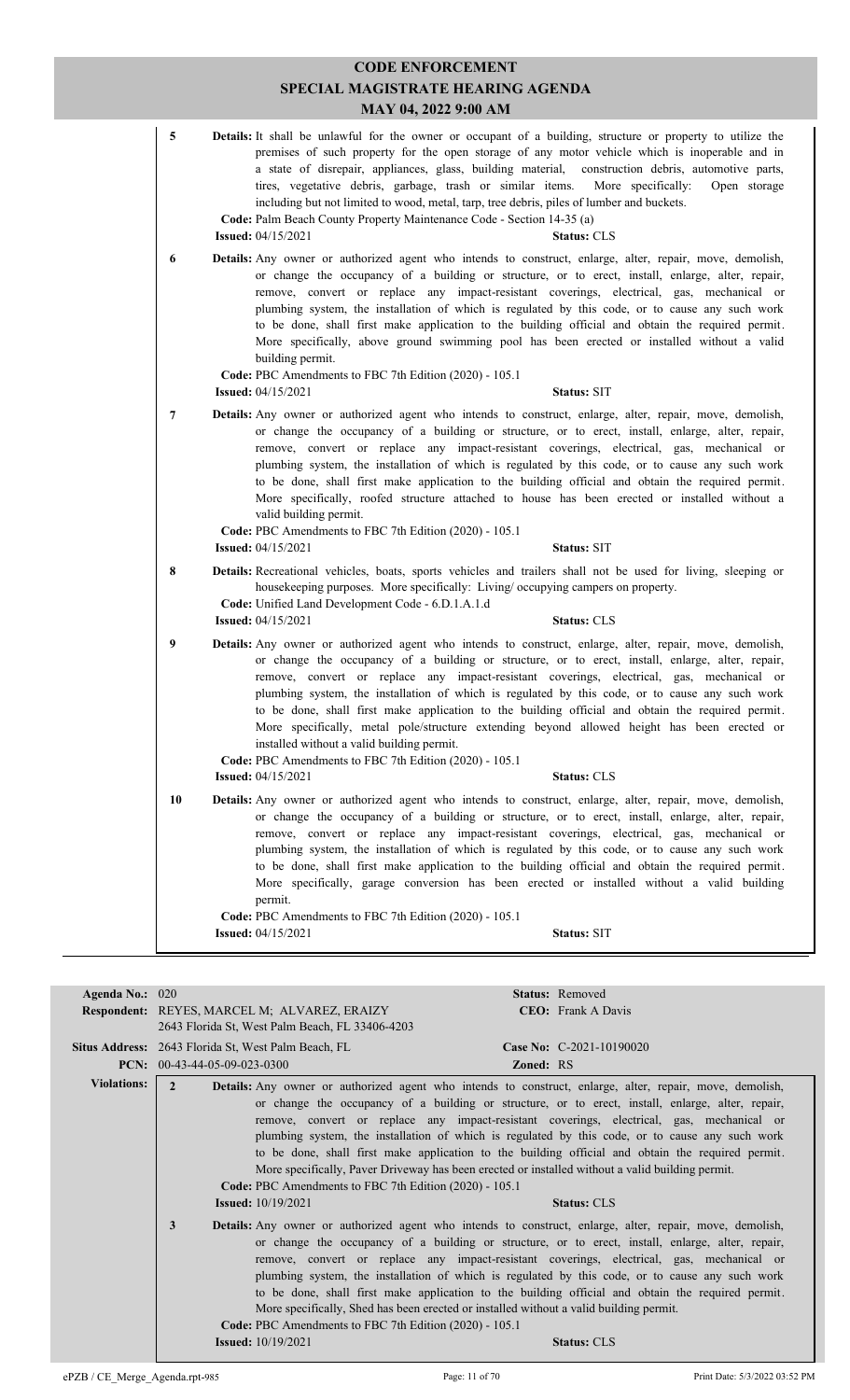| Agenda No.: 021    |                                                                                                                                                                                                           | Status: Active                                                                                                                                                                                                                                                                                                                                                                                                                                                                                                                                                                                                                     |
|--------------------|-----------------------------------------------------------------------------------------------------------------------------------------------------------------------------------------------------------|------------------------------------------------------------------------------------------------------------------------------------------------------------------------------------------------------------------------------------------------------------------------------------------------------------------------------------------------------------------------------------------------------------------------------------------------------------------------------------------------------------------------------------------------------------------------------------------------------------------------------------|
|                    | Respondent: DE LEON, JESUS RAMIREZ                                                                                                                                                                        | <b>CEO</b> : Frank A Davis                                                                                                                                                                                                                                                                                                                                                                                                                                                                                                                                                                                                         |
|                    | 3176 Egremont Dr, West Palm Beach, FL 33406-5027                                                                                                                                                          |                                                                                                                                                                                                                                                                                                                                                                                                                                                                                                                                                                                                                                    |
|                    | Situs Address: 3176 Egremont Dr, West Palm Beach, FL                                                                                                                                                      | Case No: C-2021-11290011                                                                                                                                                                                                                                                                                                                                                                                                                                                                                                                                                                                                           |
|                    | PCN: $00-43-44-07-09-020-0160$                                                                                                                                                                            | Zoned: RM                                                                                                                                                                                                                                                                                                                                                                                                                                                                                                                                                                                                                          |
| <b>Violations:</b> | $\mathbf{1}$<br>specifically, Multiple Vehicles.<br>Code: Unified Land Development Code - 6.D.1.A.4.a.2.b<br><b>Issued:</b> 11/29/2021                                                                    | Details: Vehicles shall only be parked on an improved surface in the Urban Suburban Tier. More<br><b>Status: CEH</b>                                                                                                                                                                                                                                                                                                                                                                                                                                                                                                               |
|                    | $\mathbf{2}$<br>Business<br>Code: Unified Land Development Code - 4.A.7.C.6<br><b>Issued:</b> 11/29/2021                                                                                                  | Details: Uses identified with a dash "-," in a zoning districts column of the Use Matrix, are prohibited in<br>that zoning district, unless otherwise expressly stated under the Supplementary Use Standards<br>for the use, or within any applicable Zoning Overlays. More specifically, Running Landscape<br><b>Status: CEH</b>                                                                                                                                                                                                                                                                                                  |
|                    |                                                                                                                                                                                                           |                                                                                                                                                                                                                                                                                                                                                                                                                                                                                                                                                                                                                                    |
|                    | 3<br>Code: PBC Amendments to FBC 7th Edition (2020) - 105.1<br><b>Issued:</b> 11/29/2021                                                                                                                  | Details: Any owner or authorized agent who intends to construct, enlarge, alter, repair, move, demolish,<br>or change the occupancy of a building or structure, or to erect, install, enlarge, alter, repair,<br>remove, convert or replace any impact-resistant coverings, electrical, gas, mechanical or<br>plumbing system, the installation of which is regulated by this code, or to cause any such work<br>to be done, shall first make application to the building official and obtain the required permit.<br>More specifically, Shed has been erected or installed without a valid building permit.<br><b>Status: CEH</b> |
|                    | 4<br>not exceed 26 feet. More specifically, A Landscaping Box Truck.<br>Code: Unified Land Development Code - 6.A.1.B.2.a<br>Unified Land Development Code - 6.D.1.A.4.a.2.b<br><b>Issued:</b> 11/29/2021 | Details: One commercial vehicle of not over one ton rated capacity may be parked per dwelling unit,<br>providing all of the following conditions are met: vehicle is registered or licensed; used by a<br>resident of the premises; gross vehicle weight rating (gywr) does not exceed 12,500 pounds;<br>height does not exceed nine feet, including any load, bed, or box; and total vehicle length does<br><b>Status: CLS</b>                                                                                                                                                                                                    |
|                    |                                                                                                                                                                                                           |                                                                                                                                                                                                                                                                                                                                                                                                                                                                                                                                                                                                                                    |

**cc:** Code Enforcement

| Agenda No.: 022    |                                                                                                                                                                                                                                                                                                                                  | Status: Removed                                                                                                                                                                                                                                                                                                                                                                                                                                                                                                                                                                                                                                                                                                                                                                                                                                                                                                                                                                                                                                                                                                                                                                                                                                                                                                                                                                                                                                                                                                                                                                                                                                                                                                                                                                                                                                                                                                                                  |
|--------------------|----------------------------------------------------------------------------------------------------------------------------------------------------------------------------------------------------------------------------------------------------------------------------------------------------------------------------------|--------------------------------------------------------------------------------------------------------------------------------------------------------------------------------------------------------------------------------------------------------------------------------------------------------------------------------------------------------------------------------------------------------------------------------------------------------------------------------------------------------------------------------------------------------------------------------------------------------------------------------------------------------------------------------------------------------------------------------------------------------------------------------------------------------------------------------------------------------------------------------------------------------------------------------------------------------------------------------------------------------------------------------------------------------------------------------------------------------------------------------------------------------------------------------------------------------------------------------------------------------------------------------------------------------------------------------------------------------------------------------------------------------------------------------------------------------------------------------------------------------------------------------------------------------------------------------------------------------------------------------------------------------------------------------------------------------------------------------------------------------------------------------------------------------------------------------------------------------------------------------------------------------------------------------------------------|
|                    | Respondent: HERNANDEZ, WANDA I                                                                                                                                                                                                                                                                                                   | <b>CEO:</b> Frank A Davis                                                                                                                                                                                                                                                                                                                                                                                                                                                                                                                                                                                                                                                                                                                                                                                                                                                                                                                                                                                                                                                                                                                                                                                                                                                                                                                                                                                                                                                                                                                                                                                                                                                                                                                                                                                                                                                                                                                        |
|                    | 4382 Venus Ave, West Palm Beach, FL 33406-4018                                                                                                                                                                                                                                                                                   |                                                                                                                                                                                                                                                                                                                                                                                                                                                                                                                                                                                                                                                                                                                                                                                                                                                                                                                                                                                                                                                                                                                                                                                                                                                                                                                                                                                                                                                                                                                                                                                                                                                                                                                                                                                                                                                                                                                                                  |
|                    | Situs Address: 4382 Venus Ave, West Palm Beach, FL                                                                                                                                                                                                                                                                               | Case No: C-2021-10180030                                                                                                                                                                                                                                                                                                                                                                                                                                                                                                                                                                                                                                                                                                                                                                                                                                                                                                                                                                                                                                                                                                                                                                                                                                                                                                                                                                                                                                                                                                                                                                                                                                                                                                                                                                                                                                                                                                                         |
|                    | PCN: $00-42-44-01-05-000-0801$                                                                                                                                                                                                                                                                                                   | Zoned: RM                                                                                                                                                                                                                                                                                                                                                                                                                                                                                                                                                                                                                                                                                                                                                                                                                                                                                                                                                                                                                                                                                                                                                                                                                                                                                                                                                                                                                                                                                                                                                                                                                                                                                                                                                                                                                                                                                                                                        |
| <b>Violations:</b> | $\mathbf{1}$<br>Code: PBC Amendments to FBC 7th Edition (2020) - 105.1<br><b>Issued:</b> $10/18/2021$<br>$\overline{2}$<br>permit.<br>Code: PBC Amendments to FBC 7th Edition (2020) - 105.1<br><b>Issued:</b> 10/18/2021<br>3<br>permit.<br>Code: PBC Amendments to FBC 7th Edition (2020) - 105.1<br><b>Issued:</b> 10/18/2021 | <b>Details:</b> Any owner or authorized agent who intends to construct, enlarge, alter, repair, move, demolish,<br>or change the occupancy of a building or structure, or to erect, install, enlarge, alter, repair,<br>remove, convert or replace any impact-resistant coverings, electrical, gas, mechanical or<br>plumbing system, the installation of which is regulated by this code, or to cause any such work<br>to be done, shall first make application to the building official and obtain the required permit.<br>More specifically, New Driveway has been erected or installed without a valid building permit.<br><b>Status: CLS</b><br><b>Details:</b> Any owner or authorized agent who intends to construct, enlarge, alter, repair, move, demolish,<br>or change the occupancy of a building or structure, or to erect, install, enlarge, alter, repair,<br>remove, convert or replace any impact-resistant coverings, electrical, gas, mechanical or<br>plumbing system, the installation of which is regulated by this code, or to cause any such work<br>to be done, shall first make application to the building official and obtain the required permit.<br>More specifically, Carport Addition has been erected or installed without a valid building<br><b>Status: CLS</b><br>Details: Any owner or authorized agent who intends to construct, enlarge, alter, repair, move, demolish,<br>or change the occupancy of a building or structure, or to erect, install, enlarge, alter, repair,<br>remove, convert or replace any impact-resistant coverings, electrical, gas, mechanical or<br>plumbing system, the installation of which is regulated by this code, or to cause any such work<br>to be done, shall first make application to the building official and obtain the required permit.<br>More specifically, Front Porch Addition has been erected or installed without a valid building<br><b>Status: CLS</b> |
|                    |                                                                                                                                                                                                                                                                                                                                  |                                                                                                                                                                                                                                                                                                                                                                                                                                                                                                                                                                                                                                                                                                                                                                                                                                                                                                                                                                                                                                                                                                                                                                                                                                                                                                                                                                                                                                                                                                                                                                                                                                                                                                                                                                                                                                                                                                                                                  |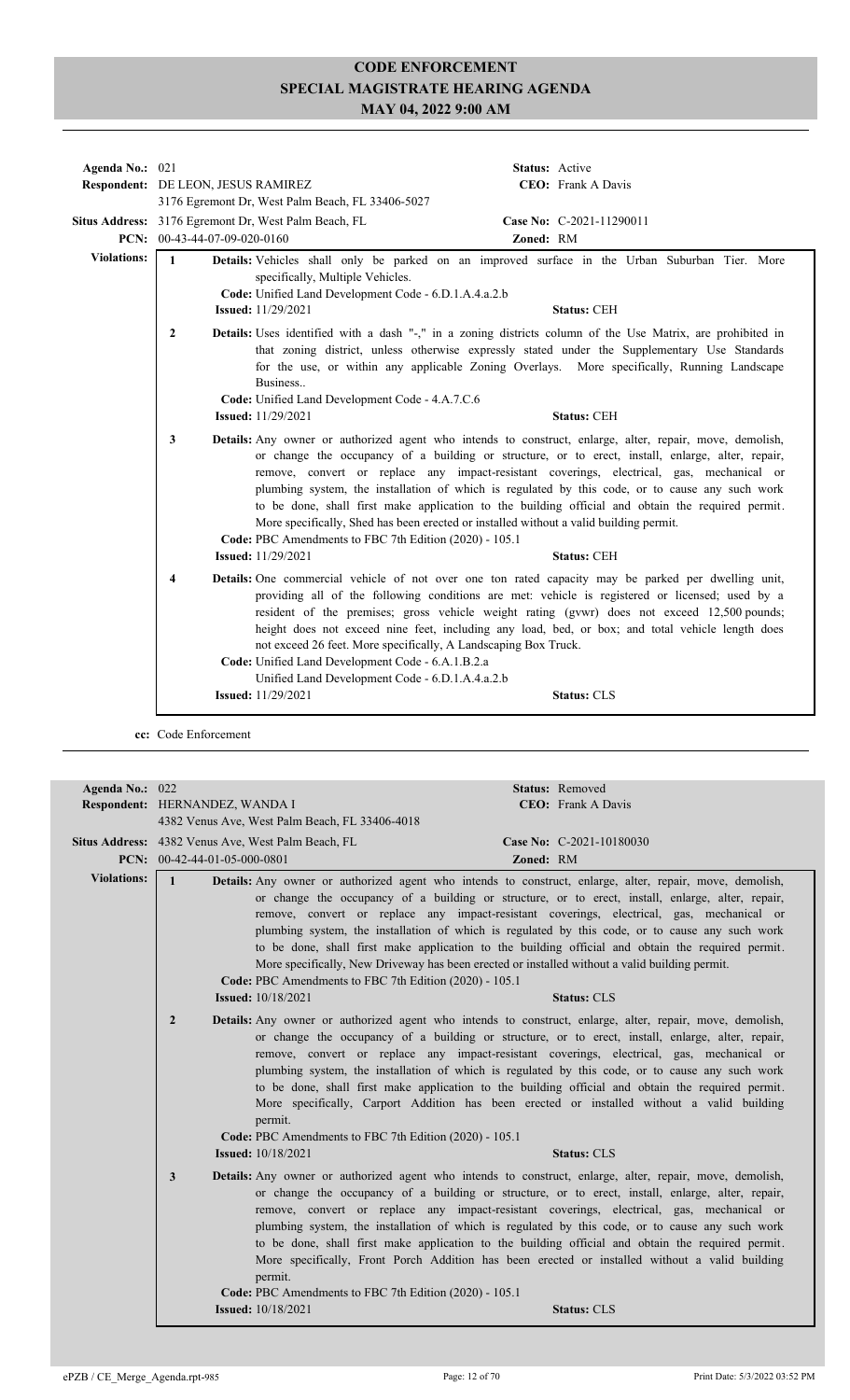| <b>CODE ENFORCEMENT</b><br><b>SPECIAL MAGISTRATE HEARING AGENDA</b><br>MAY 04, 2022 9:00 AM |                                                                                     |                                                                                                                                                                                                                                                                                                                                                                                                                                                                                                                                                                                                                                           |  |
|---------------------------------------------------------------------------------------------|-------------------------------------------------------------------------------------|-------------------------------------------------------------------------------------------------------------------------------------------------------------------------------------------------------------------------------------------------------------------------------------------------------------------------------------------------------------------------------------------------------------------------------------------------------------------------------------------------------------------------------------------------------------------------------------------------------------------------------------------|--|
| $\overline{\mathbf{4}}$                                                                     | Code: PBC Amendments to FBC 7th Edition (2020) - 105.1<br><b>Issued:</b> 10/18/2021 | Details: Any owner or authorized agent who intends to construct, enlarge, alter, repair, move, demolish,<br>or change the occupancy of a building or structure, or to erect, install, enlarge, alter, repair,<br>remove, convert or replace any impact-resistant coverings, electrical, gas, mechanical or<br>plumbing system, the installation of which is regulated by this code, or to cause any such work<br>to be done, shall first make application to the building official and obtain the required permit.<br>More specifically, Shed has been erected or installed without a valid building permit.<br><b>Status: CLS</b>        |  |
| 5                                                                                           | Code: PBC Amendments to FBC 7th Edition (2020) - 105.1<br><b>Issued:</b> 10/18/2021 | <b>Details:</b> Any owner or authorized agent who intends to construct, enlarge, alter, repair, move, demolish,<br>or change the occupancy of a building or structure, or to erect, install, enlarge, alter, repair,<br>remove, convert or replace any impact-resistant coverings, electrical, gas, mechanical or<br>plumbing system, the installation of which is regulated by this code, or to cause any such work<br>to be done, shall first make application to the building official and obtain the required permit.<br>More specifically, Shed has been erected or installed without a valid building permit.<br><b>Status: CLS</b> |  |

| Agenda No.: $023$  |                                                                                          | <b>Status:</b> Active                                                                                                                                                                                                                                                                                                                                                                                                                                                                                                                                                                                                                              |
|--------------------|------------------------------------------------------------------------------------------|----------------------------------------------------------------------------------------------------------------------------------------------------------------------------------------------------------------------------------------------------------------------------------------------------------------------------------------------------------------------------------------------------------------------------------------------------------------------------------------------------------------------------------------------------------------------------------------------------------------------------------------------------|
|                    | Respondent: PORTALES, MARIO; PORTALES, DORA                                              | <b>CEO:</b> Frank A Davis                                                                                                                                                                                                                                                                                                                                                                                                                                                                                                                                                                                                                          |
|                    | 3306 Lakeville Cir, West Palm Beach, FL 33406-5825                                       |                                                                                                                                                                                                                                                                                                                                                                                                                                                                                                                                                                                                                                                    |
|                    | Situs Address: 3306 Lakeville Cir, West Palm Beach, FL                                   | Case No: C-2021-10190037                                                                                                                                                                                                                                                                                                                                                                                                                                                                                                                                                                                                                           |
|                    | PCN: $00-43-44-07-10-025-0050$                                                           | Zoned: RM                                                                                                                                                                                                                                                                                                                                                                                                                                                                                                                                                                                                                                          |
| <b>Violations:</b> | $\mathbf{2}$                                                                             | Details: Any owner or authorized agent who intends to construct, enlarge, alter, repair, move, demolish,                                                                                                                                                                                                                                                                                                                                                                                                                                                                                                                                           |
|                    | Code: PBC Amendments to FBC 7th Edition (2020) - 105.1<br><b>Issued:</b> $10/19/2021$    | or change the occupancy of a building or structure, or to erect, install, enlarge, alter, repair,<br>remove, convert or replace any impact-resistant coverings, electrical, gas, mechanical or<br>plumbing system, the installation of which is regulated by this code, or to cause any such work<br>to be done, shall first make application to the building official and obtain the required permit.<br>More specifically, Shed has been erected or installed without a valid building permit.<br><b>Status: CEH</b>                                                                                                                             |
|                    | 4<br>Code: PBC Amendments to FBC 7th Edition (2020) - 105.1<br><b>Issued:</b> 10/19/2021 | <b>Details:</b> Any owner or authorized agent who intends to construct, enlarge, alter, repair, move, demolish,<br>or change the occupancy of a building or structure, or to erect, install, enlarge, alter, repair,<br>remove, convert or replace any impact-resistant coverings, electrical, gas, mechanical or<br>plumbing system, the installation of which is regulated by this code, or to cause any such work<br>to be done, shall first make application to the building official and obtain the required permit.<br>More specifically, 6' Metal Gate has been erected or installed without a valid building permit.<br><b>Status: CEH</b> |

**cc:** Code Enforcement

| Agenda No.: 024    |                                                                                                                                                                                                                       | <b>Status:</b> Active                                                                                                                                                                                                                                                                                                                                                                                                                                                                                                                                                                                                                                                                                                                                                                                                                                                                                                                                                                                                                                                                                                                                                                                                                                                                         |  |
|--------------------|-----------------------------------------------------------------------------------------------------------------------------------------------------------------------------------------------------------------------|-----------------------------------------------------------------------------------------------------------------------------------------------------------------------------------------------------------------------------------------------------------------------------------------------------------------------------------------------------------------------------------------------------------------------------------------------------------------------------------------------------------------------------------------------------------------------------------------------------------------------------------------------------------------------------------------------------------------------------------------------------------------------------------------------------------------------------------------------------------------------------------------------------------------------------------------------------------------------------------------------------------------------------------------------------------------------------------------------------------------------------------------------------------------------------------------------------------------------------------------------------------------------------------------------|--|
|                    | Respondent: RODRIGUEZ, LADY K                                                                                                                                                                                         | <b>CEO</b> : Frank A Davis                                                                                                                                                                                                                                                                                                                                                                                                                                                                                                                                                                                                                                                                                                                                                                                                                                                                                                                                                                                                                                                                                                                                                                                                                                                                    |  |
|                    | 3482 Taconic Dr. West Palm Beach, FL 33406-5049                                                                                                                                                                       |                                                                                                                                                                                                                                                                                                                                                                                                                                                                                                                                                                                                                                                                                                                                                                                                                                                                                                                                                                                                                                                                                                                                                                                                                                                                                               |  |
|                    | Situs Address: 4189 Bougainvillea St, West Palm Beach, FL                                                                                                                                                             | Case No: C-2021-10050022                                                                                                                                                                                                                                                                                                                                                                                                                                                                                                                                                                                                                                                                                                                                                                                                                                                                                                                                                                                                                                                                                                                                                                                                                                                                      |  |
|                    | <b>PCN:</b> $00-42-44-12-10-001-0040$                                                                                                                                                                                 | <b>Zoned: RM</b>                                                                                                                                                                                                                                                                                                                                                                                                                                                                                                                                                                                                                                                                                                                                                                                                                                                                                                                                                                                                                                                                                                                                                                                                                                                                              |  |
| <b>Violations:</b> | 3<br>Code: PBC Amendments to FBC 7th Edition (2020) - 105.1<br><b>Issued:</b> 10/18/2021<br>$\overline{\mathbf{4}}$<br>permit.<br>Code: PBC Amendments to FBC 7th Edition (2020) - 105.1<br><b>Issued:</b> 10/18/2021 | Details: Any owner or authorized agent who intends to construct, enlarge, alter, repair, move, demolish,<br>or change the occupancy of a building or structure, or to erect, install, enlarge, alter, repair,<br>remove, convert or replace any impact-resistant coverings, electrical, gas, mechanical or<br>plumbing system, the installation of which is regulated by this code, or to cause any such work<br>to be done, shall first make application to the building official and obtain the required permit.<br>More specifically, 6' White Fence has been erected or installed without a valid building permit.<br><b>Status: CEH</b><br><b>Details:</b> Any owner or authorized agent who intends to construct, enlarge, alter, repair, move, demolish,<br>or change the occupancy of a building or structure, or to erect, install, enlarge, alter, repair,<br>remove, convert or replace any impact-resistant coverings, electrical, gas, mechanical or<br>plumbing system, the installation of which is regulated by this code, or to cause any such work<br>to be done, shall first make application to the building official and obtain the required permit.<br>More specifically, Addition in Rear has been erected or installed without a valid building<br><b>Status: CEH</b> |  |
|                    | cc: Rodriguez, Lady K                                                                                                                                                                                                 |                                                                                                                                                                                                                                                                                                                                                                                                                                                                                                                                                                                                                                                                                                                                                                                                                                                                                                                                                                                                                                                                                                                                                                                                                                                                                               |  |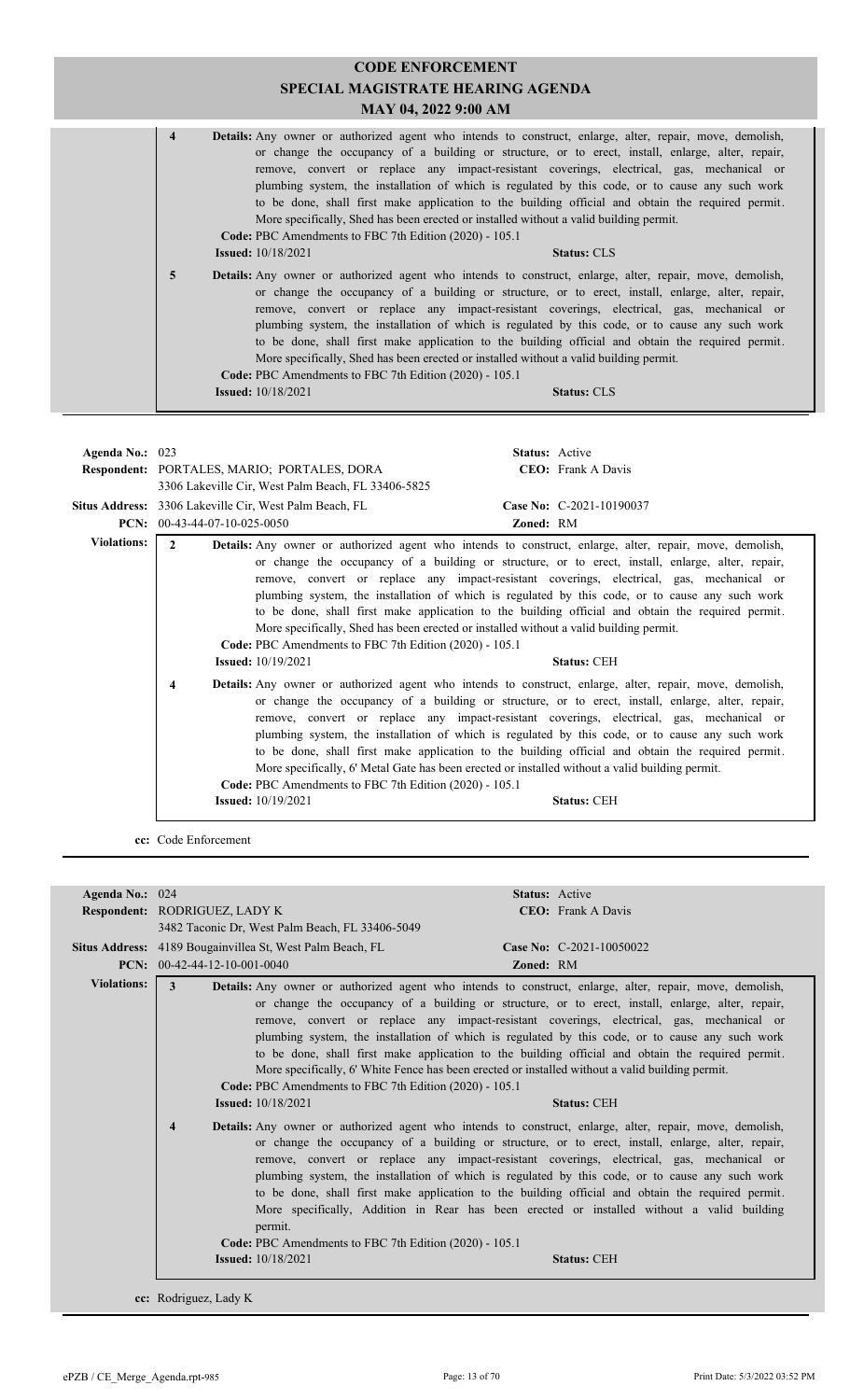| Agenda No.: 025    | Respondent: SARDINAS, YORDAN                                                                                                                                                                                                                                                                                                                                                                                                                                                                                                                                                                                                                                                                             | 4357 Venus Ave, West Palm Beach, FL 33406-4041                                                                                                                                                                                                                                                                                                                                                                                                                                                                                                                                                                                                                                                                                   | <b>Status:</b> Active<br><b>CEO:</b> Frank A Davis |  |
|--------------------|----------------------------------------------------------------------------------------------------------------------------------------------------------------------------------------------------------------------------------------------------------------------------------------------------------------------------------------------------------------------------------------------------------------------------------------------------------------------------------------------------------------------------------------------------------------------------------------------------------------------------------------------------------------------------------------------------------|----------------------------------------------------------------------------------------------------------------------------------------------------------------------------------------------------------------------------------------------------------------------------------------------------------------------------------------------------------------------------------------------------------------------------------------------------------------------------------------------------------------------------------------------------------------------------------------------------------------------------------------------------------------------------------------------------------------------------------|----------------------------------------------------|--|
|                    | PCN: 00-42-44-01-05-000-0750                                                                                                                                                                                                                                                                                                                                                                                                                                                                                                                                                                                                                                                                             | Situs Address: 655 Neptune St, West Palm Beach, FL                                                                                                                                                                                                                                                                                                                                                                                                                                                                                                                                                                                                                                                                               | Case No: C-2021-10070020<br>Zoned: RM              |  |
| <b>Violations:</b> | $\mathbf{1}$<br>Details: Any owner or authorized agent who intends to construct, enlarge, alter, repair, move, demolish,<br>or change the occupancy of a building or structure, or to erect, install, enlarge, alter, repair,<br>remove, convert or replace any impact-resistant coverings, electrical, gas, mechanical or<br>plumbing system, the installation of which is regulated by this code, or to cause any such work<br>to be done, shall first make application to the building official and obtain the required permit.<br>More specifically, Rear Porch Addition has been erected or installed without a valid building<br>permit.<br>Code: PBC Amendments to FBC 7th Edition (2020) - 105.1 |                                                                                                                                                                                                                                                                                                                                                                                                                                                                                                                                                                                                                                                                                                                                  |                                                    |  |
|                    | $\overline{2}$                                                                                                                                                                                                                                                                                                                                                                                                                                                                                                                                                                                                                                                                                           | <b>Issued:</b> 10/07/2021<br>Details: Any owner or authorized agent who intends to construct, enlarge, alter, repair, move, demolish,<br>or change the occupancy of a building or structure, or to erect, install, enlarge, alter, repair,<br>remove, convert or replace any impact-resistant coverings, electrical, gas, mechanical or<br>plumbing system, the installation of which is regulated by this code, or to cause any such work<br>to be done, shall first make application to the building official and obtain the required permit.<br>More specifically, Shed has been erected or installed without a valid building permit.<br>Code: PBC Amendments to FBC 7th Edition (2020) - 105.1<br><b>Issued:</b> 10/07/2021 | <b>Status: CEH</b><br><b>Status: CEH</b>           |  |
|                    | $\overline{\mathbf{4}}$                                                                                                                                                                                                                                                                                                                                                                                                                                                                                                                                                                                                                                                                                  | Details: It shall be unlawful for the owner or occupant of a building, structure or property to utilize the<br>premises of such property for the open storage of any motor vehicle which is inoperable and in<br>a state of disrepair, appliances, glass, building material, construction debris, automotive parts,<br>tires, vegetative debris, garbage, trash or similar items. More specifically, Pallets of<br>Construction Material.<br>Code: Palm Beach County Property Maintenance Code - Section 14-35 (a)<br><b>Issued:</b> 10/07/2021                                                                                                                                                                                  | <b>Status: CEH</b>                                 |  |
|                    | 5                                                                                                                                                                                                                                                                                                                                                                                                                                                                                                                                                                                                                                                                                                        | Details: Any owner or authorized agent who intends to construct, enlarge, alter, repair, move, demolish,<br>or change the occupancy of a building or structure, or to erect, install, enlarge, alter, repair,<br>remove, convert or replace any impact-resistant coverings, electrical, gas, mechanical or<br>plumbing system, the installation of which is regulated by this code, or to cause any such work<br>to be done, shall first make application to the building official and obtain the required permit.<br>More specifically, 6' Alumn. gate has been erected or installed without a valid building permit.<br>Code: PBC Amendments to FBC 7th Edition (2020) - 105.1<br><b>Issued:</b> 10/07/2021                    | <b>Status: CEH</b>                                 |  |

| Agenda No.: 026    | <b>Respondent:</b> Avalo, Beatriz<br>2904 Vassallo Ave, Lake Worth, FL 33461-3747                                                   | Status: Active<br>CEO: Jose Feliciano                                                                                                                                                                                                                                                                                                                                                                                                                                                                                                                                                                                                            |
|--------------------|-------------------------------------------------------------------------------------------------------------------------------------|--------------------------------------------------------------------------------------------------------------------------------------------------------------------------------------------------------------------------------------------------------------------------------------------------------------------------------------------------------------------------------------------------------------------------------------------------------------------------------------------------------------------------------------------------------------------------------------------------------------------------------------------------|
|                    | Situs Address: 2904 Vassallo Ave, Lake Worth, FL<br>PCN: $00-43-44-20-04-017-0110$                                                  | Case No: C-2021-01140030<br>Zoned: RM                                                                                                                                                                                                                                                                                                                                                                                                                                                                                                                                                                                                            |
| <b>Violations:</b> | 6<br>valid building permit at property rear.<br>Code: PBC Amendments to FBC 7th Edition (2020) - 105.1<br><b>Issued:</b> 02/18/2021 | <b>Details:</b> Any owner or authorized agent who intends to construct, enlarge, alter, repair, move, demolish,<br>or change the occupancy of a building or structure, or to erect, install, enlarge, alter, repair,<br>remove, convert or replace any impact-resistant coverings, electrical, gas, mechanical or<br>plumbing system, the installation of which is regulated by this code, or to cause any such work<br>to be done, shall first make application to the building official and obtain the required permit.<br>More specifically, accessory storage structure(s) has has been erected or installed without a<br><b>Status: CEH</b> |
|                    | $\overline{7}$<br>opening enclosed.<br>Code: PBC Amendments to FBC 7th Edition (2020) - 105.1<br><b>Issued: 02/18/2021</b>          | Details: Any owner or authorized agent who intends to construct, enlarge, alter, repair, move, demolish,<br>or change the occupancy of a building or structure, or to erect, install, enlarge, alter, repair,<br>remove, convert or replace any impact-resistant coverings, electrical, gas, mechanical or<br>plumbing system, the installation of which is regulated by this code, or to cause any such work<br>to be done, shall first make application to the building official and obtain the required permit.<br>More specifically, garage door has has been removed without a valid building permit and<br><b>Status: CEH</b>              |
|                    | 8<br>certificate of occupancy by the Building Official.<br>Code: PBC Amendments to FBC 7th Edition (2020) - 111.1                   | <b>Details:</b> No building or structure shall be used or occupied, and no change in the existing occupancy<br>classification of a building or structure or portion thereof shall be made, until the building<br>official has issued a certificate of occupancy therefor as provided herein. Issuance of a<br>certificate of occupancy shall not be construed as an approval of a violation of the provisions<br>of this code or of other ordinances of the jurisdiction. More specifically, approved garage<br>structure has been converted to habitable space without required review, approvals and                                           |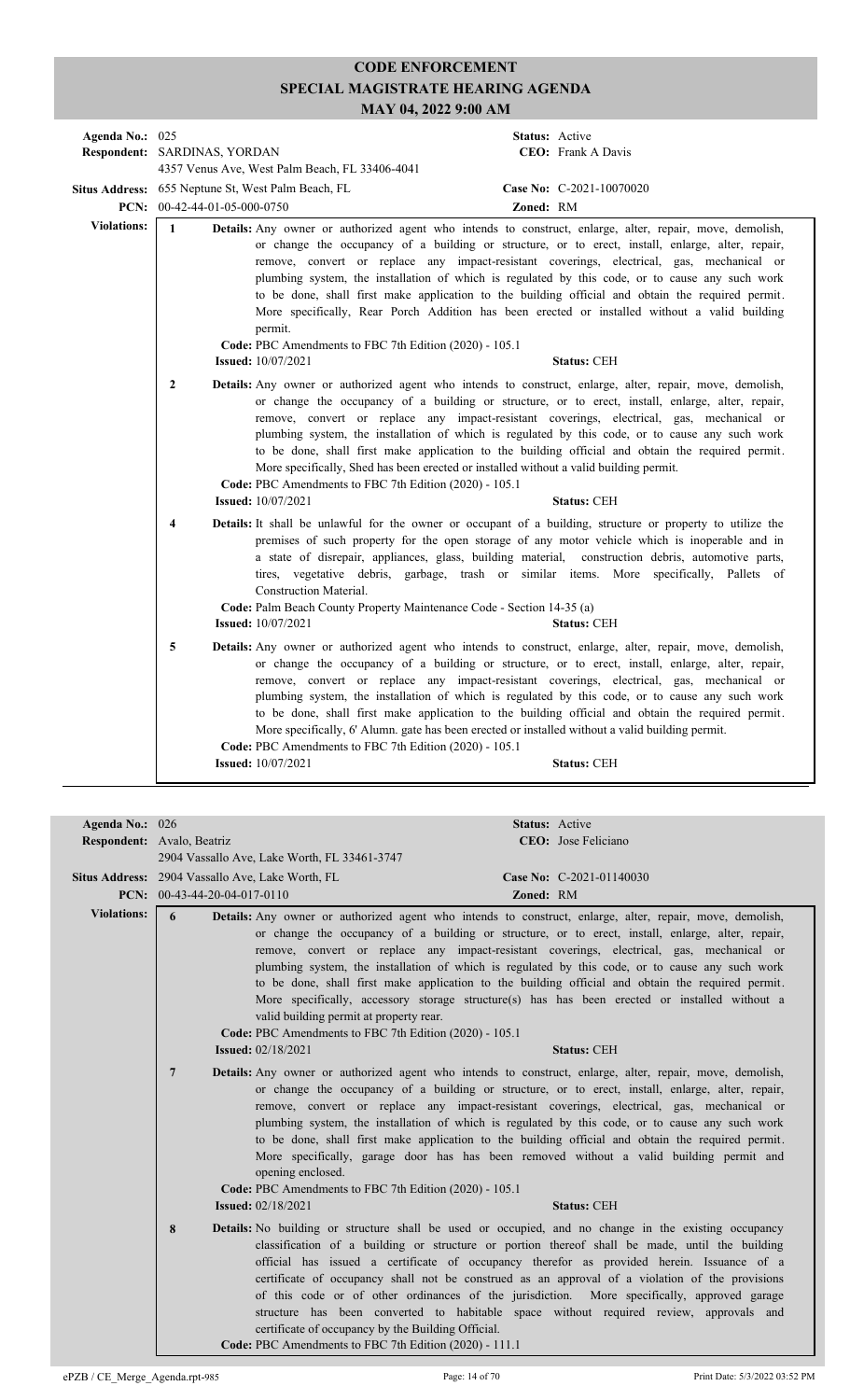**Issued:** 02/18/2021 **Status:** CEH

| Agenda No.: 027    |                                                 |                                                                                                                                                                                                                                                                                                                                                                                                                                                                                                                                                                                                                                                                                                                                                                                     | <b>Status:</b> Active |                          |
|--------------------|-------------------------------------------------|-------------------------------------------------------------------------------------------------------------------------------------------------------------------------------------------------------------------------------------------------------------------------------------------------------------------------------------------------------------------------------------------------------------------------------------------------------------------------------------------------------------------------------------------------------------------------------------------------------------------------------------------------------------------------------------------------------------------------------------------------------------------------------------|-----------------------|--------------------------|
|                    | Respondent: Manestar, Ernesto                   | 200 Elizabeth Rd, Lake Worth, FL 33461-3760                                                                                                                                                                                                                                                                                                                                                                                                                                                                                                                                                                                                                                                                                                                                         |                       | CEO: Jose Feliciano      |
|                    | Situs Address: 200 Elizabeth Rd, Lake Worth, FL |                                                                                                                                                                                                                                                                                                                                                                                                                                                                                                                                                                                                                                                                                                                                                                                     |                       | Case No: C-2021-06210004 |
|                    | PCN: 00-43-44-20-04-018-0110                    |                                                                                                                                                                                                                                                                                                                                                                                                                                                                                                                                                                                                                                                                                                                                                                                     | Zoned: RM             |                          |
| <b>Violations:</b> | $\mathbf{1}$                                    | Details: All accessory structures, including detached garages, fences, walls, and swimming pools shall<br>be maintained structurally sound and in good repair. Specifically; wooden fence along south<br>property line is missing, deteriorated or in disrepair.<br>Code: Palm Beach County Property Maintenance Code - Section 14-32 (e)<br><b>Issued:</b> 06/25/2021                                                                                                                                                                                                                                                                                                                                                                                                              |                       | <b>Status: CEH</b>       |
|                    | $\overline{2}$                                  | Details: It shall be unlawful for the owner or occupant of a building, structure or property to utilize the<br>premises of such property for the open storage of any motor vehicle which is inoperable and in<br>a state of disrepair, appliances, glass, building material, construction debris, automotive parts,<br>tires, vegetative debris, garbage, trash or similar items.<br>Code: Palm Beach County Property Maintenance Code - Section 14-35 (a)<br><b>Issued:</b> 06/25/2021                                                                                                                                                                                                                                                                                             |                       | <b>Status: CEH</b>       |
|                    | 3                                               | <b>Details:</b> Any owner or authorized agent who intends to construct, enlarge, alter, repair, move, demolish,<br>or change the occupancy of a building or structure, or to erect, install, enlarge, alter, repair,<br>remove, convert or replace any impact-resistant coverings, electrical, gas, mechanical or<br>plumbing system, the installation of which is regulated by this code, or to cause any such work<br>to be done, shall first make application to the building official and obtain the required permit.<br>More specifically, wooden accessory structure has been erected or installed without a valid<br>building permit.at south property line of premises.<br>Code: PBC Amendments to FBC 7th Edition (2020) - 105.1<br><b>Issued: 06/25/2021</b>              |                       | <b>Status: CEH</b>       |
|                    |                                                 |                                                                                                                                                                                                                                                                                                                                                                                                                                                                                                                                                                                                                                                                                                                                                                                     |                       |                          |
|                    | 4                                               | Details: Any owner or authorized agent who intends to construct, enlarge, alter, repair, move, demolish,<br>or change the occupancy of a building or structure, or to erect, install, enlarge, alter, repair,<br>remove, convert or replace any impact-resistant coverings, electrical, gas, mechanical or<br>plumbing system, the installation of which is regulated by this code, or to cause any such work<br>to be done, shall first make application to the building official and obtain the required permit.<br>More specifically, pre-fabricated accessory structure (shed) has been erected or installed<br>without a valid building permit at south property line of premises.<br>Code: PBC Amendments to FBC 7th Edition (2020) - 105.1<br><b>Issued:</b> $06/25/2021$    |                       | <b>Status: CEH</b>       |
|                    | 5                                               | Details: Any owner or authorized agent who intends to construct, enlarge, alter, repair, move, demolish,                                                                                                                                                                                                                                                                                                                                                                                                                                                                                                                                                                                                                                                                            |                       |                          |
|                    |                                                 | or change the occupancy of a building or structure, or to erect, install, enlarge, alter, repair,<br>remove, convert or replace any impact-resistant coverings, electrical, gas, mechanical or<br>plumbing system, the installation of which is regulated by this code, or to cause any such work<br>to be done, shall first make application to the building official and obtain the required permit.<br>More specifically, above ground swimming pool has been installed erected or installed without<br>a valid building permit at property rear.<br>Code: PBC Amendments to FBC 7th Edition (2020) - 105.1                                                                                                                                                                      |                       |                          |
|                    |                                                 | <b>Issued:</b> 06/25/2021                                                                                                                                                                                                                                                                                                                                                                                                                                                                                                                                                                                                                                                                                                                                                           |                       | <b>Status: CEH</b>       |
|                    | 6                                               | Details: Any owner or authorized agent who intends to construct, enlarge, alter, repair, move, demolish,<br>or change the occupancy of a building or structure, or to erect, install, enlarge, alter, repair,<br>remove, convert or replace any impact-resistant coverings, electrical, gas, mechanical or<br>plumbing system, the installation of which is regulated by this code, or to cause any such work<br>to be done, shall first make application to the building official and obtain the required permit.<br>More specifically, paverbrick or concrete pool deck has been erected or installed without a<br>valid building permit at property rear and side yard areas of property.<br>Code: PBC Amendments to FBC 7th Edition (2020) - 105.1<br><b>Issued:</b> 06/25/2021 |                       | <b>Status: CEH</b>       |
|                    | 7                                               | Details: It shall be unlawful for any owner of land in any residential district to park on, cause to be<br>parked on, or allow to be parked on residentially zoned land any unlicensed or unregistered<br>vehicle, or equipment commercial vehicle, sports vehicle, recreational vehicle, marine vessel or<br>trailer for a period exceeding one hour in any 24 hour period, each such period commencing at<br>the time of first stopping or parking. Specifically; unlicensed vehicle parked at property front.<br>Code: Unified Land Development Code - 6.D.1.A.4.a.2.a                                                                                                                                                                                                           |                       |                          |
|                    |                                                 | <b>Issued: 06/25/2021</b>                                                                                                                                                                                                                                                                                                                                                                                                                                                                                                                                                                                                                                                                                                                                                           |                       | <b>Status: CEH</b>       |
|                    |                                                 |                                                                                                                                                                                                                                                                                                                                                                                                                                                                                                                                                                                                                                                                                                                                                                                     |                       |                          |

| Agenda No.: $028$ |                                                     | Status:         |
|-------------------|-----------------------------------------------------|-----------------|
|                   | <b>Respondent:</b> Singh, Deosarran; Singh, Fareena | CEO:            |
|                   | 16494 Tangerine Blvd, Loxahatchee, FL 33470-5749    |                 |
|                   | <b>Situs Address:</b> 4670 Mee Ct, Lake Worth, FL   | <b>Case No:</b> |
|                   | $PCN: 00-42-44-25-00-000-5711$                      | Zoned:          |

**Case No:** C-2021-12130001 **Zoned:** RM

**Status:** Active CEO: Jose Feliciano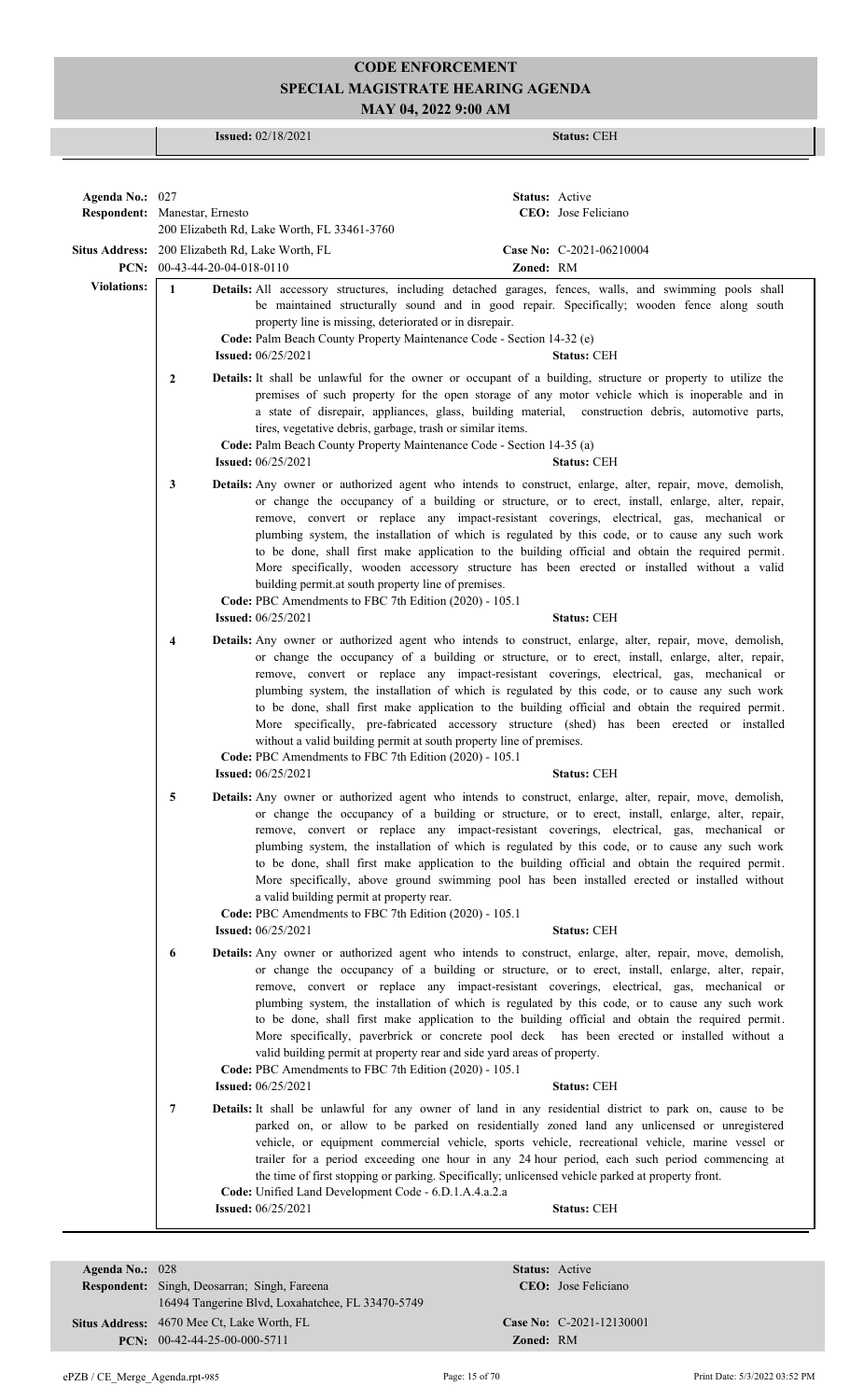|                                                                                                                                                                    | <b>CODE ENFORCEMENT</b>           |                                                                                                                                                                                                                                                                                                                                                                                                                                                                                                                                                                                                                                                                                                                                                                                           |  |  |  |
|--------------------------------------------------------------------------------------------------------------------------------------------------------------------|-----------------------------------|-------------------------------------------------------------------------------------------------------------------------------------------------------------------------------------------------------------------------------------------------------------------------------------------------------------------------------------------------------------------------------------------------------------------------------------------------------------------------------------------------------------------------------------------------------------------------------------------------------------------------------------------------------------------------------------------------------------------------------------------------------------------------------------------|--|--|--|
|                                                                                                                                                                    | SPECIAL MAGISTRATE HEARING AGENDA |                                                                                                                                                                                                                                                                                                                                                                                                                                                                                                                                                                                                                                                                                                                                                                                           |  |  |  |
|                                                                                                                                                                    | MAY 04, 2022 9:00 AM              |                                                                                                                                                                                                                                                                                                                                                                                                                                                                                                                                                                                                                                                                                                                                                                                           |  |  |  |
| <b>Violations:</b><br>$\overline{2}$<br>structure without a valid building permit.<br>Code: PBC Amendments to FBC 7th Edition (2020) - 105.1<br><b>Status: CEH</b> |                                   | Details: Any owner or authorized agent who intends to construct, enlarge, alter, repair, move, demolish,<br>or change the occupancy of a building or structure, or to erect, install, enlarge, alter, repair,<br>remove, convert or replace any impact-resistant coverings, electrical, gas, mechanical or<br>plumbing system, the installation of which is regulated by this code, or to cause any such work<br>to be done, shall first make application to the building official and obtain the required permit.<br>More specifically, new windows and doors have been erected or installed throughout dwelling<br><b>Issued:</b> 12/13/2021                                                                                                                                            |  |  |  |
|                                                                                                                                                                    | 5                                 | <b>Details:</b> Any owner or authorized agent who intends to construct, enlarge, alter, repair, move, demolish,<br>or change the occupancy of a building or structure, or to erect, install, enlarge, alter, repair,<br>remove, convert or replace any impact-resistant coverings, electrical, gas, mechanical or<br>plumbing system, the installation of which is regulated by this code, or to cause any such work<br>to be done, shall first make application to the building official and obtain the required permit.<br>More specifically, roofed accessory structure has been erected or installed without a valid<br>building permit at the rear yard of 4670 Mee Ct.<br>Code: PBC Amendments to FBC 7th Edition (2020) - 105.1<br><b>Issued:</b> 12/13/2021<br><b>Status: CLS</b> |  |  |  |
|                                                                                                                                                                    | 6                                 | Details: Any owner or authorized agent who intends to construct, enlarge, alter, repair, move, demolish,<br>or change the occupancy of a building or structure, or to erect, install, enlarge, alter, repair,<br>remove, convert or replace any impact-resistant coverings, electrical, gas, mechanical or<br>plumbing system, the installation of which is regulated by this code, or to cause any such work<br>to be done, shall first make application to the building official and obtain the required permit.<br>More specifically, paverbricks have been erected or installed without a valid building permit at<br>front yard area of 4672 Mee Ct.<br>Code: PBC Amendments to FBC 7th Edition (2020) - 105.1<br><b>Issued:</b> 12/13/2021<br><b>Status: CLS</b>                    |  |  |  |
|                                                                                                                                                                    | 7                                 | Details: It shall be unlawful for the owner or occupant of a building, structure or property to utilize the<br>premises of such property for the open storage of any motor vehicle which is inoperable and in<br>a state of disrepair, appliances, glass, building material, construction debris, automotive parts,<br>tires, vegetative debris, garbage, trash or similar items. Specifically; sofa, trash and debris and<br>other household items being openly stored at property front.<br>Code: Palm Beach County Property Maintenance Code - Section 14-35 (a)<br><b>Issued:</b> 12/13/2021<br><b>Status: CEH</b>                                                                                                                                                                    |  |  |  |
|                                                                                                                                                                    | $8\phantom{1}$                    | Details: All sidewalks, walkways, stairs, driveways, parking lots, parking spaces and similar areas shall<br>be kept in a proper state of repair, and maintained free from hazardous conditions. Specifically;<br>concrete wheel stops are missing and/or in disrepair at parking lot area of dwelling structure.<br>Parking spaces stripping has disappeared.<br>Code: Palm Beach County Property Maintenance Code - Section 14-32 (b)<br><b>Issued:</b> 12/13/2021<br><b>Status: CLS</b>                                                                                                                                                                                                                                                                                                |  |  |  |

| Agenda No.: $029$  | <b>Respondent:</b> South Florida Investment Real Estate LLC<br>2601 SW 23rd Cranbook Dr, Boynton Beach, FL 33436 | <b>Status:</b> Removed<br>CEO: Jose Feliciano                                                                                                                                                                                                                                                                                                                                                                                                                                                                                                                                                                                                 |  |
|--------------------|------------------------------------------------------------------------------------------------------------------|-----------------------------------------------------------------------------------------------------------------------------------------------------------------------------------------------------------------------------------------------------------------------------------------------------------------------------------------------------------------------------------------------------------------------------------------------------------------------------------------------------------------------------------------------------------------------------------------------------------------------------------------------|--|
|                    | <b>Situs Address:</b> 4045 Sussex Ave, Lake Worth, FL<br><b>PCN:</b> $00-42-44-13-23-000-0580$                   | Case No: $C-2022-02010021$<br><b>Zoned: RM</b>                                                                                                                                                                                                                                                                                                                                                                                                                                                                                                                                                                                                |  |
| <b>Violations:</b> | Code: PBC Amendments to FBC 7th Edition (2020) - 105.1<br><b>Issued:</b> $02/04/2022$                            | <b>Details:</b> Any owner or authorized agent who intends to construct, enlarge, alter, repair, move, demolish,<br>or change the occupancy of a building or structure, or to erect, install, enlarge, alter, repair,<br>remove, convert or replace any impact-resistant coverings, electrical, gas, mechanical or<br>plumbing system, the installation of which is regulated by this code, or to cause any such work<br>to be done, shall first make application to the building official and obtain the required permit.<br>More specifically, windows have been erected or installed without a valid building permit.<br><b>Status: CLS</b> |  |

**cc:** South Florida Investment Real Estate Llc

| Agenda No.: $030$  |                                                                                                                    |  | <b>Status:</b> Removed                                                                        |
|--------------------|--------------------------------------------------------------------------------------------------------------------|--|-----------------------------------------------------------------------------------------------|
|                    | <b>Respondent: CR SHERBROOKE LLC</b>                                                                               |  | <b>CEO</b> : Caroline Foulke                                                                  |
|                    | 1715 MONROE St, Apt, FT. MYERS, FL 33901                                                                           |  |                                                                                               |
|                    | Situs Address: 8888 Lantana Rd, Lake Worth, FL                                                                     |  | Case No: $C-2021-10190012$                                                                    |
|                    | $PCN: 00-42-44-41-06-001-0030$                                                                                     |  | <b>Zoned: MUPD</b>                                                                            |
| <b>Violations:</b> | <b>Details:</b> Uses identified with a dash "-," in a zoning districts column of the Use Matrix, are prohibited in |  |                                                                                               |
|                    |                                                                                                                    |  | that zoning district, unless otherwise expressly stated under the Supplementary Use Standards |
|                    | for the use, or within any applicable Zoning Overlays. More specifically, Donation Box.                            |  |                                                                                               |
|                    | Code: Unified Land Development Code - 4.A.7.C.6                                                                    |  |                                                                                               |
|                    | <b>Issued:</b> 10/20/2021                                                                                          |  | <b>Status: CLS</b>                                                                            |
|                    |                                                                                                                    |  |                                                                                               |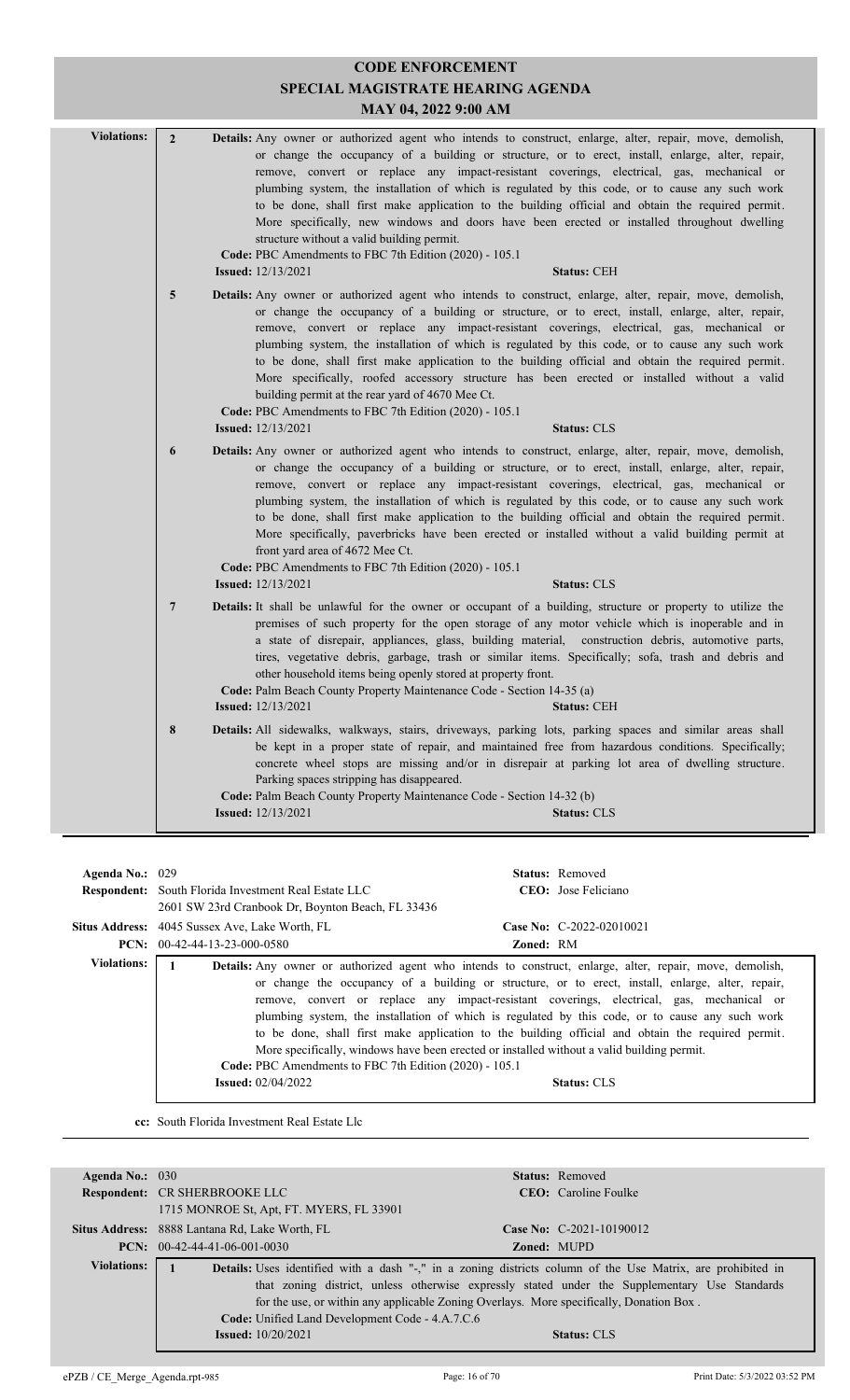| $\mathbf{2}$ | <b>Details:</b> The Site Plan shall be the controlling plan for Conditional Uses or PDDs listed below. All |
|--------------|------------------------------------------------------------------------------------------------------------|
|              | development site elements including, but not limited to: ingress and egress, density, and                  |
|              | intensity in the proposed application shall be consistent with the Site Plan. All plats shall be           |
|              | consistent with the Site Plan. In cases of conflict between plans, the most recently approved              |
|              | BCC Preliminary Plan(s) for those DOs that have no Final Plan(s) shall prevail.<br>More                    |
|              | specifically, Donation Box.                                                                                |
|              | <b>Code:</b> Unified Land Development Code - 2.A.6.B.4                                                     |
|              | <b>Issued:</b> $10/20/2021$<br><b>Status: CLS</b>                                                          |
|              |                                                                                                            |

**cc:** G&I Viii Sherbrooke Llc

| Agenda No.: $031$  | <b>Respondent: CR SHERBROOKE LLC</b>  | 1715 MONROE St, FORT MYERS, FL 33901                                                                                                                                                              |                    | <b>Status:</b> Removed<br><b>CEO</b> : Caroline Foulke                                                                                                                                                                                                                                                                                                                                                                                                                                                                                                                                                                                                                                                                                                                                                                                                           |
|--------------------|---------------------------------------|---------------------------------------------------------------------------------------------------------------------------------------------------------------------------------------------------|--------------------|------------------------------------------------------------------------------------------------------------------------------------------------------------------------------------------------------------------------------------------------------------------------------------------------------------------------------------------------------------------------------------------------------------------------------------------------------------------------------------------------------------------------------------------------------------------------------------------------------------------------------------------------------------------------------------------------------------------------------------------------------------------------------------------------------------------------------------------------------------------|
|                    |                                       | Situs Address: 8918 Lantana Rd, Building A, Lake Worth, FL                                                                                                                                        |                    | Case No: C-2021-10200005                                                                                                                                                                                                                                                                                                                                                                                                                                                                                                                                                                                                                                                                                                                                                                                                                                         |
|                    | <b>PCN:</b> $00-42-44-41-06-001-0010$ |                                                                                                                                                                                                   | <b>Zoned: MUPD</b> |                                                                                                                                                                                                                                                                                                                                                                                                                                                                                                                                                                                                                                                                                                                                                                                                                                                                  |
| <b>Violations:</b> | 1<br>$\mathbf{2}$                     | Code: Unified Land Development Code - 4.A.7.C.6<br><b>Issued:</b> $10/20/2021$<br>specifically, Donation Boxes.<br>Code: Unified Land Development Code - 2.A.6.B.4<br><b>Issued:</b> $10/20/2021$ |                    | <b>Details:</b> Uses identified with a dash "-," in a zoning districts column of the Use Matrix, are prohibited in<br>that zoning district, unless otherwise expressly stated under the Supplementary Use Standards<br>for the use, or within any applicable Zoning Overlays. More specifically, donation boxes.<br><b>Status: CLS</b><br>Details: The Site Plan shall be the controlling plan for Conditional Uses or PDDs listed below. All<br>development site elements including, but not limited to: ingress and egress, density, and<br>intensity in the proposed application shall be consistent with the Site Plan. All plats shall be<br>consistent with the Site Plan. In cases of conflict between plans, the most recently approved<br>BCC Preliminary Plan(s) for those DOs that have no Final Plan(s) shall prevail.<br>More<br><b>Status: CLS</b> |

**cc:** Cr Sherbrooke Llc

| Agenda No.: 032    | Status: Removed                                                                                                                                                                                                                                                                                                                                                                                                                                                                                                                                                                                                                                                                                                                                                                                                                                                                                                                                                                                                                                                                                                                                                                                                                                                                                                                                                                                                                                                                                                                                                                                                                                                                                  |      |
|--------------------|--------------------------------------------------------------------------------------------------------------------------------------------------------------------------------------------------------------------------------------------------------------------------------------------------------------------------------------------------------------------------------------------------------------------------------------------------------------------------------------------------------------------------------------------------------------------------------------------------------------------------------------------------------------------------------------------------------------------------------------------------------------------------------------------------------------------------------------------------------------------------------------------------------------------------------------------------------------------------------------------------------------------------------------------------------------------------------------------------------------------------------------------------------------------------------------------------------------------------------------------------------------------------------------------------------------------------------------------------------------------------------------------------------------------------------------------------------------------------------------------------------------------------------------------------------------------------------------------------------------------------------------------------------------------------------------------------|------|
|                    | CEO: Caroline Foulke<br>Respondent: Duane, Kevin; Duane, Jessica A                                                                                                                                                                                                                                                                                                                                                                                                                                                                                                                                                                                                                                                                                                                                                                                                                                                                                                                                                                                                                                                                                                                                                                                                                                                                                                                                                                                                                                                                                                                                                                                                                               |      |
|                    | 6784 Park Ln W, Wellington, FL 33449-6615                                                                                                                                                                                                                                                                                                                                                                                                                                                                                                                                                                                                                                                                                                                                                                                                                                                                                                                                                                                                                                                                                                                                                                                                                                                                                                                                                                                                                                                                                                                                                                                                                                                        |      |
|                    | Situs Address: Park Ln, Lake Worth, FL<br>Case No: C-2021-10190040                                                                                                                                                                                                                                                                                                                                                                                                                                                                                                                                                                                                                                                                                                                                                                                                                                                                                                                                                                                                                                                                                                                                                                                                                                                                                                                                                                                                                                                                                                                                                                                                                               |      |
|                    | PCN: $00-41-45-01-00-000-7220$<br>Zoned: AR                                                                                                                                                                                                                                                                                                                                                                                                                                                                                                                                                                                                                                                                                                                                                                                                                                                                                                                                                                                                                                                                                                                                                                                                                                                                                                                                                                                                                                                                                                                                                                                                                                                      |      |
| <b>Violations:</b> | $\mathbf{1}$<br>Details: Any owner or authorized agent who intends to construct, enlarge, alter, repair, move, demolish,<br>or change the occupancy of a building or structure, or to erect, install, enlarge, alter, repair,<br>remove, convert or replace any impact-resistant coverings, electrical, gas, mechanical or<br>plumbing system, the installation of which is regulated by this code, or to cause any such work<br>to be done, shall first make application to the building official and obtain the required permit.<br>More specifically, digging, grading, clearing without a valid building permit.<br>Code: PBC Amendments to FBC 7th Edition (2020) - 105.1<br><b>Issued:</b> 10/21/2021<br><b>Status: CEH</b>                                                                                                                                                                                                                                                                                                                                                                                                                                                                                                                                                                                                                                                                                                                                                                                                                                                                                                                                                                |      |
|                    | $\overline{2}$<br>Details: All construction activity regulated by this code shall be performed<br>in a manner so as not to adversely impact the condition of adjacent property, unless such<br>activity<br>is permitted to affect said property pursuant to a consent granted by the applicable property<br>owner,<br>under terms or conditions agreeable to the applicable property owner. This includes, but is not<br>limited to, the control of dust, noise, water or drainage runoffs, debris, and the storage of<br>construction materials. New construction activity shall not adversely impact legal historic<br>surface<br>water drainage flows serving adjacent properties, and may require special drainage design<br>complying with engineering standards to preserve the positive drainage patterns of the<br>affected<br>sites. Accordingly, developers, contractors and owners of all new residential development,<br>including additions, pools, patios, driveways, decks or similar items, on existing properties<br>resulting in a significant decrease of permeable land area on any parcel or has altered the<br>drainage flow on the developed property shall, as a permit condition, provide a professionally<br>prepared drainage plan clearly indicating compliance with this paragraph. Upon completion of<br>the<br>improvement, a certification from a licensed professional, as appropriate under Florida law, shall<br>be submitted to the inspector in order to receive approval of the final inspection.<br>specifically, digging, grading property.<br>Code: PBC Amendments to FBC 7th Edition (2020) - 110.9<br><b>Issued:</b> 10/21/2021<br><b>Status: CEH</b> | More |
|                    |                                                                                                                                                                                                                                                                                                                                                                                                                                                                                                                                                                                                                                                                                                                                                                                                                                                                                                                                                                                                                                                                                                                                                                                                                                                                                                                                                                                                                                                                                                                                                                                                                                                                                                  |      |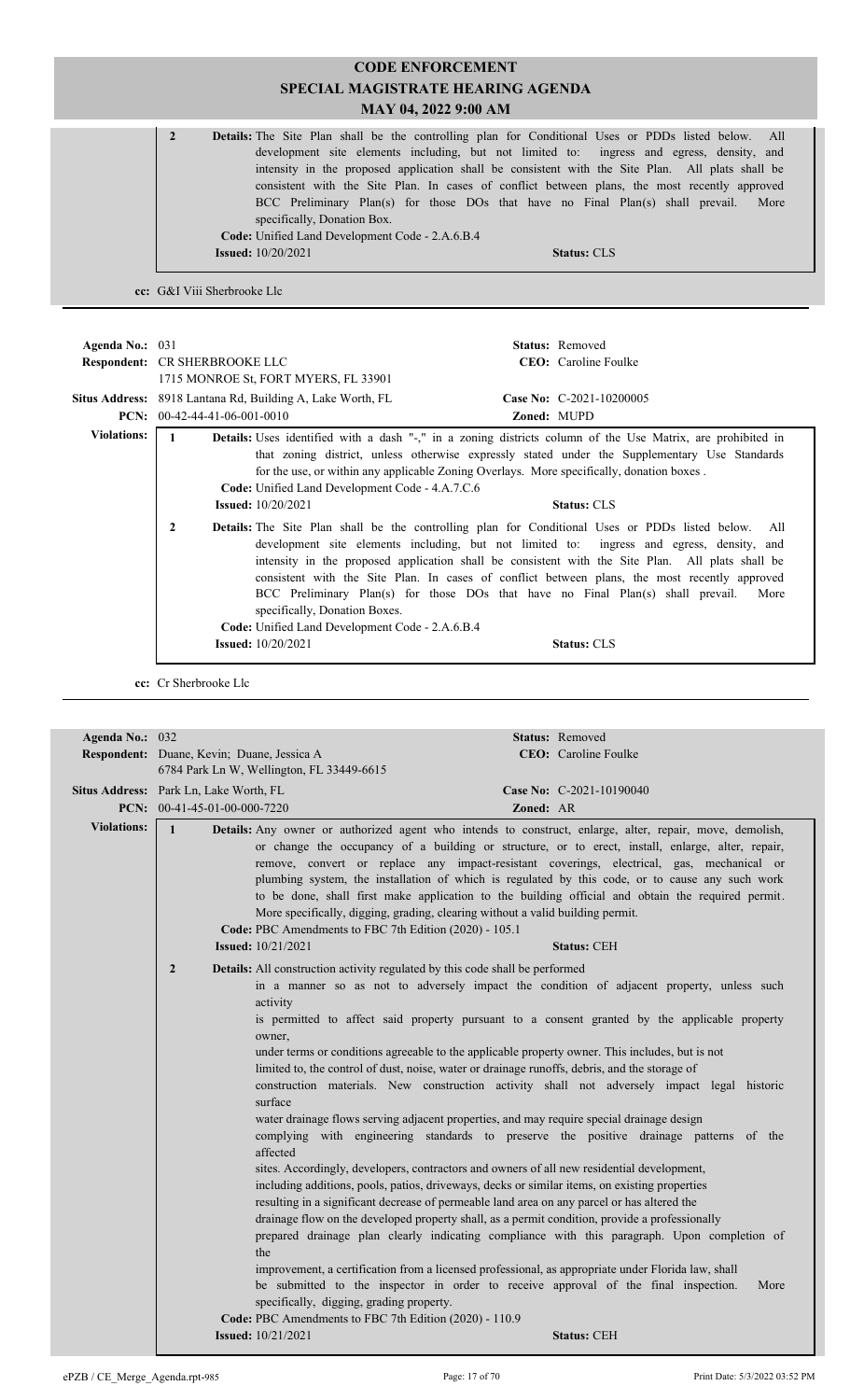**cc:** Code Enforcement

| Agenda No.: 033    |                                               |                                                                                                                                                                                                                                                                                                                                                                                                                                                                                                                                                                                                                                                                                                                                                                                                                                                                                                                                                                                                                                                                                                                                                                                                                                                                    |           | Status: Removed                                                                                                                                                                                                                                                                                                                                                                                                              |
|--------------------|-----------------------------------------------|--------------------------------------------------------------------------------------------------------------------------------------------------------------------------------------------------------------------------------------------------------------------------------------------------------------------------------------------------------------------------------------------------------------------------------------------------------------------------------------------------------------------------------------------------------------------------------------------------------------------------------------------------------------------------------------------------------------------------------------------------------------------------------------------------------------------------------------------------------------------------------------------------------------------------------------------------------------------------------------------------------------------------------------------------------------------------------------------------------------------------------------------------------------------------------------------------------------------------------------------------------------------|-----------|------------------------------------------------------------------------------------------------------------------------------------------------------------------------------------------------------------------------------------------------------------------------------------------------------------------------------------------------------------------------------------------------------------------------------|
|                    | Respondent: Duane, Kevin; Duane, Jessica      |                                                                                                                                                                                                                                                                                                                                                                                                                                                                                                                                                                                                                                                                                                                                                                                                                                                                                                                                                                                                                                                                                                                                                                                                                                                                    |           | CEO: Caroline Foulke                                                                                                                                                                                                                                                                                                                                                                                                         |
|                    |                                               | 6784 Park Ln W, Wellington, FL 33449-6615                                                                                                                                                                                                                                                                                                                                                                                                                                                                                                                                                                                                                                                                                                                                                                                                                                                                                                                                                                                                                                                                                                                                                                                                                          |           |                                                                                                                                                                                                                                                                                                                                                                                                                              |
|                    | Situs Address: 6784 Park Ln W, Lake Worth, FL |                                                                                                                                                                                                                                                                                                                                                                                                                                                                                                                                                                                                                                                                                                                                                                                                                                                                                                                                                                                                                                                                                                                                                                                                                                                                    |           | Case No: C-2021-10150011                                                                                                                                                                                                                                                                                                                                                                                                     |
|                    | PCN: $00-41-45-01-00-000-7150$                |                                                                                                                                                                                                                                                                                                                                                                                                                                                                                                                                                                                                                                                                                                                                                                                                                                                                                                                                                                                                                                                                                                                                                                                                                                                                    | Zoned: AR |                                                                                                                                                                                                                                                                                                                                                                                                                              |
| <b>Violations:</b> | $\mathbf{1}$                                  | Details: Any owner or authorized agent who intends to construct, enlarge, alter, repair, move, demolish,<br>More specifically, digging, grading, clearing without a valid building permit.<br>Code: PBC Amendments to FBC 7th Edition (2020) - 105.1<br><b>Issued:</b> 10/21/2021                                                                                                                                                                                                                                                                                                                                                                                                                                                                                                                                                                                                                                                                                                                                                                                                                                                                                                                                                                                  |           | or change the occupancy of a building or structure, or to erect, install, enlarge, alter, repair,<br>remove, convert or replace any impact-resistant coverings, electrical, gas, mechanical or<br>plumbing system, the installation of which is regulated by this code, or to cause any such work<br>to be done, shall first make application to the building official and obtain the required permit.<br><b>Status: CEH</b> |
|                    | $\overline{2}$                                | Details: All construction activity regulated by this code shall be performed<br>activity<br>is permitted to affect said property pursuant to a consent granted by the applicable property<br>owner,<br>under terms or conditions agreeable to the applicable property owner. This includes, but is not<br>limited to, the control of dust, noise, water or drainage runoffs, debris, and the storage of<br>surface<br>water drainage flows serving adjacent properties, and may require special drainage design<br>affected<br>sites. Accordingly, developers, contractors and owners of all new residential development,<br>including additions, pools, patios, driveways, decks or similar items, on existing properties<br>resulting in a significant decrease of permeable land area on any parcel or has altered the<br>drainage flow on the developed property shall, as a permit condition, provide a professionally<br>the<br>improvement, a certification from a licensed professional, as appropriate under Florida law, shall<br>be submitted to the inspector in order to receive approval of the final inspection.<br>specifically, digging, grading property.<br>Code: PBC Amendments to FBC 7th Edition (2020) - 110.9<br><b>Issued:</b> 10/21/2021 |           | in a manner so as not to adversely impact the condition of adjacent property, unless such<br>construction materials. New construction activity shall not adversely impact legal historic<br>complying with engineering standards to preserve the positive drainage patterns of the<br>prepared drainage plan clearly indicating compliance with this paragraph. Upon completion of<br>More<br><b>Status: CEH</b>             |

| Agenda No.: $034$  |                                                                                                                                | <b>Status:</b> Active                                                                                                                                                                                                                                                                                                                                                                                                                    |
|--------------------|--------------------------------------------------------------------------------------------------------------------------------|------------------------------------------------------------------------------------------------------------------------------------------------------------------------------------------------------------------------------------------------------------------------------------------------------------------------------------------------------------------------------------------------------------------------------------------|
|                    | Respondent: MAX BAKERY & CATERING LLC                                                                                          | <b>CEO</b> : Caroline Foulke                                                                                                                                                                                                                                                                                                                                                                                                             |
|                    | 3015 OCEAN Pkwy, Boynton Beach, FL 33435                                                                                       |                                                                                                                                                                                                                                                                                                                                                                                                                                          |
|                    | <b>Situs Address:</b> 931 Miner Rd, Lake Worth, FL                                                                             | Case No: C-2022-01270024                                                                                                                                                                                                                                                                                                                                                                                                                 |
|                    | $PCN: 00-43-45-10-07-000-0990$                                                                                                 | <b>Zoned:</b> CN                                                                                                                                                                                                                                                                                                                                                                                                                         |
| <b>Violations:</b> | the time of first stopping or parking.<br>Code: Unified Land Development Code - 6.D.1.A.4.a.2.a<br><b>Issued:</b> $01/27/2022$ | <b>Details:</b> It shall be unlawful for any owner of land in any residential district to park on, cause to be<br>parked on, or allow to be parked on residentially zoned land any unlicensed or unregistered<br>vehicle, or equipment commercial vehicle, sports vehicle, recreational vehicle, marine vessel or<br>trailer for a period exceeding one hour in any 24 hour period, each such period commencing at<br><b>Status: CEH</b> |

**cc:** Max Bakery & Catering Llc

| Agenda No.: $035$                                                                                                                                                                                                                                                                                                                                                                                                                                                                                                                                                                                                                                                                                                           | <b>Respondent:</b> Conroy, Mary K; Brumm, Keith B<br>11416 57th Rd N, West Palm Beach, FL 33411-8834 |                  | <b>Status:</b> Active<br>CEO: John Gannotti |
|-----------------------------------------------------------------------------------------------------------------------------------------------------------------------------------------------------------------------------------------------------------------------------------------------------------------------------------------------------------------------------------------------------------------------------------------------------------------------------------------------------------------------------------------------------------------------------------------------------------------------------------------------------------------------------------------------------------------------------|------------------------------------------------------------------------------------------------------|------------------|---------------------------------------------|
|                                                                                                                                                                                                                                                                                                                                                                                                                                                                                                                                                                                                                                                                                                                             | Situs Address: 11416 57th Rd N, West Palm Beach, FL                                                  |                  | Case No: C-2021-08230014                    |
|                                                                                                                                                                                                                                                                                                                                                                                                                                                                                                                                                                                                                                                                                                                             | <b>PCN:</b> $00-41-43-02-00-000-1470$                                                                | <b>Zoned: AR</b> |                                             |
| <b>Violations:</b><br>Details: Any owner or authorized agent who intends to construct, enlarge, alter, repair, move, demolish,<br>or change the occupancy of a building or structure, or to erect, install, enlarge, alter, repair,<br>remove, convert or replace any impact-resistant coverings, electrical, gas, mechanical or<br>plumbing system, the installation of which is regulated by this code, or to cause any such work<br>to be done, shall first make application to the building official and obtain the required permit.<br>More specifically, a wood post and metal wire fence has been erected or installed without a<br>valid building permit.<br>Code: PBC Amendments to FBC 7th Edition (2020) - 105.1 |                                                                                                      |                  |                                             |
| ePZB / CE Merge Agenda.rpt-985                                                                                                                                                                                                                                                                                                                                                                                                                                                                                                                                                                                                                                                                                              |                                                                                                      | Page: 18 of 70   | Print Date: 5/3/2022 03:52 PM               |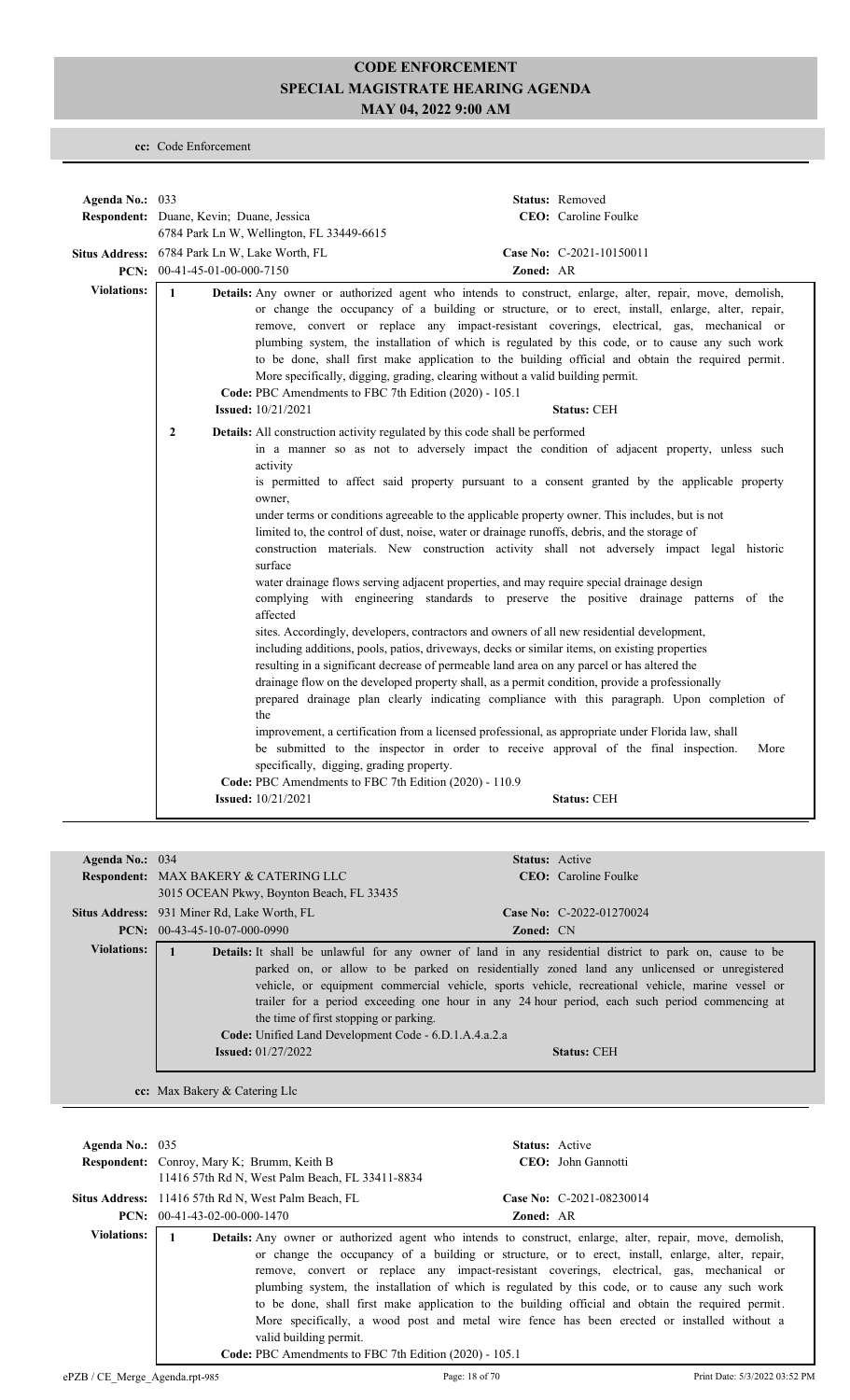|   | <b>Issued:</b> $08/24/2021$                            | <b>Status: CEH</b>                                                                                                                                                                                                                                                                                                                                                                                                                                                                                                                                                                                                            |  |
|---|--------------------------------------------------------|-------------------------------------------------------------------------------------------------------------------------------------------------------------------------------------------------------------------------------------------------------------------------------------------------------------------------------------------------------------------------------------------------------------------------------------------------------------------------------------------------------------------------------------------------------------------------------------------------------------------------------|--|
| 2 | building permit.                                       | <b>Details:</b> Any owner or authorized agent who intends to construct, enlarge, alter, repair, move, demolish,<br>or change the occupancy of a building or structure, or to erect, install, enlarge, alter, repair,<br>remove, convert or replace any impact-resistant coverings, electrical, gas, mechanical or<br>plumbing system, the installation of which is regulated by this code, or to cause any such work<br>to be done, shall first make application to the building official and obtain the required permit.<br>More specifically, a shed and a shipping container has been erected or installed without a valid |  |
|   | Code: PBC Amendments to FBC 7th Edition (2020) - 105.1 |                                                                                                                                                                                                                                                                                                                                                                                                                                                                                                                                                                                                                               |  |
|   | <b>Issued:</b> 08/24/2021                              | <b>Status: CEH</b>                                                                                                                                                                                                                                                                                                                                                                                                                                                                                                                                                                                                            |  |
|   |                                                        |                                                                                                                                                                                                                                                                                                                                                                                                                                                                                                                                                                                                                               |  |

| Agenda No.: $036$  | <b>Respondent:</b> CANTERBURY C CONDOMINIUM ASSOCIATION, INC.<br>76 Canterbury C, West Palm Beach, FL 33417 | <b>Status:</b> Active<br>CEO: John Gannotti                                                                                                                                                                                                                                                                                                                                                                                                                                                                                                                                                                                |
|--------------------|-------------------------------------------------------------------------------------------------------------|----------------------------------------------------------------------------------------------------------------------------------------------------------------------------------------------------------------------------------------------------------------------------------------------------------------------------------------------------------------------------------------------------------------------------------------------------------------------------------------------------------------------------------------------------------------------------------------------------------------------------|
|                    | Situs Address: Canterbury C, West Palm Beach, FL                                                            | Case No: C-2021-12230001                                                                                                                                                                                                                                                                                                                                                                                                                                                                                                                                                                                                   |
| PCN:               |                                                                                                             | Zoned: RH                                                                                                                                                                                                                                                                                                                                                                                                                                                                                                                                                                                                                  |
| <b>Violations:</b> | valid building permit.<br>Code: PBC Amendments to FBC 7th Edition (2020) - 105.1                            | <b>Details:</b> Any owner or authorized agent who intends to construct, enlarge, alter, repair, move, demolish,<br>or change the occupancy of a building or structure, or to erect, install, enlarge, alter, repair,<br>remove, convert or replace any impact-resistant coverings, electrical, gas, mechanical or<br>plumbing system, the installation of which is regulated by this code, or to cause any such work<br>to be done, shall first make application to the building official and obtain the required permit.<br>More specifically, roofing/soffit removal/replacement has been erected or installed without a |
|                    | <b>Issued:</b> $01/04/2022$                                                                                 | <b>Status: CEH</b>                                                                                                                                                                                                                                                                                                                                                                                                                                                                                                                                                                                                         |
|                    | cc: Canterbury C Condominium Association, Inc.                                                              |                                                                                                                                                                                                                                                                                                                                                                                                                                                                                                                                                                                                                            |
|                    | $\sim$ $\sim$ $\sim$                                                                                        |                                                                                                                                                                                                                                                                                                                                                                                                                                                                                                                                                                                                                            |

| Agenda No.: 037    |                                                                                                                                                           | <b>Status:</b> Removed                                                                                                                                                                                                                                                                                                                                                                                                                                                                                                        |
|--------------------|-----------------------------------------------------------------------------------------------------------------------------------------------------------|-------------------------------------------------------------------------------------------------------------------------------------------------------------------------------------------------------------------------------------------------------------------------------------------------------------------------------------------------------------------------------------------------------------------------------------------------------------------------------------------------------------------------------|
|                    | Respondent: CH REALTY VIII CW FL JOHNNY CLEAN I LLC                                                                                                       | CEO: John Gannotti                                                                                                                                                                                                                                                                                                                                                                                                                                                                                                            |
|                    | 1201 Hays St, Tallahassee, FL 32301                                                                                                                       |                                                                                                                                                                                                                                                                                                                                                                                                                                                                                                                               |
|                    | Situs Address: 4918 Okeechobee Blvd, West Palm Beach, FL                                                                                                  | Case No: $C-2021-10140021$                                                                                                                                                                                                                                                                                                                                                                                                                                                                                                    |
|                    | <b>PCN:</b> $00-42-43-25-37-001-0020$                                                                                                                     | <b>Zoned: MUPD</b>                                                                                                                                                                                                                                                                                                                                                                                                                                                                                                            |
| <b>Violations:</b> | specifically, removal of existing trees required to remain per Site Plan.<br>Code: Unified Land Development Code - 2.A.6.B.4<br><b>Issued:</b> 10/18/2021 | <b>Details:</b> The Site Plan shall be the controlling plan for Conditional Uses or PDDs listed below. All<br>development site elements including, but not limited to: ingress and egress, density, and<br>intensity in the proposed application shall be consistent with the Site Plan. All plats shall be<br>consistent with the Site Plan. In cases of conflict between plans, the most recently approved<br>BCC Preliminary Plan(s) for those DOs that have no Final Plan(s) shall prevail.<br>More<br><b>Status: CLS</b> |

**cc:** Ch Realty Viii Cw Fl Johnny Clean I Llc Ch Realty Viii Cw Fl Johnny Clean I Llc

| Agenda No.: 038    |                                                                                                                                                        |                  | <b>Status:</b> Removed                                                                                                                                                                                                                                                                                                                                                                                                                                                                                                                                                                                                                                                                                              |
|--------------------|--------------------------------------------------------------------------------------------------------------------------------------------------------|------------------|---------------------------------------------------------------------------------------------------------------------------------------------------------------------------------------------------------------------------------------------------------------------------------------------------------------------------------------------------------------------------------------------------------------------------------------------------------------------------------------------------------------------------------------------------------------------------------------------------------------------------------------------------------------------------------------------------------------------|
|                    | Respondent: COHEN VENTURES, LLC                                                                                                                        |                  | CEO: John Gannotti                                                                                                                                                                                                                                                                                                                                                                                                                                                                                                                                                                                                                                                                                                  |
|                    | 533 Northlake Blvd, Ste 400, North Palm Beach, FL                                                                                                      |                  |                                                                                                                                                                                                                                                                                                                                                                                                                                                                                                                                                                                                                                                                                                                     |
|                    | 33408-4521                                                                                                                                             |                  |                                                                                                                                                                                                                                                                                                                                                                                                                                                                                                                                                                                                                                                                                                                     |
|                    | Situs Address: 5928 Okeechobee Blvd, West Palm Beach, FL                                                                                               |                  | Case No: C-2021-12230017                                                                                                                                                                                                                                                                                                                                                                                                                                                                                                                                                                                                                                                                                            |
|                    | <b>PCN:</b> $00-42-43-26-00-000-3070$                                                                                                                  | <b>Zoned: CG</b> |                                                                                                                                                                                                                                                                                                                                                                                                                                                                                                                                                                                                                                                                                                                     |
| <b>Violations:</b> | $\mathfrak{D}$<br><b>Details:</b> Section 4 Window Signs                                                                                               |                  |                                                                                                                                                                                                                                                                                                                                                                                                                                                                                                                                                                                                                                                                                                                     |
|                    |                                                                                                                                                        |                  | Window signs not exceeding 20 percent coverage of each glass window or glass door to which                                                                                                                                                                                                                                                                                                                                                                                                                                                                                                                                                                                                                          |
|                    |                                                                                                                                                        |                  | the sign is attached. Any sign either hung within two feet of a window or attached to a display                                                                                                                                                                                                                                                                                                                                                                                                                                                                                                                                                                                                                     |
|                    |                                                                                                                                                        |                  | located within two feet of a window is considered a window sign. More specifically the signage                                                                                                                                                                                                                                                                                                                                                                                                                                                                                                                                                                                                                      |
|                    | of the Arcade located at unit 5934.                                                                                                                    |                  |                                                                                                                                                                                                                                                                                                                                                                                                                                                                                                                                                                                                                                                                                                                     |
|                    | Code: Unified Land Development Code - 8.B.4                                                                                                            |                  |                                                                                                                                                                                                                                                                                                                                                                                                                                                                                                                                                                                                                                                                                                                     |
|                    | <b>Issued:</b> 12/28/2021                                                                                                                              |                  | <b>Status: CLS</b>                                                                                                                                                                                                                                                                                                                                                                                                                                                                                                                                                                                                                                                                                                  |
|                    | $\overline{\mathbf{4}}$<br>B04017867 Sign - Wall Supported has become inactive or expired.<br>Code: PBC Amendments to FBC 7th Edition (2020) - 105.4.1 |                  | <b>Details:</b> A permit issued shall be construed to be a license to proceed with the work and not as<br>authority to violate, cancel, alter or set aside any of the provisions of the technical codes, nor<br>shall issuance of a permit prevent the building official from thereafter requiring a correction of<br>errors in plans, construction or violations of this code. Every permit issued shall become invalid<br>unless the work authorized by such permit is commenced within six months after its issuance,<br>or if the work authorized by such permit is suspended or abandoned for a period of six months<br>after the time the work is commenced. More specifically, permit # B-2004-019994-0000 2 |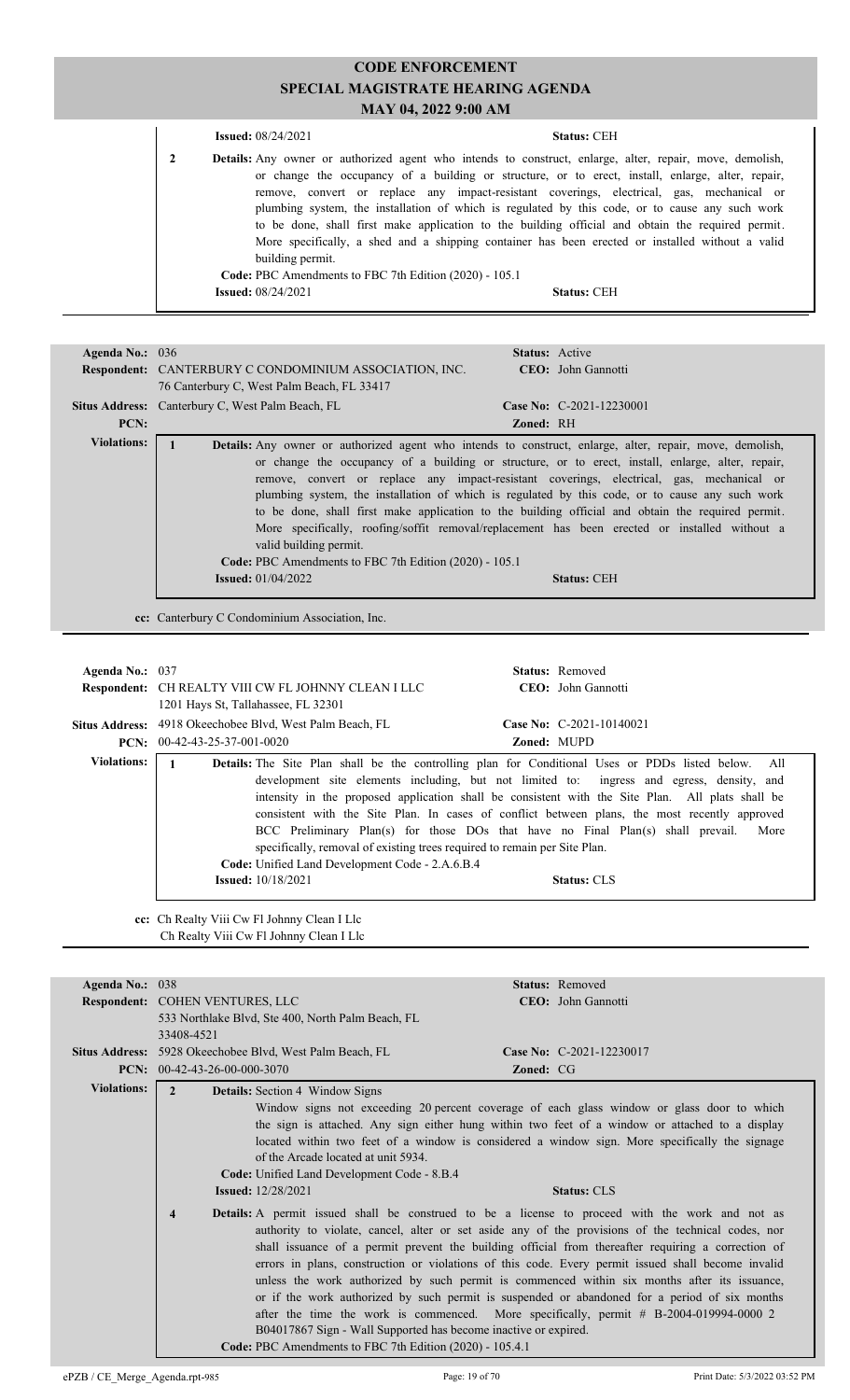**Issued:** 12/28/2021 **Status:** CLS **cc:** Cohen Ventures, Llc Cohen Ventures, Llc **Respondent:** Valeriano Revera and Esperanza Rivera, as co-Trustees of The Rivera Living Trust,U/AA dated September 3, 2020 **Agenda No.:** 039 **Status:** Postponed CEO: John Gannotti 14820 Midland Rd, San Leandro, CA 94578-1335 Situs Address: 2909 Genessee Ave, West Palm Beach, FL **Case No:** C-2021-12290019 **PCN:** 00-43-43-30-08-000-0011 **Zoned:** RH **Violations:** 1 **Details:** Any owner or authorized agent who intends to construct, enlarge, alter, repair, move, demolish, or change the occupancy of a building or structure, or to erect, install, enlarge, alter, repair, remove, convert or replace any impact-resistant coverings, electrical, gas, mechanical or plumbing system, the installation of which is regulated by this code, or to cause any such work to be done, shall first make application to the building official and obtain the required permit. More specifically, a chain link fence has been erected or installed without a valid building permit. **Code:** PBC Amendments to FBC 7th Edition (2020) - 105.1 **Issued:** 01/03/2022 **Status:** CEH 2 **Details:** Any owner or authorized agent who intends to construct, enlarge, alter, repair, move, demolish, or change the occupancy of a building or structure, or to erect, install, enlarge, alter, repair, remove, convert or replace any impact-resistant coverings, electrical, gas, mechanical or plumbing system, the installation of which is regulated by this code, or to cause any such work to be done, shall first make application to the building official and obtain the required permit. More specifically, a wood fence has been erected or installed without a valid building permit. **Code:** PBC Amendments to FBC 7th Edition (2020) - 105.1 **Issued:** 01/03/2022 **Status:** CEH **3 Details:** Recreational vehicles, boats, sports vehicles and/or trailers are not to be parked in a required front setback or other area between the structure and the street, or on street except for the purpose of loading or unloading during a period not to exceed two hours in any 24 hour period. More specifically a water craft and trailer parked in the front setback. **Code:** Unified Land Development Code - 6.D.1.A.1.b **Issued:** 01/03/2022 **Status:** CEH **4 Details:** Any owner or authorized agent who intends to construct, enlarge, alter, repair, move, demolish, or change the occupancy of a building or structure, or to erect, install, enlarge, alter, repair, remove, convert or replace any impact-resistant coverings, electrical, gas, mechanical or plumbing system, the installation of which is regulated by this code, or to cause any such work to be done, shall first make application to the building official and obtain the required permit. More specifically, a flag pole has been erected or installed without a valid building permit. **Code:** PBC Amendments to FBC 7th Edition (2020) - 105.1 **Issued:** 01/03/2022 **Status:** CEH **5 Details:** Any owner or authorized agent who intends to construct, enlarge, alter, repair, move, demolish, or change the occupancy of a building or structure, or to erect, install, enlarge, alter, repair, remove, convert or replace any impact-resistant coverings, electrical, gas, mechanical or plumbing system, the installation of which is regulated by this code, or to cause any such work to be done, shall first make application to the building official and obtain the required permit. More specifically, a metal framed canopies have been erected or installed without a valid building permit. **Code:** PBC Amendments to FBC 7th Edition (2020) - 105.1 **Issued:** 01/03/2022 **Status:** CEH Any owner or authorized agent who intends to construct, enlarge, alter, repair, move, demolish,  **6 Details:** or change the occupancy of a building or structure, or to erect, install, enlarge, alter, repair, remove, convert or replace any impact-resistant coverings, electrical, gas, mechanical or plumbing system, the installation of which is regulated by this code, or to cause any such work to be done, shall first make application to the building official and obtain the required permit. More specifically, rear addition has been erected or installed without a valid building permit. More specifically an addition to the rear of the main structure has been erected without permits. **Code:** PBC Amendments to FBC 7th Edition (2020) - 105.1 **Issued:** 01/03/2022 **Status:** CEH Vehicles shall only be parked on an improved surface in the Urban Suburban Tier. More  **7 Details:** specifically the vehicles parked on the unimproved surface of the property. One commercial vehicle of not over one ton rated capacity may be parked per dwelling unit, providing all of the following conditions are met: vehicle is registered or licensed; used by a resident of the premises; gross vehicle weight rating (gvwr) does not exceed 12,500 pounds; height does not exceed nine feet, including any load, bed, or box; and total vehicle length does not exceed 26 feet. More specifically the bucket truck, old school bus and box truck parked in rear yard.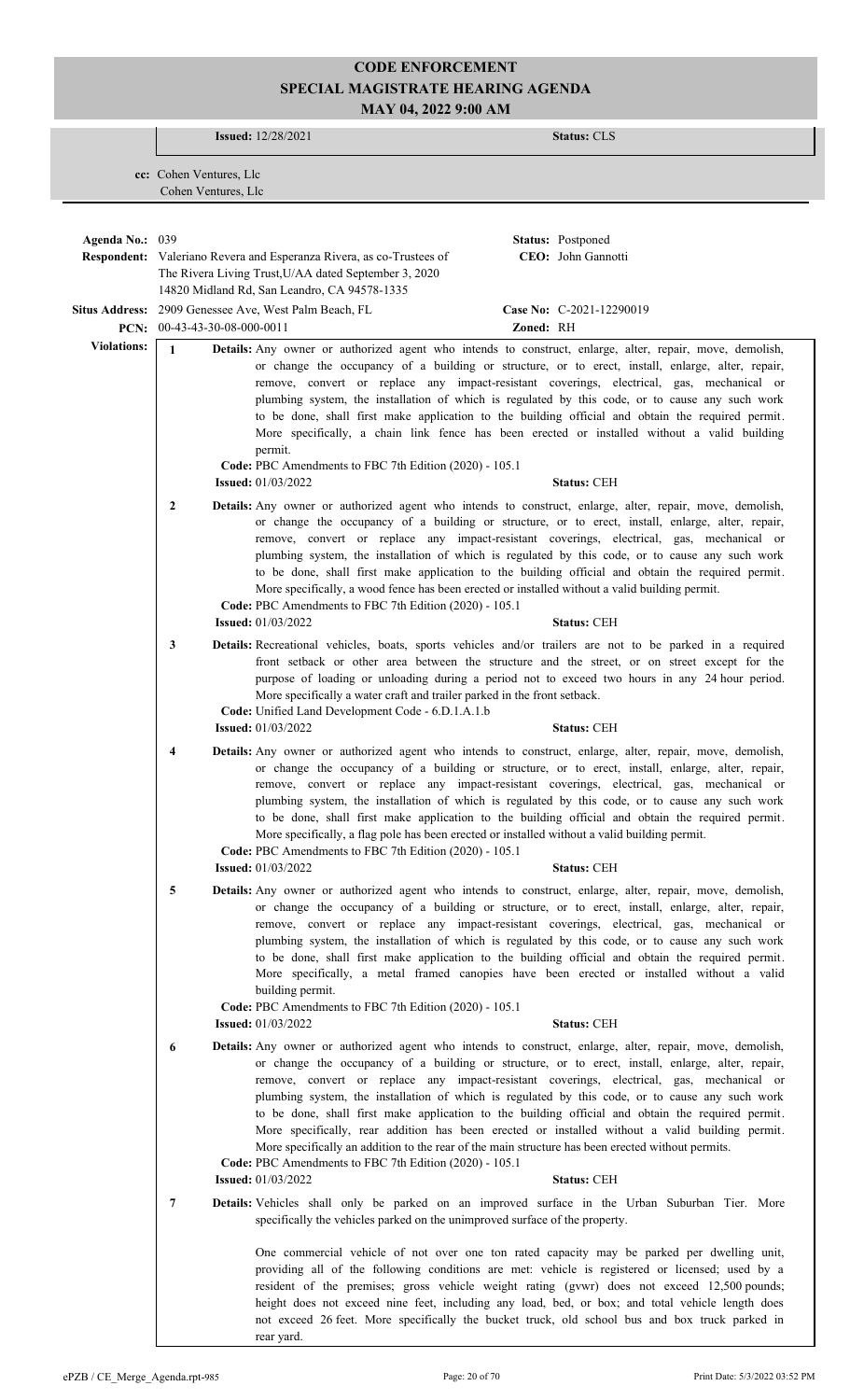| SPECIAL MAGISTRATE HEARING AGENDA<br>MAY 04, 2022 9:00 AM |                                                                                                                                     |                                                                                                                                                                                                                                                                                                                                                                                                                                                                                                                                           |
|-----------------------------------------------------------|-------------------------------------------------------------------------------------------------------------------------------------|-------------------------------------------------------------------------------------------------------------------------------------------------------------------------------------------------------------------------------------------------------------------------------------------------------------------------------------------------------------------------------------------------------------------------------------------------------------------------------------------------------------------------------------------|
|                                                           | Code: Unified Land Development Code - 6.A.1.B.2.a<br>Unified Land Development Code - 6.D.1.A.4.a.2.b<br><b>Issued:</b> $01/03/2022$ | <b>Status: CEH</b>                                                                                                                                                                                                                                                                                                                                                                                                                                                                                                                        |
| 8                                                         | on residential property.<br>Code: Unified Land Development Code - 4.B.1.E.10.h                                                      | <b>Details:</b> A Home Occupation shall not involve the sale of any stock, trade, supplies, products, or<br>services on the premises, except for instructional services. or incidental retail sales where the<br>Home Occupation is a mail order or internet business. More specifically use as a night club/bar                                                                                                                                                                                                                          |
| 9                                                         | <b>Issued:</b> 01/03/2022<br>property.<br>Code: Unified Land Development Code - 6.A.1.B.2.a                                         | <b>Status: CEH</b><br><b>Details:</b> One commercial vehicle of not over one ton rated capacity may be parked per dwelling unit,<br>providing all of the following conditions are met: vehicle is registered or licensed; used by a<br>resident of the premises; gross vehicle weight rating (gywr) does not exceed 12,500 pounds;<br>height does not exceed nine feet, including any load, bed, or box; and total vehicle length does<br>not exceed 26 feet. More specifically any and all commercial vehicles parked on the residential |
|                                                           | <b>Issued:</b> 01/03/2022                                                                                                           | <b>Status: CEH</b>                                                                                                                                                                                                                                                                                                                                                                                                                                                                                                                        |

**CODE ENFORCEMENT**

**cc:** Valeriano Revera And Esperanza Rivera, As Co-Trustees Of The Rivera Living Trust,U/Aa

| Agenda No.: 040    | Status: Active                                                                                                                                                                                                                                                                                                                                                                                                                                                                                                                                                                                                                                                                                                                                       |
|--------------------|------------------------------------------------------------------------------------------------------------------------------------------------------------------------------------------------------------------------------------------------------------------------------------------------------------------------------------------------------------------------------------------------------------------------------------------------------------------------------------------------------------------------------------------------------------------------------------------------------------------------------------------------------------------------------------------------------------------------------------------------------|
|                    | CEO: John Gannotti<br>Respondent: Dembitzer, Shia; Dembitzer, Channie<br>1568 57th St, Brooklyn, NY 11219-4745                                                                                                                                                                                                                                                                                                                                                                                                                                                                                                                                                                                                                                       |
|                    | Situs Address: 221 Wellington G, West Palm Beach, FL<br>Case No: C-2022-01050011                                                                                                                                                                                                                                                                                                                                                                                                                                                                                                                                                                                                                                                                     |
|                    | PCN: 00-42-43-23-22-007-2210<br>Zoned: RH                                                                                                                                                                                                                                                                                                                                                                                                                                                                                                                                                                                                                                                                                                            |
| <b>Violations:</b> |                                                                                                                                                                                                                                                                                                                                                                                                                                                                                                                                                                                                                                                                                                                                                      |
|                    | $\mathbf{1}$<br>Details: Any owner or authorized agent who intends to construct, enlarge, alter, repair, move, demolish,<br>or change the occupancy of a building or structure, or to erect, install, enlarge, alter, repair,<br>remove, convert or replace any impact-resistant coverings, electrical, gas, mechanical or<br>plumbing system, the installation of which is regulated by this code, or to cause any such work<br>to be done, shall first make application to the building official and obtain the required permit.<br>More specifically, windows have been erected or installed without a valid building permit.<br>Code: PBC Amendments to FBC 7th Edition (2020) - 105.1<br><b>Issued:</b> 01/05/2022<br><b>Status: CEH</b>        |
|                    | cc: Dembitzer, Channie<br>Dembitzer, Shia                                                                                                                                                                                                                                                                                                                                                                                                                                                                                                                                                                                                                                                                                                            |
|                    |                                                                                                                                                                                                                                                                                                                                                                                                                                                                                                                                                                                                                                                                                                                                                      |
| Agenda No.: 041    | Status: Active                                                                                                                                                                                                                                                                                                                                                                                                                                                                                                                                                                                                                                                                                                                                       |
|                    | CEO: John Gannotti<br>Respondent: ELYON REAL ESTATE HOLDINGS LLC<br>3526 Collonade Dr, Wellington, FL 33449-8076                                                                                                                                                                                                                                                                                                                                                                                                                                                                                                                                                                                                                                     |
|                    | Case No: C-2021-12130006<br>Situs Address: 163 Andover G, West Palm Beach, FL                                                                                                                                                                                                                                                                                                                                                                                                                                                                                                                                                                                                                                                                        |
|                    | PCN: $00-42-43-23-21-007-1630$<br>Zoned: RH                                                                                                                                                                                                                                                                                                                                                                                                                                                                                                                                                                                                                                                                                                          |
| <b>Violations:</b> | $\mathbf{1}$<br>Details: Any owner or authorized agent who intends to construct, enlarge, alter, repair, move, demolish,<br>or change the occupancy of a building or structure, or to erect, install, enlarge, alter, repair,<br>remove, convert or replace any impact-resistant coverings, electrical, gas, mechanical or<br>plumbing system, the installation of which is regulated by this code, or to cause any such work<br>to be done, shall first make application to the building official and obtain the required permit.<br>More specifically, an A/C unit has been erected or installed without a valid building permit.<br>Code: PBC Amendments to FBC 7th Edition (2020) - 105.1                                                        |
|                    | <b>Issued:</b> 12/15/2021<br><b>Status: CEH</b>                                                                                                                                                                                                                                                                                                                                                                                                                                                                                                                                                                                                                                                                                                      |
|                    | Details: Any owner or authorized agent who intends to construct, enlarge, alter, repair, move, demolish,<br>$\mathbf{2}$<br>or change the occupancy of a building or structure, or to erect, install, enlarge, alter, repair,<br>remove, convert or replace any impact-resistant coverings, electrical, gas, mechanical or<br>plumbing system, the installation of which is regulated by this code, or to cause any such work<br>to be done, shall first make application to the building official and obtain the required permit.<br>More specifically, electrical work has been erected or installed without a valid building permit.<br>Code: PBC Amendments to FBC 7th Edition (2020) - 105.1<br><b>Issued:</b> 12/15/2021<br><b>Status: CEH</b> |
|                    | 3<br>Details: Any owner or authorized agent who intends to construct, enlarge, alter, repair, move, demolish,                                                                                                                                                                                                                                                                                                                                                                                                                                                                                                                                                                                                                                        |
|                    | or change the occupancy of a building or structure, or to erect, install, enlarge, alter, repair,<br>remove, convert or replace any impact-resistant coverings, electrical, gas, mechanical or<br>plumbing system, the installation of which is regulated by this code, or to cause any such work<br>to be done, shall first make application to the building official and obtain the required permit.<br>More specifically, alteration (Plexiglass enclosures) of screened patio has been erected or<br>installed without a valid building permit.<br>Code: PBC Amendments to FBC 7th Edition (2020) - 105.1<br><b>Issued:</b> 12/15/2021<br>Status: CEH                                                                                            |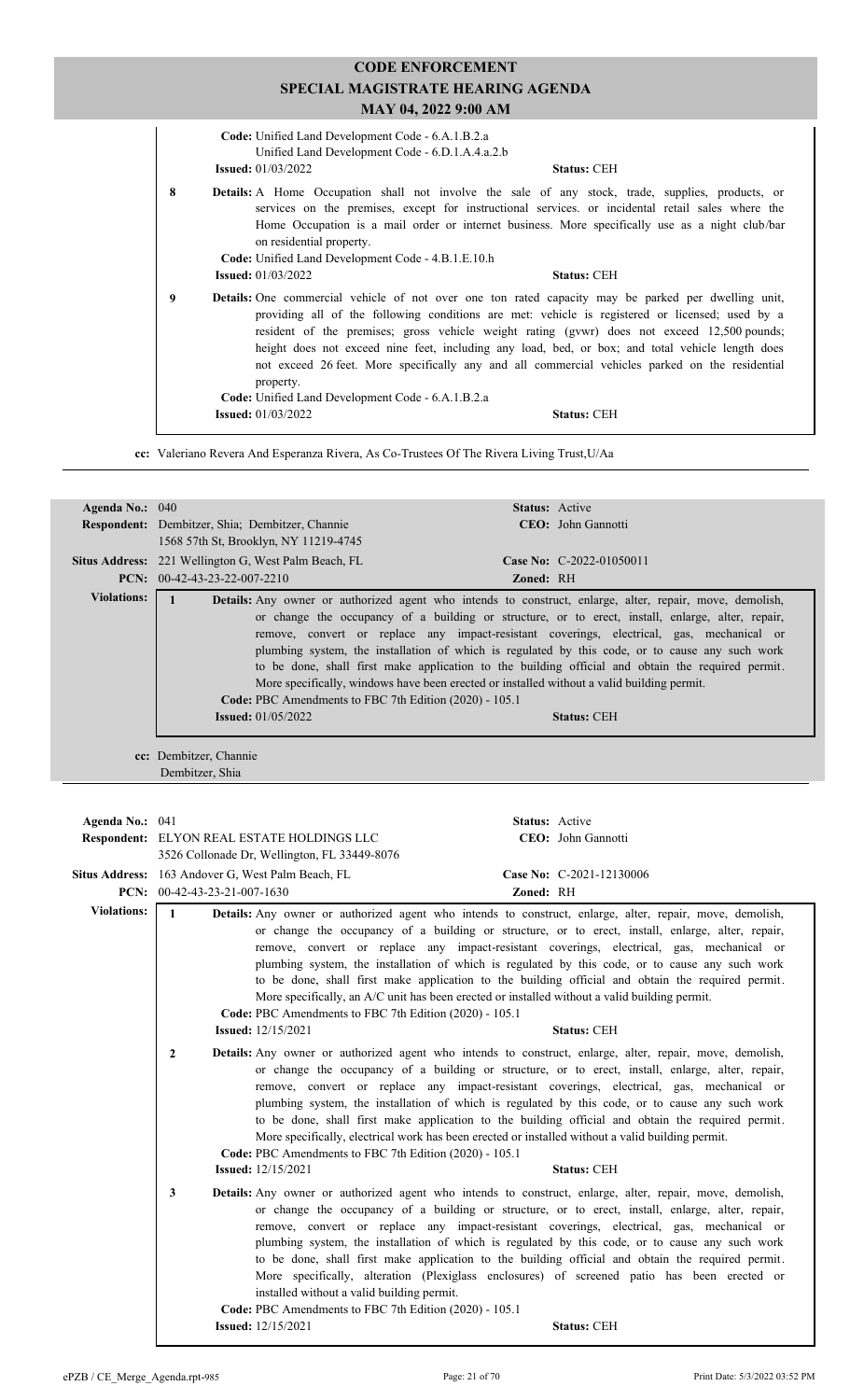**cc:** Elyon Real Estate Holdings Llc

| Agenda No.: 042          |                                                                                                                    | Status: Removed                                                                                                                                                                                                                                                                                                                                                                                                                                                                                                                                                                                                               |
|--------------------------|--------------------------------------------------------------------------------------------------------------------|-------------------------------------------------------------------------------------------------------------------------------------------------------------------------------------------------------------------------------------------------------------------------------------------------------------------------------------------------------------------------------------------------------------------------------------------------------------------------------------------------------------------------------------------------------------------------------------------------------------------------------|
| Respondent: Jean, Jack S |                                                                                                                    | CEO: John Gannotti                                                                                                                                                                                                                                                                                                                                                                                                                                                                                                                                                                                                            |
|                          | 4065 Brook Cir E, West Palm Beach, FL 33417-8201                                                                   |                                                                                                                                                                                                                                                                                                                                                                                                                                                                                                                                                                                                                               |
|                          | Situs Address: 4065 Brook Cir E, West Palm Beach, FL                                                               | Case No: C-2022-01210023                                                                                                                                                                                                                                                                                                                                                                                                                                                                                                                                                                                                      |
|                          | <b>PCN:</b> $00-42-43-12-02-003-0070$                                                                              | Zoned: RS                                                                                                                                                                                                                                                                                                                                                                                                                                                                                                                                                                                                                     |
| <b>Violations:</b>       | $\mathbf{1}$<br>storage container.<br>Code: Unified Land Development Code - 4.A.7.C.5<br><b>Issued:</b> 02/07/2022 | Details: Uses identified in Use Matrix 4.B.11 with a "D" are allowed in the zoning districts with an<br>approval by the Development Review Officer subject to the Zoning Agency Review process.<br>Temporary uses are not permanent in nature; not intended to be permanently fixed at a<br>location; and are typically approved for a defined period of time. More specifically, the POD<br><b>Status: CLS</b>                                                                                                                                                                                                               |
| Agenda No.: 043          |                                                                                                                    | Status: Active                                                                                                                                                                                                                                                                                                                                                                                                                                                                                                                                                                                                                |
|                          | Respondent: K & B Florida Properties Llc<br>18096 Taylor Rd, Jupiter, FL 33478                                     | CEO: John Gannotti                                                                                                                                                                                                                                                                                                                                                                                                                                                                                                                                                                                                            |
|                          | Situs Address: 2080 Indian Rd, West Palm Beach, FL                                                                 | Case No: C-2021-08250021                                                                                                                                                                                                                                                                                                                                                                                                                                                                                                                                                                                                      |
|                          | PCN: 00-42-43-24-00-000-5044                                                                                       | Zoned: CG                                                                                                                                                                                                                                                                                                                                                                                                                                                                                                                                                                                                                     |
| <b>Violations:</b>       | $\mathbf{1}$<br>permit.                                                                                            | <b>Details:</b> Any owner or authorized agent who intends to construct, enlarge, alter, repair, move, demolish,<br>or change the occupancy of a building or structure, or to erect, install, enlarge, alter, repair,<br>remove, convert or replace any impact-resistant coverings, electrical, gas, mechanical or<br>plumbing system, the installation of which is regulated by this code, or to cause any such work<br>to be done, shall first make application to the building official and obtain the required permit.<br>More specifically, an asphalt parking lot has been erected or installed without a valid building |
|                          | <b>Issued:</b> 08/26/2021                                                                                          | <b>Status: CEH</b>                                                                                                                                                                                                                                                                                                                                                                                                                                                                                                                                                                                                            |
|                          | Code: PBC Amendments to FBC 7th Edition (2020) - 105.1                                                             |                                                                                                                                                                                                                                                                                                                                                                                                                                                                                                                                                                                                                               |

| Agenda No.: 044    |                                                                                                  | <b>Status:</b> Active                                                                                                                                                                                                                                                                                                                                                                                                                                                                                                                                                                                                                             |
|--------------------|--------------------------------------------------------------------------------------------------|---------------------------------------------------------------------------------------------------------------------------------------------------------------------------------------------------------------------------------------------------------------------------------------------------------------------------------------------------------------------------------------------------------------------------------------------------------------------------------------------------------------------------------------------------------------------------------------------------------------------------------------------------|
|                    | <b>Respondent:</b> Silber, Aryeh; Silber, Ethel                                                  | CEO: John Gannotti                                                                                                                                                                                                                                                                                                                                                                                                                                                                                                                                                                                                                                |
|                    | 1324 43rd St, Brooklyn, NY 11219-1413                                                            |                                                                                                                                                                                                                                                                                                                                                                                                                                                                                                                                                                                                                                                   |
|                    | Situs Address: 112 Greenbrier B, West Palm Beach, FL                                             | Case No: C-2021-12300003                                                                                                                                                                                                                                                                                                                                                                                                                                                                                                                                                                                                                          |
|                    | <b>PCN:</b> $00-42-43-23-30-002-1120$                                                            | <b>Zoned: RH</b>                                                                                                                                                                                                                                                                                                                                                                                                                                                                                                                                                                                                                                  |
| <b>Violations:</b> | permit.<br>Code: PBC Amendments to FBC 7th Edition (2020) - 105.1<br><b>Issued:</b> $02/11/2022$ | <b>Details:</b> Any owner or authorized agent who intends to construct, enlarge, alter, repair, move, demolish,<br>or change the occupancy of a building or structure, or to erect, install, enlarge, alter, repair,<br>remove, convert or replace any impact-resistant coverings, electrical, gas, mechanical or<br>plumbing system, the installation of which is regulated by this code, or to cause any such work<br>to be done, shall first make application to the building official and obtain the required permit.<br>More specifically, kitchen alterations have been erected or installed without a valid building<br><b>Status: SIT</b> |
|                    |                                                                                                  |                                                                                                                                                                                                                                                                                                                                                                                                                                                                                                                                                                                                                                                   |
|                    | cc: Silber, Aryeh                                                                                |                                                                                                                                                                                                                                                                                                                                                                                                                                                                                                                                                                                                                                                   |

Silber, Ethel

| Agenda No.: $045$  | <b>Status:</b> Active<br>Respondent: ALMAZAN, JULIO C<br><b>CEO</b> : Jodi A Guthrie<br>1103 Sweet Violet Ct, West Palm Beach, FL 33415-4517                                                                                                                                                                                                                                                                                                                                                                                                                                                                                                                                                     |
|--------------------|--------------------------------------------------------------------------------------------------------------------------------------------------------------------------------------------------------------------------------------------------------------------------------------------------------------------------------------------------------------------------------------------------------------------------------------------------------------------------------------------------------------------------------------------------------------------------------------------------------------------------------------------------------------------------------------------------|
|                    | Case No: $C-2021-10010013$<br><b>Situs Address:</b> 724 NW 16th St, Belle Glade, FL<br><b>PCN:</b> $00-36-43-36-03-004-0050$<br><b>Zoned: RM</b>                                                                                                                                                                                                                                                                                                                                                                                                                                                                                                                                                 |
| <b>Violations:</b> | <b>Details:</b> All vacant structures and premises shall be maintained in a clean, safe, secure and sanitary<br>condition as provided herein so as not to cause a deteriorating problem or adversely affect the<br>public health, safety or welfare. More specially but not limited to: remove multiple active bee<br>hives located within the siding of the structure.<br>All structures shall be kept free from insect and vermin infestation. All structures in which<br>insects or vermin are found shall be promptly exterminated by approved processes that will not<br>be injurious to human health. After extermination, proper precautions shall be taken to prevent<br>re-infestation. |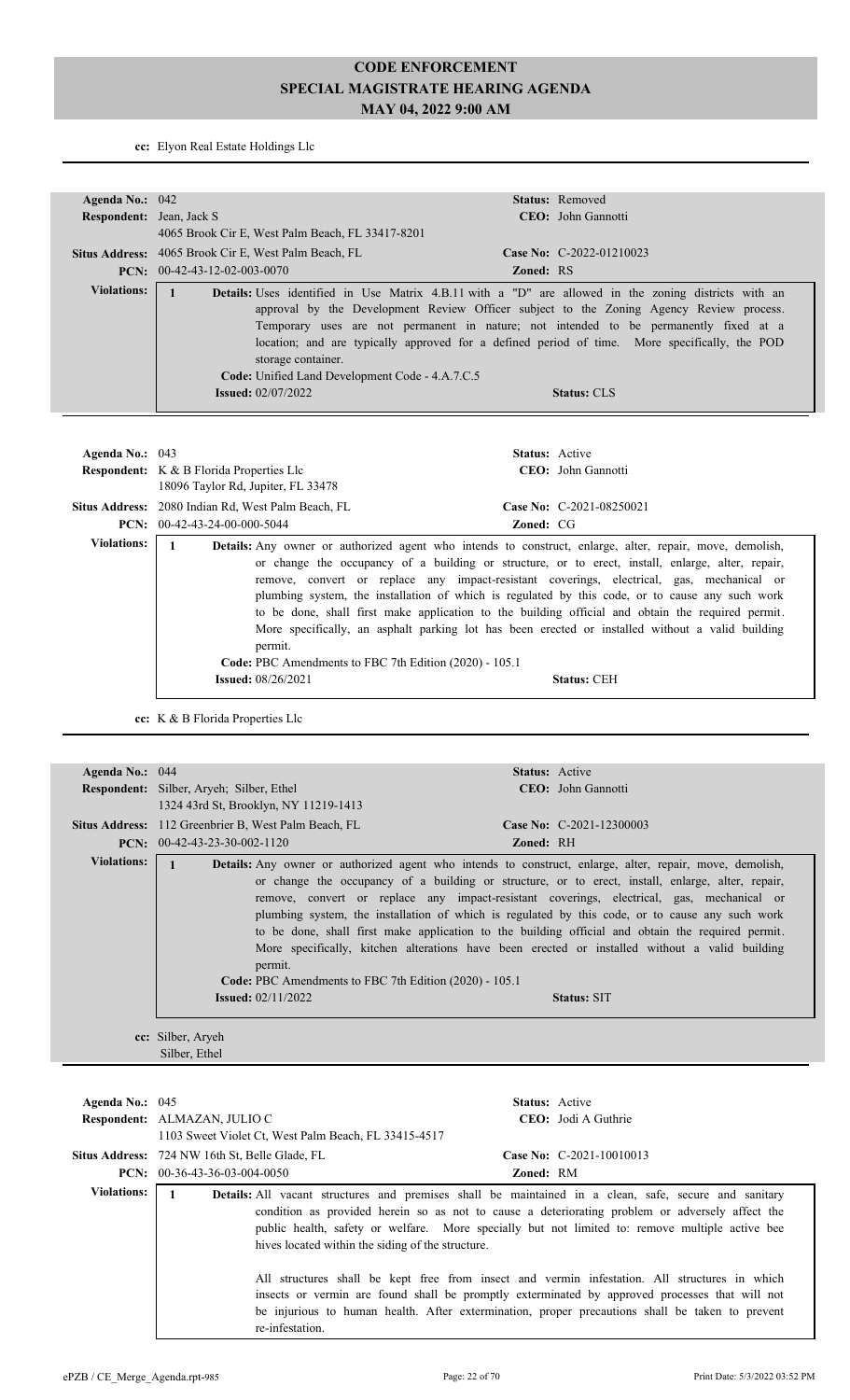|                  | Code: Palm Beach County Property Maintenance Code - Section 14-31 (c)<br>Palm Beach County Property Maintenance Code - Section 14-36<br><b>Issued:</b> 10/13/2021<br><b>Status: CEH</b>                                                                                                                                                                                                                                                                                                                                                                                                                                                       |
|------------------|-----------------------------------------------------------------------------------------------------------------------------------------------------------------------------------------------------------------------------------------------------------------------------------------------------------------------------------------------------------------------------------------------------------------------------------------------------------------------------------------------------------------------------------------------------------------------------------------------------------------------------------------------|
| $\boldsymbol{2}$ | Details: Uncultivated vegetation when 1) greater than 18 inches in height located on vacant lots, or 2)<br>greater than 7 inches in height when located on developed residential or developed<br>non-residential lots shall be considered a nuisance. More specifically but not limited to: shall<br>cut and maintain grass and weeds under 7 inches.<br>Code: Palm Beach County Property Maintenance Code - Section 14-62 (3) (a) and (b)<br><b>Issued:</b> 10/13/2021<br><b>Status: CLS</b>                                                                                                                                                 |
| 3                | <b>Details:</b> The exterior of all vacant structures shall be maintained in a manner required of occupied<br>structures as provided in this code: window areas shall be maintained with appropriate glass<br>and glazing treatment, exterior doors shall be water- and weather-tight, walls and roof areas<br>shall be maintained in a clean, safe and intact condition, and water- and weather-tight.                                                                                                                                                                                                                                       |
|                  | The roof and flashing shall be sound, tight and not have defects that admit rain. Roof drainage<br>shall be adequate to prevent dampness or deterioration in the walls or interior portion of the<br>structure. Roof drains, gutters and down spouts shall be maintained in good repair and free<br>from obstructions. Roof water shall not be discharged in a manner that creates an adjacent<br>public nuisance.                                                                                                                                                                                                                            |
|                  | More specifically but not limited to: missing roof tiles, damaged soffits, flashing in disrepair,<br>overall roof disrepair/decay shall be repaired with proper permits obtained.<br>Code: Palm Beach County Property Maintenance Code - Section 14-31 (c) (1)<br>Palm Beach County Property Maintenance Code - Section 14-33 (g)<br><b>Issued:</b> 10/13/2021<br><b>Status: CEH</b>                                                                                                                                                                                                                                                          |
| 4                | Details: All exterior walls shall be free from holes, breaks, loose or rotting materials; and maintained<br>weatherproof and properly surface coated where required to prevent deterioration. More<br>specifically but not limited to: exterior siding/paneling had areas of missing pieces, disrepair, rot<br>and decay. Shall correct/repair the exterior siding/paneling. Obtain proper permits.<br>Code: Palm Beach County Property Maintenance Code - Section 14-33 (f)<br><b>Issued:</b> 10/13/2021<br><b>Status: CEH</b>                                                                                                               |
| 5                | <b>Details:</b> Every window, door and frame shall be kept in sound condition, good repair and weather tight.<br>More specially but not limited to, exterior window framing is missing pieces and has areas of<br>decay/disrepair, also shall repair any damaged window screens.<br>Code: Palm Beach County Property Maintenance Code - Section 14-33 (m)<br><b>Issued:</b> 10/13/2021<br><b>Status: CEH</b>                                                                                                                                                                                                                                  |
| 6                | <b>Details:</b> It shall be unlawful for the owner or occupant of a building, structure or property to utilize the<br>premises of such property for the open storage of any motor vehicle which is inoperable and in<br>a state of disrepair, appliances, glass, building material, construction debris, automotive parts,<br>tires, vegetative debris, garbage, trash or similar items. More specifically but not limited to:<br>various items, (bottles cans, plastic bins, cups, appliances, tools and other misc items), of trash<br>and debris observed on the property and under the house shall be removed and deposed of<br>properly. |
|                  | Code: Palm Beach County Property Maintenance Code - Section 14-35 (a)                                                                                                                                                                                                                                                                                                                                                                                                                                                                                                                                                                         |
|                  | <b>Issued:</b> 10/13/2021<br><b>Status: CEH</b>                                                                                                                                                                                                                                                                                                                                                                                                                                                                                                                                                                                               |

| Agenda No.: 046    |                                                                                                                           |                       | Status: Removed                                                                                                                                                                                                                                                                                                                                                                                                                                                                                                     |
|--------------------|---------------------------------------------------------------------------------------------------------------------------|-----------------------|---------------------------------------------------------------------------------------------------------------------------------------------------------------------------------------------------------------------------------------------------------------------------------------------------------------------------------------------------------------------------------------------------------------------------------------------------------------------------------------------------------------------|
|                    | Respondent: GRIFFIS PALM BEACH LLC                                                                                        |                       | <b>CEO</b> : Jodi A Guthrie                                                                                                                                                                                                                                                                                                                                                                                                                                                                                         |
|                    | 5390 NW 73RD St, CHIEFLAND, FL 32626                                                                                      |                       |                                                                                                                                                                                                                                                                                                                                                                                                                                                                                                                     |
|                    | Situs Address: 12184 Lakeshore Dr, Canal Point, FL                                                                        |                       | Case No: C-2022-01100016                                                                                                                                                                                                                                                                                                                                                                                                                                                                                            |
|                    | <b>PCN:</b> $00-37-41-33-03-014-0041$                                                                                     | Zoned: IL             |                                                                                                                                                                                                                                                                                                                                                                                                                                                                                                                     |
| <b>Violations:</b> |                                                                                                                           |                       | <b>Details:</b> Any owner or authorized agent who intends to construct, enlarge, alter, repair, move, demolish,                                                                                                                                                                                                                                                                                                                                                                                                     |
|                    | without a valid building permit.<br>Code: PBC Amendments to FBC 7th Edition (2020) - 105.1<br><b>Issued:</b> $01/14/2022$ |                       | or change the occupancy of a building or structure, or to erect, install, enlarge, alter, repair,<br>remove, convert or replace any impact-resistant coverings, electrical, gas, mechanical or<br>plumbing system, the installation of which is regulated by this code, or to cause any such work<br>to be done, shall first make application to the building official and obtain the required permit.<br>More specifically, THE SHED(S) / ACCESSORY STRUCTURES has been erected or installed<br><b>Status: CLS</b> |
|                    | cc: Code Enforcement<br>Griffis Palm Beach Llc                                                                            |                       |                                                                                                                                                                                                                                                                                                                                                                                                                                                                                                                     |
| Agenda No.: 047    |                                                                                                                           | <b>Status:</b> Active |                                                                                                                                                                                                                                                                                                                                                                                                                                                                                                                     |

 $Respondent:$ ; MORALES, VICTOR M 8394 Palomino Dr, Lake Worth, FL 33467-1116 Situs Address: 8394 Palomino Dr, Lake Worth, FL **Case No:** C-2021-03170042

CEO: Jodi A Guthrie

ePZB / CE\_Merge\_Agenda.rpt-985 Page: 23 of 70 Print Date: 5/3/2022 03:52 PM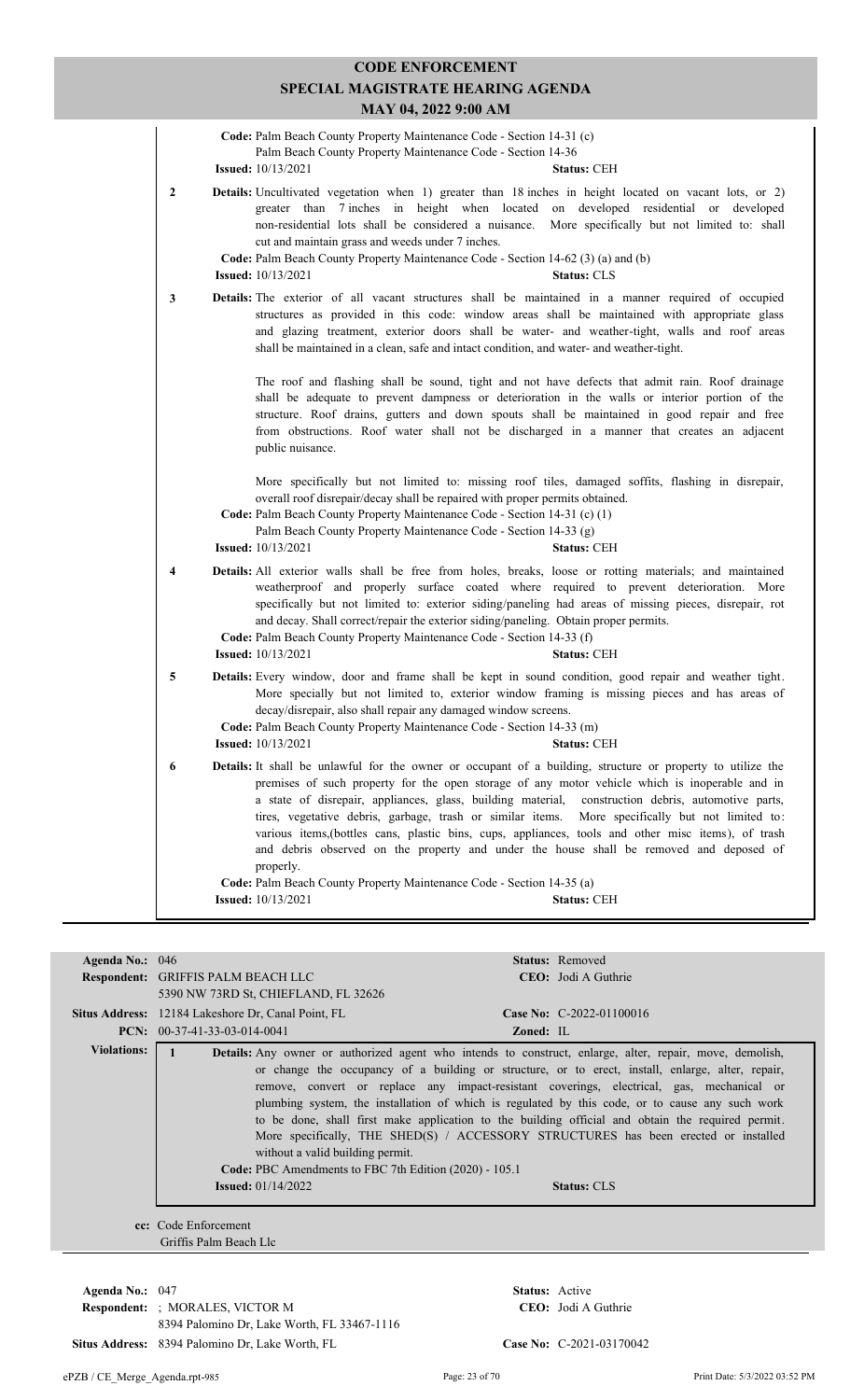|                    |                         | PCN: $00-42-44-19-01-020-0030$<br>Zoned: AR                                                                                                                                                                                                                                                                                                                                                                                                                                                                                                                                                                                                                                                                                                                                                                                                                |
|--------------------|-------------------------|------------------------------------------------------------------------------------------------------------------------------------------------------------------------------------------------------------------------------------------------------------------------------------------------------------------------------------------------------------------------------------------------------------------------------------------------------------------------------------------------------------------------------------------------------------------------------------------------------------------------------------------------------------------------------------------------------------------------------------------------------------------------------------------------------------------------------------------------------------|
| <b>Violations:</b> | $\mathbf{1}$            | <b>Details:</b> Any owner or authorized agent who intends to construct, enlarge, alter, repair, move, demolish,<br>or change the occupancy of a building or structure, or to erect, install, enlarge, alter, repair,<br>remove, convert or replace any impact-resistant coverings, electrical, gas, mechanical or<br>plumbing system, the installation of which is regulated by this code, or to cause any such work<br>to be done, shall first make application to the building official and obtain the required permit.<br>More specifically, FILL / DIRT / SHELLROCK / POND FILL OR THE LIKE has been erected or<br>installed without a valid building permit.<br>Code: PBC Amendments to FBC 7th Edition (2020) - 105.1<br><b>Issued:</b> 03/24/2021<br><b>Status: CEH</b>                                                                             |
|                    | 2                       | <b>Details:</b> Every window, other than a fixed window, shall be easily openable and capable of being held in<br>position by window hardware. More specifically, the shutters / window covering must be<br>removed. It is a safety hazard for windows to remain shuttered /inaccessible in the case of fire<br>emergency. During Hurricane season, shutters may be installed when a storm is pending but<br>shall be removed within a reasonable time after the storm has cleared.<br>Code: Palm Beach County Property Maintenance Code - Section 14-33 (m) (2)<br><b>Issued:</b> 03/24/2021<br><b>Status: CEH</b>                                                                                                                                                                                                                                        |
|                    | 3                       | Details: A permit issued shall be construed to be a license to proceed with the work and not as<br>authority to violate, cancel, alter or set aside any of the provisions of the technical codes, nor<br>shall issuance of a permit prevent the building official from thereafter requiring a correction of<br>errors in plans, construction or violations of this code. Every permit issued shall become invalid<br>unless the work authorized by such permit is commenced within six months after its issuance,<br>or if the work authorized by such permit is suspended or abandoned for a period of six months<br>after the time the work is commenced. More specifically, permit # B-2001-017857-0000 SHED<br>has become inactive or expired.<br>Code: PBC Amendments to FBC 7th Edition (2020) - 105.4.1<br><b>Issued:</b> 03/24/2021<br>Status: CEH |
|                    | $\overline{\mathbf{4}}$ | <b>Details:</b> A permit issued shall be construed to be a license to proceed with the work and not as<br>authority to violate, cancel, alter or set aside any of the provisions of the technical codes, nor<br>shall issuance of a permit prevent the building official from thereafter requiring a correction of<br>errors in plans, construction or violations of this code. Every permit issued shall become invalid<br>unless the work authorized by such permit is commenced within six months after its issuance,<br>or if the work authorized by such permit is suspended or abandoned for a period of six months<br>after the time the work is commenced. More specifically, permit # B-1987-021669-0000 FENCE<br>has become inactive or expired.<br>Code: PBC Amendments to FBC 7th Edition (2020) - 105.4.1                                     |
|                    |                         | <b>Issued:</b> 03/24/2021<br><b>Status: CLS</b>                                                                                                                                                                                                                                                                                                                                                                                                                                                                                                                                                                                                                                                                                                                                                                                                            |
|                    | 5                       | Details: A permit issued shall be construed to be a license to proceed with the work and not as<br>authority to violate, cancel, alter or set aside any of the provisions of the technical codes, nor<br>shall issuance of a permit prevent the building official from thereafter requiring a correction of<br>errors in plans, construction or violations of this code. Every permit issued shall become invalid<br>unless the work authorized by such permit is commenced within six months after its issuance,<br>or if the work authorized by such permit is suspended or abandoned for a period of six months<br>after the time the work is commenced. More specifically, permit # B-1987-010879-0000 SFD-<br>DETACHED has become inactive or expired.<br>Code: PBC Amendments to FBC 7th Edition (2020) - 105.4.1                                    |
|                    |                         | <b>Issued:</b> 03/24/2021<br><b>Status: CEH</b>                                                                                                                                                                                                                                                                                                                                                                                                                                                                                                                                                                                                                                                                                                                                                                                                            |
|                    | 6                       | <b>Details:</b> Any owner or authorized agent who intends to construct, enlarge, alter, repair, move, demolish,<br>or change the occupancy of a building or structure, or to erect, install, enlarge, alter, repair,<br>remove, convert or replace any impact-resistant coverings, electrical, gas, mechanical or<br>plumbing system, the installation of which is regulated by this code, or to cause any such work<br>to be done, shall first make application to the building official and obtain the required permit.<br>More specifically, ACCESSORY STRUCTURE / DETACHED GARAGE SW CORNER OF<br>PROPERTY has been erected or installed without a valid building permit.<br>Code: PBC Amendments to FBC 7th Edition (2020) - 105.1                                                                                                                    |
|                    |                         | <b>Issued:</b> 03/24/2021<br><b>Status: CEH</b>                                                                                                                                                                                                                                                                                                                                                                                                                                                                                                                                                                                                                                                                                                                                                                                                            |
|                    |                         |                                                                                                                                                                                                                                                                                                                                                                                                                                                                                                                                                                                                                                                                                                                                                                                                                                                            |

| Agenda No.: $048$ |                                                             | <b>Status:</b> Active |                             |
|-------------------|-------------------------------------------------------------|-----------------------|-----------------------------|
|                   | <b>Respondent:</b> MARLENE VINOKOUR ESTATE Unknown Personal |                       | <b>CEO</b> : Jodi A Guthrie |
|                   | Representative, Spouse, Heirs, Devisees, Grantees,          |                       |                             |
|                   | Assignees, Lienors, Creditors, Trustees and All Other       |                       |                             |
|                   | Parties Claiming By, Through, Under or Against the Estate   |                       |                             |
|                   | of Marlene Vinokour and All Other Unknown Persons or        |                       |                             |
|                   | Parties Having or Claiming to Have Any Right, Title or      |                       |                             |
|                   | Interest in the Property Located at 10903 Northgreen Drive, |                       |                             |
|                   | Lake Worth Florida 33449 PCN: 00-41-44-24-04-000-0740       |                       |                             |
|                   | 10903 Northgreen Dr. Wellington, FL 33449-8054              |                       |                             |
|                   | Situs Address: 10903 Northgreen Dr, Lake Worth, FL          |                       | Case No: $C-2022-01240017$  |
|                   | <b>PCN:</b> $00-41-44-24-04-000-0740$                       | <b>Zoned: RTS</b>     |                             |
|                   |                                                             |                       |                             |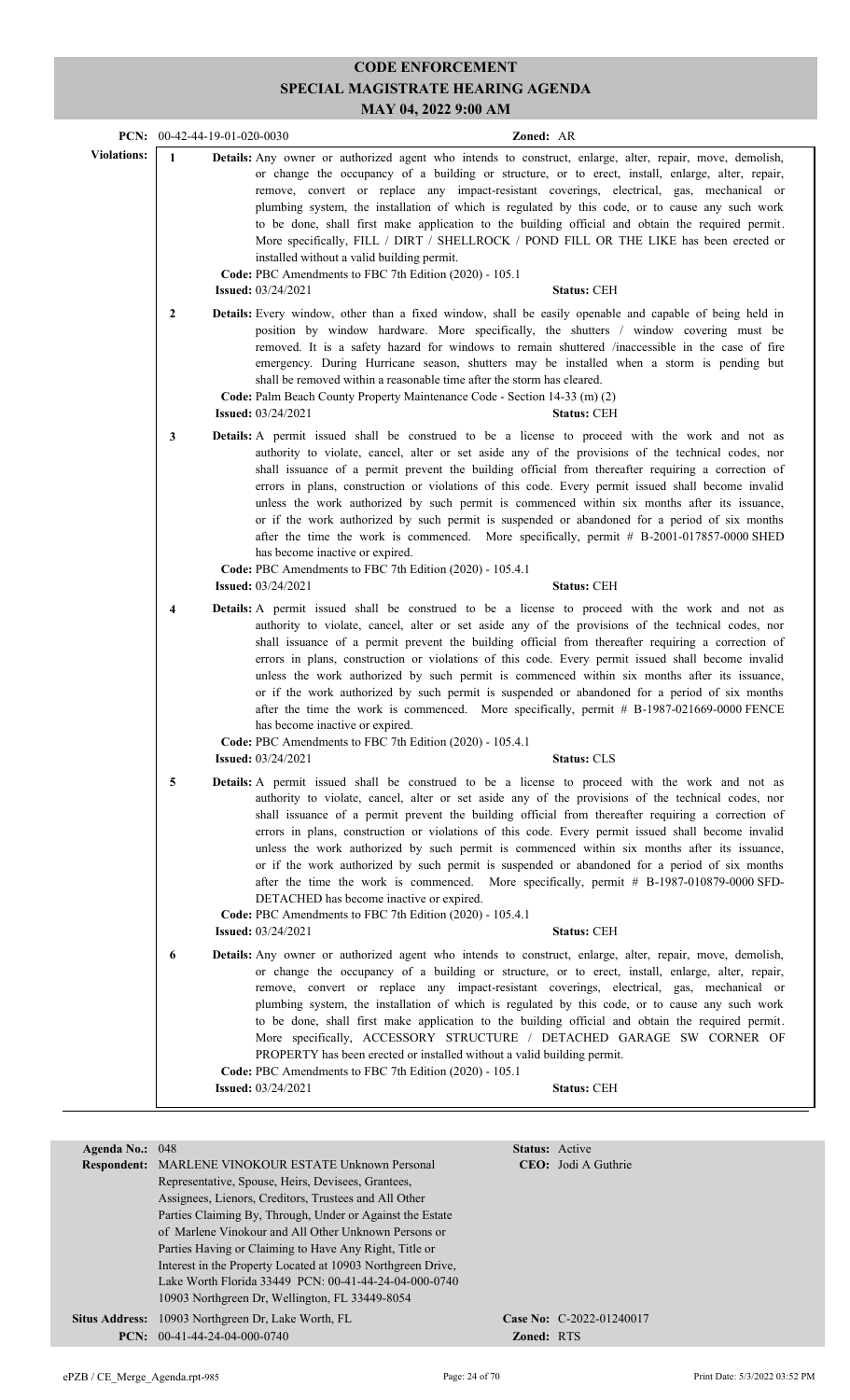| <b>Violations:</b> | <b>Details:</b> Water clarity in swimming pools. Water clarity shall be maintained so that the water is clear |
|--------------------|---------------------------------------------------------------------------------------------------------------|
|                    | and free from algae.                                                                                          |
|                    | Code: Palm Beach County Property Maintenance Code - Section 14-32 (e) (1)                                     |
|                    | <b>Issued:</b> $01/26/2022$<br><b>Status: CEH</b>                                                             |
|                    |                                                                                                               |

| Agenda No.: $049$  | <b>Respondent:</b> Castro, Jose E; Castro, Angela D<br>3464 Artesian Dr. Lake Worth, FL 33462-3614                                                                    | <b>Status:</b> Removed<br><b>CEO</b> : Dennis A Hamburger                                                                                                                                                                                                                                                                                 |
|--------------------|-----------------------------------------------------------------------------------------------------------------------------------------------------------------------|-------------------------------------------------------------------------------------------------------------------------------------------------------------------------------------------------------------------------------------------------------------------------------------------------------------------------------------------|
|                    | Situs Address: 3464 Artesian Dr, Lake Worth, FL                                                                                                                       | Case No: C-2022-01260036                                                                                                                                                                                                                                                                                                                  |
|                    | <b>PCN:</b> $00-43-45-06-02-036-0040$                                                                                                                                 | <b>Zoned: RS</b>                                                                                                                                                                                                                                                                                                                          |
| <b>Violations:</b> | Code: Unified Land Development Code - 6.D.1.A.1.b<br><b>Issued:</b> $01/28/2022$                                                                                      | Details: Recreational vehicles, boats, sports vehicles and/or trailers are not to be parked in a required<br>front setback or other area between the structure and the street, or on street except for the<br>purpose of loading or unloading during a period not to exceed two hours in any 24 hour period.<br><b>Status: CLS</b>        |
|                    | 2<br>tires, vegetative debris, garbage, trash or similar items.<br>Code: Palm Beach County Property Maintenance Code - Section 14-35 (a)<br><b>Issued:</b> 01/28/2022 | Details: It shall be unlawful for the owner or occupant of a building, structure or property to utilize the<br>premises of such property for the open storage of any motor vehicle which is inoperable and in<br>a state of disrepair, appliances, glass, building material, construction debris, automotive parts,<br><b>Status: CLS</b> |

| Agenda No.: $050$  |                                                                                       | <b>Status:</b> Removed                                                                                                                                                                                                                                                                                                                                                                                                                                                                                                                                                                                                                            |
|--------------------|---------------------------------------------------------------------------------------|---------------------------------------------------------------------------------------------------------------------------------------------------------------------------------------------------------------------------------------------------------------------------------------------------------------------------------------------------------------------------------------------------------------------------------------------------------------------------------------------------------------------------------------------------------------------------------------------------------------------------------------------------|
|                    | <b>Respondent:</b> Geneste, Belony                                                    | <b>CEO</b> : Dennis A Hamburger                                                                                                                                                                                                                                                                                                                                                                                                                                                                                                                                                                                                                   |
|                    | 443 Owosso Rd, Lake Worth, FL 33462-2274                                              |                                                                                                                                                                                                                                                                                                                                                                                                                                                                                                                                                                                                                                                   |
|                    | <b>Situs Address:</b> 443 Owosso Rd, Lake Worth, FL                                   | Case No: $C-2021-09280019$                                                                                                                                                                                                                                                                                                                                                                                                                                                                                                                                                                                                                        |
|                    | $PCN: 00-43-45-06-03-010-0080$                                                        | <b>Zoned: RM</b>                                                                                                                                                                                                                                                                                                                                                                                                                                                                                                                                                                                                                                  |
| <b>Violations:</b> | Code: PBC Amendments to FBC 7th Edition (2020) - 105.1<br><b>Issued:</b> $09/29/2021$ | <b>Details:</b> Any owner or authorized agent who intends to construct, enlarge, alter, repair, move, demolish,<br>or change the occupancy of a building or structure, or to erect, install, enlarge, alter, repair,<br>remove, convert or replace any impact-resistant coverings, electrical, gas, mechanical or<br>plumbing system, the installation of which is regulated by this code, or to cause any such work<br>to be done, shall first make application to the building official and obtain the required permit.<br>More specifically, a wood fence has been erected or installed without a valid building permit.<br><b>Status: CLS</b> |

| Agenda No.: 051    |                                                  |                                                                                                                                                    | Status: Active |                                                                                                                                                                                                                                                                                                                                                                                                                                                                                                                                                                                                                                                                                                                          |
|--------------------|--------------------------------------------------|----------------------------------------------------------------------------------------------------------------------------------------------------|----------------|--------------------------------------------------------------------------------------------------------------------------------------------------------------------------------------------------------------------------------------------------------------------------------------------------------------------------------------------------------------------------------------------------------------------------------------------------------------------------------------------------------------------------------------------------------------------------------------------------------------------------------------------------------------------------------------------------------------------------|
|                    | Respondent: Kilian, Michiyo                      |                                                                                                                                                    |                | CEO: Dennis A Hamburger                                                                                                                                                                                                                                                                                                                                                                                                                                                                                                                                                                                                                                                                                                  |
|                    |                                                  | 911 9th Ln, Greenacres, FL 33463-4352                                                                                                              |                |                                                                                                                                                                                                                                                                                                                                                                                                                                                                                                                                                                                                                                                                                                                          |
|                    | Situs Address: 3911 Chickasha Rd, Lake Worth, FL |                                                                                                                                                    |                | Case No: C-2021-09200021                                                                                                                                                                                                                                                                                                                                                                                                                                                                                                                                                                                                                                                                                                 |
|                    | PCN: $00-43-45-06-04-022-0220$                   |                                                                                                                                                    | Zoned: RM      |                                                                                                                                                                                                                                                                                                                                                                                                                                                                                                                                                                                                                                                                                                                          |
| <b>Violations:</b> | $\boldsymbol{\Delta}$                            | permit.<br>Code: PBC Amendments to FBC 7th Edition (2020) - 105.1<br><b>Issued: 09/22/2021</b>                                                     |                | Details: Any owner or authorized agent who intends to construct, enlarge, alter, repair, move, demolish,<br>or change the occupancy of a building or structure, or to erect, install, enlarge, alter, repair,<br>remove, convert or replace any impact-resistant coverings, electrical, gas, mechanical or<br>plumbing system, the installation of which is regulated by this code, or to cause any such work<br>to be done, shall first make application to the building official and obtain the required permit.<br>More specifically, a chain link fence has been erected or installed without a valid building<br><b>Status: CEH</b>                                                                                 |
|                    | 5                                                | More specifically, a shed has been erected or installed without a valid building permit.<br>Code: PBC Amendments to FBC 7th Edition (2020) - 105.1 |                | <b>Details:</b> Any owner or authorized agent who intends to construct, enlarge, alter, repair, move, demolish,<br>or change the occupancy of a building or structure, or to erect, install, enlarge, alter, repair,<br>remove, convert or replace any impact-resistant coverings, electrical, gas, mechanical or<br>plumbing system, the installation of which is regulated by this code, or to cause any such work<br>to be done, shall first make application to the building official and obtain the required permit.                                                                                                                                                                                                |
|                    |                                                  | <b>Issued: 09/22/2021</b>                                                                                                                          |                | <b>Status: CEH</b>                                                                                                                                                                                                                                                                                                                                                                                                                                                                                                                                                                                                                                                                                                       |
|                    | 6                                                | become inactive or expired.                                                                                                                        |                | <b>Details:</b> A permit issued shall be construed to be a license to proceed with the work and not as<br>authority to violate, cancel, alter or set aside any of the provisions of the technical codes, nor<br>shall issuance of a permit prevent the building official from thereafter requiring a correction of<br>errors in plans, construction or violations of this code. Every permit issued shall become invalid<br>unless the work authorized by such permit is commenced within six months after its issuance,<br>or if the work authorized by such permit is suspended or abandoned for a period of six months<br>after the time the work is commenced. More specifically, permit # B05026845 (reroofing) has |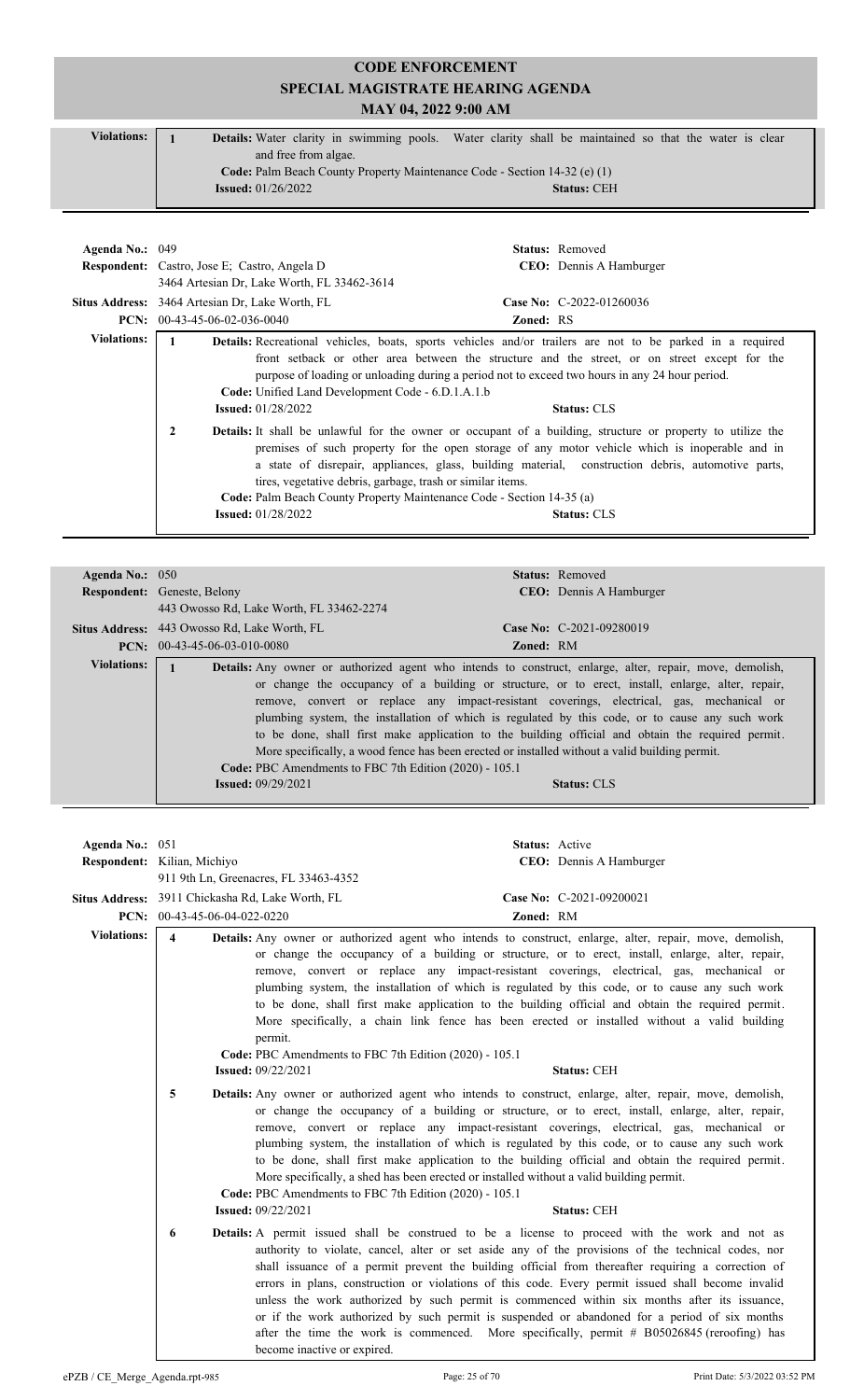**Code:** PBC Amendments to FBC 7th Edition (2020) - 105.4.1 **Issued:** 09/22/2021 **Status:** CEH

**cc:** Code Enforcement Kilian, Michiyo

| Agenda No.: 052    |                                                                                     | Status: Removed                                                                                                                                                                                                                                                                                                                                                                                                                                                                                                                                                                                                      |
|--------------------|-------------------------------------------------------------------------------------|----------------------------------------------------------------------------------------------------------------------------------------------------------------------------------------------------------------------------------------------------------------------------------------------------------------------------------------------------------------------------------------------------------------------------------------------------------------------------------------------------------------------------------------------------------------------------------------------------------------------|
|                    | Respondent: Lore, Charles                                                           | CEO: Dennis A Hamburger                                                                                                                                                                                                                                                                                                                                                                                                                                                                                                                                                                                              |
|                    | 2789 Northside Dr, Lake Worth, FL 33462-3843                                        |                                                                                                                                                                                                                                                                                                                                                                                                                                                                                                                                                                                                                      |
|                    | Situs Address: 2789 Northside Dr, Lake Worth, FL                                    | Case No: C-2022-01070032                                                                                                                                                                                                                                                                                                                                                                                                                                                                                                                                                                                             |
|                    | PCN: 00-43-45-05-01-020-0120                                                        | Zoned: RS                                                                                                                                                                                                                                                                                                                                                                                                                                                                                                                                                                                                            |
| <b>Violations:</b> | $\mathbf{1}$<br>adjacent to a developed lot.                                        | Details: Grass, weeds and low-growing vegetation shall be maintained as follows: Developed or<br>Partially Developed Residential and Non-Residential lots greater than one-half acre: 7 inches on<br>the first 25 feet measuring from property line or pod line of the lot on any side of the lot<br>Code: Palm Beach County Property Maintenance Code - Section 14-32 (c) (1)Table 14-32 (c)                                                                                                                                                                                                                        |
|                    | <b>Issued:</b> 01/11/2022                                                           | <b>Status: CLS</b>                                                                                                                                                                                                                                                                                                                                                                                                                                                                                                                                                                                                   |
|                    | cc: Code Enforcement                                                                |                                                                                                                                                                                                                                                                                                                                                                                                                                                                                                                                                                                                                      |
| Agenda No.: 053    | <b>Respondent:</b> Rosales, Francy D                                                | Status: Active<br><b>CEO</b> : Dennis A Hamburger                                                                                                                                                                                                                                                                                                                                                                                                                                                                                                                                                                    |
|                    | 8955 Cypress St, Boynton Beach, FL 33436-2324                                       |                                                                                                                                                                                                                                                                                                                                                                                                                                                                                                                                                                                                                      |
|                    | Situs Address: 8955 Cypress St, Boynton Beach, FL<br>PCN: $00-42-45-13-02-000-0950$ | Case No: C-2021-10140010<br>Zoned: AR                                                                                                                                                                                                                                                                                                                                                                                                                                                                                                                                                                                |
| <b>Violations:</b> | 1<br>Code: PBC Amendments to FBC 7th Edition (2020) - 105.1                         | Details: Any owner or authorized agent who intends to construct, enlarge, alter, repair, move, demolish,<br>or change the occupancy of a building or structure, or to erect, install, enlarge, alter, repair,<br>remove, convert or replace any impact-resistant coverings, electrical, gas, mechanical or<br>plumbing system, the installation of which is regulated by this code, or to cause any such work<br>to be done, shall first make application to the building official and obtain the required permit.<br>More specifically, metal garage has been erected or installed without a valid building permit. |
|                    | <b>Issued:</b> 10/15/2021                                                           | <b>Status: CEH</b>                                                                                                                                                                                                                                                                                                                                                                                                                                                                                                                                                                                                   |

|                    | <b>Respondent:</b> Smith, Joylin D                                                                                                                                 | <b>CEO:</b> Dennis A Hamburger                                                                                                                                                                                                                                                                                                                   |
|--------------------|--------------------------------------------------------------------------------------------------------------------------------------------------------------------|--------------------------------------------------------------------------------------------------------------------------------------------------------------------------------------------------------------------------------------------------------------------------------------------------------------------------------------------------|
|                    | 36018 Dron Bay, Boynton Beach, FL 33436-1922                                                                                                                       |                                                                                                                                                                                                                                                                                                                                                  |
|                    | <b>Situs Address:</b> 36018 Dron Bay, Boynton Beach, FL                                                                                                            | Case No: $C-2021-12100003$                                                                                                                                                                                                                                                                                                                       |
|                    | <b>PCN:</b> $00-42-45-13-06-036-0180$                                                                                                                              | <b>Zoned: AR</b>                                                                                                                                                                                                                                                                                                                                 |
| <b>Violations:</b> | tires, vegetative debris, garbage, trash or similar items.<br>Code: Palm Beach County Property Maintenance Code - Section 14-35 (a)<br><b>Issued:</b> $12/16/2021$ | <b>Details:</b> It shall be unlawful for the owner or occupant of a building, structure or property to utilize the<br>premises of such property for the open storage of any motor vehicle which is inoperable and in<br>a state of disrepair, appliances, glass, building material, construction debris, automotive parts,<br><b>Status: CLS</b> |

| Agenda No.: $055$  | <b>Respondent:</b> Valentine, Jason A; Valentine, Katherine W<br>61 W Plumosa Ln, Lake Worth, FL 33467-4836 | <b>Status:</b> Removed<br><b>CEO</b> : Dennis A Hamburger                                                                                                                                                                                                                                                                                 |  |
|--------------------|-------------------------------------------------------------------------------------------------------------|-------------------------------------------------------------------------------------------------------------------------------------------------------------------------------------------------------------------------------------------------------------------------------------------------------------------------------------------|--|
|                    | <b>Situs Address:</b> 61 W Plumosa Ln, Lake Worth, FL                                                       | Case No: $C-2022-01120009$                                                                                                                                                                                                                                                                                                                |  |
|                    | $PCN: 00-42-44-28-04-000-2730$                                                                              | <b>Zoned: RS</b>                                                                                                                                                                                                                                                                                                                          |  |
| <b>Violations:</b> | <b>Code:</b> Unified Land Development Code - 6.D.1.A.1.b<br><b>Issued:</b> 01/13/2022                       | <b>Details:</b> Recreational vehicles, boats, sports vehicles and/or trailers are not to be parked in a required<br>front setback or other area between the structure and the street, or on street except for the<br>purpose of loading or unloading during a period not to exceed two hours in any 24 hour period.<br><b>Status: CLS</b> |  |

| Agenda No.: $056$ |                                                   |                  | <b>Status:</b> Removed        |
|-------------------|---------------------------------------------------|------------------|-------------------------------|
|                   | <b>Respondent:</b> King, Alison Shaoyue           |                  | <b>CEO</b> : Jamie G Illicete |
|                   | 5122 Oak Hill Rd, Delray Beach, FL 33484-1300     |                  |                               |
|                   | Situs Address: 5122 Oak Hill Rd, Delray Beach, FL |                  | Case No: C-2022-01140039      |
|                   | <b>PCN:</b> $00-42-46-11-03-000-2100$             | <b>Zoned: AR</b> |                               |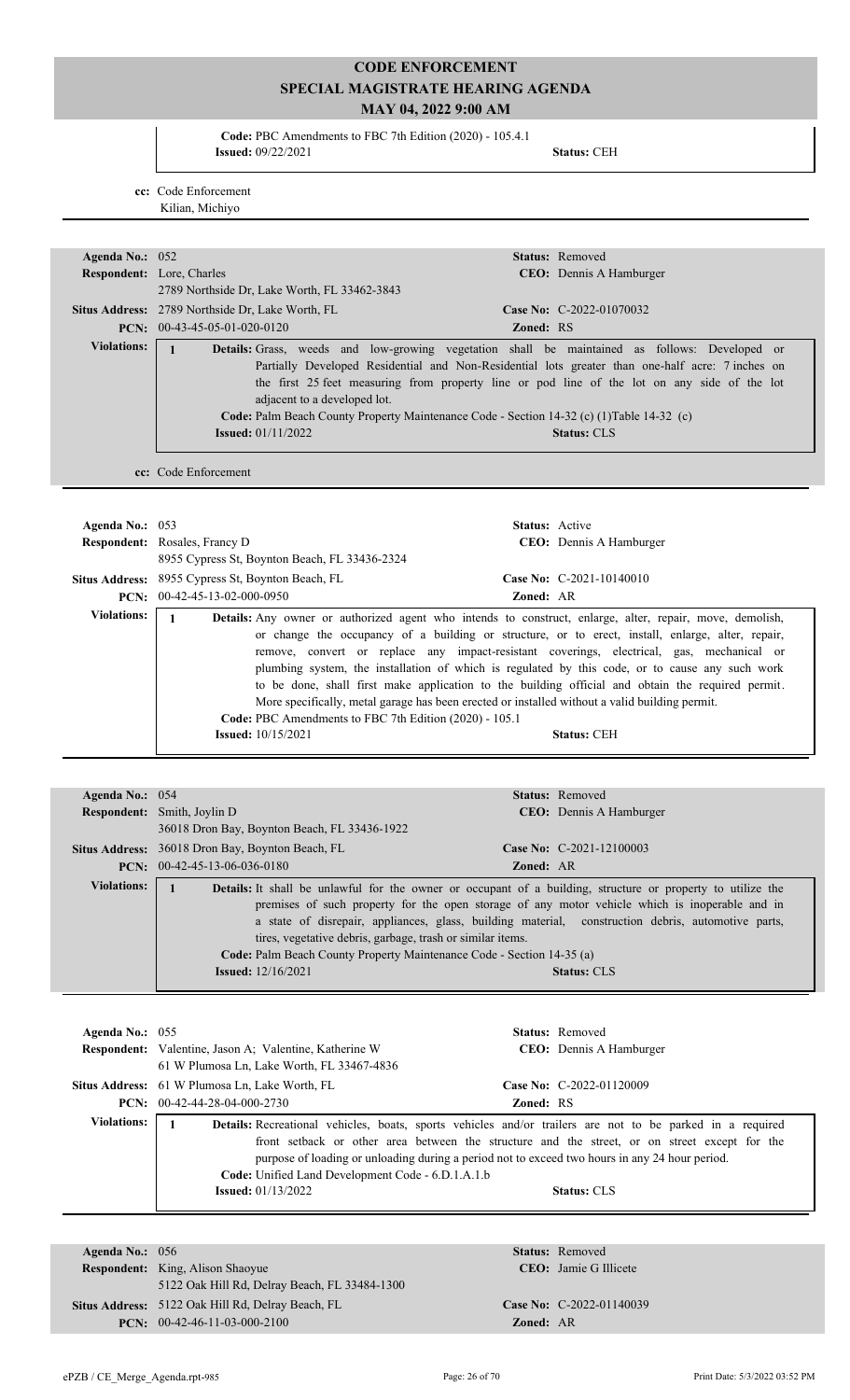| <b>CODE ENFORCEMENT</b> |                                                                                                                                                                                                                                                                                                                                                                                                                                                                                                                                                                                                                                                                                                                                                                                                                                                                                                                                                                                                                                                                                                                                          |  |  |  |  |
|-------------------------|------------------------------------------------------------------------------------------------------------------------------------------------------------------------------------------------------------------------------------------------------------------------------------------------------------------------------------------------------------------------------------------------------------------------------------------------------------------------------------------------------------------------------------------------------------------------------------------------------------------------------------------------------------------------------------------------------------------------------------------------------------------------------------------------------------------------------------------------------------------------------------------------------------------------------------------------------------------------------------------------------------------------------------------------------------------------------------------------------------------------------------------|--|--|--|--|
|                         | <b>SPECIAL MAGISTRATE HEARING AGENDA</b><br>MAY 04, 2022 9:00 AM                                                                                                                                                                                                                                                                                                                                                                                                                                                                                                                                                                                                                                                                                                                                                                                                                                                                                                                                                                                                                                                                         |  |  |  |  |
| <b>Violations:</b>      | Details: Uncultivated vegetation when 1) greater than 18 inches in height located on vacant lots, or 2)<br>$\mathbf{1}$<br>greater than 7 inches in height when located on developed residential or developed<br>non-residential lots shall be considered a nuisance. More specifically, vegetation is greater<br>than 7 inches in height on developed residential lot.<br>Code: Palm Beach County Property Maintenance Code - Section 14-62 (3) (a) and (b)<br><b>Issued:</b> 01/18/2022<br><b>Status: CLS</b><br>$\overline{2}$<br>Details: It shall be unlawful for the owner or occupant of a building, structure or property to utilize the<br>premises of such property for the open storage of any motor vehicle which is inoperable and in<br>a state of disrepair, appliances, glass, building material, construction debris, automotive parts,<br>tires, vegetative debris, garbage, trash or similar items. More specifically, vegetative debris,<br>plywood, trash or similar items on property.<br>Code: Palm Beach County Property Maintenance Code - Section 14-35 (a)<br><b>Issued: 01/18/2022</b><br><b>Status: CLS</b> |  |  |  |  |
|                         |                                                                                                                                                                                                                                                                                                                                                                                                                                                                                                                                                                                                                                                                                                                                                                                                                                                                                                                                                                                                                                                                                                                                          |  |  |  |  |
| Agenda No.: 057         | Status: Active<br>CEO: Jamie G Illicete<br>Respondent: Krausch, Bianka                                                                                                                                                                                                                                                                                                                                                                                                                                                                                                                                                                                                                                                                                                                                                                                                                                                                                                                                                                                                                                                                   |  |  |  |  |
|                         | 23440 Vista Linda Ln, Boca Raton, FL 33433-8227                                                                                                                                                                                                                                                                                                                                                                                                                                                                                                                                                                                                                                                                                                                                                                                                                                                                                                                                                                                                                                                                                          |  |  |  |  |
|                         | Case No: C-2022-01180001<br>Situs Address: 23440 Vista Linda Ln, Boca Raton, FL<br>PCN: 00-42-47-35-05-001-0020<br>Zoned: AR                                                                                                                                                                                                                                                                                                                                                                                                                                                                                                                                                                                                                                                                                                                                                                                                                                                                                                                                                                                                             |  |  |  |  |
| <b>Violations:</b>      | $\mathbf{1}$<br>Details: Any owner or authorized agent who intends to construct, enlarge, alter, repair, move, demolish,<br>or change the occupancy of a building or structure, or to erect, install, enlarge, alter, repair,<br>remove, convert or replace any impact-resistant coverings, electrical, gas, mechanical or<br>plumbing system, the installation of which is regulated by this code, or to cause any such work<br>to be done, shall first make application to the building official and obtain the required permit.<br>More specifically, altered pool barrier fence installed under permit B-2014-016098-0000 by<br>adding gate in rear of property without a valid building permit.<br>Code: PBC Amendments to FBC 7th Edition (2020) - 105.1<br><b>Issued:</b> $01/20/2022$<br><b>Status: CEH</b>                                                                                                                                                                                                                                                                                                                      |  |  |  |  |
|                         | Details: Any owner or authorized agent who intends to construct, enlarge, alter, repair, move, demolish,<br>2<br>or change the occupancy of a building or structure, or to erect, install, enlarge, alter, repair,<br>remove, convert or replace any impact-resistant coverings, electrical, gas, mechanical or<br>plumbing system, the installation of which is regulated by this code, or to cause any such work<br>to be done, shall first make application to the building official and obtain the required permit.<br>More specifically, Cabana/Accessory Structure has been erected or installed without a valid<br>building permit.<br>Code: PBC Amendments to FBC 7th Edition (2020) - 105.1<br><b>Issued:</b> 01/20/2022<br><b>Status: CEH</b>                                                                                                                                                                                                                                                                                                                                                                                  |  |  |  |  |
|                         | Details: All accessory structures, including detached garages, fences, walls, and swimming pools shall<br>3<br>be maintained structurally sound and in good repair. More specifically, wood fence is not being<br>maintained and in disrepair.<br>Code: Palm Beach County Property Maintenance Code - Section 14-32 (e)<br>Status: CEH<br><b>Issued:</b> 01/20/2022                                                                                                                                                                                                                                                                                                                                                                                                                                                                                                                                                                                                                                                                                                                                                                      |  |  |  |  |
|                         | Details: Any person placing or maintaining any facility in the Right-of-Way shall have a permit.<br>4<br>"Facility" shall mean any permanent or temporary plant, property, structure, or equipment,<br>including but not limited to landscape material. More specifically, added rocks in county<br>right-of-way and added a rear access to property to access Santiago Circle, Boca Raton.<br>Code: Palm Beach County Codes & Ordinances - Ordinance 2019-030<br><b>Issued:</b> 01/20/2022<br><b>Status: CLS</b>                                                                                                                                                                                                                                                                                                                                                                                                                                                                                                                                                                                                                        |  |  |  |  |
|                         |                                                                                                                                                                                                                                                                                                                                                                                                                                                                                                                                                                                                                                                                                                                                                                                                                                                                                                                                                                                                                                                                                                                                          |  |  |  |  |

| Agenda No.: $058$ |                                                                                       | <b>Status:</b> Active |                            |  |
|-------------------|---------------------------------------------------------------------------------------|-----------------------|----------------------------|--|
|                   | <b>Respondent:</b> BERRIOS, Ricky R; BERRIOS, Vanessa K<br><b>CEO</b> : Ozmer M Kosal |                       |                            |  |
|                   | 11171 162nd Pl N, Jupiter, FL 33478-6140                                              |                       |                            |  |
|                   | <b>Situs Address:</b> 11171 162nd Pl N, Jupiter, FL                                   |                       | Case No: $C-2021-07270002$ |  |
|                   | <b>PCN:</b> $00-41-41-11-00-000-5580$                                                 | <b>Zoned: AR</b>      |                            |  |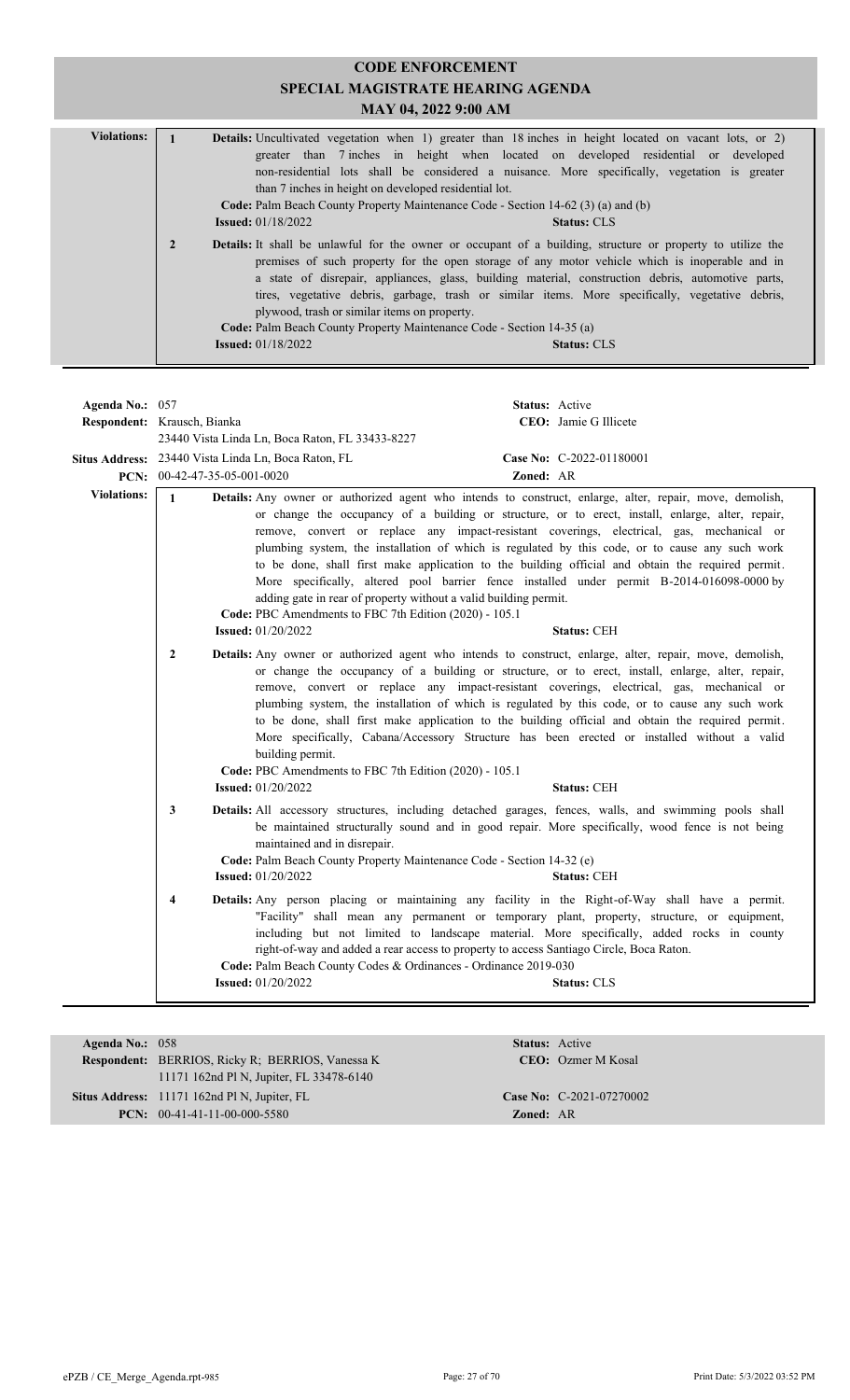| <b>Violations:</b> | <b>Details:</b> There are five processes to obtain a zoning approval for a use, as follows: Permitted by Right,<br>Special Permit, DRO, Class B Conditional Use, or Class A Conditional Use. Each Use Matrix<br>identifies all zoning districts, uses, and approval process.                                                                                                                                                                                                              |
|--------------------|-------------------------------------------------------------------------------------------------------------------------------------------------------------------------------------------------------------------------------------------------------------------------------------------------------------------------------------------------------------------------------------------------------------------------------------------------------------------------------------------|
|                    | Uses identified with an "A" are allowed in the zoning districts with a recommendation by the<br>Zoning Commission, and approved by the BCC in accordance with Article 2.B, Public Hearing<br>Process. More specifically, deficiency in requirements to provisions subject to a Class A<br>Conditional Use review and approval process to limited pet boarding.                                                                                                                            |
|                    | Each Use Matrix identifies all zoning districts, uses, and approval process, except as indicated<br>otherwise. The Use Matrix indicates the approval process for each Use Type in standard<br>Zoning Districts, PDDs, TDDs, URAO, and IRO. A number in the column under the<br>"Supplementary Use Standard" of the Use Matrix refers to the Definition and Supplementary<br>Use Standards applicable to each use. More Specifically, the use of the property for limited pet<br>boarding. |
|                    | Uses identified in Use Matrix 4.B.11 with a "D" are allowed in the zoning districts with an<br>approval by the Development Review Officer (DRO) subject to the Zoning Agency Review<br>process. Temporary uses are not permanent in nature; not intended to be permanently fixed at a<br>location; and are typically approved for a defined period of time. More specifically, the use of<br>the property for limited pet boarding.<br>Code: Unified Land Development Code - 4.A.7.C      |
|                    | Unified Land Development Code - 4.A.7.C.5<br><b>Issued:</b> 07/30/2021<br><b>Status: CEH</b>                                                                                                                                                                                                                                                                                                                                                                                              |

| Agenda No.: 059    | <b>Respondent:</b> DELGADO, Lanel                                                            | 11954 164th Ct N, Jupiter, FL 33478-8295                                                                                                                                                                                                                                                                                                                                                                                                                                                                                                                                                                                                                                                                                                                                                                                                                                                                                                                                                                                                                                                                     |           | Status: Removed<br>CEO: Ozmer M Kosal                                                                                                                                                                                                                                                                                                                                                                                                                                                                                                                                                                                                                                                                                                                                                                                                                                                                                                                                                                                                                                                                                                                                                                                                                                                                                                   |
|--------------------|----------------------------------------------------------------------------------------------|--------------------------------------------------------------------------------------------------------------------------------------------------------------------------------------------------------------------------------------------------------------------------------------------------------------------------------------------------------------------------------------------------------------------------------------------------------------------------------------------------------------------------------------------------------------------------------------------------------------------------------------------------------------------------------------------------------------------------------------------------------------------------------------------------------------------------------------------------------------------------------------------------------------------------------------------------------------------------------------------------------------------------------------------------------------------------------------------------------------|-----------|-----------------------------------------------------------------------------------------------------------------------------------------------------------------------------------------------------------------------------------------------------------------------------------------------------------------------------------------------------------------------------------------------------------------------------------------------------------------------------------------------------------------------------------------------------------------------------------------------------------------------------------------------------------------------------------------------------------------------------------------------------------------------------------------------------------------------------------------------------------------------------------------------------------------------------------------------------------------------------------------------------------------------------------------------------------------------------------------------------------------------------------------------------------------------------------------------------------------------------------------------------------------------------------------------------------------------------------------|
|                    | <b>Situs Address:</b> 11954 164th Ct N, Jupiter, FL<br><b>PCN:</b> $00-41-41-11-00-000-7220$ |                                                                                                                                                                                                                                                                                                                                                                                                                                                                                                                                                                                                                                                                                                                                                                                                                                                                                                                                                                                                                                                                                                              | Zoned: AR | Case No: C-2021-11040032                                                                                                                                                                                                                                                                                                                                                                                                                                                                                                                                                                                                                                                                                                                                                                                                                                                                                                                                                                                                                                                                                                                                                                                                                                                                                                                |
| <b>Violations:</b> | $\mathbf{1}$                                                                                 | Details: All construction activity regulated by this code shall be performed                                                                                                                                                                                                                                                                                                                                                                                                                                                                                                                                                                                                                                                                                                                                                                                                                                                                                                                                                                                                                                 |           |                                                                                                                                                                                                                                                                                                                                                                                                                                                                                                                                                                                                                                                                                                                                                                                                                                                                                                                                                                                                                                                                                                                                                                                                                                                                                                                                         |
|                    | 3                                                                                            | activity<br>owner,<br>under terms or conditions agreeable to the applicable property owner. This includes, but is not<br>limited to, the control of dust, noise, water or drainage runoffs, debris, and the storage of<br>surface<br>water drainage flows serving adjacent properties, and may require special drainage design<br>affected<br>sites. Accordingly, developers, contractors and owners of all new residential development,<br>including additions, pools, patios, driveways, decks or similar items, on existing properties<br>resulting in a significant decrease of permeable land area on any parcel or has altered the<br>drainage flow on the developed property shall, as a permit condition, provide a professionally<br>the<br>improvement, a certification from a licensed professional, as appropriate under Florida law, shall<br>be submitted to the inspector in order to receive approval of the final inspection.<br>development fill permit issued from the County Building Department.<br>Code: PBC Amendments to FBC 7th Edition (2020) - 110.9<br><b>Issued:</b> 11/08/2021 |           | in a manner so as not to adversely impact the condition of adjacent property, unless such<br>is permitted to affect said property pursuant to a consent granted by the applicable property<br>construction materials. New construction activity shall not adversely impact legal historic<br>complying with engineering standards to preserve the positive drainage patterns of the<br>prepared drainage plan clearly indicating compliance with this paragraph. Upon completion of<br>More<br>specifically, the fill dirt appearing brought onto your property is in requirement of a valid site<br><b>Status: CLS</b><br>Details: Any owner or authorized agent who intends to construct, enlarge, alter, repair, move, demolish,<br>or change the occupancy of a building or structure, or to erect, install, enlarge, alter, repair,<br>remove, convert or replace any impact-resistant coverings, electrical, gas, mechanical or<br>plumbing system, the installation of which is regulated by this code, or to cause any such work<br>to be done, shall first make application to the building official and obtain the required permit.<br>More specifically, the appearance of a canopy structure has been erected or installed on your<br>property without a valid building permit issued by the County Building Department, as |
|                    |                                                                                              | reflected in Building Permits records.<br>Code: PBC Amendments to FBC 7th Edition (2020) - 105.1<br><b>Issued:</b> 11/08/2021                                                                                                                                                                                                                                                                                                                                                                                                                                                                                                                                                                                                                                                                                                                                                                                                                                                                                                                                                                                |           | <b>Status: CLS</b>                                                                                                                                                                                                                                                                                                                                                                                                                                                                                                                                                                                                                                                                                                                                                                                                                                                                                                                                                                                                                                                                                                                                                                                                                                                                                                                      |

**Respondent:** FINELLI, Rosario A; FINELLI, Jaclyn M **CEO:** CEO: Ozmer **Agenda No.:** 060 55 SW 15th Ave, Boca Raton, FL 33486-4457

CEO: Ozmer M Kosal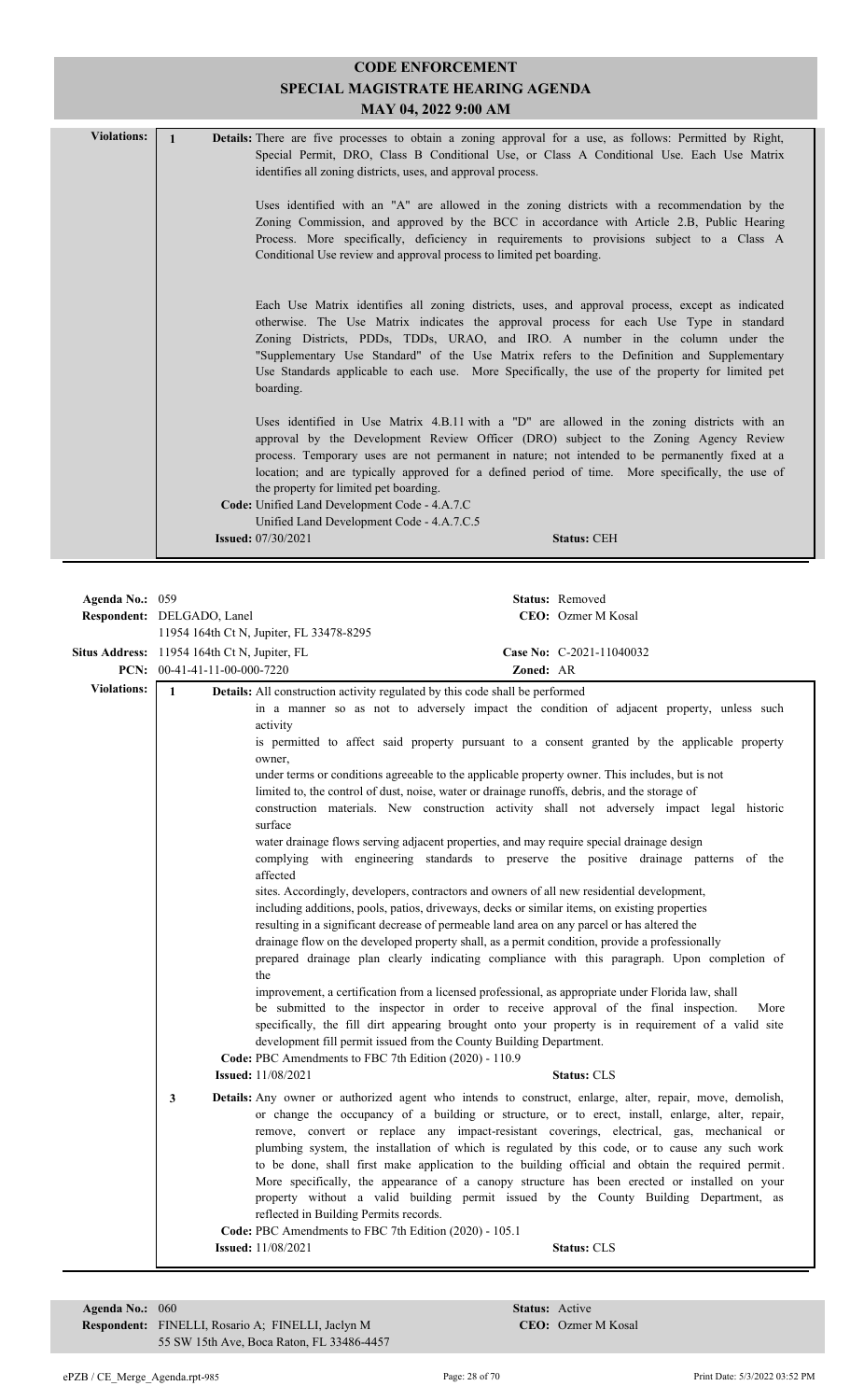|                    |                         | Situs Address: 12420 159th Ct N, Jupiter, FL                                                                                                                                                                                                                                                                                                                                                                                                                                                                                                                                                                                 |           | Case No: C-2021-10190006                                                                                                                                                                                                                                                                                                                                                                                                                                                                                                                                                                                                                                                                                                                                                                                                                                                                      |
|--------------------|-------------------------|------------------------------------------------------------------------------------------------------------------------------------------------------------------------------------------------------------------------------------------------------------------------------------------------------------------------------------------------------------------------------------------------------------------------------------------------------------------------------------------------------------------------------------------------------------------------------------------------------------------------------|-----------|-----------------------------------------------------------------------------------------------------------------------------------------------------------------------------------------------------------------------------------------------------------------------------------------------------------------------------------------------------------------------------------------------------------------------------------------------------------------------------------------------------------------------------------------------------------------------------------------------------------------------------------------------------------------------------------------------------------------------------------------------------------------------------------------------------------------------------------------------------------------------------------------------|
|                    |                         | PCN: 00-41-41-15-00-000-1190                                                                                                                                                                                                                                                                                                                                                                                                                                                                                                                                                                                                 | Zoned: AR |                                                                                                                                                                                                                                                                                                                                                                                                                                                                                                                                                                                                                                                                                                                                                                                                                                                                                               |
| <b>Violations:</b> | $\mathbf{1}$            | Details: All construction activity regulated by this code shall be performed<br>activity<br>owner,<br>limited to, the control of dust, noise, water or drainage runoffs, debris, and the storage of<br>surface<br>water drainage flows serving adjacent properties, and may require special drainage design<br>affected<br>sites. Accordingly, developers, contractors and owners of all new residential development,<br>including additions, pools, patios, driveways, decks or similar items, on existing properties<br>resulting in a significant decrease of permeable land area on any parcel or has altered the<br>the |           | in a manner so as not to adversely impact the condition of adjacent property, unless such<br>is permitted to affect said property pursuant to a consent granted by the applicable property<br>under terms or conditions agreeable to the applicable property owner. This includes, but is not<br>construction materials. New construction activity shall not adversely impact legal historic<br>complying with engineering standards to preserve the positive drainage patterns of the<br>drainage flow on the developed property shall, as a permit condition, provide a professionally<br>prepared drainage plan clearly indicating compliance with this paragraph. Upon completion of<br>improvement, a certification from a licensed professional, as appropriate under Florida law, shall<br>be submitted to the inspector in order to receive approval of the final inspection.<br>More |
|                    |                         | development fill permit issued from the County Building Department.<br>Code: PBC Amendments to FBC 7th Edition (2020) - 110.9<br><b>Issued:</b> 10/22/2021                                                                                                                                                                                                                                                                                                                                                                                                                                                                   |           | specifically, the fill dirt appearing brought onto your property is in requirement of a valid site<br><b>Status: CEH</b>                                                                                                                                                                                                                                                                                                                                                                                                                                                                                                                                                                                                                                                                                                                                                                      |
|                    |                         |                                                                                                                                                                                                                                                                                                                                                                                                                                                                                                                                                                                                                              |           |                                                                                                                                                                                                                                                                                                                                                                                                                                                                                                                                                                                                                                                                                                                                                                                                                                                                                               |
|                    | $\overline{2}$          | Permits records.<br>Code: PBC Amendments to FBC 7th Edition (2020) - 105.1                                                                                                                                                                                                                                                                                                                                                                                                                                                                                                                                                   |           | Details: Any owner or authorized agent who intends to construct, enlarge, alter, repair, move, demolish,<br>or change the occupancy of a building or structure, or to erect, install, enlarge, alter, repair,<br>remove, convert or replace any impact-resistant coverings, electrical, gas, mechanical or<br>plumbing system, the installation of which is regulated by this code, or to cause any such work<br>to be done, shall first make application to the building official and obtain the required permit.<br>More specifically, the fence and gate have been erected or installed on your property without a<br>valid building permit issued by the County Building Department, as reflected in Building                                                                                                                                                                             |
|                    |                         | <b>Issued:</b> 10/22/2021                                                                                                                                                                                                                                                                                                                                                                                                                                                                                                                                                                                                    |           | <b>Status: CEH</b>                                                                                                                                                                                                                                                                                                                                                                                                                                                                                                                                                                                                                                                                                                                                                                                                                                                                            |
|                    | 3                       | reflected in Building Permits records.<br>Code: PBC Amendments to FBC 7th Edition (2020) - 105.1                                                                                                                                                                                                                                                                                                                                                                                                                                                                                                                             |           | Details: Any owner or authorized agent who intends to construct, enlarge, alter, repair, move, demolish,<br>or change the occupancy of a building or structure, or to erect, install, enlarge, alter, repair,<br>remove, convert or replace any impact-resistant coverings, electrical, gas, mechanical or<br>plumbing system, the installation of which is regulated by this code, or to cause any such work<br>to be done, shall first make application to the building official and obtain the required permit.<br>More specifically, the shipping/storage container has been erected or installed on your<br>property without a valid building permit issued by the County Building Department, as                                                                                                                                                                                        |
|                    |                         | <b>Issued:</b> 10/22/2021                                                                                                                                                                                                                                                                                                                                                                                                                                                                                                                                                                                                    |           | <b>Status: CEH</b>                                                                                                                                                                                                                                                                                                                                                                                                                                                                                                                                                                                                                                                                                                                                                                                                                                                                            |
|                    | $\overline{\mathbf{4}}$ | Department, as reflected in Building Permits records.                                                                                                                                                                                                                                                                                                                                                                                                                                                                                                                                                                        |           | Details: Any owner or authorized agent who intends to construct, enlarge, alter, repair, move, demolish,<br>or change the occupancy of a building or structure, or to erect, install, enlarge, alter, repair,<br>remove, convert or replace any impact-resistant coverings, electrical, gas, mechanical or<br>plumbing system, the installation of which is regulated by this code, or to cause any such work<br>to be done, shall first make application to the building official and obtain the required permit.<br>More specifically, the accessory structure appearing to be a storage shed has been erected or<br>installed on your property without a valid building permit issued by the County Building                                                                                                                                                                               |
|                    |                         | Code: PBC Amendments to FBC 7th Edition (2020) - 105.1<br><b>Issued:</b> 10/22/2021                                                                                                                                                                                                                                                                                                                                                                                                                                                                                                                                          |           | <b>Status: CEH</b>                                                                                                                                                                                                                                                                                                                                                                                                                                                                                                                                                                                                                                                                                                                                                                                                                                                                            |
|                    |                         |                                                                                                                                                                                                                                                                                                                                                                                                                                                                                                                                                                                                                              |           |                                                                                                                                                                                                                                                                                                                                                                                                                                                                                                                                                                                                                                                                                                                                                                                                                                                                                               |

| Agenda No.: $061$  | <b>Respondent: JARS HOLDING (USA) CORP</b><br>7901 4th St N, Ste 300, St. Petersburg, FL 33702 | <b>Status:</b> Removed | CEO: Ozmer M Kosal                                                                                                                                                                                                                                                                                                                                                                                                                                                                                                                                                                                                                                                                                                       |
|--------------------|------------------------------------------------------------------------------------------------|------------------------|--------------------------------------------------------------------------------------------------------------------------------------------------------------------------------------------------------------------------------------------------------------------------------------------------------------------------------------------------------------------------------------------------------------------------------------------------------------------------------------------------------------------------------------------------------------------------------------------------------------------------------------------------------------------------------------------------------------------------|
|                    | <b>Situs Address:</b> 10706 165th Rd N, Jupiter, FL<br>$PCN: 00-41-41-12-00-000-3220$          | <b>Zoned: AR</b>       | Case No: C-2021-12020003                                                                                                                                                                                                                                                                                                                                                                                                                                                                                                                                                                                                                                                                                                 |
| <b>Violations:</b> | Building Permits records.                                                                      |                        | <b>Details:</b> Any owner or authorized agent who intends to construct, enlarge, alter, repair, move, demolish,<br>or change the occupancy of a building or structure, or to erect, install, enlarge, alter, repair,<br>remove, convert or replace any impact-resistant coverings, electrical, gas, mechanical or<br>plumbing system, the installation of which is regulated by this code, or to cause any such work<br>to be done, shall first make application to the building official and obtain the required permit.<br>More specifically, the fence and gate appearing on your property has been erected or installed<br>without a valid building permit issued by the County Building Department, as reflected in |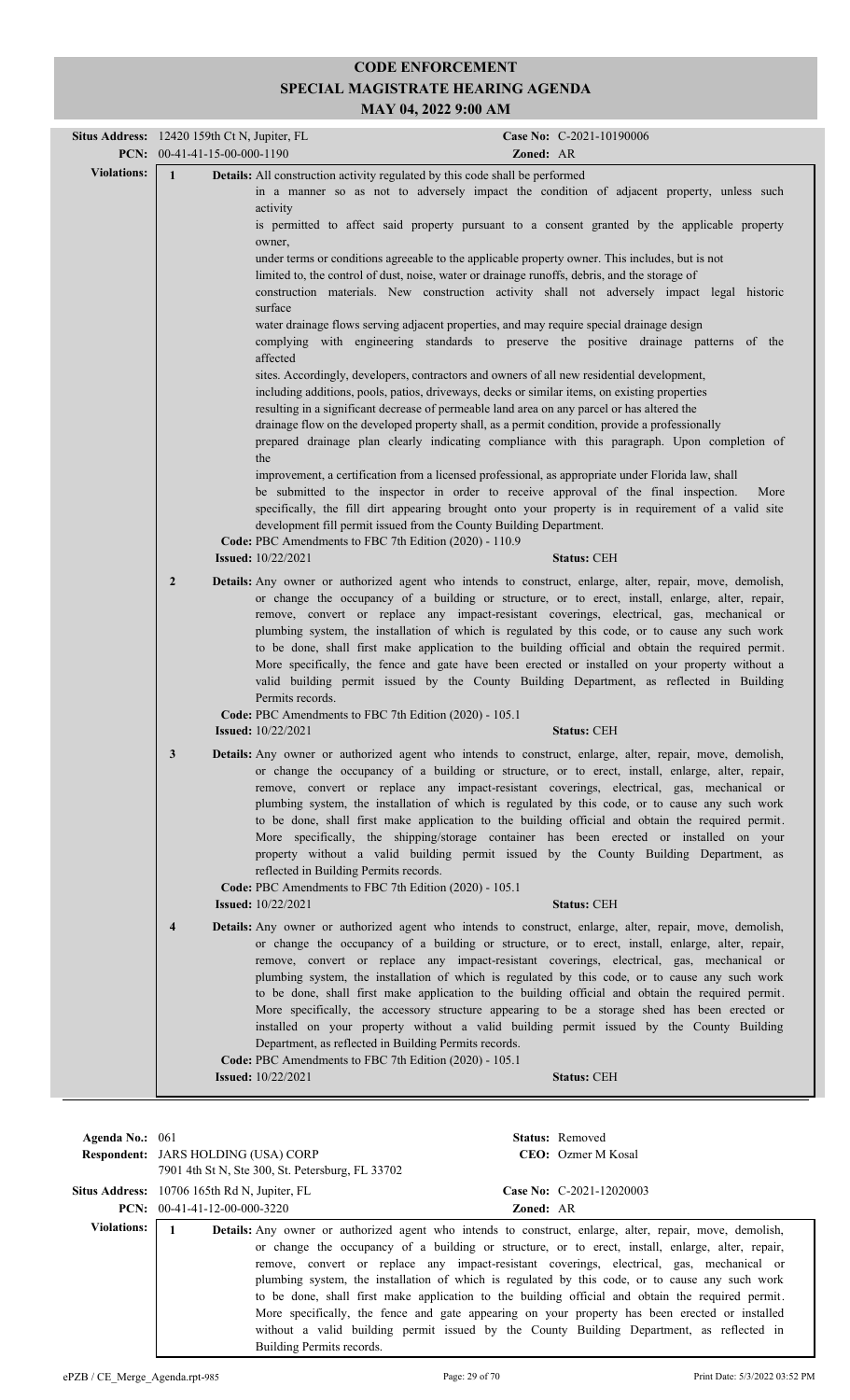| Code: PBC Amendments to FBC 7th Edition (2020) - 105.1                                                                                                                                |                                                                                                                                                                                                  |  |
|---------------------------------------------------------------------------------------------------------------------------------------------------------------------------------------|--------------------------------------------------------------------------------------------------------------------------------------------------------------------------------------------------|--|
| <b>Issued:</b> 12/02/2021                                                                                                                                                             | <b>Status: CLS</b>                                                                                                                                                                               |  |
| <b>Details:</b> Recreational vehicles, boats, sports vehicles and/or camper trailers are not to be parked in a<br>period.<br><b>Code:</b> Unified Land Development Code - 6.D.1.A.1.b | required front setback or other area between the structure and the street, or on street except for<br>the purpose of loading or unloading during a period not to exceed two hours in any 24 hour |  |
| <b>Issued:</b> 12/02/2021                                                                                                                                                             | <b>Status: CLS</b>                                                                                                                                                                               |  |

**cc:** Jars Holding (Usa) Corp. Jars Holding (Usa) Corp.

| Agenda No.: $062$  |                                                                                                                                                                                                                                                                                                                                                                                                                                                                                                                                                                                                                                                                                                                          |                  | <b>Status:</b> Removed     |
|--------------------|--------------------------------------------------------------------------------------------------------------------------------------------------------------------------------------------------------------------------------------------------------------------------------------------------------------------------------------------------------------------------------------------------------------------------------------------------------------------------------------------------------------------------------------------------------------------------------------------------------------------------------------------------------------------------------------------------------------------------|------------------|----------------------------|
|                    | <b>Respondent:</b> NOVAK, Thomas                                                                                                                                                                                                                                                                                                                                                                                                                                                                                                                                                                                                                                                                                         |                  | <b>CEO</b> : Ozmer M Kosal |
|                    | 13553 151st Ln N, Jupiter, FL 33478-3537                                                                                                                                                                                                                                                                                                                                                                                                                                                                                                                                                                                                                                                                                 |                  |                            |
|                    | Situs Address: 12744 146th Pl N, Palm Beach Gardens, FL                                                                                                                                                                                                                                                                                                                                                                                                                                                                                                                                                                                                                                                                  |                  | Case No: C-2021-05050048   |
|                    | <b>PCN:</b> $00-41-41-22-00-000-3160$                                                                                                                                                                                                                                                                                                                                                                                                                                                                                                                                                                                                                                                                                    | <b>Zoned: AR</b> |                            |
| <b>Violations:</b> | <b>Details:</b> Best Management practices for livestock waste received from offsite sources                                                                                                                                                                                                                                                                                                                                                                                                                                                                                                                                                                                                                              |                  |                            |
|                    | Exemptions:<br>Where pre-empted by State law, including but not limited to, the Right to Farm Act. Where<br>applicable, documentation of implemented Best Management Practices or other method of<br>pre-emption shall be required.<br>Nutrient Management Plan:<br>Prior to receiving livestock waste, an application shall be submitted to the Cooperative<br>Extension Service (CES) for review. Upon completion of the review, the CES shall develop a<br>Nutrient Management Plan which indicates whether application of any livestock waste is<br>appropriate for the soil condition, and if so, in what amount.<br><b>Code:</b> Unified Land Development Code - 5.J.2.A.1; 5.J.3.B.1<br><b>Issued:</b> 05/07/2021 |                  | <b>Status: CLS</b>         |

**cc:** Novak, Thomas

| Agenda No.: 063    | Respondent: PUCCIO, Samy; PUCCIO, Erica<br>16840 113th Trl N, Jupiter, FL 33478-6166                                                                                                                                                                                                    | <b>Status:</b> Active<br>CEO: Ozmer M Kosal                                                                                                                                                                                                                                                                                                                                                                                                                                                                                                                                                                                                                                                                                                                                                                                                                                                                                                                                         |
|--------------------|-----------------------------------------------------------------------------------------------------------------------------------------------------------------------------------------------------------------------------------------------------------------------------------------|-------------------------------------------------------------------------------------------------------------------------------------------------------------------------------------------------------------------------------------------------------------------------------------------------------------------------------------------------------------------------------------------------------------------------------------------------------------------------------------------------------------------------------------------------------------------------------------------------------------------------------------------------------------------------------------------------------------------------------------------------------------------------------------------------------------------------------------------------------------------------------------------------------------------------------------------------------------------------------------|
|                    | Situs Address: 16840 113th Trl N, Jupiter, FL<br><b>PCN:</b> $00-41-41-11-00-000-1210$                                                                                                                                                                                                  | Case No: C-2021-11160007<br><b>Zoned: AR</b>                                                                                                                                                                                                                                                                                                                                                                                                                                                                                                                                                                                                                                                                                                                                                                                                                                                                                                                                        |
| <b>Violations:</b> | $\mathbf{2}$<br>days on 10/09/2021 requires completion.<br>Code: PBC Amendments to FBC 7th Edition (2020) - 110.3.10<br><b>Issued:</b> 11/17/2021<br>3<br>reflected in Building Permits records.<br>Code: PBC Amendments to FBC 7th Edition (2020) - 105.1<br><b>Issued:</b> 11/17/2021 | <b>Details:</b> The final inspection shall be made after all work required by the building permit is completed.<br>More Specifically, site development permit #PR-2021-014631-0000 voided as inactive for 184<br><b>Status: CEH</b><br><b>Details:</b> Any owner or authorized agent who intends to construct, enlarge, alter, repair, move, demolish,<br>or change the occupancy of a building or structure, or to erect, install, enlarge, alter, repair,<br>remove, convert or replace any impact-resistant coverings, electrical, gas, mechanical or<br>plumbing system, the installation of which is regulated by this code, or to cause any such work<br>to be done, shall first make application to the building official and obtain the required permit.<br>More specifically, the fence and gate within the property have been erected or installed on your<br>property without a valid building permit issued by the County Building Department, as<br><b>Status: CEH</b> |

| Agenda No.: $064$  |                                                                                                                    |                  | <b>Status:</b> Removed      |  |
|--------------------|--------------------------------------------------------------------------------------------------------------------|------------------|-----------------------------|--|
|                    | <b>Respondent:</b> Unico Developers Corporation                                                                    |                  | <b>CEO</b> : Ray F Leighton |  |
|                    | 4846 Cherry Rd, West Palm Beach, FL 33417                                                                          |                  |                             |  |
|                    | <b>Situs Address:</b> 2920 Suwanee Dr. FL                                                                          |                  | Case No: $C-2021-11080032$  |  |
|                    | $PCN: 00-43-43-30-05-000-0026$                                                                                     | <b>Zoned:</b> CG |                             |  |
| <b>Violations:</b> | <b>Details:</b> It shall be unlawful for the owner or occupant of a building, structure or property to utilize the |                  |                             |  |
|                    | premises of such property for the open storage of any motor vehicle which is inoperable and in                     |                  |                             |  |
|                    | a state of disrepair, appliances, glass, building material, construction debris, automotive parts,                 |                  |                             |  |
|                    | tires, vegetative debris, garbage, trash or similar items.                                                         |                  |                             |  |
|                    | Code: Palm Beach County Property Maintenance Code - Section 14-35 (a)                                              |                  |                             |  |
|                    | <b>Issued:</b> $11/15/2021$                                                                                        |                  | <b>Status: CLS</b>          |  |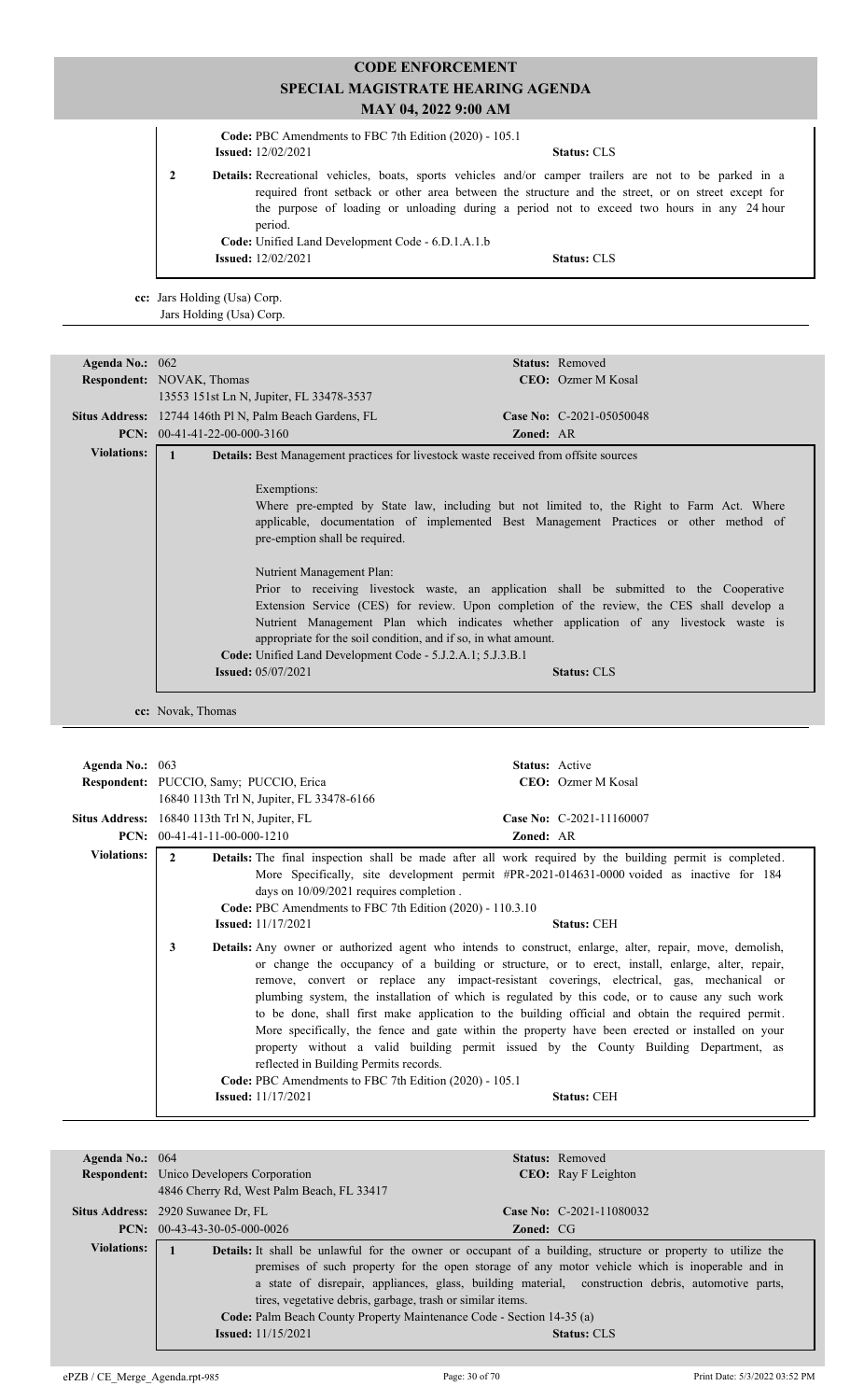| $\overline{2}$          | <b>Issued:</b> $11/15/2021$ | Details: Grass, weeds and low-growing vegetation shall be maintained as follows: Vacant - Residential<br>and Non-Residential lots one-half acre or less: 18 inches on the entire lot.<br>Code: Palm Beach County Property Maintenance Code - Section 14-32 (c) (1) Table 14-32 (c)<br><b>Status: CLS</b>                                                                                                                                                                                                                                                                                                                                                                         |
|-------------------------|-----------------------------|----------------------------------------------------------------------------------------------------------------------------------------------------------------------------------------------------------------------------------------------------------------------------------------------------------------------------------------------------------------------------------------------------------------------------------------------------------------------------------------------------------------------------------------------------------------------------------------------------------------------------------------------------------------------------------|
| 3                       |                             | <b>Details:</b> Any owner or authorized agent who intends to construct, enlarge, alter, repair, move, demolish,<br>or change the occupancy of a building or structure, or to erect, install, enlarge, alter, repair,<br>remove, convert or replace any impact-resistant coverings, electrical, gas, mechanical or<br>plumbing system, the installation of which is regulated by this code, or to cause any such work<br>to be done, shall first make application to the building official and obtain the required permit.<br>More specifically, a fence has been erected or installed without a valid building permit.<br>Code: PBC Amendments to FBC 7th Edition (2020) - 105.1 |
|                         | <b>Issued:</b> $11/15/2021$ | <b>Status: CLS</b>                                                                                                                                                                                                                                                                                                                                                                                                                                                                                                                                                                                                                                                               |
| $\overline{\mathbf{4}}$ |                             | <b>Details:</b> Each Use Matrix identifies all zoning districts, uses, and approval process, except as indicated<br>otherwise. The Use Matrix indicates the approval process for each Use Type in standard<br>Zoning Districts, PDDs, TDDs, URAO, and IRO. A number in the column under the<br>"Supplementary Use Standard" of the Use Matrix refers to the Definition and Supplementary<br>Use Standards applicable to each use. More Specifically, operating a salvage or junk yard in a<br>CG zoning district.<br><b>Code:</b> Unified Land Development Code - 4.A.7.C                                                                                                        |
|                         |                             |                                                                                                                                                                                                                                                                                                                                                                                                                                                                                                                                                                                                                                                                                  |

**cc:** Unico Development Corporation

**Respondent:** Unico Developers Corporation **Agenda No.:** 065 **Status:** Removed CEO: Ray F Leighton 4846 Cherry Rd, West Palm Beach, FL 33417 **Situs Address:** Suwanee Dr, FL **Case No:** C-2021-11150007 **PCN:** 00-43-43-30-03-007-0210 **Zoned:** CG **Violations:** 1 **Details:** It shall be unlawful for the owner or occupant of a building, structure or property to utilize the premises of such property for the open storage of any motor vehicle which is inoperable and in a state of disrepair, appliances, glass, building material, construction debris, automotive parts, tires, vegetative debris, garbage, trash or similar items. **Code:** Palm Beach County Property Maintenance Code - Section 14-35 (a) **Issued:** 11/15/2021 **Status:** CLS 2 **Details:** Grass, weeds and low-growing vegetation shall be maintained as follows: Vacant - Residential and Non-Residential lots one-half acre or less: 18 inches on the entire lot. **Code:** Palm Beach County Property Maintenance Code - Section 14-32 (c) (1) Table 14-32 ( c) **Issued:** 11/15/2021 **Status:** CLS Any owner or authorized agent who intends to construct, enlarge, alter, repair, move, demolish,  **3 Details:** or change the occupancy of a building or structure, or to erect, install, enlarge, alter, repair, remove, convert or replace any impact-resistant coverings, electrical, gas, mechanical or plumbing system, the installation of which is regulated by this code, or to cause any such work to be done, shall first make application to the building official and obtain the required permit. More specifically, a fence has been erected or installed without a valid building permit. **Code:** PBC Amendments to FBC 7th Edition (2020) - 105.1 **Issued:** 11/15/2021 **Status:** CLS **4 Details:** Any owner or authorized agent who intends to construct, enlarge, alter, repair, move, demolish, or change the occupancy of a building or structure, or to erect, install, enlarge, alter, repair, remove, convert or replace any impact-resistant coverings, electrical, gas, mechanical or plumbing system, the installation of which is regulated by this code, or to cause any such work to be done, shall first make application to the building official and obtain the required permit. More specifically, a shipping container and box truck containers has been erected or installed without a valid building permit. **Code:** PBC Amendments to FBC 7th Edition (2020) - 105.1 **Issued:** 11/15/2021 **Status:** CLS Each Use Matrix identifies all zoning districts, uses, and approval process, except as indicated  **5 Details:** otherwise. The Use Matrix indicates the approval process for each Use Type in standard Zoning Districts, PDDs, TDDs, URAO, and IRO. A number in the column under the "Supplementary Use Standard" of the Use Matrix refers to the Definition and Supplementary Use Standards applicable to each use. More Specifically, operating a salvage or junk yard in a CG zoning district. **Code:** Unified Land Development Code - 4.A.7.C **Issued:** 11/15/2021 **Status:** CLS

**cc:** Unico Development Corporation

**Respondent:** UnicoDevelopers Corporation **Agenda No.:** 066 **Status:** Removed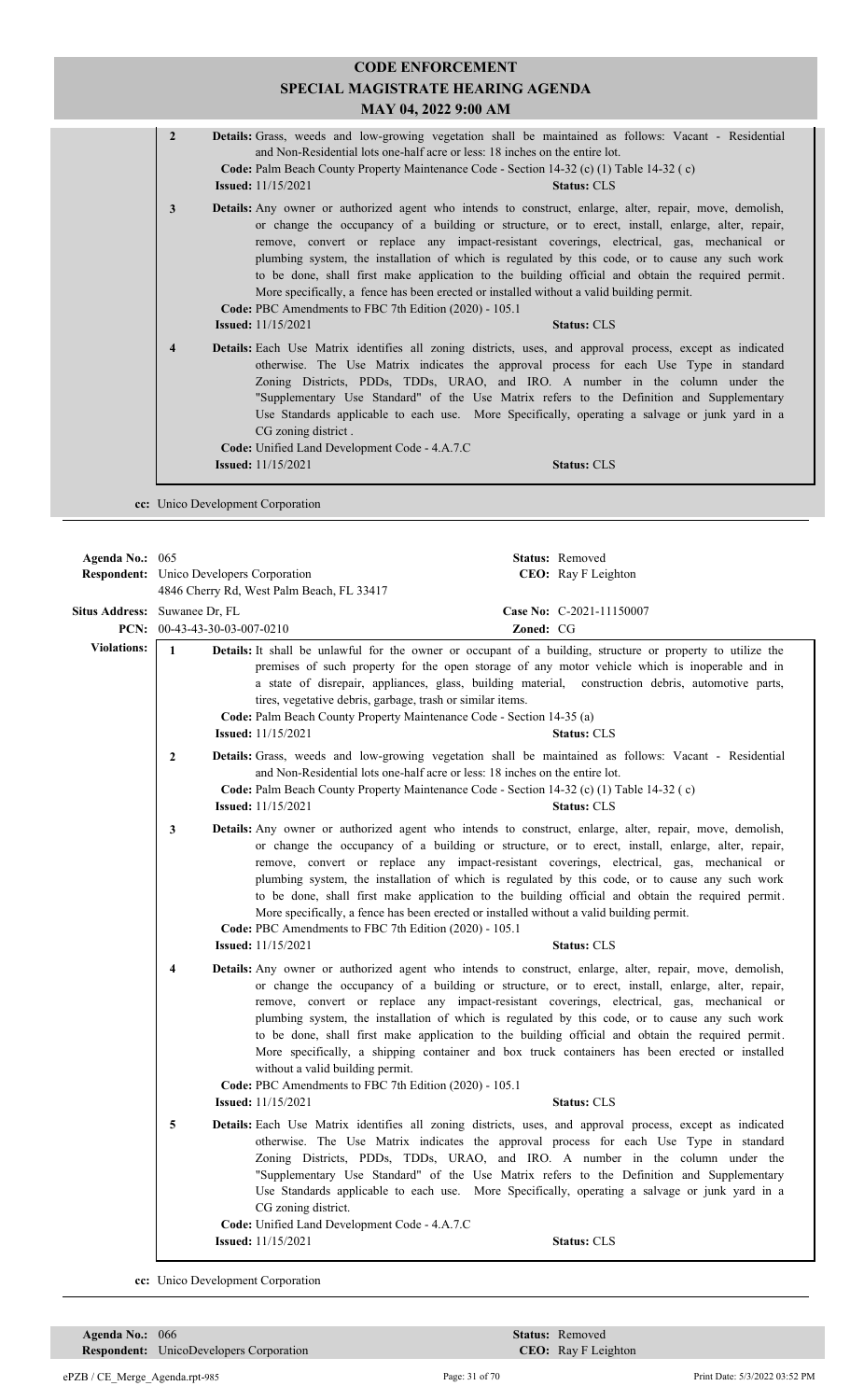| Situs Address: Suwanee Dr, FL<br>PCN: 00-43-43-30-05-000-0025 |                         | Case No: C-2021-11150004                                                                                                                                                                                                                                                                                                                                                                                                                                                                                                                                                                                                                                                                                                            |
|---------------------------------------------------------------|-------------------------|-------------------------------------------------------------------------------------------------------------------------------------------------------------------------------------------------------------------------------------------------------------------------------------------------------------------------------------------------------------------------------------------------------------------------------------------------------------------------------------------------------------------------------------------------------------------------------------------------------------------------------------------------------------------------------------------------------------------------------------|
|                                                               |                         | Zoned: CG                                                                                                                                                                                                                                                                                                                                                                                                                                                                                                                                                                                                                                                                                                                           |
| <b>Violations:</b>                                            | $\mathbf{1}$            | Details: It shall be unlawful for the owner or occupant of a building, structure or property to utilize the<br>premises of such property for the open storage of any motor vehicle which is inoperable and in<br>a state of disrepair, appliances, glass, building material, construction debris, automotive parts,<br>tires, vegetative debris, garbage, trash or similar items.<br>Code: Palm Beach County Property Maintenance Code - Section 14-35 (a)<br><b>Issued:</b> 11/15/2021<br><b>Status: CLS</b>                                                                                                                                                                                                                       |
|                                                               | $\overline{2}$          | Details: Grass, weeds and low-growing vegetation shall be maintained as follows: Vacant - Residential<br>and Non-Residential lots one-half acre or less: 18 inches on the entire lot.<br>Code: Palm Beach County Property Maintenance Code - Section 14-32 (c) (1) Table 14-32 (c)<br><b>Issued:</b> $11/15/2021$<br><b>Status: CLS</b>                                                                                                                                                                                                                                                                                                                                                                                             |
|                                                               | $\mathbf{3}$            | <b>Details:</b> Any owner or authorized agent who intends to construct, enlarge, alter, repair, move, demolish,<br>or change the occupancy of a building or structure, or to erect, install, enlarge, alter, repair,<br>remove, convert or replace any impact-resistant coverings, electrical, gas, mechanical or<br>plumbing system, the installation of which is regulated by this code, or to cause any such work<br>to be done, shall first make application to the building official and obtain the required permit.<br>More specifically, a fence has been erected or installed without a valid building permit.<br>Code: PBC Amendments to FBC 7th Edition (2020) - 105.1<br><b>Issued:</b> 11/15/2021<br><b>Status: CLS</b> |
|                                                               | $\overline{\mathbf{4}}$ | <b>Details:</b> Each Use Matrix identifies all zoning districts, uses, and approval process, except as indicated<br>otherwise. The Use Matrix indicates the approval process for each Use Type in standard<br>Zoning Districts, PDDs, TDDs, URAO, and IRO. A number in the column under the<br>"Supplementary Use Standard" of the Use Matrix refers to the Definition and Supplementary<br>Use Standards applicable to each use. More Specifically, operating a salvage or junk yard in a<br>CG zoning district.<br>Code: Unified Land Development Code - 4.A.7.C                                                                                                                                                                  |
|                                                               |                         | <b>Issued:</b> 11/15/2021<br><b>Status: CLS</b>                                                                                                                                                                                                                                                                                                                                                                                                                                                                                                                                                                                                                                                                                     |

| Agenda No.: 067                           |                                                                                                                                                                                                                                                                                                                                                                                                                                                                       |                                                                                                                                                                                                                                                                                                                                                                                                                              | Status: Active |                          |
|-------------------------------------------|-----------------------------------------------------------------------------------------------------------------------------------------------------------------------------------------------------------------------------------------------------------------------------------------------------------------------------------------------------------------------------------------------------------------------------------------------------------------------|------------------------------------------------------------------------------------------------------------------------------------------------------------------------------------------------------------------------------------------------------------------------------------------------------------------------------------------------------------------------------------------------------------------------------|----------------|--------------------------|
| <b>Respondent:</b> Anworth Properties INC |                                                                                                                                                                                                                                                                                                                                                                                                                                                                       |                                                                                                                                                                                                                                                                                                                                                                                                                              |                | CEO: Timothy M Madu      |
|                                           |                                                                                                                                                                                                                                                                                                                                                                                                                                                                       | 115 N Calhoun St, Ste 4, Tallahassee, FL 32301                                                                                                                                                                                                                                                                                                                                                                               |                |                          |
|                                           |                                                                                                                                                                                                                                                                                                                                                                                                                                                                       | Situs Address: 7880 Griswold St, Lake Worth, FL                                                                                                                                                                                                                                                                                                                                                                              |                | Case No: C-2021-12090008 |
|                                           |                                                                                                                                                                                                                                                                                                                                                                                                                                                                       | PCN: 00-43-45-10-07-000-0610                                                                                                                                                                                                                                                                                                                                                                                                 | Zoned: RM      |                          |
| <b>Violations:</b>                        | $\mathbf{1}$<br>Details: It shall be unlawful for any owner of land in any residential district to park on, cause to be<br>parked on, or allow to be parked on residentially zoned land any unlicensed or unregistered<br>vehicle, or equipment commercial vehicle, sports vehicle, recreational vehicle, marine vessel or<br>trailer for a period exceeding one hour in any 24 hour period, each such period commencing at<br>the time of first stopping or parking. |                                                                                                                                                                                                                                                                                                                                                                                                                              |                |                          |
|                                           |                                                                                                                                                                                                                                                                                                                                                                                                                                                                       | More specifically, the unlicensed vehicles on the property.                                                                                                                                                                                                                                                                                                                                                                  |                |                          |
|                                           |                                                                                                                                                                                                                                                                                                                                                                                                                                                                       | Code: Unified Land Development Code - 6.D.1.A.4.a.2.a                                                                                                                                                                                                                                                                                                                                                                        |                |                          |
|                                           |                                                                                                                                                                                                                                                                                                                                                                                                                                                                       | <b>Issued:</b> 12/13/2021                                                                                                                                                                                                                                                                                                                                                                                                    |                | <b>Status: CEH</b>       |
|                                           | $\overline{2}$                                                                                                                                                                                                                                                                                                                                                                                                                                                        | Details: It shall be unlawful for the owner or occupant of a building, structure or property to utilize the<br>premises of such property for the open storage of any motor vehicle which is inoperable and in<br>a state of disrepair, appliances, glass, building material, construction debris, automotive parts,<br>tires, vegetative debris, garbage, trash or similar items.                                            |                |                          |
|                                           |                                                                                                                                                                                                                                                                                                                                                                                                                                                                       | More specifically, the car engine in the front set back, auto parts, mechanical tools, furniture,<br>mattresses, inoperable vehicle, etc.<br>Code: Palm Beach County Property Maintenance Code - Section 14-35 (a)<br><b>Issued:</b> 12/13/2021                                                                                                                                                                              |                | <b>Status: CEH</b>       |
|                                           | 3                                                                                                                                                                                                                                                                                                                                                                                                                                                                     | <b>Details:</b> Except when placed for collection service in accordance with subsection $25-1(c)(1)a$ .-f., Garbage<br>Carts and Yard Waste Containers shall be placed in a storage location within, adjacent to, or<br>behind a structure, building, fence, landscaping, or other barrier which substantially screens<br>the view of the Garbage Carts and Yard Waste Containers from the street or public<br>right-of-way. |                |                          |
|                                           |                                                                                                                                                                                                                                                                                                                                                                                                                                                                       | More specifically, the garbage can that is visible to the public street.<br>Code: Palm Beach County Codes & Ordinances - Chapter 25-1(c)(1)g.<br><b>Issued:</b> 12/13/2021                                                                                                                                                                                                                                                   |                | <b>Status: CEH</b>       |
|                                           | 4                                                                                                                                                                                                                                                                                                                                                                                                                                                                     | Details: Maintenance of grassed areas and low-growing vegetation shall include weeding, watering,<br>fertilizing, pruning, mowing, edging or any other actions needed consistent with acceptable<br>horticultural practices.<br>Code: Palm Beach County Property Maintenance Code - Section 14-32 (c) (2)                                                                                                                    |                |                          |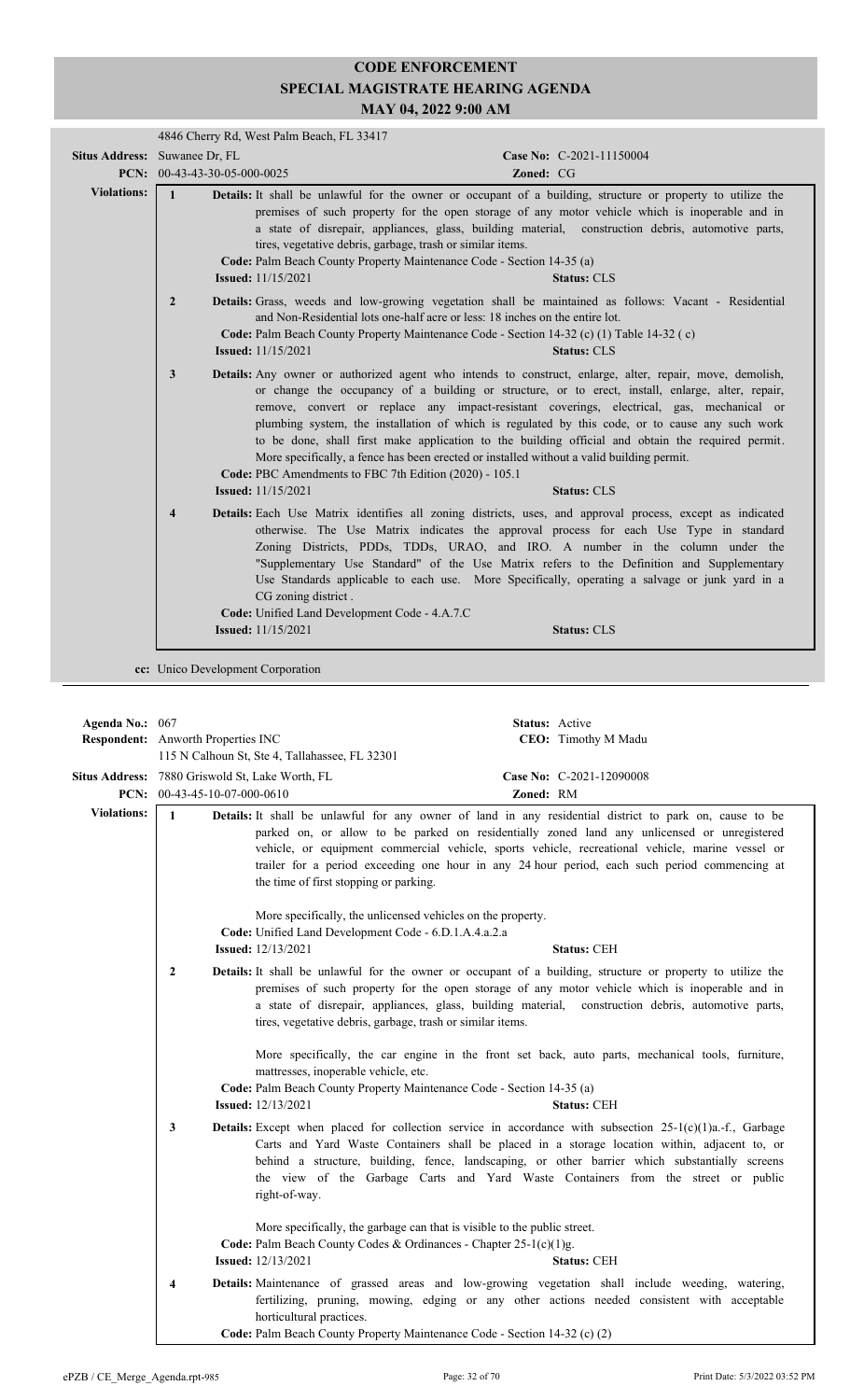|   | <b>Issued:</b> $12/13/2021$                                                         | <b>Status: CEH</b>                                                                                               |  |  |
|---|-------------------------------------------------------------------------------------|------------------------------------------------------------------------------------------------------------------|--|--|
| 5 |                                                                                     | <b>Details:</b> Vehicles shall only be parked on an improved surface in the Urban Suburban Tier.                 |  |  |
|   | More specifically, the vehicles parked on the grass.                                |                                                                                                                  |  |  |
|   | Code: Unified Land Development Code - 6.D.1.A.4.a.2.b                               |                                                                                                                  |  |  |
|   | <b>Issued:</b> 12/13/2021                                                           | <b>Status: CEH</b>                                                                                               |  |  |
| 6 | be kept in a proper state of repair, and maintained free from hazardous conditions. | <b>Details:</b> All sidewalks, walkways, stairs, driveways, parking lots, parking spaces and similar areas shall |  |  |
|   | More specifically, the driveway needs to be repaired.                               |                                                                                                                  |  |  |
|   | <b>Code:</b> Palm Beach County Property Maintenance Code - Section 14-32 (b)        |                                                                                                                  |  |  |
|   | <b>Issued:</b> $12/13/2021$                                                         | <b>Status: CEH</b>                                                                                               |  |  |
|   |                                                                                     |                                                                                                                  |  |  |

**cc:** Anworth Properties, Llc

| Agenda No.: 068    |                                                                                                    | Status: Active                                                                                                                                                                                                                                                                                                                                                                                                                                                                                                     |
|--------------------|----------------------------------------------------------------------------------------------------|--------------------------------------------------------------------------------------------------------------------------------------------------------------------------------------------------------------------------------------------------------------------------------------------------------------------------------------------------------------------------------------------------------------------------------------------------------------------------------------------------------------------|
|                    | Respondent: Metzler, Mark A                                                                        | CEO: Timothy M Madu                                                                                                                                                                                                                                                                                                                                                                                                                                                                                                |
|                    | 6383 Park Ln, Lake Worth, FL 33449-6602                                                            |                                                                                                                                                                                                                                                                                                                                                                                                                                                                                                                    |
|                    | Situs Address: 6383 Park Ln E, Lake Worth, FL                                                      | Case No: C-2021-11290017                                                                                                                                                                                                                                                                                                                                                                                                                                                                                           |
|                    | PCN: 00-41-45-01-00-000-3290                                                                       | Zoned: AR                                                                                                                                                                                                                                                                                                                                                                                                                                                                                                          |
| <b>Violations:</b> | $\mathbf{1}$<br>tires, vegetative debris, garbage, trash or similar items.                         | Details: It shall be unlawful for the owner or occupant of a building, structure or property to utilize the<br>premises of such property for the open storage of any motor vehicle which is inoperable and in<br>a state of disrepair, appliances, glass, building material, construction debris, automotive parts,                                                                                                                                                                                                |
|                    | of the property.                                                                                   | More specifically, the above listed items and construction equipment parts located at the front                                                                                                                                                                                                                                                                                                                                                                                                                    |
|                    | Code: Palm Beach County Property Maintenance Code - Section 14-35 (a)<br><b>Issued:</b> 12/01/2021 | <b>Status: CEH</b>                                                                                                                                                                                                                                                                                                                                                                                                                                                                                                 |
|                    | $\overline{2}$                                                                                     | Details: Any owner or authorized agent who intends to construct, enlarge, alter, repair, move, demolish,<br>or change the occupancy of a building or structure, or to erect, install, enlarge, alter, repair,<br>remove, convert or replace any impact-resistant coverings, electrical, gas, mechanical or<br>plumbing system, the installation of which is regulated by this code, or to cause any such work<br>to be done, shall first make application to the building official and obtain the required permit. |
|                    | building permit.                                                                                   | More specifically, the front gate and pillars has been erected or installed without a valid                                                                                                                                                                                                                                                                                                                                                                                                                        |
|                    | Code: PBC Amendments to FBC 7th Edition (2020) - 105.1                                             |                                                                                                                                                                                                                                                                                                                                                                                                                                                                                                                    |
|                    | <b>Issued:</b> 12/01/2021                                                                          | <b>Status: CEH</b>                                                                                                                                                                                                                                                                                                                                                                                                                                                                                                 |
|                    | 3                                                                                                  | Details: Any owner or authorized agent who intends to construct, enlarge, alter, repair, move, demolish,<br>or change the occupancy of a building or structure, or to erect, install, enlarge, alter, repair,<br>remove, convert or replace any impact-resistant coverings, electrical, gas, mechanical or<br>plumbing system, the installation of which is regulated by this code, or to cause any such work<br>to be done, shall first make application to the building official and obtain the required permit. |
|                    | Code: PBC Amendments to FBC 7th Edition (2020) - 105.1                                             | More specifically, the fence has been erected or installed without a valid building permit.                                                                                                                                                                                                                                                                                                                                                                                                                        |
|                    | <b>Issued:</b> 12/01/2021                                                                          | <b>Status: CEH</b>                                                                                                                                                                                                                                                                                                                                                                                                                                                                                                 |
|                    |                                                                                                    |                                                                                                                                                                                                                                                                                                                                                                                                                                                                                                                    |

| Agenda No.: $069$ | <b>Respondent:</b> Pinzon, Alex E; Pinzon, Ingrid L<br>8157 Pelican Harbour Dr. Lake Worth, FL 33467-6849 | <b>Status:</b> Active<br><b>CEO:</b> Timothy M Madu                                                                                                                                                                                                                                                                                                                                                                                                                                                                                                                                                                                              |
|-------------------|-----------------------------------------------------------------------------------------------------------|--------------------------------------------------------------------------------------------------------------------------------------------------------------------------------------------------------------------------------------------------------------------------------------------------------------------------------------------------------------------------------------------------------------------------------------------------------------------------------------------------------------------------------------------------------------------------------------------------------------------------------------------------|
|                   | Situs Address: 8157 Pelican Harbour Dr, Lake Worth, FL<br>$PCN: 00-42-45-05-14-001-0730$                  | Case No: C-2021-05180018<br><b>Zoned: RT</b>                                                                                                                                                                                                                                                                                                                                                                                                                                                                                                                                                                                                     |
| Violations:       | 1.<br>Code: PBC Amendments to FBC 7th Edition (2020) - 105.1<br><b>Issued:</b> 05/28/2021                 | <b>Details:</b> Any owner or authorized agent who intends to construct, enlarge, alter, repair, move, demolish,<br>or change the occupancy of a building or structure, or to erect, install, enlarge, alter, repair,<br>remove, convert or replace any impact-resistant coverings, electrical, gas, mechanical or<br>plumbing system, the installation of which is regulated by this code, or to cause any such work<br>to be done, shall first make application to the building official and obtain the required permit.<br>More specifically, the Pergola has been erected or installed without a valid building permit.<br><b>Status: CEH</b> |

**Agenda No.:** 070 **Status:** Active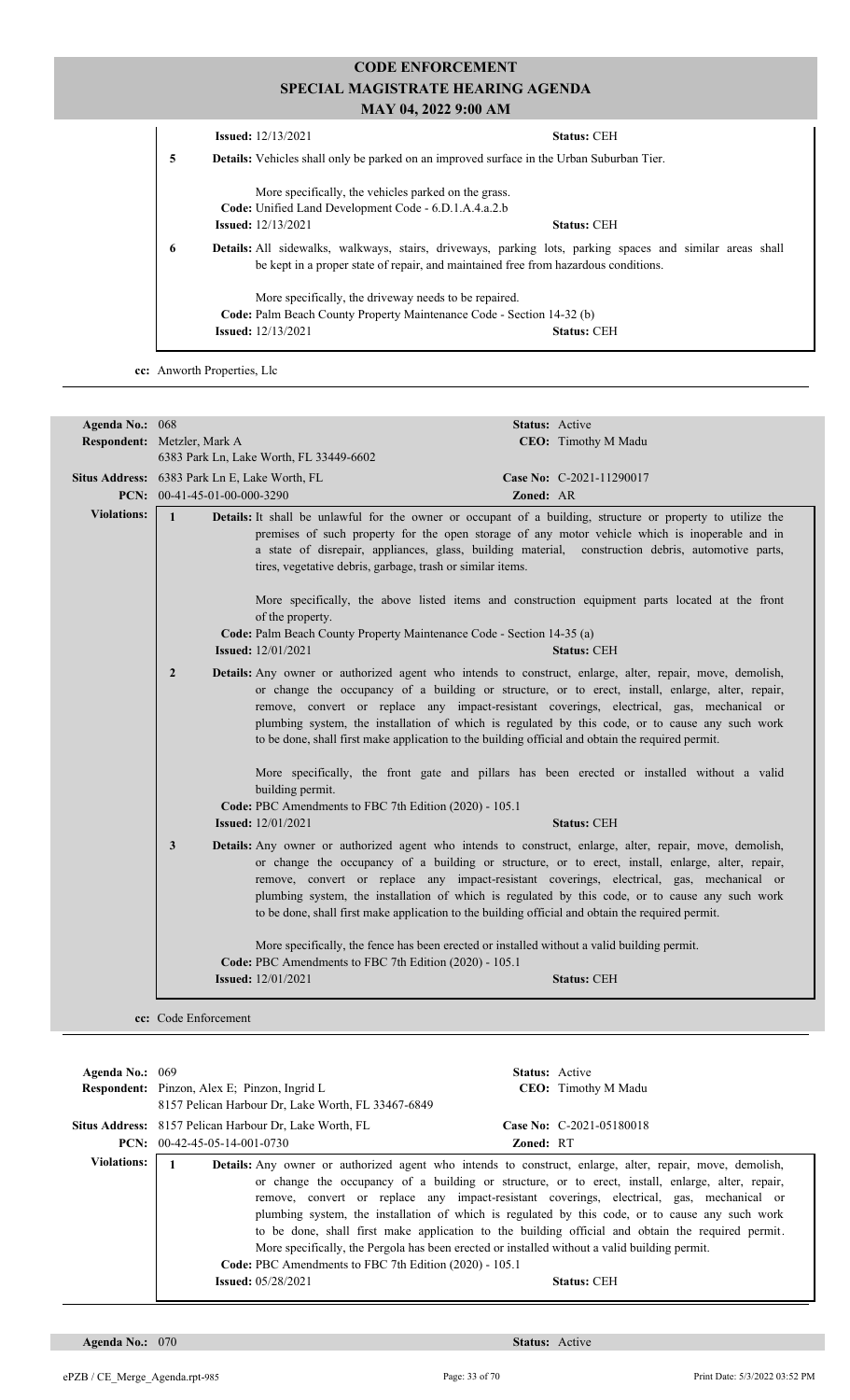|                    |                                                                                                                                                                                                                                                                                                                                                                                                                                                  | Respondent: SAK GROUP & ASSOCIATES, LLC                                                                                                                    |                                                                        | CEO: Timothy M Madu                                                                                                                                                                                                                                                                                                                                                                                         |
|--------------------|--------------------------------------------------------------------------------------------------------------------------------------------------------------------------------------------------------------------------------------------------------------------------------------------------------------------------------------------------------------------------------------------------------------------------------------------------|------------------------------------------------------------------------------------------------------------------------------------------------------------|------------------------------------------------------------------------|-------------------------------------------------------------------------------------------------------------------------------------------------------------------------------------------------------------------------------------------------------------------------------------------------------------------------------------------------------------------------------------------------------------|
|                    | 801 Northpoint Pkwy, Ste K2, West Palm Beach, FL 33407                                                                                                                                                                                                                                                                                                                                                                                           |                                                                                                                                                            |                                                                        |                                                                                                                                                                                                                                                                                                                                                                                                             |
|                    |                                                                                                                                                                                                                                                                                                                                                                                                                                                  | Situs Address: 1170 Peak Rd, Lake Worth, FL                                                                                                                |                                                                        | Case No: C-2022-01210012                                                                                                                                                                                                                                                                                                                                                                                    |
|                    | PCN: 00-43-45-09-09-000-2390                                                                                                                                                                                                                                                                                                                                                                                                                     |                                                                                                                                                            |                                                                        | Zoned: RM                                                                                                                                                                                                                                                                                                                                                                                                   |
| <b>Violations:</b> | $\mathbf{1}$<br>Details: One commercial vehicle of not over one ton rated capacity may be parked per dwelling unit,<br>providing all of the following conditions are met: vehicle is registered or licensed; used by a<br>resident of the premises; gross vehicle weight rating (gvwr) does not exceed 12,500 pounds;<br>height does not exceed nine feet, including any load, bed, or box; and total vehicle length does<br>not exceed 26 feet. |                                                                                                                                                            |                                                                        |                                                                                                                                                                                                                                                                                                                                                                                                             |
|                    | More specifically, the commercial vehicles on the property.<br>Code: Unified Land Development Code - 6.A.1.B.2.a<br><b>Issued: 01/21/2022</b><br><b>Status: CEH</b>                                                                                                                                                                                                                                                                              |                                                                                                                                                            |                                                                        |                                                                                                                                                                                                                                                                                                                                                                                                             |
|                    | $\overline{2}$                                                                                                                                                                                                                                                                                                                                                                                                                                   | height on the entire lot.                                                                                                                                  |                                                                        | <b>Details:</b> Grass, weeds and low-growing vegetation shall be maintained as follows: Developed or<br>Partially Developed Residential and Non-Residential lots one-half acre or less: 7 inches in                                                                                                                                                                                                         |
|                    |                                                                                                                                                                                                                                                                                                                                                                                                                                                  | More specifically, cut the grass<br>Code: Palm Beach County Property Maintenance Code - Section 14-32 (c) (1) Table 14-32 (c)<br><b>Issued:</b> 01/21/2022 |                                                                        | <b>Status: CEH</b>                                                                                                                                                                                                                                                                                                                                                                                          |
|                    | 3                                                                                                                                                                                                                                                                                                                                                                                                                                                |                                                                                                                                                            |                                                                        | Details: Recreational vehicles, boats, sports vehicles and/or trailers are not to be parked in a required<br>front setback or other area between the structure and the street, or on street except for the<br>purpose of loading or unloading during a period not to exceed two hours in any 24 hour period.                                                                                                |
|                    |                                                                                                                                                                                                                                                                                                                                                                                                                                                  | More specifically, the trailer on the property.<br>Code: Unified Land Development Code - 6.D.1.A.1.b<br><b>Issued:</b> 01/21/2022                          |                                                                        | <b>Status: CEH</b>                                                                                                                                                                                                                                                                                                                                                                                          |
|                    | $\overline{4}$                                                                                                                                                                                                                                                                                                                                                                                                                                   | the time of first stopping or parking.                                                                                                                     |                                                                        | Details: It shall be unlawful for any owner of land in any residential district to park on, cause to be<br>parked on, or allow to be parked on residentially zoned land any unlicensed or unregistered<br>vehicle, or equipment commercial vehicle, sports vehicle, recreational vehicle, marine vessel or<br>trailer for a period exceeding one hour in any 24 hour period, each such period commencing at |
|                    |                                                                                                                                                                                                                                                                                                                                                                                                                                                  | Code: Unified Land Development Code - 6.D.1.A.4.a.2.a<br><b>Issued:</b> 01/21/2022                                                                         | More specifically, the expired/ unregistered vehicles on the property. | <b>Status: CEH</b>                                                                                                                                                                                                                                                                                                                                                                                          |
|                    | 5                                                                                                                                                                                                                                                                                                                                                                                                                                                | tires, vegetative debris, garbage, trash or similar items.                                                                                                 |                                                                        | <b>Details:</b> It shall be unlawful for the owner or occupant of a building, structure or property to utilize the<br>premises of such property for the open storage of any motor vehicle which is inoperable and in<br>a state of disrepair, appliances, glass, building material, construction debris, automotive parts,                                                                                  |
|                    |                                                                                                                                                                                                                                                                                                                                                                                                                                                  | roadway.<br>Code: Palm Beach County Property Maintenance Code - Section 14-35 (a)                                                                          |                                                                        | More specifically, the open storage to the rear of the property that can be seen from the public                                                                                                                                                                                                                                                                                                            |
|                    |                                                                                                                                                                                                                                                                                                                                                                                                                                                  | <b>Issued:</b> 01/21/2022                                                                                                                                  |                                                                        | <b>Status: CEH</b>                                                                                                                                                                                                                                                                                                                                                                                          |
|                    |                                                                                                                                                                                                                                                                                                                                                                                                                                                  |                                                                                                                                                            |                                                                        |                                                                                                                                                                                                                                                                                                                                                                                                             |
|                    | cc: Code Enforcement                                                                                                                                                                                                                                                                                                                                                                                                                             |                                                                                                                                                            |                                                                        |                                                                                                                                                                                                                                                                                                                                                                                                             |

| Agenda No.: 071    |                                                                                                |                  | <b>Status:</b> Active                                                                                                                                                                                                                                                                                                                                                                                                                                                                                                                                                                                                                           |
|--------------------|------------------------------------------------------------------------------------------------|------------------|-------------------------------------------------------------------------------------------------------------------------------------------------------------------------------------------------------------------------------------------------------------------------------------------------------------------------------------------------------------------------------------------------------------------------------------------------------------------------------------------------------------------------------------------------------------------------------------------------------------------------------------------------|
|                    | <b>Respondent:</b> Siska, Rory James; Sanscrainte, Gabriele Mae                                |                  | CEO: Timothy M Madu                                                                                                                                                                                                                                                                                                                                                                                                                                                                                                                                                                                                                             |
|                    | 5778 La Gorce Cir, Lake Worth, FL 33463-7372                                                   |                  |                                                                                                                                                                                                                                                                                                                                                                                                                                                                                                                                                                                                                                                 |
|                    | Situs Address: 5778 La Gorce Cir, Lake Worth, FL                                               |                  | Case No: $C-2021-04290049$                                                                                                                                                                                                                                                                                                                                                                                                                                                                                                                                                                                                                      |
|                    | <b>PCN:</b> $00-42-45-02-07-000-0190$                                                          | <b>Zoned: RS</b> |                                                                                                                                                                                                                                                                                                                                                                                                                                                                                                                                                                                                                                                 |
| <b>Violations:</b> | permit.<br>Code: PBC Amendments to FBC 7th Edition (2020) - 105.1<br><b>Issued:</b> 05/06/2021 |                  | <b>Details:</b> Any owner or authorized agent who intends to construct, enlarge, alter, repair, move, demolish,<br>or change the occupancy of a building or structure, or to erect, install, enlarge, alter, repair,<br>remove, convert or replace any impact-resistant coverings, electrical, gas, mechanical or<br>plumbing system, the installation of which is regulated by this code, or to cause any such work<br>to be done, shall first make application to the building official and obtain the required permit.<br>More specifically, a roofed structure has been erected or installed without a valid building<br><b>Status: CEH</b> |

| Agenda No.: $072$               |                                             | <b>Status:</b> Removed     |
|---------------------------------|---------------------------------------------|----------------------------|
| <b>Respondent:</b> Villar, Sara |                                             | <b>CEO:</b> Timothy M Madu |
|                                 | 7682 2nd Ter, Lake Worth, FL 33463-8105     |                            |
|                                 | Situs Address: 7682 2nd Ter, Lake Worth, FL | Case No: C-2021-10070023   |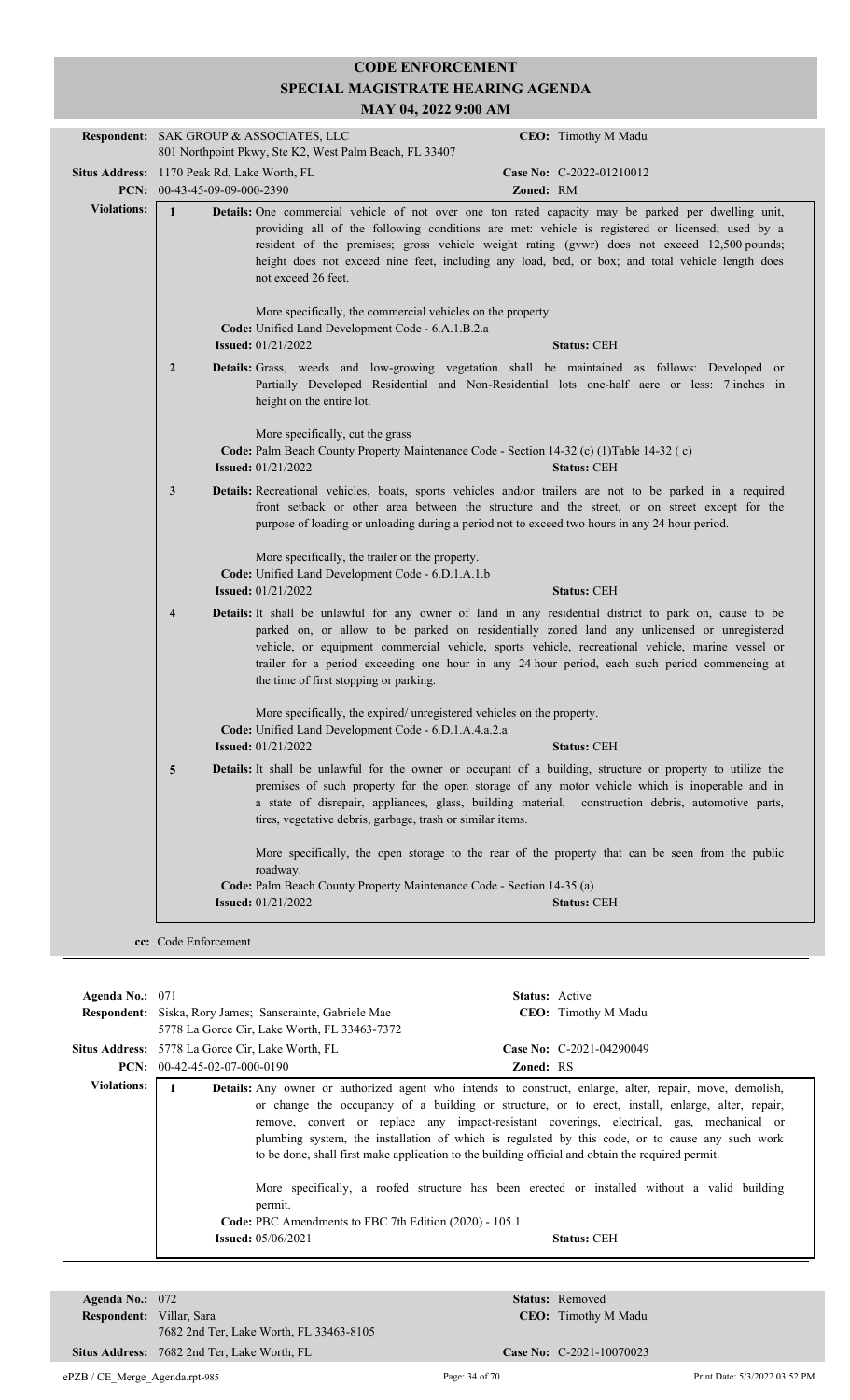|                    | <b>PCN:</b> $00-42-45-12-01-002-0750$                                                      | <b>Zoned: AR</b>                                                                                                                                                                                                                                                                                                                                                                                                                                                                                                                                                                                                             |
|--------------------|--------------------------------------------------------------------------------------------|------------------------------------------------------------------------------------------------------------------------------------------------------------------------------------------------------------------------------------------------------------------------------------------------------------------------------------------------------------------------------------------------------------------------------------------------------------------------------------------------------------------------------------------------------------------------------------------------------------------------------|
| <b>Violations:</b> | without a valid building permit.<br>Code: PBC Amendments to FBC 7th Edition (2020) - 105.1 | <b>Details:</b> Any owner or authorized agent who intends to construct, enlarge, alter, repair, move, demolish,<br>or change the occupancy of a building or structure, or to erect, install, enlarge, alter, repair,<br>remove, convert or replace any impact-resistant coverings, electrical, gas, mechanical or<br>plumbing system, the installation of which is regulated by this code, or to cause any such work<br>to be done, shall first make application to the building official and obtain the required permit.<br>More specifically, the structure on the south end of the property has been erected or installed |
|                    | <b>Issued:</b> $10/14/2021$                                                                | Status: CLS                                                                                                                                                                                                                                                                                                                                                                                                                                                                                                                                                                                                                  |

| Agenda No.: 073                                                                                                                                                                                                         | Respondent: BLITMAN, REBECCA A                                                                                                                                                                        |                                                                                                                                                 |           | Status: Active<br>CEO: Nedssa Merise                                                                                                                                                                |
|-------------------------------------------------------------------------------------------------------------------------------------------------------------------------------------------------------------------------|-------------------------------------------------------------------------------------------------------------------------------------------------------------------------------------------------------|-------------------------------------------------------------------------------------------------------------------------------------------------|-----------|-----------------------------------------------------------------------------------------------------------------------------------------------------------------------------------------------------|
|                                                                                                                                                                                                                         | <b>PCN:</b> $00-42-43-02-01-006-0030$                                                                                                                                                                 | 15920 Weatherly Rd, Wellington, FL 33414-8369<br>Situs Address: 5410 Helene Pl, West Palm Beach, FL                                             | Zoned: RM | Case No: C-2021-10200037                                                                                                                                                                            |
| <b>Violations:</b>                                                                                                                                                                                                      | $\mathbf{2}$                                                                                                                                                                                          | height on the entire lot.                                                                                                                       |           | <b>Details:</b> Grass, weeds and low-growing vegetation shall be maintained as follows: Developed or<br>Partially Developed Residential and Non-Residential lots one-half acre or less: 7 inches in |
|                                                                                                                                                                                                                         |                                                                                                                                                                                                       | height.                                                                                                                                         |           | Please cut the grass, weeds and low growing vegetation and maintain at or below 7 inches in                                                                                                         |
|                                                                                                                                                                                                                         |                                                                                                                                                                                                       | Code: Palm Beach County Property Maintenance Code - Section 14-32 (c) (1) Table 14-32 (c)<br><b>Issued:</b> 10/22/2021                          |           | <b>Status: SIT</b>                                                                                                                                                                                  |
|                                                                                                                                                                                                                         | 3                                                                                                                                                                                                     | <b>Details:</b> Vehicles shall only be parked on an improved surface in the Urban Suburban Tier.                                                |           |                                                                                                                                                                                                     |
| More specifically, included but not limited to vehicles parked on the grass. Parking on the grass<br>is prohibited at all time. Please relocate the vehicle to a paved surface and refrain from parking<br>on the lawn. |                                                                                                                                                                                                       |                                                                                                                                                 |           |                                                                                                                                                                                                     |
|                                                                                                                                                                                                                         |                                                                                                                                                                                                       | Code: Unified Land Development Code - 6.D.1.A.4.a.2.b<br><b>Issued:</b> 10/22/2021                                                              |           | <b>Status: CLS</b>                                                                                                                                                                                  |
|                                                                                                                                                                                                                         | Details: All sidewalks, walkways, stairs, driveways, parking lots, parking spaces and similar areas shall<br>6<br>be kept in a proper state of repair, and maintained free from hazardous conditions. |                                                                                                                                                 |           |                                                                                                                                                                                                     |
|                                                                                                                                                                                                                         |                                                                                                                                                                                                       | Please resealed and or repaved the driveway area (permit may require).<br>Code: Palm Beach County Property Maintenance Code - Section 14-32 (b) |           | More specifically, the driveway contains crack and potholes and is in a state of disrepair.                                                                                                         |
|                                                                                                                                                                                                                         |                                                                                                                                                                                                       | <b>Issued:</b> $10/22/2021$                                                                                                                     |           | <b>Status: CLS</b>                                                                                                                                                                                  |

| Agenda No.: 074    |                                                                                                         | Status: Active                                                                                                                                                                                                                                                                                                                                                                                                                                                                                                                                                                                                                                                                                                    |
|--------------------|---------------------------------------------------------------------------------------------------------|-------------------------------------------------------------------------------------------------------------------------------------------------------------------------------------------------------------------------------------------------------------------------------------------------------------------------------------------------------------------------------------------------------------------------------------------------------------------------------------------------------------------------------------------------------------------------------------------------------------------------------------------------------------------------------------------------------------------|
|                    | Respondent: BRUNETTE, STEVE                                                                             | CEO: Nedssa Merise                                                                                                                                                                                                                                                                                                                                                                                                                                                                                                                                                                                                                                                                                                |
|                    | 1774 Pleasant Dr, North Palm Beach, FL 33408-2654                                                       |                                                                                                                                                                                                                                                                                                                                                                                                                                                                                                                                                                                                                                                                                                                   |
|                    | Situs Address: 1820 Wheeler Rd, North Palm Beach, FL                                                    | Case No: C-2022-01070029                                                                                                                                                                                                                                                                                                                                                                                                                                                                                                                                                                                                                                                                                          |
|                    | PCN: $00-43-42-04-00-000-3650$                                                                          | Zoned: RH                                                                                                                                                                                                                                                                                                                                                                                                                                                                                                                                                                                                                                                                                                         |
| <b>Violations:</b> |                                                                                                         | <b>Details:</b> It shall be unlawful for the owner or occupant of a building, structure or property to utilize the                                                                                                                                                                                                                                                                                                                                                                                                                                                                                                                                                                                                |
|                    | tires, vegetative debris, garbage, trash or similar items.<br>public view.<br><b>Issued:</b> 01/10/2022 | premises of such property for the open storage of any motor vehicle which is inoperable and in<br>a state of disrepair, appliances, glass, building material, construction debris, automotive parts,<br>Remove all open/outdoor storage of inoperable vehicles, appliances, glass, building material,<br>construction debris, automotive parts, tires, vegetative debris, garbage, trash or similar items on<br>the property. More specifically, open storage including but not limited to buckets, boat<br>equipment's, boat materials, disrepair bikes, boat accessories, containers or any items storage in<br>Code: Palm Beach County Property Maintenance Code - Section 14-35 (a)<br><b>Status: CLS</b>     |
|                    | $\overline{2}$<br>Code: PBC Amendments to FBC 7th Edition (2020) - 105.1<br><b>Issued:</b> $01/10/2022$ | <b>Details:</b> Any owner or authorized agent who intends to construct, enlarge, alter, repair, move, demolish,<br>or change the occupancy of a building or structure, or to erect, install, enlarge, alter, repair,<br>remove, convert or replace any impact-resistant coverings, electrical, gas, mechanical or<br>plumbing system, the installation of which is regulated by this code, or to cause any such work<br>to be done, shall first make application to the building official and obtain the required permit.<br>More specifically, fence has been erected or installed without a valid building permit.<br>Obtain required building permits for the fence or remove the fence.<br><b>Status: SIT</b> |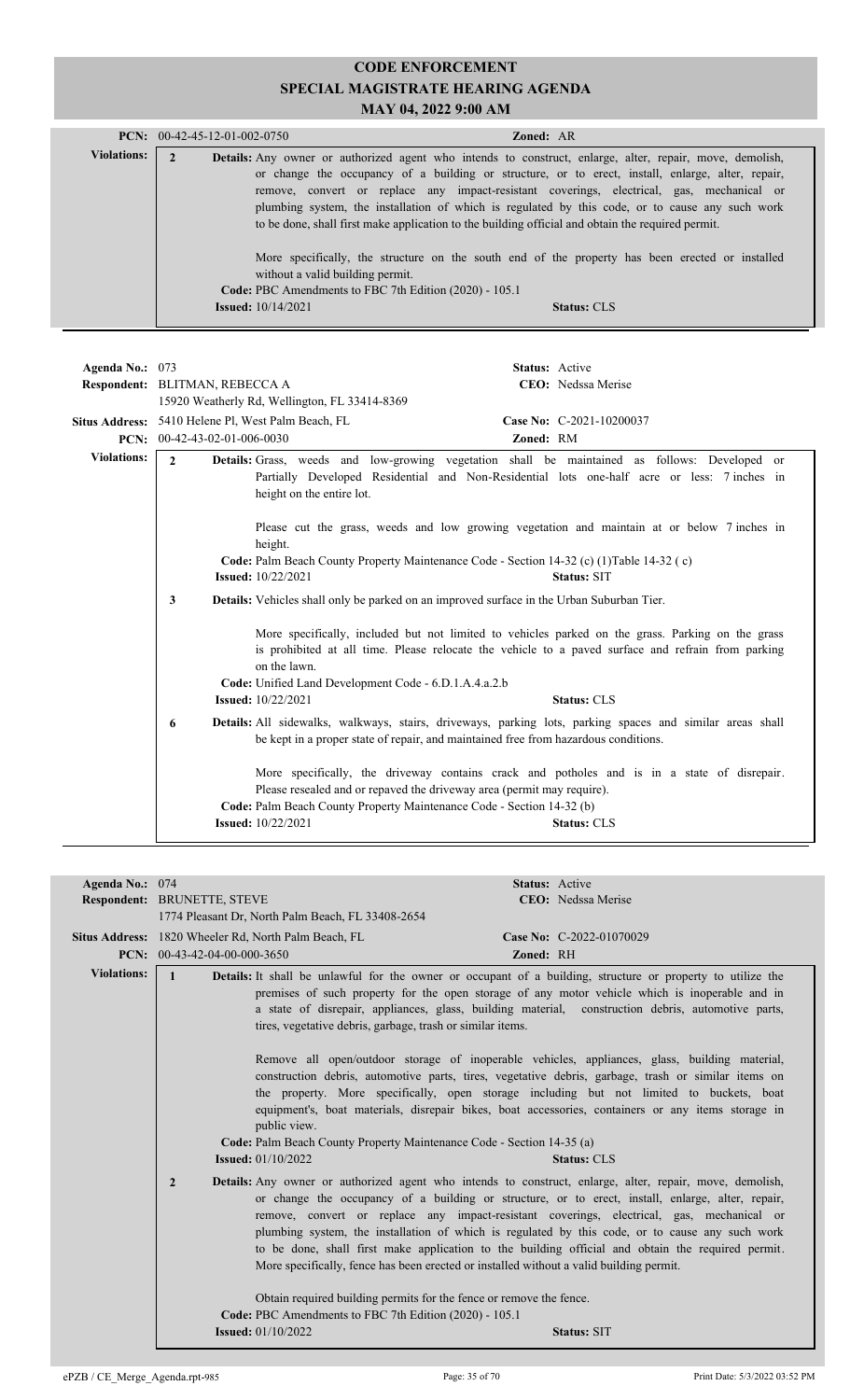| <b>CODE ENFORCEMENT</b><br><b>SPECIAL MAGISTRATE HEARING AGENDA</b><br>MAY 04, 2022 9:00 AM |                                                                                                                                                                                                                                                                                                                                                                                                                                                                                                                                                                                                                                                                                                                                                          |  |  |  |
|---------------------------------------------------------------------------------------------|----------------------------------------------------------------------------------------------------------------------------------------------------------------------------------------------------------------------------------------------------------------------------------------------------------------------------------------------------------------------------------------------------------------------------------------------------------------------------------------------------------------------------------------------------------------------------------------------------------------------------------------------------------------------------------------------------------------------------------------------------------|--|--|--|
| $\mathbf{3}$                                                                                | Details: Grass, weeds and low-growing vegetation shall be maintained as follows: Developed or<br>Partially Developed Residential and Non-Residential lots one-half acre or less: 7 inches in<br>height on the entire lot.                                                                                                                                                                                                                                                                                                                                                                                                                                                                                                                                |  |  |  |
|                                                                                             | Please cut the grass, weeds and low growing vegetation and maintain at or below 7 inches in<br>height.<br>Code: Palm Beach County Property Maintenance Code - Section 14-32 (c) (1) Table 14-32 (c)<br><b>Issued:</b> 01/10/2022<br><b>Status: CLS</b>                                                                                                                                                                                                                                                                                                                                                                                                                                                                                                   |  |  |  |
| $\overline{\mathbf{4}}$                                                                     | Details: Garbage Carts and Yard Waste Containers shall be placed at the Collection Point no earlier than<br>3:00 p.m. on the day preceding the day upon which collection is customarily made. Garbage<br>Carts and Yard Waste Containers shall be removed from the Collection Point on the same day<br>collection is scheduled to occur.<br>Except when placed for collection service in accordance with subsection $25-1(c)(1)a$ . f., Garbage<br>Carts and Yard Waste Containers shall be placed in a storage location within, adjacent to, or<br>behind a structure, building, fence, landscaping, or other barrier which substantially screens<br>the view of the Garbage Carts and Yard Waste Containers from the street or public<br>right-of-way. |  |  |  |
|                                                                                             | Store garbage containers so that they are screened from view from streets or public<br>right-of-way. More specifically, included but not limited to garbage containers (trashcan) need<br>to be removed from the public right-of-way: swale, public view, sidewalks, and streets after<br>pickup no later than the same day collection is scheduled to occur.<br>Code: Palm Beach County Codes & Ordinances - Chapter 25-1(c)(1)a. & b.<br>Palm Beach County Codes & Ordinances - Chapter 25-1(c)(1)g.                                                                                                                                                                                                                                                   |  |  |  |
|                                                                                             | <b>Issued:</b> 01/10/2022<br><b>Status: SIT</b>                                                                                                                                                                                                                                                                                                                                                                                                                                                                                                                                                                                                                                                                                                          |  |  |  |

| Agenda No.: 075    |                                |                                                                                                                                                                                                                              | <b>Status:</b> Active |                                                                                                                                                                                                                                                                                                                                                                                                                                                                                                                                                                                                                  |
|--------------------|--------------------------------|------------------------------------------------------------------------------------------------------------------------------------------------------------------------------------------------------------------------------|-----------------------|------------------------------------------------------------------------------------------------------------------------------------------------------------------------------------------------------------------------------------------------------------------------------------------------------------------------------------------------------------------------------------------------------------------------------------------------------------------------------------------------------------------------------------------------------------------------------------------------------------------|
|                    |                                | Respondent: BUSH, LLOYD N; BUSH, MEREDITH W                                                                                                                                                                                  |                       | CEO: Nedssa Merise                                                                                                                                                                                                                                                                                                                                                                                                                                                                                                                                                                                               |
|                    |                                | 5912 Bimini Cir E, West Palm Beach, FL 33407-1736                                                                                                                                                                            |                       |                                                                                                                                                                                                                                                                                                                                                                                                                                                                                                                                                                                                                  |
|                    |                                | Situs Address: 5912 Bimini Cir E, West Palm Beach, FL                                                                                                                                                                        |                       | Case No: C-2021-12300014                                                                                                                                                                                                                                                                                                                                                                                                                                                                                                                                                                                         |
|                    | PCN: $00-42-43-01-03-016-0060$ |                                                                                                                                                                                                                              | Zoned: RM             |                                                                                                                                                                                                                                                                                                                                                                                                                                                                                                                                                                                                                  |
| <b>Violations:</b> | $\mathbf{1}$                   | 3:00 p.m. on the day preceding the day upon which collection is customarily made.<br>collection is scheduled to occur.<br>right-of-way.                                                                                      |                       | Details: Garbage Carts and Yard Waste Containers shall be placed at the Collection Point no earlier than<br>Garbage<br>Carts and Yard Waste Containers shall be removed from the Collection Point on the same day<br>Except when placed for collection service in accordance with subsection $25-1(c)(1)a$ .-f., Garbage<br>Carts and Yard Waste Containers shall be placed in a storage location within, adjacent to, or<br>behind a structure, building, fence, landscaping, or other barrier which substantially screens<br>the view of the Garbage Carts and Yard Waste Containers from the street or public |
|                    |                                | than the same day collection is scheduled to occur.<br>Code: Palm Beach County Codes & Ordinances - Chapter 25-1(c)(1)a. & b.<br>Palm Beach County Codes & Ordinances - Chapter $25-1(c)(1)g$ .<br><b>Issued:</b> 01/07/2022 |                       | More specifically, included but not limited to garbage containers (trashcan) need to be removed<br>from the public right-of-way: swale, public view, sidewalks, and streets after pickup no later<br><b>Status: SIT</b>                                                                                                                                                                                                                                                                                                                                                                                          |
|                    | $\overline{2}$                 | Details: Vehicles shall only be parked on an improved surface in the Urban Suburban Tier.                                                                                                                                    |                       |                                                                                                                                                                                                                                                                                                                                                                                                                                                                                                                                                                                                                  |
|                    |                                | time. Please relocate the vehicle to a paved surface and refrain from parking on the lawn<br>Code: Unified Land Development Code - 6.D.1.A.4.a.2.b<br><b>Issued:</b> 01/07/2022                                              |                       | Please park vehicles on an improved surface or remove the vehicle(s). More specifically,<br>included but not limited to vehicle parked on the grass. Parking on the grass is prohibited at all<br>Status: SIT                                                                                                                                                                                                                                                                                                                                                                                                    |
|                    | 3                              | height on the entire lot.                                                                                                                                                                                                    |                       | Details: Grass, weeds and low-growing vegetation shall be maintained as follows: Developed or<br>Partially Developed Residential and Non-Residential lots one-half acre or less: 7 inches in                                                                                                                                                                                                                                                                                                                                                                                                                     |
|                    |                                | height.                                                                                                                                                                                                                      |                       | Please cut the grass, weeds and low growing vegetation and maintain at or below 7 inches in                                                                                                                                                                                                                                                                                                                                                                                                                                                                                                                      |
|                    |                                | Code: Palm Beach County Property Maintenance Code - Section 14-32 (c) (1) Table 14-32 (c)<br><b>Issued:</b> 01/07/2022                                                                                                       |                       | Status: SIT                                                                                                                                                                                                                                                                                                                                                                                                                                                                                                                                                                                                      |
|                    |                                |                                                                                                                                                                                                                              |                       |                                                                                                                                                                                                                                                                                                                                                                                                                                                                                                                                                                                                                  |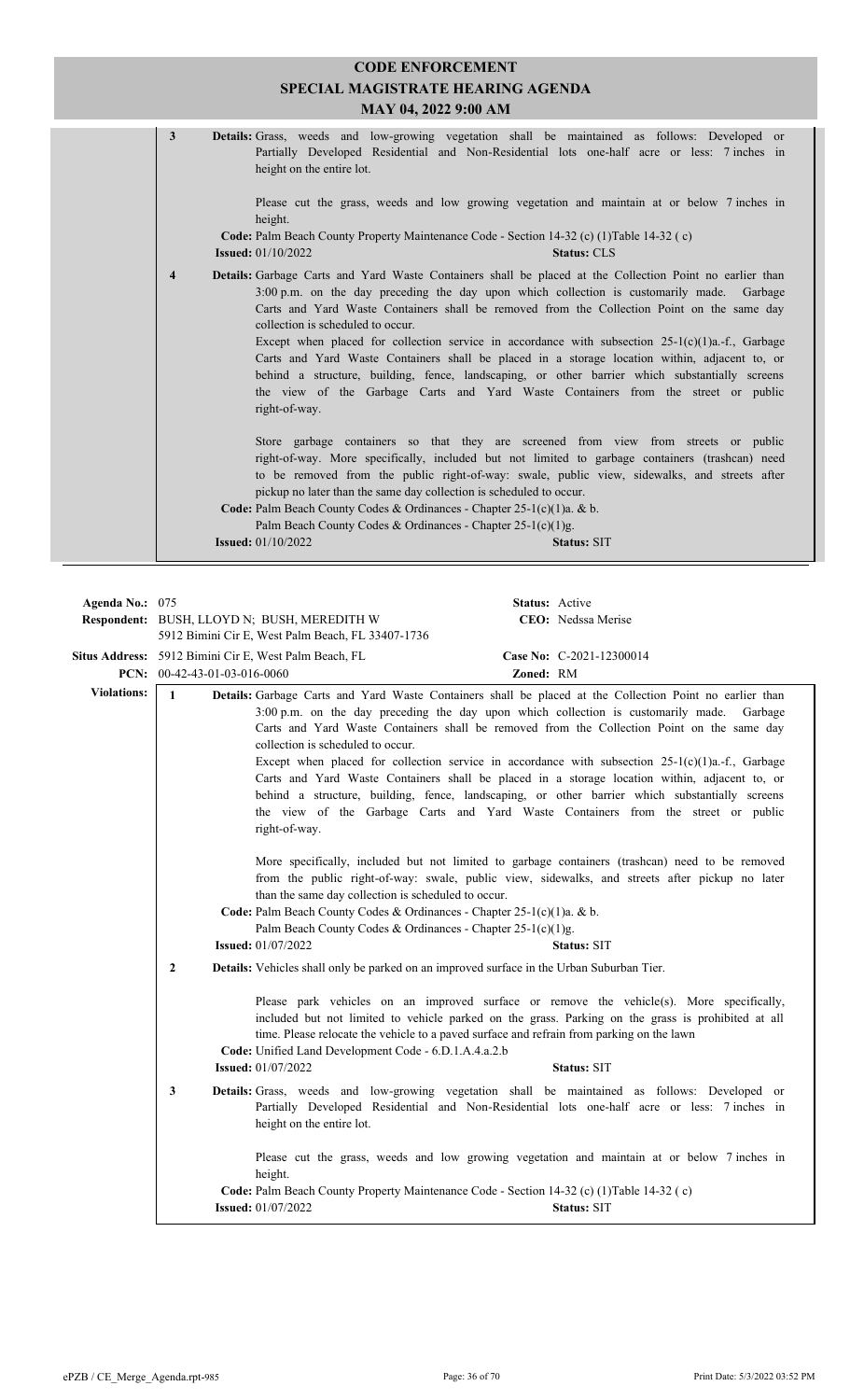|                         | <b>CODE ENFORCEMENT</b><br>SPECIAL MAGISTRATE HEARING AGENDA<br>MAY 04, 2022 9:00 AM                                                                                                                                                                                                                                                                                                                                                                                                                                                                                                                                   |
|-------------------------|------------------------------------------------------------------------------------------------------------------------------------------------------------------------------------------------------------------------------------------------------------------------------------------------------------------------------------------------------------------------------------------------------------------------------------------------------------------------------------------------------------------------------------------------------------------------------------------------------------------------|
| $\overline{\mathbf{4}}$ | Details: It shall be unlawful for the owner or occupant of a building, structure or property to utilize the<br>premises of such property for the open storage of any motor vehicle which is inoperable and in<br>a state of disrepair, appliances, glass, building material, construction debris, automotive parts,<br>tires, vegetative debris, garbage, trash or similar items.                                                                                                                                                                                                                                      |
|                         | Remove all open/outdoor storage of inoperable vehicles, appliances, glass, building material,<br>construction debris, automotive parts, tires, vegetative debris, garbage, trash or similar items on<br>the property. More specifically, open storage including but not limited to cups, boxes,<br>containers, wood plank, cat bowls, soda cans, cat food containers or any items storage in<br>public view.<br>Code: Palm Beach County Property Maintenance Code - Section 14-35 (a)<br><b>Issued:</b> 01/07/2022<br><b>Status: SIT</b>                                                                               |
| 5                       | Details: Every window, other than a fixed window, shall be easily openable and capable of being held in<br>position by window hardware.<br>Every habitable space shall have at least one (1) openable window that can be easily opened.<br>The total openable area of the window in every room shall be equal to at least forty-five (45)<br>percent of the minimum glazed area required in subsection 14-42(a).                                                                                                                                                                                                       |
|                         | Supply or maintain at least one easily openable window in every habitable space.<br>More<br>specifically, please remove the board up from the windows if the house is not vacant.<br>Code: Palm Beach County Property Maintenance Code - Section 14-33 (m) (2)<br>Palm Beach County Property Maintenance Code - Section 14-43 (a)<br><b>Issued:</b> 01/07/2022<br><b>Status: SIT</b>                                                                                                                                                                                                                                   |
| 6                       | Details: Any owner or authorized agent who intends to construct, enlarge, alter, repair, move, demolish,<br>or change the occupancy of a building or structure, or to erect, install, enlarge, alter, repair,<br>remove, convert or replace any impact-resistant coverings, electrical, gas, mechanical or<br>plumbing system, the installation of which is regulated by this code, or to cause any such work<br>to be done, shall first make application to the building official and obtain the required permit.<br>More specifically, shed/structure has been erected or installed without a valid building permit. |
|                         | Obtain required building permits for the shed/structure or remove the shed/structure.<br>Code: PBC Amendments to FBC 7th Edition (2020) - 105.1<br><b>Issued:</b> 01/07/2022<br><b>Status: SIT</b>                                                                                                                                                                                                                                                                                                                                                                                                                     |

|                    |                              | Respondent: KUEHNER, NICOLE JOANN; ROACH, RAYMOND                                                                                                                                                                                                                                                                                                                                                                       |           | CEO: Nedssa Merise       |
|--------------------|------------------------------|-------------------------------------------------------------------------------------------------------------------------------------------------------------------------------------------------------------------------------------------------------------------------------------------------------------------------------------------------------------------------------------------------------------------------|-----------|--------------------------|
|                    | <b>EUGENE III</b>            |                                                                                                                                                                                                                                                                                                                                                                                                                         |           |                          |
|                    |                              | 9418 Keating Dr, Palm Beach Gardens, FL 33410-5956                                                                                                                                                                                                                                                                                                                                                                      |           |                          |
|                    |                              | Situs Address: 9418 Keating Dr, Palm Beach Gardens, FL                                                                                                                                                                                                                                                                                                                                                                  |           | Case No: C-2021-11170016 |
|                    | PCN: 00-42-42-13-01-007-0070 |                                                                                                                                                                                                                                                                                                                                                                                                                         | Zoned: RM |                          |
| <b>Violations:</b> | $\mathbf{1}$                 | Details: It shall be unlawful for the owner or occupant of a building, structure or property to utilize the<br>premises of such property for the open storage of any motor vehicle which is inoperable and in<br>a state of disrepair, appliances, glass, building material, construction debris, automotive parts,<br>tires, vegetative debris, garbage, trash or similar items.                                       |           |                          |
|                    |                              | Remove all open/outdoor storage of inoperable vehicles, appliances, glass, building material,<br>construction debris, automotive parts, tires, vegetative debris, garbage, trash or similar items on<br>the property. More specifically, open storage including but not limited to containers, bottles,<br>dresser, cooler, shovel, bags, wood planks, push broom or anything items that are storage in<br>public view. |           |                          |
|                    |                              | Code: Palm Beach County Property Maintenance Code - Section 14-35 (a)                                                                                                                                                                                                                                                                                                                                                   |           |                          |
|                    |                              | <b>Issued:</b> 11/18/2021                                                                                                                                                                                                                                                                                                                                                                                               |           | <b>Status: SIT</b>       |
|                    | $\overline{2}$               | <b>Details:</b> Recreational vehicles, boats, sports vehicles and/or trailers are not to be parked in a required<br>front setback or other area between the structure and the street, or on street except for the<br>purpose of loading or unloading during a period not to exceed two hours in any 24 hour period.                                                                                                     |           |                          |
|                    |                              | Remove Jet ski from the front setback or other area between the structure and street. Park Jet<br>ski in the side or rear yard.<br>Code: Unified Land Development Code - 6.D.1.A.1.b<br><b>Issued:</b> 11/18/2021                                                                                                                                                                                                       |           | <b>Status: CLS</b>       |
|                    | 3                            |                                                                                                                                                                                                                                                                                                                                                                                                                         |           |                          |
|                    |                              | Details: Recreational vehicles, boats, sports vehicles and trailers shall be located in the side or rear yard<br>and screened from surrounding property and streets with an opaque wall, fence or hedge a<br>minimum of six feet in height.                                                                                                                                                                             |           |                          |
|                    |                              | Park the Jet ski in the side or rear yard and screen the Jet ski from surrounding properties and<br>streets with an opaque wall, fence or hedge a minimum of six feet in height.<br>Code: Unified Land Development Code - 6.D.1.A.1.c                                                                                                                                                                                   |           |                          |
|                    |                              | <b>Issued:</b> 11/18/2021                                                                                                                                                                                                                                                                                                                                                                                               |           | <b>Status: CLS</b>       |
|                    |                              |                                                                                                                                                                                                                                                                                                                                                                                                                         |           |                          |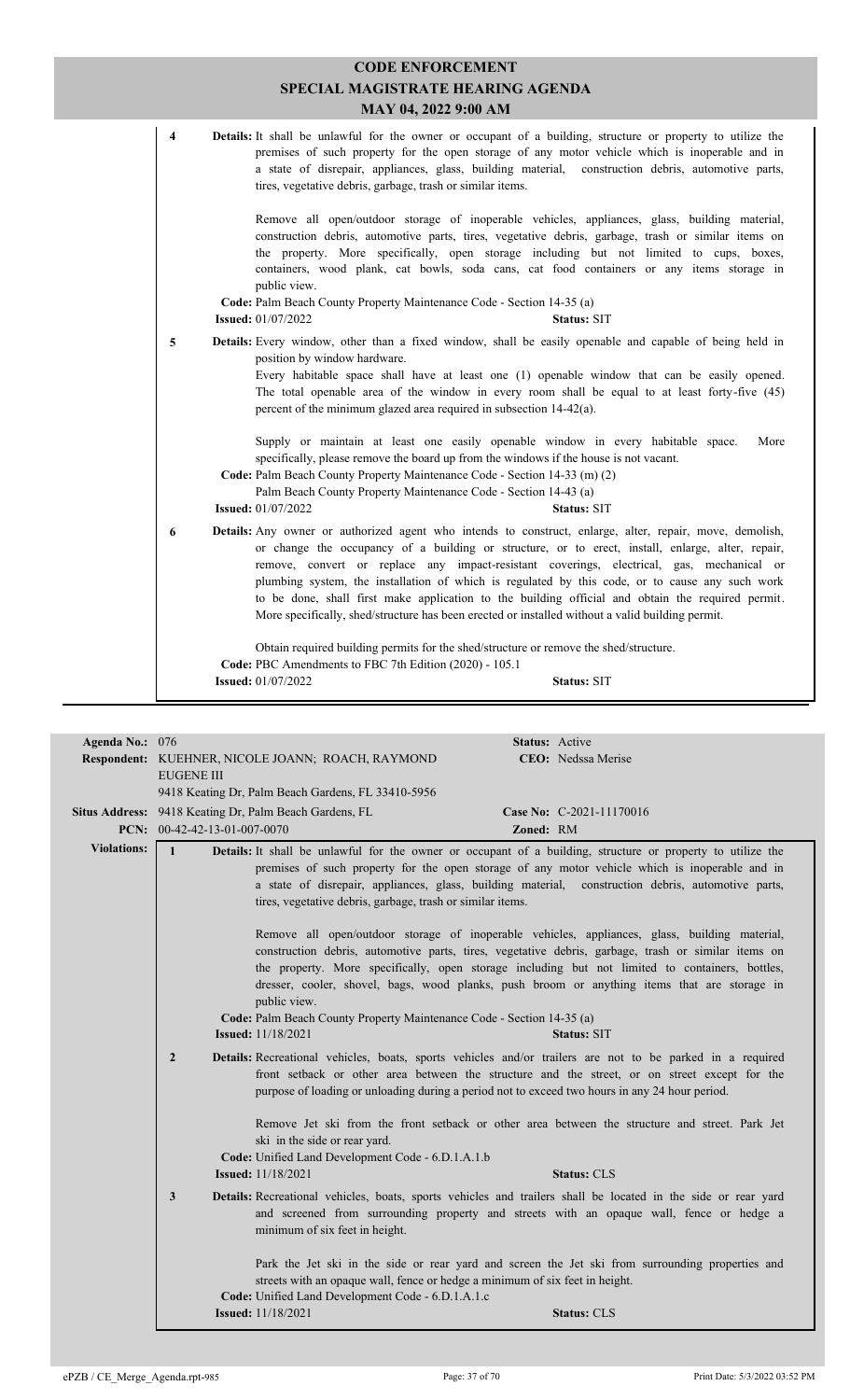|                    | <b>CODE ENFORCEMENT</b>                                                                                                                                                                                                                                                                                                                                                                                                                                                                                                                                                                                                                                                                                                                                  |  |  |
|--------------------|----------------------------------------------------------------------------------------------------------------------------------------------------------------------------------------------------------------------------------------------------------------------------------------------------------------------------------------------------------------------------------------------------------------------------------------------------------------------------------------------------------------------------------------------------------------------------------------------------------------------------------------------------------------------------------------------------------------------------------------------------------|--|--|
|                    | SPECIAL MAGISTRATE HEARING AGENDA                                                                                                                                                                                                                                                                                                                                                                                                                                                                                                                                                                                                                                                                                                                        |  |  |
|                    | MAY 04, 2022 9:00 AM                                                                                                                                                                                                                                                                                                                                                                                                                                                                                                                                                                                                                                                                                                                                     |  |  |
|                    | Details: The roof and flashing shall be sound, tight and not have defects that admit rain. Roof drainage<br>$\overline{4}$<br>shall be adequate to prevent dampness or deterioration in the walls or interior portion of the<br>structure. Roof drains, gutters and down spouts shall be maintained in good repair and free<br>from obstructions. Roof water shall not be discharged in a manner that creates an adjacent<br>public nuisance.<br>Repair/maintain roof, flashing, drains, gutters and downspouts as required. Make necessary<br>repairs to the roof. (Permit may require contact building department for more information<br>561-233-5120)                                                                                                |  |  |
|                    |                                                                                                                                                                                                                                                                                                                                                                                                                                                                                                                                                                                                                                                                                                                                                          |  |  |
|                    | Code: Palm Beach County Property Maintenance Code - Section 14-33 (g)                                                                                                                                                                                                                                                                                                                                                                                                                                                                                                                                                                                                                                                                                    |  |  |
|                    | <b>Issued:</b> 11/18/2021<br><b>Status: SIT</b>                                                                                                                                                                                                                                                                                                                                                                                                                                                                                                                                                                                                                                                                                                          |  |  |
| Agenda No.: 077    | Status: Active<br>CEO: Nedssa Merise<br>Respondent: U.S BANK TRUST, N.A., NOT IN ITS INDIVIDUAL<br>CAPACITY BUT SOLELY AS OWNER TRUSTEE OF<br>KINGSMEAD ASSET HOLDING TRUST.<br>13025 Ballantyne Corporate Pl, Charlotte, NC 28277-1498                                                                                                                                                                                                                                                                                                                                                                                                                                                                                                                  |  |  |
|                    | Situs Address: 3848 Van Cott St, West Palm Beach, FL<br>Case No: C-2021-12140009                                                                                                                                                                                                                                                                                                                                                                                                                                                                                                                                                                                                                                                                         |  |  |
|                    | <b>PCN:</b> $00-43-42-18-08-000-0031$<br>Zoned: RM                                                                                                                                                                                                                                                                                                                                                                                                                                                                                                                                                                                                                                                                                                       |  |  |
| <b>Violations:</b> | $\overline{2}$<br>Details: Any owner or authorized agent who intends to construct, enlarge, alter, repair, move, demolish,<br>or change the occupancy of a building or structure, or to erect, install, enlarge, alter, repair,<br>remove, convert or replace any impact-resistant coverings, electrical, gas, mechanical or<br>plumbing system, the installation of which is regulated by this code, or to cause any such work<br>to be done, shall first make application to the building official and obtain the required permit.<br>More specifically, fence has been erected or installed without a valid building permit.                                                                                                                          |  |  |
|                    | Obtain required building permits for the fence or remove the fence.                                                                                                                                                                                                                                                                                                                                                                                                                                                                                                                                                                                                                                                                                      |  |  |
|                    | Code: PBC Amendments to FBC 7th Edition (2020) - 105.1                                                                                                                                                                                                                                                                                                                                                                                                                                                                                                                                                                                                                                                                                                   |  |  |
|                    | <b>Issued:</b> 12/21/2021<br><b>Status: SIT</b>                                                                                                                                                                                                                                                                                                                                                                                                                                                                                                                                                                                                                                                                                                          |  |  |
|                    | Details: Garbage Carts and Yard Waste Containers shall be placed at the Collection Point no earlier than<br>3:00 p.m. on the day preceding the day upon which collection is customarily made. Garbage<br>Carts and Yard Waste Containers shall be removed from the Collection Point on the same day<br>collection is scheduled to occur.<br>Except when placed for collection service in accordance with subsection $25-1(c)(1)a$ .-f., Garbage<br>Carts and Yard Waste Containers shall be placed in a storage location within, adjacent to, or<br>behind a structure, building, fence, landscaping, or other barrier which substantially screens<br>the view of the Garbage Carts and Yard Waste Containers from the street or public<br>right-of-way. |  |  |
|                    | Store garbage containers so that they are screened from view from streets or public<br>right-of-way. More specifically, included but not limited to garbage containers (trashcan) need<br>to be removed from the public right-of-way: swale, public view, sidewalks, and streets after<br>pickup no later than the same day collection is scheduled to occur.<br>Code: Palm Beach County Codes & Ordinances - Chapter 25-1(c)(1)a. & b.                                                                                                                                                                                                                                                                                                                  |  |  |

Palm Beach County Codes & Ordinances - Chapter 25-1(c)(1)g.<br>d: 12/21/2021 **Status:** CLS **Issued:** 12/21/2021

| Agenda No.: 078    |                                                                                                                                                                                                                                                                                                                                                                                                                                                                                                                                                                                                                                                                                                                                                                                                                                                                                                                                                                                                                                                                                                                                                                                    |                  | <b>Status:</b> Removed     |
|--------------------|------------------------------------------------------------------------------------------------------------------------------------------------------------------------------------------------------------------------------------------------------------------------------------------------------------------------------------------------------------------------------------------------------------------------------------------------------------------------------------------------------------------------------------------------------------------------------------------------------------------------------------------------------------------------------------------------------------------------------------------------------------------------------------------------------------------------------------------------------------------------------------------------------------------------------------------------------------------------------------------------------------------------------------------------------------------------------------------------------------------------------------------------------------------------------------|------------------|----------------------------|
|                    | Respondent: TORRES, JOHN I                                                                                                                                                                                                                                                                                                                                                                                                                                                                                                                                                                                                                                                                                                                                                                                                                                                                                                                                                                                                                                                                                                                                                         |                  | <b>CEO</b> : Nedssa Merise |
|                    | 4656 Square Lake Dr, Palm Bch Gdns, FL 33418-6178                                                                                                                                                                                                                                                                                                                                                                                                                                                                                                                                                                                                                                                                                                                                                                                                                                                                                                                                                                                                                                                                                                                                  |                  |                            |
|                    | Situs Address: 9179 Sunrise Dr, West Palm Beach, FL                                                                                                                                                                                                                                                                                                                                                                                                                                                                                                                                                                                                                                                                                                                                                                                                                                                                                                                                                                                                                                                                                                                                |                  | Case No: C-2022-01040011   |
|                    | PCN: $00-43-42-18-00-000-7120$                                                                                                                                                                                                                                                                                                                                                                                                                                                                                                                                                                                                                                                                                                                                                                                                                                                                                                                                                                                                                                                                                                                                                     | <b>Zoned: RM</b> |                            |
| <b>Violations:</b> | $\mathfrak{D}$<br><b>Details:</b> Vehicles shall only be parked on an improved surface in the Urban Suburban Tier.                                                                                                                                                                                                                                                                                                                                                                                                                                                                                                                                                                                                                                                                                                                                                                                                                                                                                                                                                                                                                                                                 |                  |                            |
|                    | Please park vehicles on an improved surface or remove the vehicle(s). More specifically,<br>included but not limited to all vehicles parking on the grass. Parking on the grass is prohibited<br>at all time. Please relocate the vehicles to a paved surface and refrain from parking on the lawn.<br>Code: Unified Land Development Code - 6.D.1.A.4.a.2.b<br><b>Issued:</b> 01/07/2022<br><b>Details:</b> It shall be unlawful for the owner or occupant of a building, structure or property to utilize the<br>3<br>premises of such property for the open storage of any motor vehicle which is inoperable and in<br>a state of disrepair, appliances, glass, building material, construction debris, automotive parts,<br>tires, vegetative debris, garbage, trash or similar items.<br>Remove all open/outdoor storage of inoperable vehicles, appliances, glass, building material,<br>construction debris, automotive parts, tires, vegetative debris, garbage, trash or similar items on<br>the property. More specifically, including but not limited to all the items storage in public view.<br>Code: Palm Beach County Property Maintenance Code - Section 14-35 (a) |                  | <b>Status: CLS</b>         |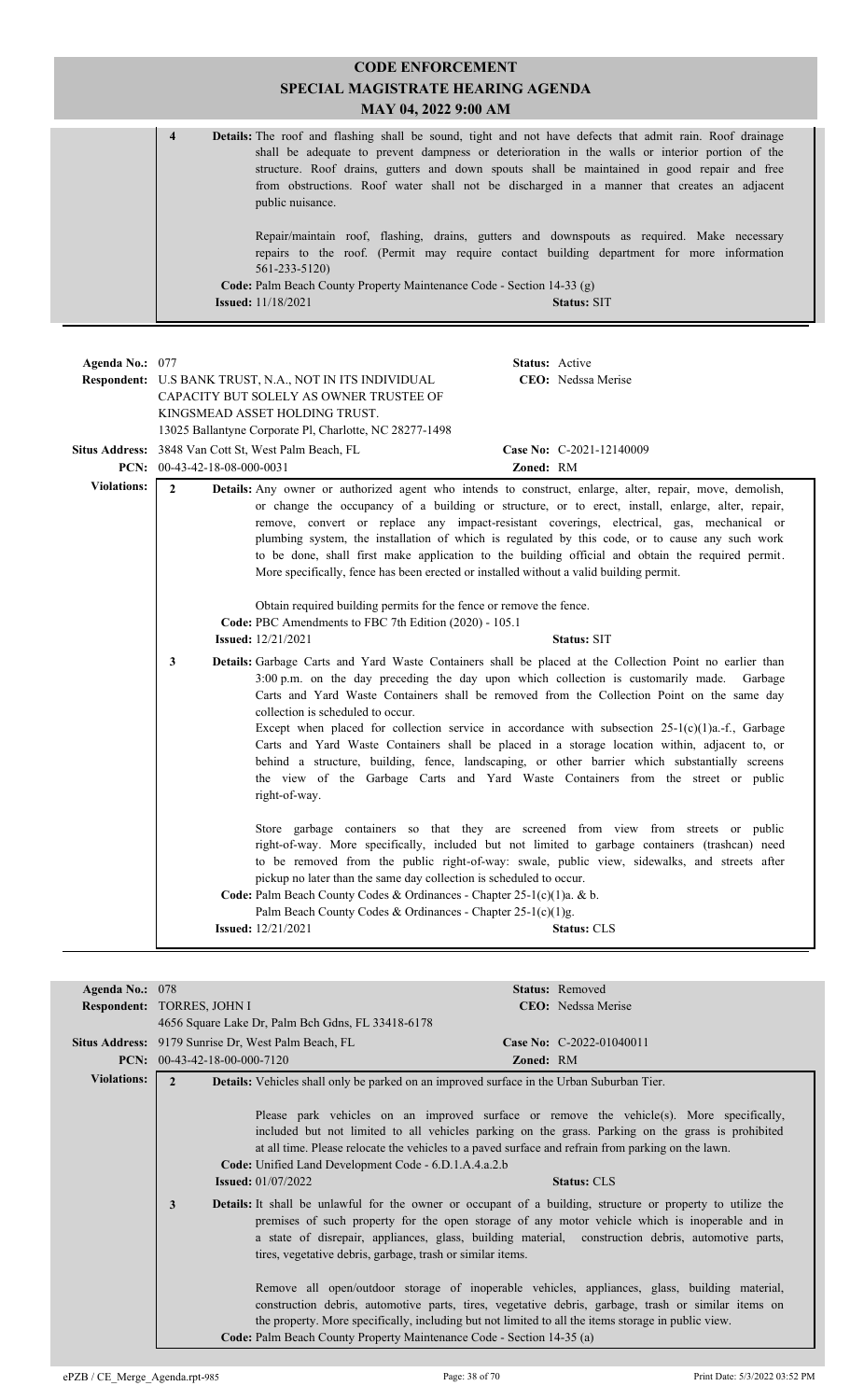|                         | <b>Issued:</b> $01/07/2022$                                 | <b>Status: CLS</b>                                                                                                                                                                                                                                                                                                                                                                                                                                                                                                                                                                                                                                                                                      |
|-------------------------|-------------------------------------------------------------|---------------------------------------------------------------------------------------------------------------------------------------------------------------------------------------------------------------------------------------------------------------------------------------------------------------------------------------------------------------------------------------------------------------------------------------------------------------------------------------------------------------------------------------------------------------------------------------------------------------------------------------------------------------------------------------------------------|
| $\overline{\mathbf{4}}$ | collection is scheduled to occur<br>right-of-way.           | <b>Details:</b> Garbage Carts and Yard Waste Containers shall be placed at the Collection Point no earlier than<br>3:00 p.m. on the day preceding the day upon which collection is customarily made. Garbage<br>Carts and Yard Waste Containers shall be removed from the Collection Point on the same day<br>Except when placed for collection service in accordance with subsection $25-1(c)(1)a-f$ , Garbage<br>Carts and Yard Waste Containers shall be placed in a storage location within, adjacent to, or<br>behind a structure, building, fence, landscaping, or other barrier which substantially screens<br>the view of the Garbage Carts and Yard Waste Containers from the street or public |
|                         | no later than the same day collection is scheduled to occur | Store garbage containers so that they are screened from view from streets or public<br>right-of-way. More specifically, included but not limited to garbage containers (trashcan) from<br>the public right-of-way: swale, public view, sidewalks, and streets to be removed after pickup<br><b>Code:</b> Palm Beach County Codes & Ordinances - Chapter 25-1(c)(1)a. & b.<br>Palm Beach County Codes & Ordinances - Chapter $25-1(c)(1)g$ .                                                                                                                                                                                                                                                             |
|                         | <b>Issued:</b> 01/07/2022                                   | <b>Status: CLS</b>                                                                                                                                                                                                                                                                                                                                                                                                                                                                                                                                                                                                                                                                                      |

| Agenda No.: $079$                 | <b>Status:</b> Active<br><b>Respondent:</b> WRIGHT BROTHERS CONTRACTING SERVICES INC<br><b>CEO</b> : Nedssa Merise<br>8203 FOREGO Rd, Palm Beach Gardens, FL 33418                                                                                                                                                                                                                                                                                                                                                                                                                                                                                                                                                                                                                                                                                                                                              |
|-----------------------------------|-----------------------------------------------------------------------------------------------------------------------------------------------------------------------------------------------------------------------------------------------------------------------------------------------------------------------------------------------------------------------------------------------------------------------------------------------------------------------------------------------------------------------------------------------------------------------------------------------------------------------------------------------------------------------------------------------------------------------------------------------------------------------------------------------------------------------------------------------------------------------------------------------------------------|
| <b>Situs Address:</b> Roan Ln, FL | Case No: C-2022-01040001                                                                                                                                                                                                                                                                                                                                                                                                                                                                                                                                                                                                                                                                                                                                                                                                                                                                                        |
|                                   | <b>PCN:</b> $00-43-42-18-00-000-7190$<br>Zoned: RM                                                                                                                                                                                                                                                                                                                                                                                                                                                                                                                                                                                                                                                                                                                                                                                                                                                              |
| <b>Violations:</b>                | $\mathbf{2}$<br><b>Details:</b> It shall be unlawful for the owner or occupant of a building, structure or property to utilize the<br>premises of such property for the open storage of any motor vehicle which is inoperable and in<br>a state of disrepair, appliances, glass, building material, construction debris, automotive parts,<br>tires, vegetative debris, garbage, trash or similar items.<br>Remove all open/outdoor storage of inoperable vehicles, appliances, glass, building material,<br>construction debris, automotive parts, tires, vegetative debris, garbage, trash or similar items on<br>the property. More specifically, open storage including but not limited to metal fence, tree<br>branches, gallons any items storage on the vacant lot.<br><b>Code:</b> Palm Beach County Property Maintenance Code - Section 14-35 (a)<br><b>Issued:</b> $01/04/2022$<br><b>Status: SIT</b> |

**cc:** Wright Brothers Contracting Services Inc

| Agenda No.: 080    |                                                                                                                                                                         | <b>Status: Removed</b>                                                                                                                                                                                                                                                                                                                                                                                                                                                                                                                                                                                                                            |
|--------------------|-------------------------------------------------------------------------------------------------------------------------------------------------------------------------|---------------------------------------------------------------------------------------------------------------------------------------------------------------------------------------------------------------------------------------------------------------------------------------------------------------------------------------------------------------------------------------------------------------------------------------------------------------------------------------------------------------------------------------------------------------------------------------------------------------------------------------------------|
|                    | Respondent: Sonia Barrera as Trustee of Artemi Revocable Trust, dated                                                                                                   | CEO: Joanna Mirodias                                                                                                                                                                                                                                                                                                                                                                                                                                                                                                                                                                                                                              |
|                    | May 27, 2015                                                                                                                                                            |                                                                                                                                                                                                                                                                                                                                                                                                                                                                                                                                                                                                                                                   |
|                    | 6260 SW 20th Ter, Miami, FL 33155-2055                                                                                                                                  |                                                                                                                                                                                                                                                                                                                                                                                                                                                                                                                                                                                                                                                   |
|                    | Situs Address: 15730 101st Trl N, Jupiter, FL                                                                                                                           | Case No: C-2021-06020076                                                                                                                                                                                                                                                                                                                                                                                                                                                                                                                                                                                                                          |
|                    | <b>PCN:</b> $00-41-41-13-00-000-1030$                                                                                                                                   | Zoned: AR                                                                                                                                                                                                                                                                                                                                                                                                                                                                                                                                                                                                                                         |
| <b>Violations:</b> | $\mathbf{1}$<br>the time of first stopping or parking.<br>Code: Unified Land Development Code - 6.D.1.A.4.a.2.a                                                         | <b>Details:</b> It shall be unlawful for any owner of land in any residential district to park on, cause to be<br>parked on, or allow to be parked on residentially zoned land any unlicensed or unregistered<br>vehicle, or equipment commercial vehicle, sports vehicle, recreational vehicle, marine vessel or<br>trailer for a period exceeding one hour in any 24 hour period, each such period commencing at                                                                                                                                                                                                                                |
|                    | <b>Issued:</b> 06/04/2021                                                                                                                                               | <b>Status: CLS</b>                                                                                                                                                                                                                                                                                                                                                                                                                                                                                                                                                                                                                                |
|                    | 3<br>tires, vegetative debris, garbage, trash or similar items.<br>Code: Palm Beach County Property Maintenance Code - Section 14-35 (a)<br><b>Issued:</b> 06/04/2021   | <b>Details:</b> It shall be unlawful for the owner or occupant of a building, structure or property to utilize the<br>premises of such property for the open storage of any motor vehicle which is inoperable and in<br>a state of disrepair, appliances, glass, building material, construction debris, automotive parts,<br><b>Status: CLS</b>                                                                                                                                                                                                                                                                                                  |
|                    | $\overline{\mathbf{4}}$<br>erected or installed without a valid building permit.<br>Code: PBC Amendments to FBC 7th Edition (2020) - 105.1<br><b>Issued:</b> 06/04/2021 | <b>Details:</b> Any owner or authorized agent who intends to construct, enlarge, alter, repair, move, demolish,<br>or change the occupancy of a building or structure, or to erect, install, enlarge, alter, repair,<br>remove, convert or replace any impact-resistant coverings, electrical, gas, mechanical or<br>plumbing system, the installation of which is regulated by this code, or to cause any such work<br>to be done, shall first make application to the building official and obtain the required permit.<br>More specifically, the wood screen structure located on the SE corner of the property has been<br><b>Status: CLS</b> |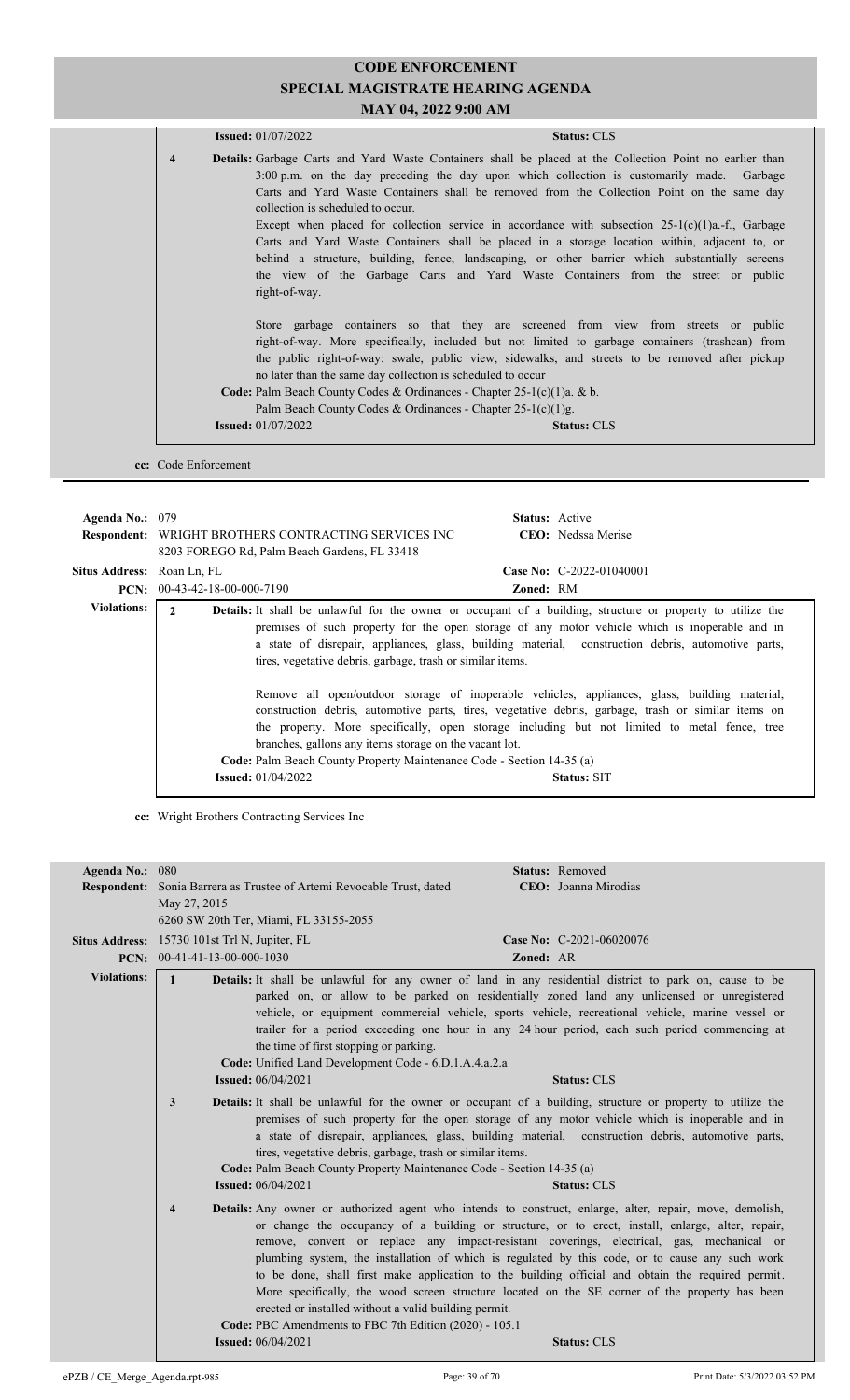**cc:** Barrera, Sonia

| Agenda No.: 081    |                                                                                                                                               | <b>Status:</b> Active                                                                                                                                                                                                                                                                                                                                                                                                                                                                                                                                                                                                                 |
|--------------------|-----------------------------------------------------------------------------------------------------------------------------------------------|---------------------------------------------------------------------------------------------------------------------------------------------------------------------------------------------------------------------------------------------------------------------------------------------------------------------------------------------------------------------------------------------------------------------------------------------------------------------------------------------------------------------------------------------------------------------------------------------------------------------------------------|
|                    | Respondent: Gozzo, Joseph Anthony; Gozzo, Payton<br>18376 Loxahatchee River Rd, Jupiter, FL 33458-3465                                        | CEO: Joanna Mirodias                                                                                                                                                                                                                                                                                                                                                                                                                                                                                                                                                                                                                  |
|                    | Situs Address: 18376 Loxahatchee River Rd, Jupiter, FL<br>PCN: $00-42-40-35-03-000-0421$                                                      | Case No: C-2021-12290012<br>Zoned: RS                                                                                                                                                                                                                                                                                                                                                                                                                                                                                                                                                                                                 |
| <b>Violations:</b> | $\mathbf{1}$<br>Code: PBC Amendments to FBC 7th Edition (2020) - 105.1<br><b>Issued:</b> 01/20/2022                                           | Details: Any owner or authorized agent who intends to construct, enlarge, alter, repair, move, demolish,<br>or change the occupancy of a building or structure, or to erect, install, enlarge, alter, repair,<br>remove, convert or replace any impact-resistant coverings, electrical, gas, mechanical or<br>plumbing system, the installation of which is regulated by this code, or to cause any such work<br>to be done, shall first make application to the building official and obtain the required permit.<br>More specifically, the wood fence has been erected or installed without a valid building permit.<br>Status: SIT |
|                    | $\overline{2}$<br>Code: PBC Amendments to FBC 7th Edition (2020) - 105.1<br><b>Issued:</b> 01/20/2022                                         | Details: Any owner or authorized agent who intends to construct, enlarge, alter, repair, move, demolish,<br>or change the occupancy of a building or structure, or to erect, install, enlarge, alter, repair,<br>remove, convert or replace any impact-resistant coverings, electrical, gas, mechanical or<br>plumbing system, the installation of which is regulated by this code, or to cause any such work<br>to be done, shall first make application to the building official and obtain the required permit.<br>More specifically, the tiki hut has been erected or installed without a valid building permit.<br>Status: SIT   |
|                    | 3<br>listed on https://hydrapressurecleaning.com/contact/.<br>Code: Unified Land Development Code - 4.B.1.E.10.f<br><b>Issued:</b> 01/20/2022 | Details: No external evidence or sign shall advertise, display, or otherwise indicate the presence of the<br>home occupation, nor shall the street address of the home occupation be advertised through<br>signs, billboards, television, radio, or newspapers. Advertising on vehicles shall be limited to<br>the minimum necessary to meet requirements mandated by F.S. Chapter 489 or Chapter 67-1876<br>of the PBC Contractors Certification Division Manual. More specifically, the street address is<br><b>Status: SIT</b>                                                                                                     |
|                    | $\overline{\mathbf{4}}$<br>are prohibited.<br>Code: Unified Land Development Code - 4.B.1.E.10.n<br><b>Issued:</b> 01/20/2022                 | Details: One business related vehicle per dwelling unit not over one ton rated capacity may be parked at<br>the home, provided the vehicle is registered to a resident of the dwelling, commercial vehicles<br><b>Status: SIT</b>                                                                                                                                                                                                                                                                                                                                                                                                     |

| Agenda No.: $082$  |                                                        | <b>Status:</b> Removed                                                                                                                                                                                                                                                                                                                                                                                                                                                                               |
|--------------------|--------------------------------------------------------|------------------------------------------------------------------------------------------------------------------------------------------------------------------------------------------------------------------------------------------------------------------------------------------------------------------------------------------------------------------------------------------------------------------------------------------------------------------------------------------------------|
|                    | Respondent: Hartman, Eric; Hartman, Brooke             | CEO: Joanna Mirodias                                                                                                                                                                                                                                                                                                                                                                                                                                                                                 |
|                    | 19378 W Indies Ln, Tequesta, FL 33469-2058             |                                                                                                                                                                                                                                                                                                                                                                                                                                                                                                      |
|                    | <b>Situs Address:</b> 19378 W Indies Ln, Jupiter, FL   | Case No: $C-2021-05110018$                                                                                                                                                                                                                                                                                                                                                                                                                                                                           |
|                    | <b>PCN:</b> $00-42-40-25-04-002-0160$                  | <b>Zoned: RS</b>                                                                                                                                                                                                                                                                                                                                                                                                                                                                                     |
| <b>Violations:</b> |                                                        | Details: Any owner or authorized agent who intends to construct, enlarge, alter, repair, move, demolish,                                                                                                                                                                                                                                                                                                                                                                                             |
|                    | Code: PBC Amendments to FBC 7th Edition (2020) - 105.1 | or change the occupancy of a building or structure, or to erect, install, enlarge, alter, repair,<br>remove, convert or replace any impact-resistant coverings, electrical, gas, mechanical or<br>plumbing system, the installation of which is regulated by this code, or to cause any such work<br>to be done, shall first make application to the building official and obtain the required permit.<br>More specifically, the pool has been erected or installed without a valid building permit. |
|                    | <b>Issued:</b> $05/11/2021$                            | <b>Status: CLS</b>                                                                                                                                                                                                                                                                                                                                                                                                                                                                                   |

| Agenda No.: 083    | <b>Respondent: SGH MANAGEMENT &amp; LEASING LLC</b><br>21 N Hepburn Ave, Ste 14, Jupiter, FL 33458-3517                                                                 |                  | <b>Status:</b> Removed<br>CEO: Joanna Mirodias                                                                                                                                                                                                                                                                                                   |
|--------------------|-------------------------------------------------------------------------------------------------------------------------------------------------------------------------|------------------|--------------------------------------------------------------------------------------------------------------------------------------------------------------------------------------------------------------------------------------------------------------------------------------------------------------------------------------------------|
|                    | <b>Situs Address:</b> 17335 Lincoln Ln, Jupiter, FL<br>$PCN: 00-42-41-03-08-000-0210$                                                                                   | <b>Zoned: RH</b> | Case No: $C-2021-12220028$                                                                                                                                                                                                                                                                                                                       |
| <b>Violations:</b> | tires, vegetative debris, garbage, trash or similar items.<br><b>Code:</b> Palm Beach County Property Maintenance Code - Section 14-35 (a)<br><b>Issued:</b> 12/22/2021 |                  | <b>Details:</b> It shall be unlawful for the owner or occupant of a building, structure or property to utilize the<br>premises of such property for the open storage of any motor vehicle which is inoperable and in<br>a state of disrepair, appliances, glass, building material, construction debris, automotive parts,<br><b>Status: CLS</b> |

**cc:** Sgh Management & Leasing Llc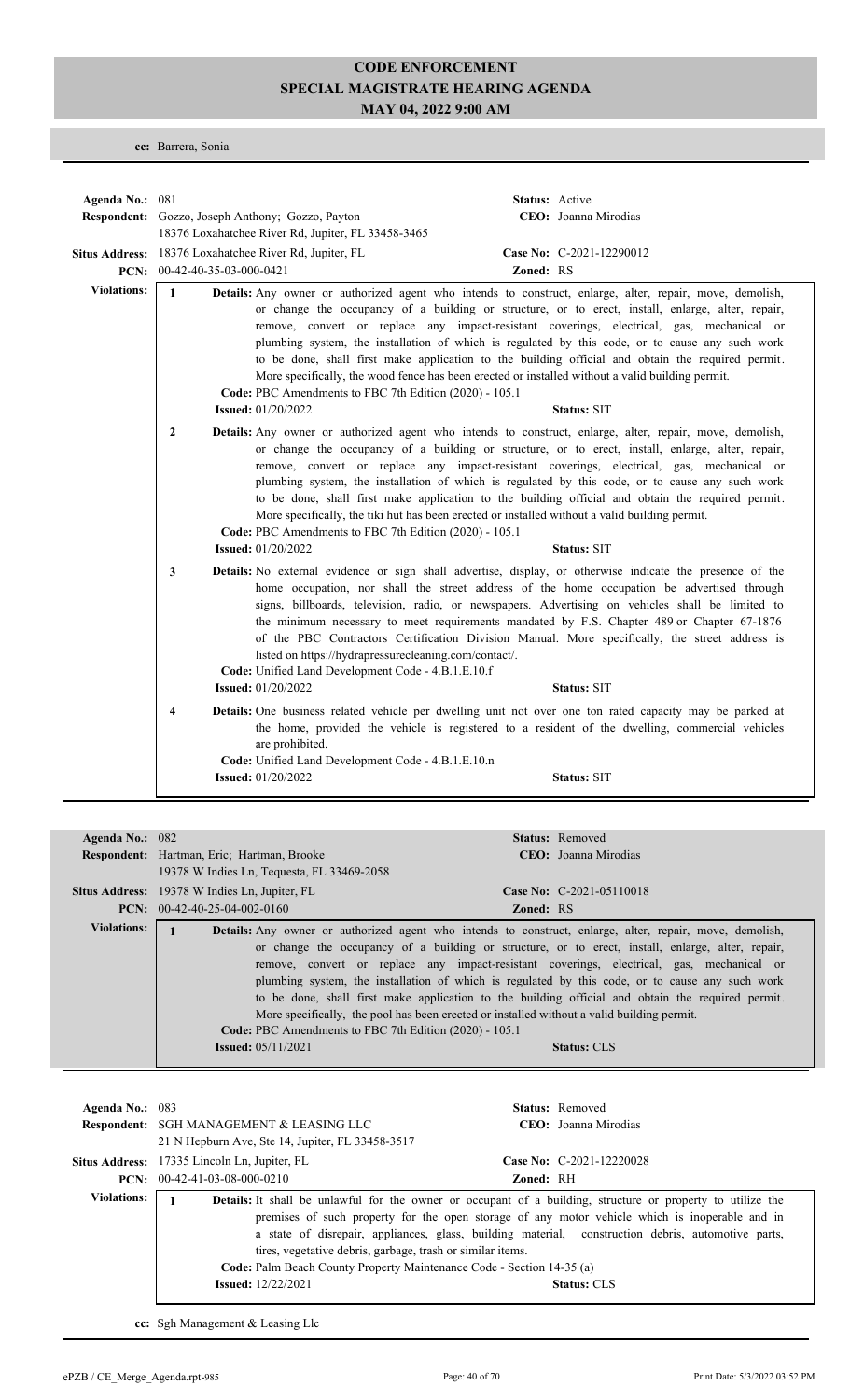| Agenda No.: 084    | <b>Status:</b> Removed                                                                                         |  |  |  |  |  |
|--------------------|----------------------------------------------------------------------------------------------------------------|--|--|--|--|--|
|                    | <b>Respondent: STANDER PROPERTIES OF FLORIDA, LLC</b><br>CEO: Joanna Mirodias                                  |  |  |  |  |  |
|                    | 4400 PGA Blvd, Ste 603, Palm Beach Gardens, FL 33410                                                           |  |  |  |  |  |
|                    | Case No: C-2021-11160025<br><b>Situs Address:</b> 14930 Corporate Rd S, Unit 17 Building 1, Jupiter, FL        |  |  |  |  |  |
|                    | <b>PCN:</b> $00-41-41-17-09-000-0170$<br><b>Zoned: PIPD</b>                                                    |  |  |  |  |  |
| <b>Violations:</b> | <b>Details:</b> Where additional permits, approvals, certificates, or licenses are required by other agencies, |  |  |  |  |  |
|                    | approval shall be obtained from those other agencies. Specifically, a kitchen and workroom                     |  |  |  |  |  |
|                    | have been installed without a valid building permit.                                                           |  |  |  |  |  |
|                    | Code: National Fire Protection Association 1 - 2018 Chapter 1 Administration 1.12.6.3                          |  |  |  |  |  |
|                    | <b>Issued:</b> 11/16/2021<br><b>Status: CEH</b>                                                                |  |  |  |  |  |
|                    |                                                                                                                |  |  |  |  |  |

| Agenda No.: 085    |                                                                                                                                                                   | Status: Removed                                                                                                                                                                                                                                                                                                                                                                                                                                                                                                                                                                                                                                   |
|--------------------|-------------------------------------------------------------------------------------------------------------------------------------------------------------------|---------------------------------------------------------------------------------------------------------------------------------------------------------------------------------------------------------------------------------------------------------------------------------------------------------------------------------------------------------------------------------------------------------------------------------------------------------------------------------------------------------------------------------------------------------------------------------------------------------------------------------------------------|
|                    | <b>Respondent:</b> Stattner, Allison M                                                                                                                            | CEO: Joanna Mirodias                                                                                                                                                                                                                                                                                                                                                                                                                                                                                                                                                                                                                              |
|                    | 19343 Gulfstream Dr. Jupiter, FL 33469-2049                                                                                                                       |                                                                                                                                                                                                                                                                                                                                                                                                                                                                                                                                                                                                                                                   |
| Situs Address:     | 19343 Gulfstream Dr. Jupiter, FL                                                                                                                                  | Case No: C-2021-12150006                                                                                                                                                                                                                                                                                                                                                                                                                                                                                                                                                                                                                          |
| PCN:               | 00-42-40-25-03-002-0050                                                                                                                                           | <b>Zoned: RS</b>                                                                                                                                                                                                                                                                                                                                                                                                                                                                                                                                                                                                                                  |
| <b>Violations:</b> | minimum of six feet in height.<br>Code: Unified Land Development Code - 6.D.1.A.1.b<br>Unified Land Development Code - 6.D.1.A.1.c<br><b>Issued:</b> $12/21/2021$ | Details: Recreational vehicles, boats, sports vehicles and/or trailers are not to be parked in a required<br>front setback or other area between the structure and the street, or on street except for the<br>purpose of loading or unloading during a period not to exceed two hours in any 24 hour period.<br>Recreational vehicles, boats, sports vehicles and trailers shall be located in the side or rear yard<br>and screened from surrounding property and streets with an opaque wall, fence or hedge a<br><b>Status: CEH</b>                                                                                                            |
|                    | 2<br>Code: PBC Amendments to FBC 7th Edition (2020) - 105.1<br><b>Issued:</b> 12/21/2021                                                                          | <b>Details:</b> Any owner or authorized agent who intends to construct, enlarge, alter, repair, move, demolish,<br>or change the occupancy of a building or structure, or to erect, install, enlarge, alter, repair,<br>remove, convert or replace any impact-resistant coverings, electrical, gas, mechanical or<br>plumbing system, the installation of which is regulated by this code, or to cause any such work<br>to be done, shall first make application to the building official and obtain the required permit.<br>More specifically, the driveway has been erected or installed without a valid building permit.<br><b>Status: CEH</b> |

| Agenda No.: 086    |                                                                                              | <b>Status:</b> Removed                                                                                                                                                                                                                                                                                                                                                                                                                                                                                                                                                                                                      |  |
|--------------------|----------------------------------------------------------------------------------------------|-----------------------------------------------------------------------------------------------------------------------------------------------------------------------------------------------------------------------------------------------------------------------------------------------------------------------------------------------------------------------------------------------------------------------------------------------------------------------------------------------------------------------------------------------------------------------------------------------------------------------------|--|
|                    | Respondent: Teachout, David                                                                  | <b>CEO</b> : Joanna Mirodias                                                                                                                                                                                                                                                                                                                                                                                                                                                                                                                                                                                                |  |
|                    | 19298 Gulfstream Dr. Tequesta, FL 33469-2068                                                 |                                                                                                                                                                                                                                                                                                                                                                                                                                                                                                                                                                                                                             |  |
|                    | Situs Address: 19298 Gulfstream Dr. Jupiter, FL                                              | Case No: C-2021-12150007                                                                                                                                                                                                                                                                                                                                                                                                                                                                                                                                                                                                    |  |
|                    | $PCN: 00-42-40-25-03-001-0140$                                                               | <b>Zoned: RS</b>                                                                                                                                                                                                                                                                                                                                                                                                                                                                                                                                                                                                            |  |
| <b>Violations:</b> |                                                                                              | <b>Details:</b> Recreational vehicles, boats, sports vehicles and/or trailers are not to be parked in a required                                                                                                                                                                                                                                                                                                                                                                                                                                                                                                            |  |
|                    |                                                                                              | front setback or other area between the structure and the street, or on street except for the<br>purpose of loading or unloading during a period not to exceed two hours in any 24 hour period.                                                                                                                                                                                                                                                                                                                                                                                                                             |  |
|                    | <b>Code:</b> Unified Land Development Code - 6.D.1.A.1.b                                     |                                                                                                                                                                                                                                                                                                                                                                                                                                                                                                                                                                                                                             |  |
|                    | <b>Issued:</b> $12/22/2021$                                                                  | <b>Status: CLS</b>                                                                                                                                                                                                                                                                                                                                                                                                                                                                                                                                                                                                          |  |
|                    | $\overline{2}$<br>building permit.<br>Code: PBC Amendments to FBC 7th Edition (2020) - 105.1 | <b>Details:</b> Any owner or authorized agent who intends to construct, enlarge, alter, repair, move, demolish,<br>or change the occupancy of a building or structure, or to erect, install, enlarge, alter, repair,<br>remove, convert or replace any impact-resistant coverings, electrical, gas, mechanical or<br>plumbing system, the installation of which is regulated by this code, or to cause any such work<br>to be done, shall first make application to the building official and obtain the required permit.<br>More specifically, the canopy/membrane structure has been erected or installed without a valid |  |
|                    | <b>Issued:</b> 12/22/2021                                                                    | <b>Status: CLS</b>                                                                                                                                                                                                                                                                                                                                                                                                                                                                                                                                                                                                          |  |
|                    |                                                                                              |                                                                                                                                                                                                                                                                                                                                                                                                                                                                                                                                                                                                                             |  |

| Agenda No.: 087 |                                                                    |                  | <b>Status:</b> Removed   |  |  |
|-----------------|--------------------------------------------------------------------|------------------|--------------------------|--|--|
|                 | <b>Respondent:</b> Unknown Personal Representative, Spouse, Heirs, |                  | CEO: Joanna Mirodias     |  |  |
|                 | Devisees, Grantees, Assignees, Lienors, Creditors, Trustees        |                  |                          |  |  |
|                 | and All Other Parties Claiming By, Through, Under or               |                  |                          |  |  |
|                 | Against the Estate of Janet M. Rabold and All Other                |                  |                          |  |  |
|                 | Unknown Persons or Parties Having or Claiming to Have              |                  |                          |  |  |
|                 | Any Right, Title or Interest in the Property Located at 10104      |                  |                          |  |  |
|                 | 150th Ct N, Jupiter FL 33478 and 00-41-41-13-00-000-5570.          |                  |                          |  |  |
|                 | 2371 NW Buena Vista Rd, Dunnellon, FL 34431-1213                   |                  |                          |  |  |
|                 | <b>Situs Address:</b> 10104 150th Ct N, Jupiter, FL                |                  | Case No: C-2021-10130008 |  |  |
|                 | <b>PCN:</b> $00-41-41-13-00-000-5570$                              | <b>Zoned: AR</b> |                          |  |  |
|                 |                                                                    |                  |                          |  |  |

ePZB / CE\_Merge\_Agenda.rpt-985 Page: 41 of 70 Print Date: 5/3/2022 03:52 PM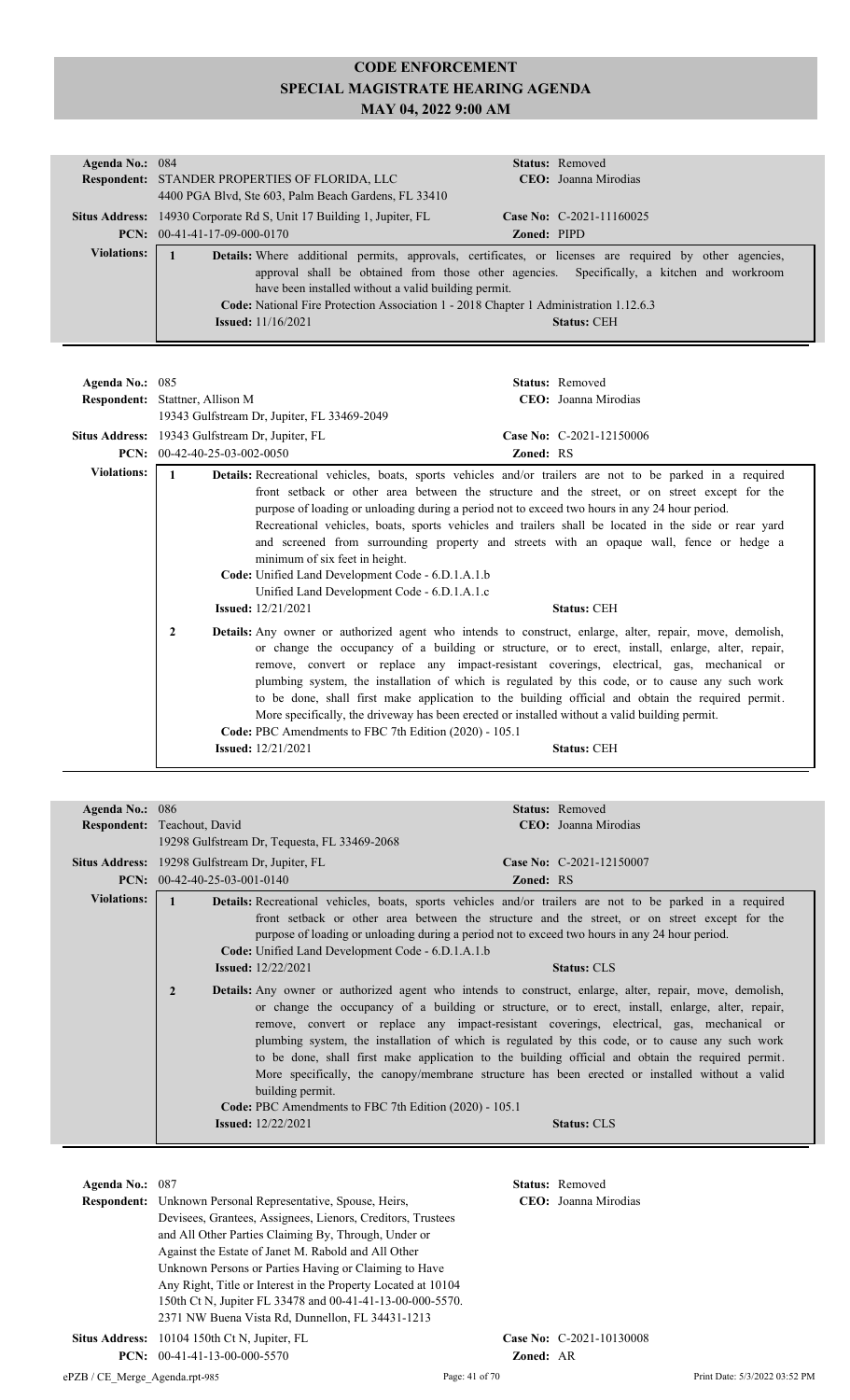| <b>CODE ENFORCEMENT</b><br>SPECIAL MAGISTRATE HEARING AGENDA |                         |                                                                                                                                                                                                                                                                                                                                                                                                                                                                                                                                                                                                                                                                                                                                |  |  |  |  |  |
|--------------------------------------------------------------|-------------------------|--------------------------------------------------------------------------------------------------------------------------------------------------------------------------------------------------------------------------------------------------------------------------------------------------------------------------------------------------------------------------------------------------------------------------------------------------------------------------------------------------------------------------------------------------------------------------------------------------------------------------------------------------------------------------------------------------------------------------------|--|--|--|--|--|
|                                                              | MAY 04, 2022 9:00 AM    |                                                                                                                                                                                                                                                                                                                                                                                                                                                                                                                                                                                                                                                                                                                                |  |  |  |  |  |
| <b>Violations:</b>                                           | $\mathbf{1}$            | Details: Maintenance of grassed areas and low-growing vegetation shall include weeding, watering,<br>fertilizing, pruning, mowing, edging or any other actions needed consistent with acceptable<br>horticultural practices.<br>Code: Palm Beach County Property Maintenance Code - Section 14-32 (c) (2)<br><b>Issued:</b> 10/21/2021<br><b>Status: CLS</b>                                                                                                                                                                                                                                                                                                                                                                   |  |  |  |  |  |
|                                                              | $\mathbf{2}$            | Details: It shall be unlawful for the owner or occupant of a building, structure or property to utilize the<br>premises of such property for the open storage of any motor vehicle which is inoperable and in<br>a state of disrepair, appliances, glass, building material, construction debris, automotive parts,<br>tires, vegetative debris, garbage, trash or similar items. More specifically, the tarp hanging from<br>the roof.<br>Code: Palm Beach County Property Maintenance Code - Section 14-35 (a)<br><b>Issued:</b> 10/21/2021<br><b>Status: CLS</b>                                                                                                                                                            |  |  |  |  |  |
|                                                              | 3                       | Details: The roof and flashing shall be sound, tight and not have defects that admit rain. Roof drainage<br>shall be adequate to prevent dampness or deterioration in the walls or interior portion of the<br>structure. Roof drains, gutters and down spouts shall be maintained in good repair and free<br>from obstructions. Roof water shall not be discharged in a manner that creates an adjacent<br>public nuisance. More specifically, the roof is in disrepair.<br>Code: Palm Beach County Property Maintenance Code - Section 14-33 (g)<br><b>Issued:</b> 10/21/2021<br><b>Status: CLS</b>                                                                                                                           |  |  |  |  |  |
|                                                              | $\overline{\mathbf{4}}$ | Details: One (1) address sign shall be required for each principal building or use on premises showing<br>the numerical address designation on the premises upon which they are maintained or in<br>multi-unit buildings which utilize a marquee/signboard, the full building address shall be posted<br>on such marquee/signboard. The address shall be posted in a color contrasting that of the<br>marquee/signboard or building a minimum of 4" for residential and 6" for commercial structure,<br>and of sufficient size to be plainly visible and legible from the roadway.<br>Code: Palm Beach County Property Maintenance Code - Section 14-33 (c)<br><b>Issued:</b> 10/21/2021<br><b>Status: CLS</b>                 |  |  |  |  |  |
|                                                              | 5                       | Details: Any owner or authorized agent who intends to construct, enlarge, alter, repair, move, demolish,<br>or change the occupancy of a building or structure, or to erect, install, enlarge, alter, repair,<br>remove, convert or replace any impact-resistant coverings, electrical, gas, mechanical or<br>plumbing system, the installation of which is regulated by this code, or to cause any such work<br>to be done, shall first make application to the building official and obtain the required permit.<br>More specifically, the fence has been erected or installed without a valid building permit.<br>Code: PBC Amendments to FBC 7th Edition (2020) - 105.1<br><b>Issued:</b> 10/21/2021<br><b>Status: CLS</b> |  |  |  |  |  |

| Agenda No.: 088    |                                                                                                                                                                                                                                                           | <b>Status:</b> Removed                                                                                                                                                                                                                                                                                                                                                                                                                                                                                                     |  |
|--------------------|-----------------------------------------------------------------------------------------------------------------------------------------------------------------------------------------------------------------------------------------------------------|----------------------------------------------------------------------------------------------------------------------------------------------------------------------------------------------------------------------------------------------------------------------------------------------------------------------------------------------------------------------------------------------------------------------------------------------------------------------------------------------------------------------------|--|
|                    | <b>Respondent:</b> Tobias, Susan E                                                                                                                                                                                                                        | CEO: Joanna Mirodias                                                                                                                                                                                                                                                                                                                                                                                                                                                                                                       |  |
|                    | 3882 Kenas St, West Palm Beach, FL 33403-1012                                                                                                                                                                                                             |                                                                                                                                                                                                                                                                                                                                                                                                                                                                                                                            |  |
|                    | <b>Situs Address:</b> 3882 Kenas St, West Palm Beach, FL                                                                                                                                                                                                  | Case No: $C-2021-08230052$                                                                                                                                                                                                                                                                                                                                                                                                                                                                                                 |  |
|                    | <b>PCN:</b> $00-43-42-18-09-000-0601$                                                                                                                                                                                                                     | <b>Zoned: RM</b>                                                                                                                                                                                                                                                                                                                                                                                                                                                                                                           |  |
| <b>Violations:</b> | <b>Details:</b> Any owner or authorized agent who intends to construct, enlarge, alter, repair, move, demolish,<br>3<br>installed without a valid building permit.<br>Code: PBC Amendments to FBC 7th Edition (2020) - 105.1<br><b>Issued:</b> 08/25/2021 | or change the occupancy of a building or structure, or to erect, install, enlarge, alter, repair,<br>remove, convert or replace any impact-resistant coverings, electrical, gas, mechanical or<br>plumbing system, the installation of which is regulated by this code, or to cause any such work<br>to be done, shall first make application to the building official and obtain the required permit.<br>More specifically, the shed located on the S.W. corner of the property has been erected or<br><b>Status: CLS</b> |  |

| Agenda No.: 089    | <b>Respondent:</b> Ford, Nicholas J; Napolitano, Misty L.<br>22618 SW 54th Ave, Boca Raton, FL 33433-6285                              | <b>Status:</b> Removed<br><b>CEO</b> : Nick N Navarro                                                                                                                                                                                                                                                                                                                                                                                                                                                                                                                                                                                               |
|--------------------|----------------------------------------------------------------------------------------------------------------------------------------|-----------------------------------------------------------------------------------------------------------------------------------------------------------------------------------------------------------------------------------------------------------------------------------------------------------------------------------------------------------------------------------------------------------------------------------------------------------------------------------------------------------------------------------------------------------------------------------------------------------------------------------------------------|
|                    | <b>Situs Address:</b> 22618 SW 54th Ave, Boca Raton, FL<br>$PCN: 00-42-47-29-05-001-0060$                                              | Case No: $C-2021-06140019$<br><b>Zoned: RS</b>                                                                                                                                                                                                                                                                                                                                                                                                                                                                                                                                                                                                      |
| <b>Violations:</b> | $\overline{2}$<br>or site-plan review permit.<br>Code: PBC Amendments to FBC 7th Edition (2020) - 105.1<br><b>Issued:</b> $06/15/2021$ | <b>Details:</b> Any owner or authorized agent who intends to construct, enlarge, alter, repair, move, demolish,<br>or change the occupancy of a building or structure, or to erect, install, enlarge, alter, repair,<br>remove, convert or replace any impact-resistant coverings, electrical, gas, mechanical or<br>plumbing system, the installation of which is regulated by this code, or to cause any such work<br>to be done, shall first make application to the building official and obtain the required permit.<br>More specifically, a shed has been has been erected or installed without a valid building permit<br><b>Status: CLS</b> |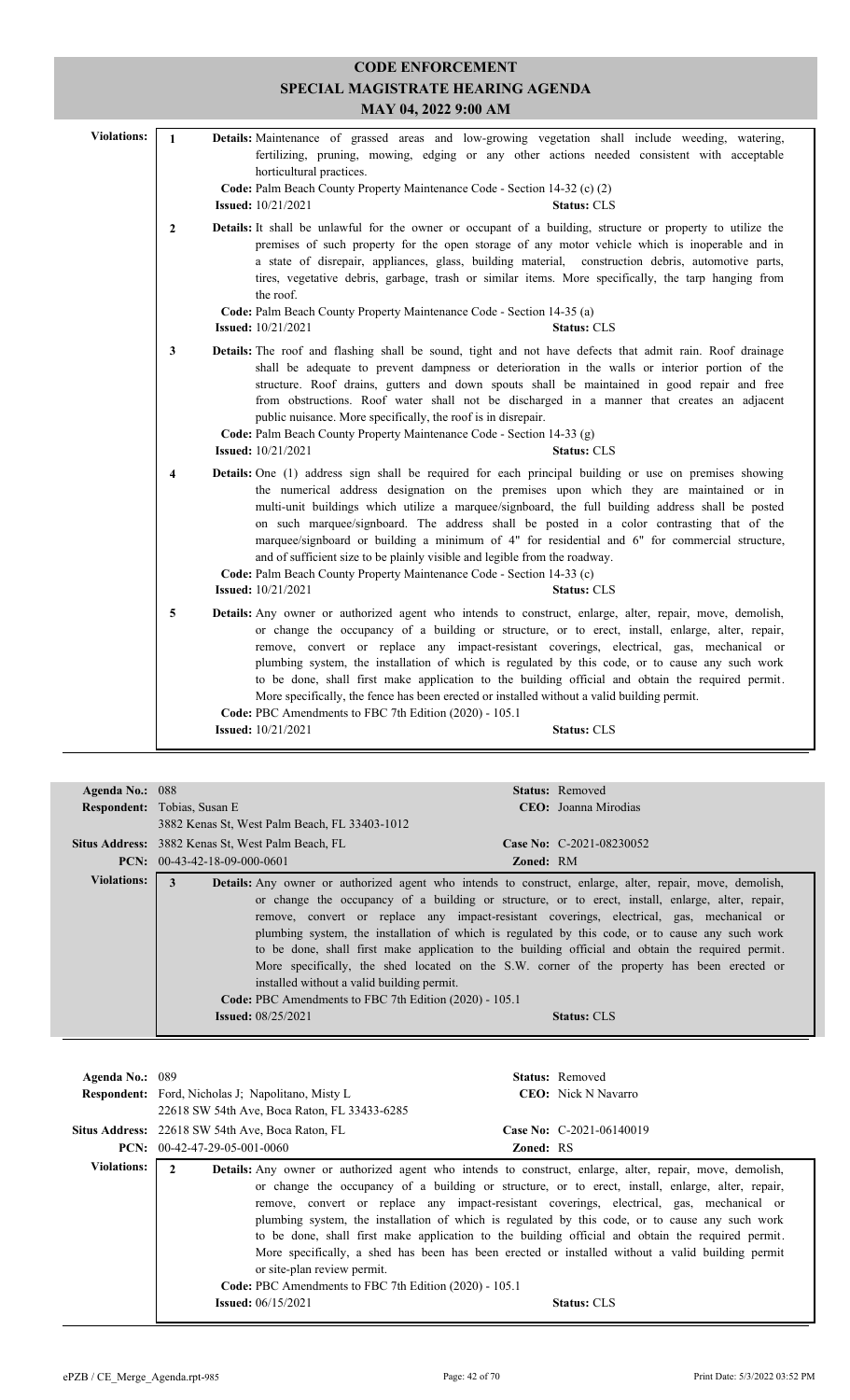| Agenda No.: 090    |                              |                                                                                                                                                                                                                                                                                                                                                                                                                                                                                               | Status: Active   |                             |
|--------------------|------------------------------|-----------------------------------------------------------------------------------------------------------------------------------------------------------------------------------------------------------------------------------------------------------------------------------------------------------------------------------------------------------------------------------------------------------------------------------------------------------------------------------------------|------------------|-----------------------------|
|                    | Respondent: Kreczmer, Aida   |                                                                                                                                                                                                                                                                                                                                                                                                                                                                                               |                  | <b>CEO</b> : Nick N Navarro |
|                    |                              | 6171 Terra Mere Cir, Boynton Beach, FL 33437-4920                                                                                                                                                                                                                                                                                                                                                                                                                                             |                  |                             |
|                    |                              |                                                                                                                                                                                                                                                                                                                                                                                                                                                                                               |                  |                             |
|                    |                              | Situs Address: 6171 Terra Mere Cir, Boynton Beach, FL                                                                                                                                                                                                                                                                                                                                                                                                                                         |                  | Case No: C-2022-01120020    |
|                    | PCN: 00-42-45-34-17-000-0330 |                                                                                                                                                                                                                                                                                                                                                                                                                                                                                               | <b>Zoned: RS</b> |                             |
| <b>Violations:</b> | $\mathbf{1}$                 | Details: All structures shall be kept free from insect and vermin infestation. All structures in which<br>insects or vermin are found shall be promptly exterminated by approved processes that will not<br>be injurious to human health. After extermination, proper precautions shall be taken to prevent<br>re-infestation.                                                                                                                                                                |                  |                             |
|                    |                              | $>>$ BEES                                                                                                                                                                                                                                                                                                                                                                                                                                                                                     |                  |                             |
|                    |                              | Code: Palm Beach County Property Maintenance Code - Section 14-36                                                                                                                                                                                                                                                                                                                                                                                                                             |                  |                             |
|                    |                              | <b>Issued:</b> 01/13/2022                                                                                                                                                                                                                                                                                                                                                                                                                                                                     |                  | <b>Status: SIT</b>          |
|                    | $\overline{2}$               | Details: All accessory structures, including detached garages, fences, walls, and swimming pools shall<br>be maintained structurally sound and in good repair.                                                                                                                                                                                                                                                                                                                                |                  |                             |
|                    |                              | >> Screen enclosure<br>Code: Palm Beach County Property Maintenance Code - Section 14-32 (e)<br><b>Issued:</b> 01/13/2022                                                                                                                                                                                                                                                                                                                                                                     |                  | <b>Status: SIT</b>          |
|                    | 3                            | Details: Where it is found that the electrical system in a structure constitutes a hazard to the occupants<br>or the structure by reason of inadequate service, improper fusing, insufficient outlets, improper<br>wiring or installation, deterioration or damage, or for similar reasons, the code official shall<br>require the defects to be corrected to eliminate the hazard.<br>Code: Palm Beach County Property Maintenance Code - Section 14-46 (c) (3)<br><b>Issued:</b> 01/13/2022 |                  | <b>Status: SIT</b>          |
|                    | $\overline{\mathbf{4}}$      | Details: The exterior of a structure shall be maintained in good repair, structurally sound and sanitary so<br>as not to pose a threat to the public health, safety or welfare.<br>Code: Palm Beach County Property Maintenance Code - Section 14-33 (a)<br><b>Issued:</b> 01/13/2022                                                                                                                                                                                                         |                  | <b>Status: SIT</b>          |
|                    | $\overline{5}$               | Details: All exterior premises shall be maintained in a clean, safe and sanitary condition. The occupant<br>shall keep that part of the exterior premises which such occupant occupies or controls in a<br>clean and sanitary condition.<br>Code: Palm Beach County Property Maintenance Code - Section 14-32 (a)<br><b>Issued:</b> 01/13/2022                                                                                                                                                |                  | <b>Status: SIT</b>          |
|                    |                              |                                                                                                                                                                                                                                                                                                                                                                                                                                                                                               |                  |                             |

| Agenda No.: 091    |                                                                                                                                                                                         | Status: Removed                                                                                                                                                                                                                                                                                                                                                                                                                                                                                                                                                                                                                                                                                                                                                                                                                                                                                                                                |
|--------------------|-----------------------------------------------------------------------------------------------------------------------------------------------------------------------------------------|------------------------------------------------------------------------------------------------------------------------------------------------------------------------------------------------------------------------------------------------------------------------------------------------------------------------------------------------------------------------------------------------------------------------------------------------------------------------------------------------------------------------------------------------------------------------------------------------------------------------------------------------------------------------------------------------------------------------------------------------------------------------------------------------------------------------------------------------------------------------------------------------------------------------------------------------|
|                    | Respondent: Woodward, James; Woodward, Olenka                                                                                                                                           | <b>CEO</b> : Nick N Navarro                                                                                                                                                                                                                                                                                                                                                                                                                                                                                                                                                                                                                                                                                                                                                                                                                                                                                                                    |
|                    | 5856 Wind Drift Ln, Boca Raton, FL 33433-5426                                                                                                                                           |                                                                                                                                                                                                                                                                                                                                                                                                                                                                                                                                                                                                                                                                                                                                                                                                                                                                                                                                                |
|                    | <b>Situs Address:</b> 5856 Wind Drift Ln, Boca Raton, FL                                                                                                                                | Case No: C-2021-07120046                                                                                                                                                                                                                                                                                                                                                                                                                                                                                                                                                                                                                                                                                                                                                                                                                                                                                                                       |
|                    | PCN: $00-42-47-26-04-000-0321$                                                                                                                                                          | <b>Zoned: AR</b>                                                                                                                                                                                                                                                                                                                                                                                                                                                                                                                                                                                                                                                                                                                                                                                                                                                                                                                               |
| <b>Violations:</b> | Code: PBC Amendments to FBC 7th Edition (2020) - 105.1<br><b>Issued:</b> 07/19/2021<br>$\mathbf{2}$<br>Residential.<br>$\gg$ current fencing does not have a valid pool barrier permit. | Details: Any owner or authorized agent who intends to construct, enlarge, alter, repair, move, demolish,<br>or change the occupancy of a building or structure, or to erect, install, enlarge, alter, repair,<br>remove, convert or replace any impact-resistant coverings, electrical, gas, mechanical or<br>plumbing system, the installation of which is regulated by this code, or to cause any such work<br>to be done, shall first make application to the building official and obtain the required permit.<br>>> More specifically, fencing has been erected or installed without a valid building permit.<br><b>Status: CLS</b><br><b>Details:</b> Residential swimming pools shall comply with Sections R4501.17.1 through R4501.17.3.<br>More<br>specifically, residential swimming pools shall have a barrier that completely surrounds and<br>obstructs access to the swimming pool in accordance with the Florida Building Code, |
|                    | Code: Florida Building Code, Residential as FBC-R - R4501.17                                                                                                                            |                                                                                                                                                                                                                                                                                                                                                                                                                                                                                                                                                                                                                                                                                                                                                                                                                                                                                                                                                |
|                    | <b>Issued:</b> 07/19/2021                                                                                                                                                               | <b>Status: CLS</b>                                                                                                                                                                                                                                                                                                                                                                                                                                                                                                                                                                                                                                                                                                                                                                                                                                                                                                                             |
|                    |                                                                                                                                                                                         |                                                                                                                                                                                                                                                                                                                                                                                                                                                                                                                                                                                                                                                                                                                                                                                                                                                                                                                                                |

| Agenda No.: $092$ |                                                                                   |                   | <b>Status:</b> Removed     |
|-------------------|-----------------------------------------------------------------------------------|-------------------|----------------------------|
|                   | <b>Respondent:</b> Gary Koscielny as Trustee of the Gary Koscielny Revocable      |                   | <b>CEO:</b> Steve R Newell |
|                   | Trust dated June 15, 2020                                                         |                   |                            |
|                   | 16170 Poppyseed Cir, Unit 903, Delray Beach, FL 33484-6325                        |                   |                            |
|                   | <b>Situs Address:</b> 16170 Poppy Seed Cir, Unit 902 Building 9, Delray Beach, FL |                   | Case No: C-2022-01310012   |
|                   | <b>PCN:</b> $00-42-46-27-27-000-0902$                                             | <b>Zoned: PUD</b> |                            |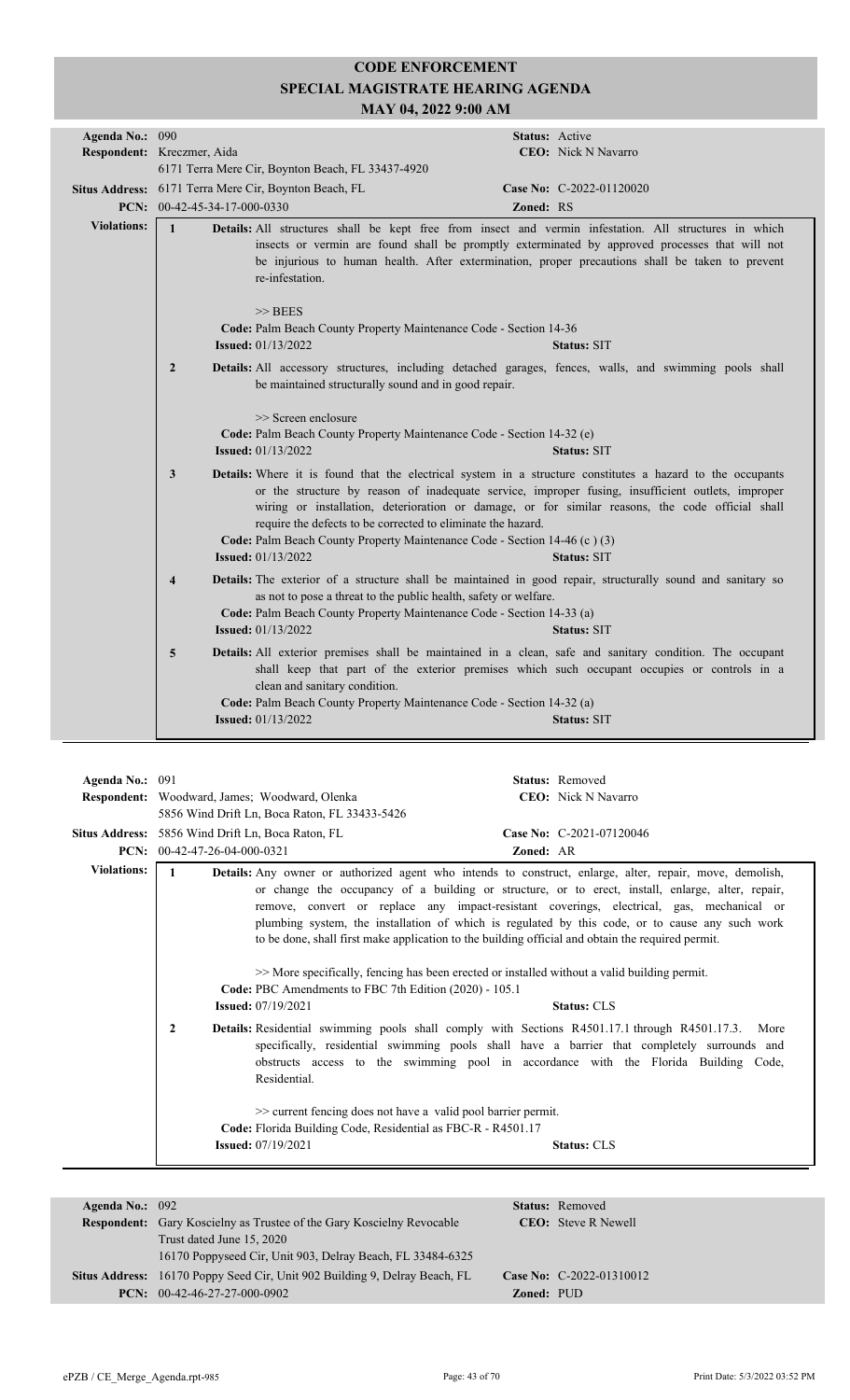#### **CODE ENFORCEMENT SPECIAL MAGISTRATE HEARING AGENDA MAY 04, 2022 9:00 AM** Violations: 1 **Details:** Any owner or authorized agent who intends to construct, enlarge, alter, repair, move, demolish, or change the occupancy of a building or structure, or to erect, install, enlarge, alter, repair, remove, convert or replace any impact-resistant coverings, electrical, gas, mechanical or plumbing system, the installation of which is regulated by this code, or to cause any such work to be done, shall first make application to the building official and obtain the required permit. More specifically, an elevator has been erected and installed without a valid building permit. **Code:** PBC Amendments to FBC 7th Edition (2020) - 105.1 **Issued:** 02/04/2022 **Status:** CLS

|              |                                 | <b>Status:</b> Removed<br><b>CEO</b> : Steve R Newell                                                                                                                                                                                                                                                                                                            |                                                                                                                                                                                                                                                                                                                                                                                                                                                                                                                                                                                                                                                                                                                                                                                                                                                                                                                                                                                                                                                                                                                                                                                                                                                                                                                                                                                                                                                                                                                                                                                                                                                            |
|--------------|---------------------------------|------------------------------------------------------------------------------------------------------------------------------------------------------------------------------------------------------------------------------------------------------------------------------------------------------------------------------------------------------------------|------------------------------------------------------------------------------------------------------------------------------------------------------------------------------------------------------------------------------------------------------------------------------------------------------------------------------------------------------------------------------------------------------------------------------------------------------------------------------------------------------------------------------------------------------------------------------------------------------------------------------------------------------------------------------------------------------------------------------------------------------------------------------------------------------------------------------------------------------------------------------------------------------------------------------------------------------------------------------------------------------------------------------------------------------------------------------------------------------------------------------------------------------------------------------------------------------------------------------------------------------------------------------------------------------------------------------------------------------------------------------------------------------------------------------------------------------------------------------------------------------------------------------------------------------------------------------------------------------------------------------------------------------------|
|              |                                 | Case No: C-2022-01070026                                                                                                                                                                                                                                                                                                                                         |                                                                                                                                                                                                                                                                                                                                                                                                                                                                                                                                                                                                                                                                                                                                                                                                                                                                                                                                                                                                                                                                                                                                                                                                                                                                                                                                                                                                                                                                                                                                                                                                                                                            |
|              |                                 |                                                                                                                                                                                                                                                                                                                                                                  |                                                                                                                                                                                                                                                                                                                                                                                                                                                                                                                                                                                                                                                                                                                                                                                                                                                                                                                                                                                                                                                                                                                                                                                                                                                                                                                                                                                                                                                                                                                                                                                                                                                            |
| $\mathbf{2}$ | permit.                         | <b>Status: CLS</b>                                                                                                                                                                                                                                                                                                                                               |                                                                                                                                                                                                                                                                                                                                                                                                                                                                                                                                                                                                                                                                                                                                                                                                                                                                                                                                                                                                                                                                                                                                                                                                                                                                                                                                                                                                                                                                                                                                                                                                                                                            |
|              | chain link fence gate.          | <b>Status: CLS</b>                                                                                                                                                                                                                                                                                                                                               |                                                                                                                                                                                                                                                                                                                                                                                                                                                                                                                                                                                                                                                                                                                                                                                                                                                                                                                                                                                                                                                                                                                                                                                                                                                                                                                                                                                                                                                                                                                                                                                                                                                            |
| 3            |                                 | <b>Status: CLS</b>                                                                                                                                                                                                                                                                                                                                               |                                                                                                                                                                                                                                                                                                                                                                                                                                                                                                                                                                                                                                                                                                                                                                                                                                                                                                                                                                                                                                                                                                                                                                                                                                                                                                                                                                                                                                                                                                                                                                                                                                                            |
|              | Agenda No.: 093<br>$\mathbf{1}$ | <b>Respondent:</b> Celeste Healy and Margaret Ruggeri Trustees of the Celeste<br>Healy Realty Trust Under agreement dated June 14, 2007<br>11157 Mustang St, Boca Raton, FL 33428-3925<br>Situs Address: 11157 Mustang St, Boca Raton, FL<br>PCN: 00-41-47-26-02-028-0120<br><b>Issued:</b> 01/13/2022<br><b>Issued:</b> 01/13/2022<br><b>Issued:</b> 01/13/2022 | Zoned: RS<br>Details: Any owner or authorized agent who intends to construct, enlarge, alter, repair, move, demolish,<br>or change the occupancy of a building or structure, or to erect, install, enlarge, alter, repair,<br>remove, convert or replace any impact-resistant coverings, electrical, gas, mechanical or<br>plumbing system, the installation of which is regulated by this code, or to cause any such work<br>to be done, shall first make application to the building official and obtain the required permit.<br>More specifically, a chain link fence has been erected or installed without a valid building<br>Code: PBC Amendments to FBC 7th Edition (2020) - 105.1<br>Details: All accessory structures, including detached garages, fences, walls, and swimming pools shall<br>be maintained structurally sound and in good repair. More specifically, fix and maintain the<br>Code: Palm Beach County Property Maintenance Code - Section 14-32 (e)<br>Details: Any owner or authorized agent who intends to construct, enlarge, alter, repair, move, demolish,<br>or change the occupancy of a building or structure, or to erect, install, enlarge, alter, repair,<br>remove, convert or replace any impact-resistant coverings, electrical, gas, mechanical or<br>plumbing system, the installation of which is regulated by this code, or to cause any such work<br>to be done, shall first make application to the building official and obtain the required permit.<br>More specifically, covered patio was erected or installed without a valid building permit.<br>Code: PBC Amendments to FBC 7th Edition (2020) - 105.1 |

| Agenda No.: 094    |                                                                                                                                                                                                                                                                                                                                                                                                                                                                                                     | <b>Status: Removed</b>                                                                                                                                                                                                                                                                                                                                                                                                                                                                                                                                                   |
|--------------------|-----------------------------------------------------------------------------------------------------------------------------------------------------------------------------------------------------------------------------------------------------------------------------------------------------------------------------------------------------------------------------------------------------------------------------------------------------------------------------------------------------|--------------------------------------------------------------------------------------------------------------------------------------------------------------------------------------------------------------------------------------------------------------------------------------------------------------------------------------------------------------------------------------------------------------------------------------------------------------------------------------------------------------------------------------------------------------------------|
|                    | Respondent: Villa San Remo HOA Inc. c/o Hawk-eye Mgmt Inc.                                                                                                                                                                                                                                                                                                                                                                                                                                          | <b>CEO:</b> Steve R Newell                                                                                                                                                                                                                                                                                                                                                                                                                                                                                                                                               |
|                    | 955 NW 17th Ave, N, Delray Beach, FL 33455                                                                                                                                                                                                                                                                                                                                                                                                                                                          |                                                                                                                                                                                                                                                                                                                                                                                                                                                                                                                                                                          |
|                    | Situs Address: 8400 Cordoba Ln, Boca Raton, FL                                                                                                                                                                                                                                                                                                                                                                                                                                                      | Case No: C-2021-12010006                                                                                                                                                                                                                                                                                                                                                                                                                                                                                                                                                 |
|                    | <b>PCN:</b> $00-42-47-05-16-001-0000$                                                                                                                                                                                                                                                                                                                                                                                                                                                               | Zoned: RM                                                                                                                                                                                                                                                                                                                                                                                                                                                                                                                                                                |
| <b>Violations:</b> | $\mathbf{1}$<br>Code: National Fire Protection Association 1 - 4.5.8.1                                                                                                                                                                                                                                                                                                                                                                                                                              | Details: Whenever or wherever any device, equipment, system, condition, arrangement, level of<br>protection, fire-resistive construction, or any other feature is required for compliance with the<br>provisions of tis Code, such device, equipment, system, condition, arrangement, level of<br>protection, fire-resistive construction , or other feature shall thereafter be continuously<br>maintained. Maintenance shall be provided in accordance with applicable NFPA requirements<br>developed as part of a performance-based design, or as directed by the AHJ |
|                    | <b>Issued:</b> 12/20/2021                                                                                                                                                                                                                                                                                                                                                                                                                                                                           | <b>Status: CLS</b>                                                                                                                                                                                                                                                                                                                                                                                                                                                                                                                                                       |
|                    | $\overline{2}$<br>Details: Where additional permits, approvals, certificates, or licenses are required by other agencies,<br>approval shall be obtained from those otheragencies.<br>More specifically: Sensor-release electrical locking systems were installed on multiple sets of<br>exit doors in the clubhouse without first obtaining a building permit.<br>Code: National Fire Protection Association 1 2018 - 1.12.6.3 - Permit Required<br><b>Issued:</b> 12/20/2021<br><b>Status: CLS</b> |                                                                                                                                                                                                                                                                                                                                                                                                                                                                                                                                                                          |
|                    | 3<br>when the assembly occupancy is occupied. (See $7.2.1.1.3$ .)<br>More specifically<br>occupied at any time it meets any of the following criteria:<br>(1) It is open for general occupancy.<br>$(2)$ It is open to the public.<br>(3) It is occupied by more than 10 persons.                                                                                                                                                                                                                   | <b>Details:</b> Doors in the means of egress shall be permitted to be equipped with an approved access<br>control system complying with 7.2.1.6.2, and such doors shall not be locked from the egress side<br>Exit doors with an access control system installed shall not be locked or armed whenever the<br>building is occupied. For the purposes of Section 7.2, a building shall be considered to be                                                                                                                                                                |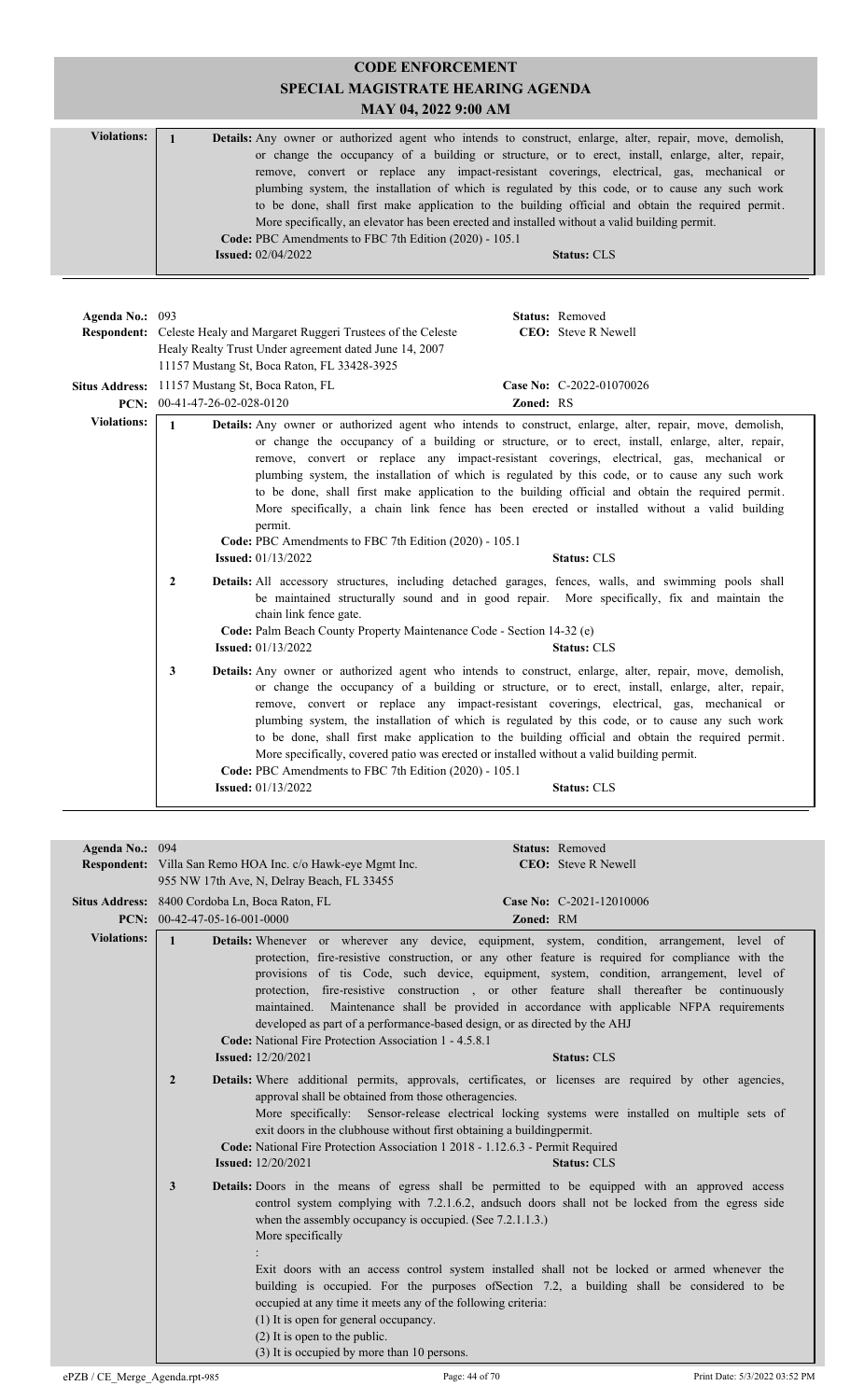|   | Code: National Fire Protection Association 101 2018 - 13.2.2.2.6<br><b>Issued:</b> 12/20/2021<br>Status: CLS                                                                                                                                                                                                                                                                                                                                                                                                                                                                                                                                                                                                                                                                                                                                                                                                                                                                                                                                                                                                                                                                                                                                                                                                                                                                                                                                                                                                                                                                                                                                                                                                                                                                                                                                                                                                                                                                                                                                                                                                                                                                                                                                                                                                                                                                                                                                                                                                                                                                                                                                                                                                                                                                                                  |
|---|---------------------------------------------------------------------------------------------------------------------------------------------------------------------------------------------------------------------------------------------------------------------------------------------------------------------------------------------------------------------------------------------------------------------------------------------------------------------------------------------------------------------------------------------------------------------------------------------------------------------------------------------------------------------------------------------------------------------------------------------------------------------------------------------------------------------------------------------------------------------------------------------------------------------------------------------------------------------------------------------------------------------------------------------------------------------------------------------------------------------------------------------------------------------------------------------------------------------------------------------------------------------------------------------------------------------------------------------------------------------------------------------------------------------------------------------------------------------------------------------------------------------------------------------------------------------------------------------------------------------------------------------------------------------------------------------------------------------------------------------------------------------------------------------------------------------------------------------------------------------------------------------------------------------------------------------------------------------------------------------------------------------------------------------------------------------------------------------------------------------------------------------------------------------------------------------------------------------------------------------------------------------------------------------------------------------------------------------------------------------------------------------------------------------------------------------------------------------------------------------------------------------------------------------------------------------------------------------------------------------------------------------------------------------------------------------------------------------------------------------------------------------------------------------------------------|
| 4 | Details: Where permitted in Chapters 11 through 43, door assemblies in the means of egress shall be<br>permitted to be equipped with sensor-releaseelectrical locking system hardware provided that<br>all of the following criteria are met:<br>(1) A sensor shall be provided on the egress side, arranged to electrically unlock the door leaf<br>in the direction of egress upon detection of an approaching occupant.<br>(2) Door leaves shall automatically electrically unlock in the direction of egress upon loss of<br>power to the sensor or to the part of the lockingsystem that electrically locks the door leaves.<br>(3) Door locks shall be arranged to electrically unlock in the direction of egress from a manual<br>release device complying with all of thefollowing criteria:<br>(a) The manual release device shall be located on the egress side, 40 in. to 48 in. (1015 mm to<br>1220 mm) vertically above the floor, andwithin 60 in. (1525 mm) of the secured door openings,<br>except as otherwise permitted by $7.2.1.6.2(3)(c)$ .<br>(b) The requirement of $7.2.1.6.2(3)(a)$ to locate the manual release device within 60 in. (1525 mm)<br>of the secured door opening shall notapply to previously approved existing installations.<br>(c) The manual release device shall be readily accessible and clearly identified by a sign that<br>reads as follows: PUSH TO EXIT.<br>(d) When operated, the manual release device shall result in direct interruption of power to the<br>electrical lock - independent of the locking system electronics - and the lock shall remain<br>unlocked for not less than 30 seconds.<br>(4) Activation of the building fire-protective signaling system, if provided, shall automatically<br>electrically unlock the door leaves in the direction of egress, and the door leaves shall remain<br>electrically unlocked until the fire-protective signaling system has been manuallyreset.<br>(5) The activation of manual fire alarm boxes that activate the building fire-protective signaling<br>system specified in 7.2.1.6.2(4) shall not berequired to unlock the door leaves.<br>(6) Activation of the building automatic sprinkler or fire detection system, if provided, shall<br>automatically electrically unlock the door leavesin the direction of egress, and the door leaves<br>shall remain electrically unlocked until the fire-protective signaling system has beenmanually<br>reset.<br>(7) The egress side of sensor-release electrically locked egress doors, other than existing<br>sensor-release electrically locked egress doors, shall be provided with emergency lighting in<br>accordance with Section 7.9.<br>(8) Hardware for new installations shall be listed in accordance with ANSI/UL 294, Standard for |
|   | Access Control System Units.<br>More specifically:<br>Sensor-release electrical locking systems were installed at multiple exit doors without first<br>obtaining a building permit.<br>Code: National Fire Protection Association 101 2018 - 7.2.1.6.2                                                                                                                                                                                                                                                                                                                                                                                                                                                                                                                                                                                                                                                                                                                                                                                                                                                                                                                                                                                                                                                                                                                                                                                                                                                                                                                                                                                                                                                                                                                                                                                                                                                                                                                                                                                                                                                                                                                                                                                                                                                                                                                                                                                                                                                                                                                                                                                                                                                                                                                                                        |
|   | <b>Issued:</b> 12/20/2021<br><b>Status: CLS</b>                                                                                                                                                                                                                                                                                                                                                                                                                                                                                                                                                                                                                                                                                                                                                                                                                                                                                                                                                                                                                                                                                                                                                                                                                                                                                                                                                                                                                                                                                                                                                                                                                                                                                                                                                                                                                                                                                                                                                                                                                                                                                                                                                                                                                                                                                                                                                                                                                                                                                                                                                                                                                                                                                                                                                               |
| 5 | Details: Every room constituting an assembly occupancy and not having fixed seats shall have the<br>occupant load of the room posted in aconspicuous place near the main exit from the room.<br>More specifically: The maximum occupancy sign is not posted in the clubhouse.<br>Code: National Fire Protection Association 101 2018 - 13.7.9.3.1<br><b>Issued:</b> 12/20/2021<br><b>Status: CLS</b>                                                                                                                                                                                                                                                                                                                                                                                                                                                                                                                                                                                                                                                                                                                                                                                                                                                                                                                                                                                                                                                                                                                                                                                                                                                                                                                                                                                                                                                                                                                                                                                                                                                                                                                                                                                                                                                                                                                                                                                                                                                                                                                                                                                                                                                                                                                                                                                                          |
| 6 | Details: Traffic calming devices, if installed, shall meet the requirements set forth by the Palm Beach<br>County Traffic Division. See Figure18.2.3.5.7.1 and Figure 18.2.3.5.7.2 for details.<br>More specifically: An unapproved traffic-calming device (e.g., speed bump) was installed in the<br>clubhouse's parking lot.<br>Code: Palm Beach County Codes & Ordinances - 18.2.3.5.7.1 - Traffic Calming Devices<br><b>Issued:</b> 12/20/2021<br><b>Status: CLS</b>                                                                                                                                                                                                                                                                                                                                                                                                                                                                                                                                                                                                                                                                                                                                                                                                                                                                                                                                                                                                                                                                                                                                                                                                                                                                                                                                                                                                                                                                                                                                                                                                                                                                                                                                                                                                                                                                                                                                                                                                                                                                                                                                                                                                                                                                                                                                      |
| 7 | Details: Traffic Calming Devices. Traffic Calming Devices, if installed, shall meet the requirements set<br>forth by the Palm Beach County Traffic Division. See Figure 18.2.3.5.7.1 and Figure 18.2.3.5.7.2<br>for details.<br>Code: Palm Beach County Codes & Ordinances - 18.2.3.5.7.1<br><b>Issued:</b> $12/20/2021$<br><b>Status: CLS</b>                                                                                                                                                                                                                                                                                                                                                                                                                                                                                                                                                                                                                                                                                                                                                                                                                                                                                                                                                                                                                                                                                                                                                                                                                                                                                                                                                                                                                                                                                                                                                                                                                                                                                                                                                                                                                                                                                                                                                                                                                                                                                                                                                                                                                                                                                                                                                                                                                                                                |

**Respondent:** AGRICULTURE PROPERTY, INC. **Agenda No.:** 095 **Status:** Postponed 7457 Park Ln, Lake Worth, FL 33449-6702 Situs Address: 9815 S State Road 7, Boynton Beach, FL **Case No:** C-2021-12130002 **PCN:** 00-42-43-27-05-052-0330 **Zoned:** AGR

CEO: Adam M Osowsky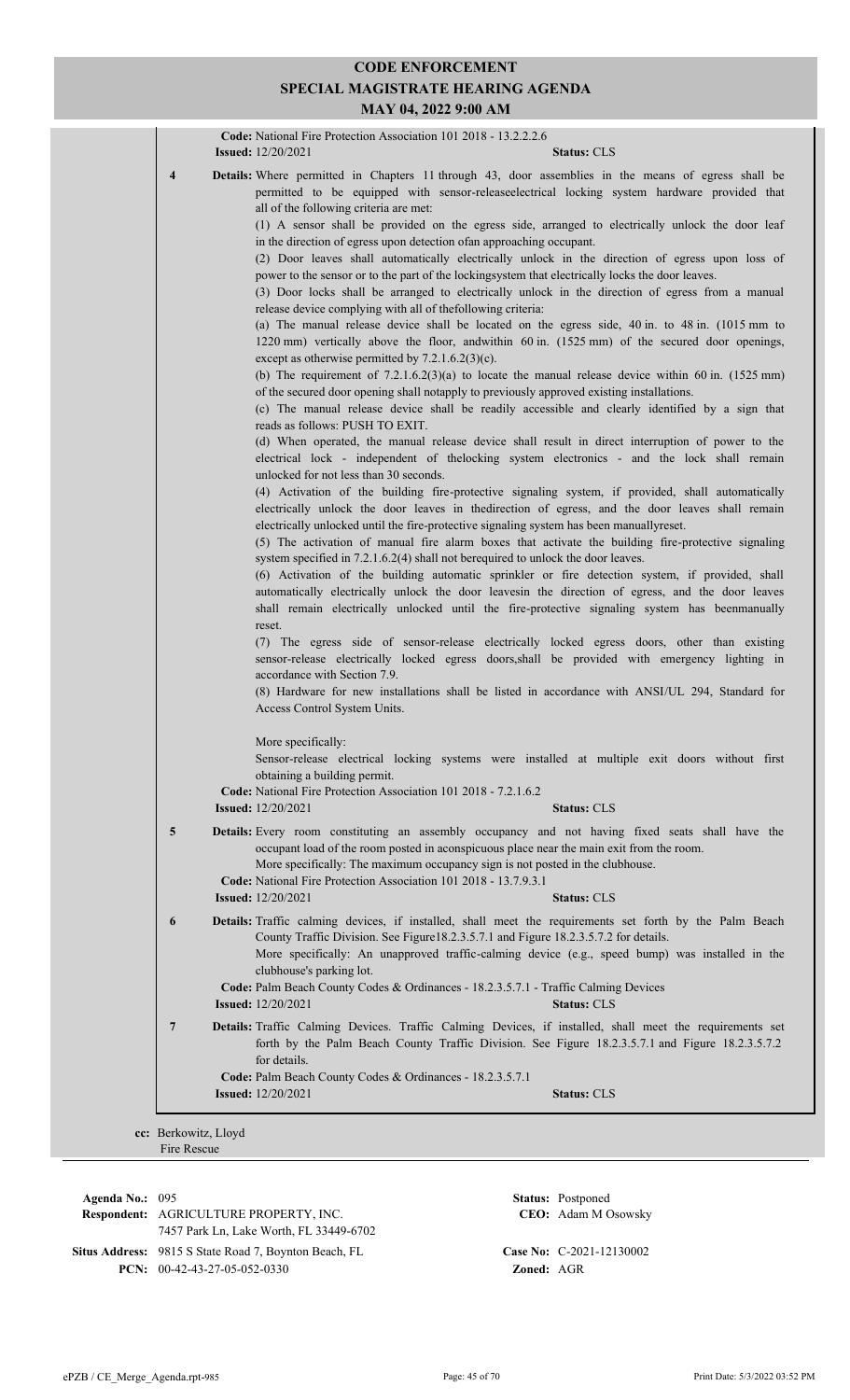|                                   |                | <b>CODE ENFORCEMENT</b>                                                                                                                                                                                                                                                                                                                                                                                  |  |
|-----------------------------------|----------------|----------------------------------------------------------------------------------------------------------------------------------------------------------------------------------------------------------------------------------------------------------------------------------------------------------------------------------------------------------------------------------------------------------|--|
| SPECIAL MAGISTRATE HEARING AGENDA |                |                                                                                                                                                                                                                                                                                                                                                                                                          |  |
|                                   |                | MAY 04, 2022 9:00 AM                                                                                                                                                                                                                                                                                                                                                                                     |  |
| <b>Violations:</b>                | $\mathbf{1}$   | Details: The Site Plan shall be the controlling plan for Conditional Uses or PDDs listed below.<br>A11<br>development site elements including, but not limited to: ingress and egress, density, and<br>intensity in the proposed application shall be consistent with the Site Plan. All plats shall be<br>consistent with the Site Plan. In cases of conflict between plans, the most recently approved |  |
|                                   |                | BCC Preliminary Plan(s) for those DOs that have no Final Plan(s) shall prevail.<br>Required trees, palms, pines, shrubs, landscape barrier or ground treatment that become<br>damaged, diseased, removed or are dead shall be immediately replaced, and where specified, are<br>subject to the Tree Removal and Replacement Permit process.                                                              |  |
|                                   |                | More specifically: Landscape Buffers are not being maintained.<br>Code: Unified Land Development Code - 2.A.6.B.4<br>Unified Land Development Code - 7.E.3.B<br><b>Issued:</b> 12/23/2021<br><b>Status: CEH</b>                                                                                                                                                                                          |  |
|                                   | $\overline{2}$ | Details: Regular maintenance of all landscaping is required. All landscaping shall be free from disease,<br>pests, weeds, and litter. Maintenance shall include weeding, watering, fertilizing, pruning,<br>mowing, edging, mulching, or any other actions needed, consistent with acceptable<br>horticultural practices.                                                                                |  |
|                                   |                | Regular maintenance, repair, or replacement of landscape barriers and focal points, including<br>landscape structures (e.g., walls, fences, fountains, and benches) in order to keep them in a<br>structurally sound condition.                                                                                                                                                                          |  |
|                                   |                | Perpetual maintenance to prohibit the reestablishment of prohibited and non-native invasive<br>species within landscape and Preservation Areas.                                                                                                                                                                                                                                                          |  |
|                                   |                | Periodic maintenance to remove diseased or damaged limbs, or remove limbs or foliage that<br>present a hazard. All trees and palms shall be allowed to grow to their natural mature height and<br>to full canopy. [Ord. 2018-002]                                                                                                                                                                        |  |
|                                   |                | Code: Unified Land Development Code - 7.F.3.A.1<br>Unified Land Development Code - 7.F.3.A.2<br>Unified Land Development Code - 7.F.3.A.3                                                                                                                                                                                                                                                                |  |
|                                   |                | Unified Land Development Code - 7.F.3.A.4<br><b>Issued:</b> 12/23/2021<br><b>Status: CEH</b>                                                                                                                                                                                                                                                                                                             |  |
|                                   |                |                                                                                                                                                                                                                                                                                                                                                                                                          |  |

**cc:** Agriculture Property, Inc.

| Agenda No.: 096 | <b>Status:</b> Removed                                                                                                                                                                                                                                                                                                                                                                                                                                                                                                                                                                                                                                                                                                                |
|-----------------|---------------------------------------------------------------------------------------------------------------------------------------------------------------------------------------------------------------------------------------------------------------------------------------------------------------------------------------------------------------------------------------------------------------------------------------------------------------------------------------------------------------------------------------------------------------------------------------------------------------------------------------------------------------------------------------------------------------------------------------|
|                 | <b>Respondent:</b> Aguirre, Israel<br><b>CEO:</b> Adam M Osowsky                                                                                                                                                                                                                                                                                                                                                                                                                                                                                                                                                                                                                                                                      |
|                 | 271 Ficus Tree Dr. Lantana, FL 33462-5103                                                                                                                                                                                                                                                                                                                                                                                                                                                                                                                                                                                                                                                                                             |
|                 | Case No: $C-2021-11050014$<br><b>Situs Address:</b> 271 Ficus Tree Dr, Lake Worth, FL                                                                                                                                                                                                                                                                                                                                                                                                                                                                                                                                                                                                                                                 |
|                 | <b>PCN:</b> $00-43-45-09-10-002-0140$<br><b>Zoned: RM</b>                                                                                                                                                                                                                                                                                                                                                                                                                                                                                                                                                                                                                                                                             |
| Violations:     | <b>Details:</b> Any owner or authorized agent who intends to construct, enlarge, alter, repair, move, demolish,<br>or change the occupancy of a building or structure, or to erect, install, enlarge, alter, repair,<br>remove, convert or replace any impact-resistant coverings, electrical, gas, mechanical or<br>plumbing system, the installation of which is regulated by this code, or to cause any such work<br>to be done, shall first make application to the building official and obtain the required permit.<br>More specifically, fencing has been erected or installed without a valid building permit.<br>Code: PBC Amendments to FBC 7th Edition (2020) - 105.1<br><b>Issued:</b> $11/05/2021$<br><b>Status: CLS</b> |

| Agenda No.: 097    | <b>Status:</b> Active                                                                                                                                                                                                                                                                                                                                                                                                                                                                                                                                       |  |
|--------------------|-------------------------------------------------------------------------------------------------------------------------------------------------------------------------------------------------------------------------------------------------------------------------------------------------------------------------------------------------------------------------------------------------------------------------------------------------------------------------------------------------------------------------------------------------------------|--|
|                    | Respondent: CHERILUS, VENOCK<br><b>CEO:</b> Adam M Osowsky                                                                                                                                                                                                                                                                                                                                                                                                                                                                                                  |  |
|                    | 7402 San Castle Blvd, Lantana, FL 33462-5218                                                                                                                                                                                                                                                                                                                                                                                                                                                                                                                |  |
|                    | Situs Address: 7402 San Castle Blvd, Lake Worth, FL<br>Case No: C-2022-01070031                                                                                                                                                                                                                                                                                                                                                                                                                                                                             |  |
|                    | <b>PCN:</b> $00-43-45-09-20-000-1320$<br>Zoned: RM                                                                                                                                                                                                                                                                                                                                                                                                                                                                                                          |  |
| <b>Violations:</b> | <b>Details:</b> Any owner or authorized agent who intends to construct, enlarge, alter, repair, move, demolish,                                                                                                                                                                                                                                                                                                                                                                                                                                             |  |
|                    | or change the occupancy of a building or structure, or to erect, install, enlarge, alter, repair,<br>remove, convert or replace any impact-resistant coverings, electrical, gas, mechanical or<br>plumbing system, the installation of which is regulated by this code, or to cause any such work<br>to be done, shall first make application to the building official and obtain the required permit.<br>More specifically, fence has been erected or installed without a valid building permit.<br>Code: PBC Amendments to FBC 7th Edition (2020) - 105.1 |  |
|                    | <b>Issued:</b> $01/11/2022$<br><b>Status: CEH</b>                                                                                                                                                                                                                                                                                                                                                                                                                                                                                                           |  |
|                    | $\mathbf{2}$<br><b>Details:</b> All accessory structures, including detached garages, fences, walls, and swimming pools shall<br>be maintained structurally sound and in good repair.<br>More specifically wall in disrepair.                                                                                                                                                                                                                                                                                                                               |  |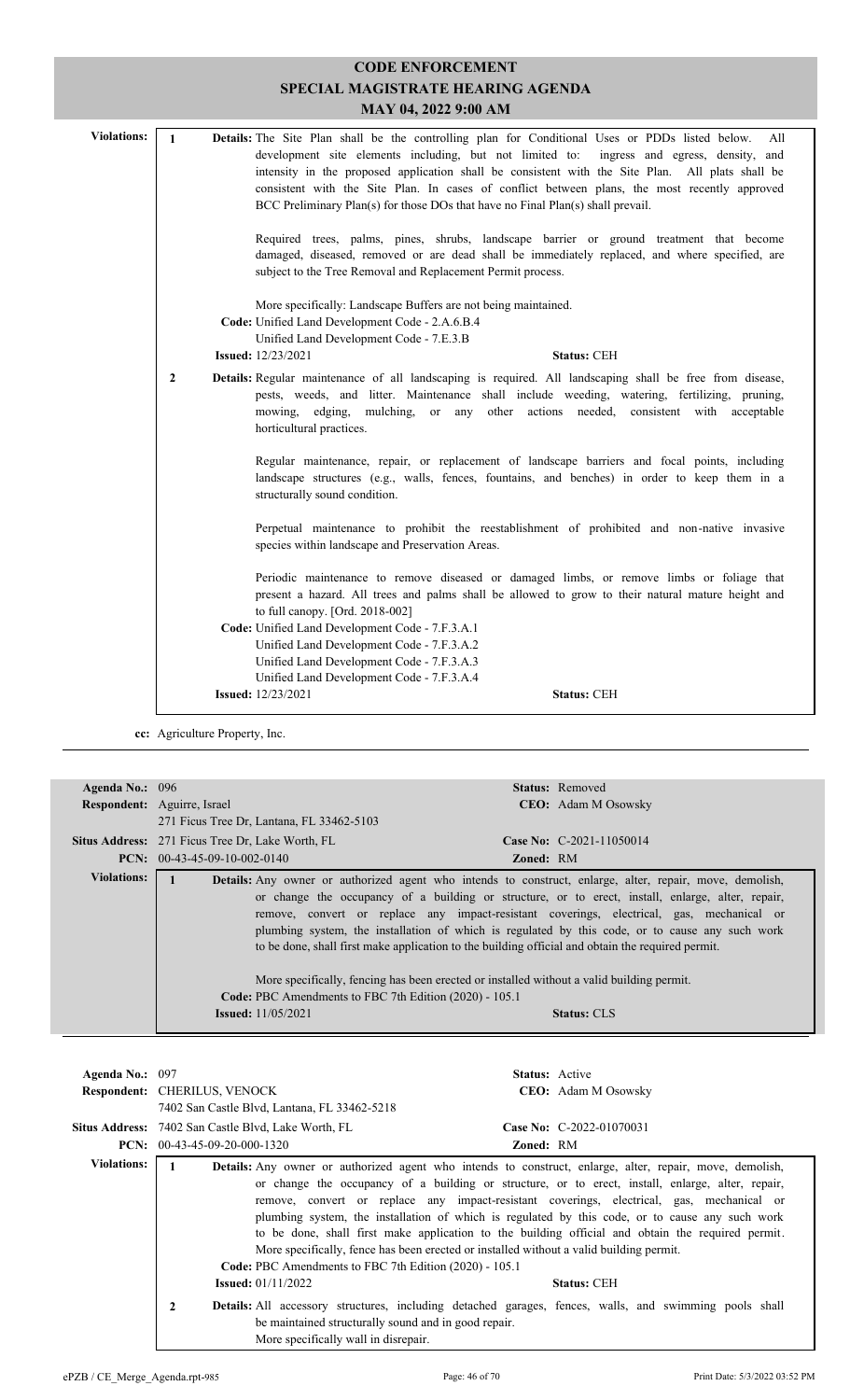#### **CODE ENFORCEMENT SPECIAL MAGISTRATE HEARING AGENDA MAY 04, 2022 9:00 AM Code:** Palm Beach County Property Maintenance Code - Section 14-32 (e) **Issued:** 01/11/2022 **Status:** CLS Vehicles shall only be parked on an improved surface in the Urban Suburban Tier. More  **3 Details:** specifically vehicles parked on a non-approved surface (grass). **Code:** Unified Land Development Code - 6.D.1.A.4.a.2.b **Issued:** 01/11/2022 **Status:** CEH **6 Details:** All exterior walls shall be free from holes, breaks, loose or rotting materials; and maintained weatherproof and properly surface coated where required to prevent deterioration. More specifically wall in disrepair. **Code:** Palm Beach County Property Maintenance Code - Section 14-33 (f) **Issued:** 01/11/2022 **Status:** CLS

| Agenda No.: 098    |                                                                                                |                  | <b>Status:</b> Removed     |
|--------------------|------------------------------------------------------------------------------------------------|------------------|----------------------------|
|                    | <b>Respondent:</b> LARISE ATLANTIS, LLC                                                        |                  | <b>CEO:</b> Adam M Osowsky |
|                    | 3107 Stirling Rd, Ste 104, Fort Lauderdale, FL 33312-8500                                      |                  |                            |
|                    | <b>Situs Address:</b> 6258 S Congress Ave, Lake Worth, FL                                      |                  | Case No: $C-2022-01260020$ |
|                    | $PCN: 00-43-45-06-00-000-1100$                                                                 | <b>Zoned:</b> CG |                            |
| <b>Violations:</b> | Details: Each disconnecting means shall be legibly marked to indicate its<br>$\overline{4}$    |                  |                            |
|                    | purpose unless located and arranged so the purpose is evident. The marking shall be sufficient |                  |                            |
|                    | durability to withstand the environment involved. [NFPA $70:110.22(a)$ ]                       |                  |                            |
|                    | Code: National Fire Protection Association 101 2018 - 11.1.7.3.1 Markings                      |                  |                            |
|                    | <b>Issued:</b> $01/31/2022$                                                                    |                  | <b>Status: CLS</b>         |
|                    |                                                                                                |                  |                            |

**cc:** Larise Atlantis, Llc

| Agenda No.: 099    | <b>Respondent:</b> Msf Global Services Llc<br>5988 Strawberry Lakes Cir, Lake Worth, FL 33463-6508         | <b>Status:</b> Active<br><b>CEO:</b> Adam M Osowsky                                                                                                                                                                                                                                                                                                                                                                                                                                                                                                                                                                                          |
|--------------------|------------------------------------------------------------------------------------------------------------|----------------------------------------------------------------------------------------------------------------------------------------------------------------------------------------------------------------------------------------------------------------------------------------------------------------------------------------------------------------------------------------------------------------------------------------------------------------------------------------------------------------------------------------------------------------------------------------------------------------------------------------------|
|                    | <b>United States</b><br>Situs Address: 5806 Ithaca Cir E, Lake Worth, FL<br>$PCN: 00-42-44-35-02-000-7190$ | Case No: C-2021-12070013<br><b>Zoned: RS</b>                                                                                                                                                                                                                                                                                                                                                                                                                                                                                                                                                                                                 |
| <b>Violations:</b> | permit.<br>Code: PBC Amendments to FBC 7th Edition (2020) - 105.1<br><b>Issued:</b> 12/07/2021             | <b>Details:</b> Any owner or authorized agent who intends to construct, enlarge, alter, repair, move, demolish,<br>or change the occupancy of a building or structure, or to erect, install, enlarge, alter, repair,<br>remove, convert or replace any impact-resistant coverings, electrical, gas, mechanical or<br>plumbing system, the installation of which is regulated by this code, or to cause any such work<br>to be done, shall first make application to the building official and obtain the required permit.<br>More specifically, DRIVEWAY PAVERS has been erected or installed without a valid building<br><b>Status: CEH</b> |

| Agenda No.: $100$  | <b>Status:</b> Active                                                                              |  |
|--------------------|----------------------------------------------------------------------------------------------------|--|
|                    | <b>Respondent:</b> STEPHEN, MEDGUERRE; STEPHEN, ROSEMANE<br><b>CEO:</b> Adam M Osowsky             |  |
|                    | 6258 Wauconda Way W, Lake Worth, FL 33463-5870                                                     |  |
|                    |                                                                                                    |  |
|                    | Case No: $C-2021-12150016$<br><b>Situs Address:</b> 6258 Wauconda Way W, Lake Worth, FL            |  |
|                    | <b>PCN:</b> $00-42-44-34-13-000-0830$<br><b>Zoned: RS</b>                                          |  |
| <b>Violations:</b> | Details: A permit issued shall be construed to be a license to proceed with the work and not as    |  |
|                    | authority to violate, cancel, alter or set aside any of the provisions of the technical codes, nor |  |
|                    | shall issuance of a permit prevent the building official from thereafter requiring a correction of |  |
|                    | errors in plans, construction or violations of this code. Every permit issued shall become invalid |  |
|                    | unless the work authorized by such permit is commenced within six months after its issuance,       |  |
|                    | or if the work authorized by such permit is suspended or abandoned for a period of six months      |  |
|                    |                                                                                                    |  |
|                    | after the time the work is commenced.                                                              |  |
|                    |                                                                                                    |  |
|                    | More specifically, permit # M-2021-004726-0000 (HVAC) has become inactive or expired.              |  |
|                    | <b>Code: PBC</b> Amendments to FBC 7th Edition (2020) - 105.4.1                                    |  |
|                    | <b>Issued:</b> 12/15/2021<br><b>Status: CEH</b>                                                    |  |
|                    |                                                                                                    |  |

| Agenda No.: $101$ | <b>Status:</b> Removed                                                  |                  |                            |
|-------------------|-------------------------------------------------------------------------|------------------|----------------------------|
|                   | <b>Respondent: SWH 2017 1 BORROWER LP</b><br><b>CEO:</b> Adam M Osowsky |                  |                            |
|                   | 8665 E Hartford Dr. Ste 200, Scottsdale, AZ 85255-7807                  |                  |                            |
|                   | Situs Address: 41 Sioux Ln, Lake Worth, FL                              |                  | Case No: $C-2021-11050007$ |
|                   | <b>PCN:</b> $00-43-45-06-03-005-0150$                                   | <b>Zoned: RM</b> |                            |
|                   |                                                                         |                  |                            |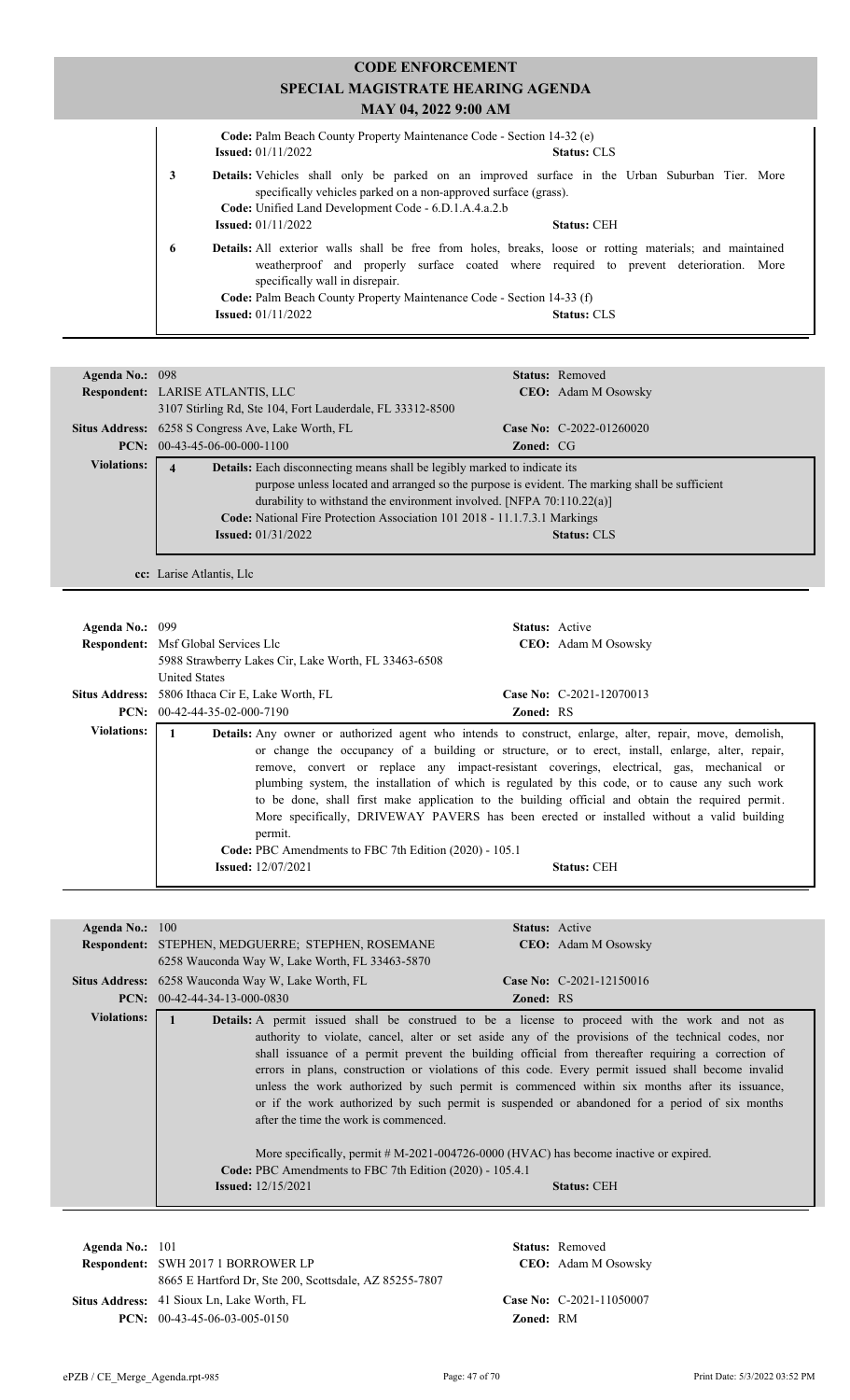# **CODE ENFORCEMENT SPECIAL MAGISTRATE HEARING AGENDA MAY 04, 2022 9:00 AM** Violations: 1 **Details:** Any owner or authorized agent who intends to construct, enlarge, alter, repair, move, demolish, or change the occupancy of a building or structure, or to erect, install, enlarge, alter, repair, remove, convert or replace any impact-resistant coverings, electrical, gas, mechanical or plumbing system, the installation of which is regulated by this code, or to cause any such work to be done, shall first make application to the building official and obtain the required permit. More specifically, FENCE has been erected or installed without a valid building permit. **Code:** PBC Amendments to FBC 7th Edition (2020) - 105.1 **Issued:** 11/05/2021 **Status:** CLS

Any owner or authorized agent who intends to construct, enlarge, alter, repair, move, demolish,  **3 Details:** or change the occupancy of a building or structure, or to erect, install, enlarge, alter, repair, remove, convert or replace any impact-resistant coverings, electrical, gas, mechanical or plumbing system, the installation of which is regulated by this code, or to cause any such work to be done, shall first make application to the building official and obtain the required permit. More specifically, SHED has been erected or installed without a valid building permit. **Code:** PBC Amendments to FBC 7th Edition (2020) - 105.1

**Issued:** 11/05/2021 **Status:** CLS

**cc:** Swh 2017 1 Borrower Lp

| Agenda No.: 102    | Status: Active                                                                                                                                                                                                                                                                                                                                                                                                                                                                                                                                                                                                                                                                                                                                                                                                                                                                                    |
|--------------------|---------------------------------------------------------------------------------------------------------------------------------------------------------------------------------------------------------------------------------------------------------------------------------------------------------------------------------------------------------------------------------------------------------------------------------------------------------------------------------------------------------------------------------------------------------------------------------------------------------------------------------------------------------------------------------------------------------------------------------------------------------------------------------------------------------------------------------------------------------------------------------------------------|
|                    | Respondent: JERRYS REAL ESTATE HOLDING COMPANY LLC<br>CEO: Debbie N Plaud                                                                                                                                                                                                                                                                                                                                                                                                                                                                                                                                                                                                                                                                                                                                                                                                                         |
|                    | 8574 Dynasty Dr, Boca Raton, FL 33433-6822                                                                                                                                                                                                                                                                                                                                                                                                                                                                                                                                                                                                                                                                                                                                                                                                                                                        |
|                    | Case No: C-2019-05090049<br><b>Situs Address:</b> 10851 61st St S, Lake Worth, FL                                                                                                                                                                                                                                                                                                                                                                                                                                                                                                                                                                                                                                                                                                                                                                                                                 |
|                    | <b>PCN:</b> $00-41-45-01-00-000-3430$<br>Zoned: AR                                                                                                                                                                                                                                                                                                                                                                                                                                                                                                                                                                                                                                                                                                                                                                                                                                                |
| <b>Violations:</b> | Details: There are five processes to obtain a zoning approval for a use, as follows: Permitted by Right,<br>DRO, Class B Conditional Use, or Class A Conditional Use. Each Use Matrix identifies all<br>zoning districts, uses, and approval process. The Use Matrix consolidates use approvals in<br>standard Zoning Districts, URAO, IRO, PDDs and TDDs. A number in the "Supplementary Use<br>Standard" column of the Use Matrix refers to the Definition and Supplementary Use Standards<br>applicable to the use.<br>Uses identified with a dash "-", in a zoning districts column of the Use Matrix, are prohibited in<br>that zoning district, unless otherwise expressly stated under the Supplementary Use Standards<br>for the use, or within any applicable Zoning Overlays.<br>More specifically, operating a pest control business.<br>Code: Unified Land Development Code - 4.A.7.C |
|                    | Unified Land Development Code - 4.A.7.C.5                                                                                                                                                                                                                                                                                                                                                                                                                                                                                                                                                                                                                                                                                                                                                                                                                                                         |
|                    | Unified Land Development Code - 4.B.5.A - Industrial Use Matrix Table                                                                                                                                                                                                                                                                                                                                                                                                                                                                                                                                                                                                                                                                                                                                                                                                                             |
|                    | <b>Issued:</b> 07/08/2021<br><b>Status: CEH</b>                                                                                                                                                                                                                                                                                                                                                                                                                                                                                                                                                                                                                                                                                                                                                                                                                                                   |
|                    | <b>Details:</b> Recreational vehicles, boats, sports vehicles and trailers shall not be used for living, sleeping or<br>$\overline{2}$<br>housekeeping purposes.<br>Code: Unified Land Development Code - 6.D.1.A.1.d                                                                                                                                                                                                                                                                                                                                                                                                                                                                                                                                                                                                                                                                             |
|                    | <b>Issued:</b> 07/08/2021<br><b>Status: CEH</b>                                                                                                                                                                                                                                                                                                                                                                                                                                                                                                                                                                                                                                                                                                                                                                                                                                                   |
|                    |                                                                                                                                                                                                                                                                                                                                                                                                                                                                                                                                                                                                                                                                                                                                                                                                                                                                                                   |

**cc:** Jerrys Real Estate Holding Company Llc

| Agenda No.: $103$  |                                                     |                                                                                           |                  | Status: Removed                                                                                          |
|--------------------|-----------------------------------------------------|-------------------------------------------------------------------------------------------|------------------|----------------------------------------------------------------------------------------------------------|
|                    |                                                     | <b>Respondent:</b> Juarez, Eddy G; Najera Henriquez, Yury Paola                           |                  | CEO: Debbie N Plaud                                                                                      |
|                    |                                                     | 4940 Witch Ln, Lake Worth, FL 33461-5354                                                  |                  |                                                                                                          |
|                    | <b>Situs Address:</b> 4940 Witch Ln, Lake Worth, FL |                                                                                           |                  | Case No: C-2021-07270014                                                                                 |
|                    | <b>PCN:</b> $00-42-44-25-14-003-0140$               |                                                                                           | <b>Zoned: RM</b> |                                                                                                          |
| <b>Violations:</b> | $\mathbf{1}$                                        |                                                                                           |                  | Details: Garbage Carts and Yard Waste Containers shall be placed at the Collection Point no earlier than |
|                    |                                                     |                                                                                           |                  | 3:00 p.m. on the day preceding the day upon which collection is customarily made. Garbage                |
|                    |                                                     |                                                                                           |                  | Carts and Yard Waste Containers shall be removed from the Collection Point on the same day               |
|                    |                                                     | collection is scheduled to occur.                                                         |                  |                                                                                                          |
|                    |                                                     |                                                                                           |                  |                                                                                                          |
|                    |                                                     |                                                                                           |                  | Except when placed for collection service in accordance with subsection $25-1(c)(1)a$ .-f., Garbage      |
|                    |                                                     |                                                                                           |                  | Carts and Yard Waste Containers shall be placed in a storage location within, adjacent to, or            |
|                    |                                                     |                                                                                           |                  | behind a structure, building, fence, landscaping, or other barrier which substantially screens           |
|                    |                                                     |                                                                                           |                  | the view of the Garbage Carts and Yard Waste Containers from the street or public                        |
|                    |                                                     | right-of-way.                                                                             |                  |                                                                                                          |
|                    |                                                     | <b>Code:</b> Palm Beach County Codes & Ordinances - Chapter 25-1(c)(1)a. & b.             |                  |                                                                                                          |
|                    |                                                     | Palm Beach County Codes & Ordinances - Chapter $25-1(c)(1)g$ .                            |                  |                                                                                                          |
|                    |                                                     | <b>Issued:</b> 10/08/2021                                                                 |                  | <b>Status: CLS</b>                                                                                       |
|                    | $\mathbf{2}$                                        | Details: Vehicles shall only be parked on an improved surface in the Urban Suburban Tier. |                  |                                                                                                          |
|                    |                                                     | Code: Unified Land Development Code - 6.D.1.A.4.a.2.b                                     |                  |                                                                                                          |
|                    |                                                     | <b>Issued:</b> 10/08/2021                                                                 |                  | <b>Status: CLS</b>                                                                                       |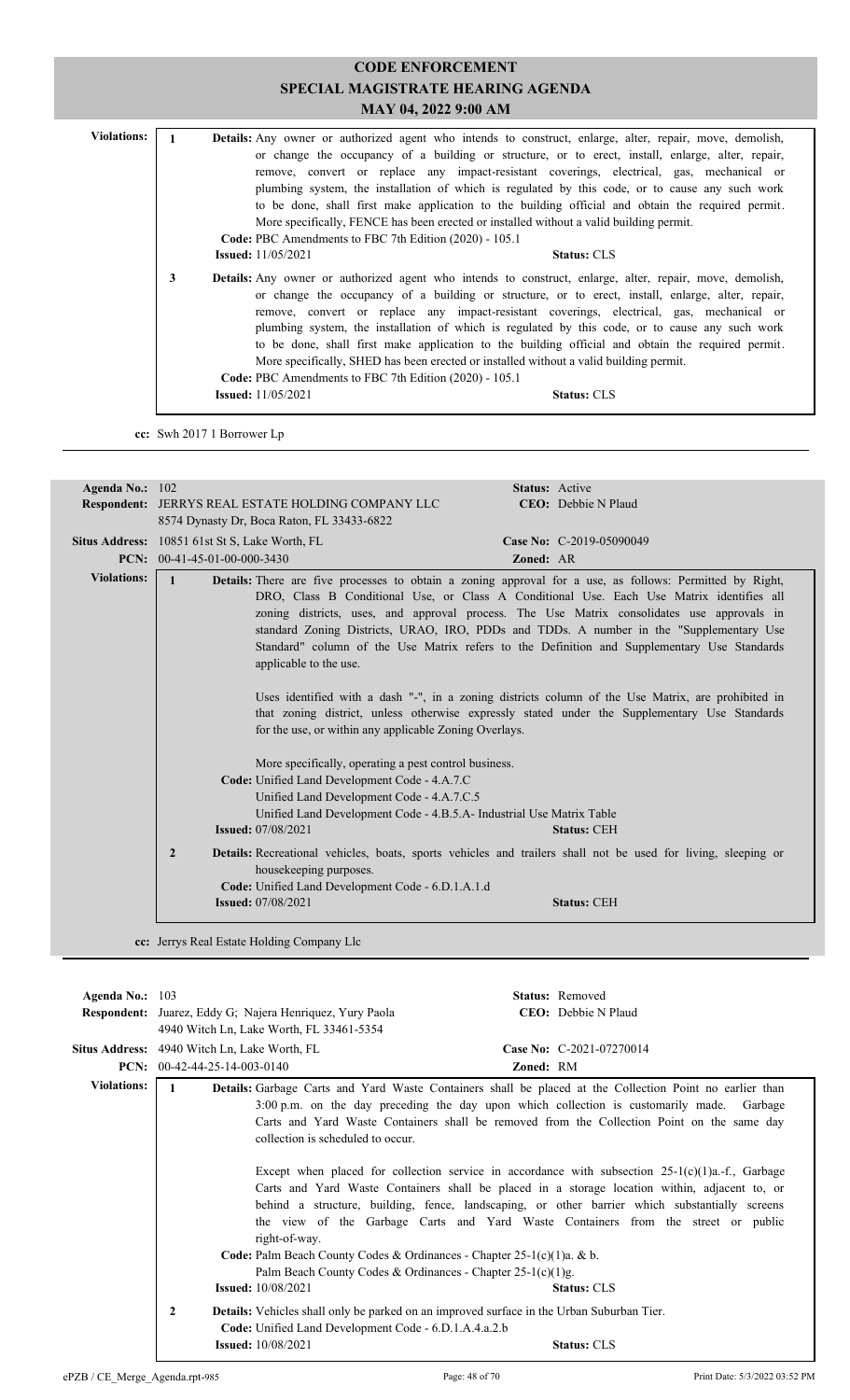| <b>CODE ENFORCEMENT</b> |                                                                                                                                                                                                                                       |  |  |  |
|-------------------------|---------------------------------------------------------------------------------------------------------------------------------------------------------------------------------------------------------------------------------------|--|--|--|
|                         | SPECIAL MAGISTRATE HEARING AGENDA                                                                                                                                                                                                     |  |  |  |
|                         | MAY 04, 2022 9:00 AM                                                                                                                                                                                                                  |  |  |  |
|                         | <b>Details:</b> Every window, other than a fixed window, shall be easily openable and capable of being held in<br>4<br>position by window hardware.                                                                                   |  |  |  |
|                         | More specifically, but not limited to, shutters covering window and not allowing them to<br>function as intended.<br>Code: Palm Beach County Property Maintenance Code - Section 14-33 (m) (2)                                        |  |  |  |
|                         | <b>Issued:</b> 10/08/2021<br><b>Status: CLS</b>                                                                                                                                                                                       |  |  |  |
|                         | 5<br><b>Details:</b> Grass, weeds and low-growing vegetation shall be maintained as follows: Developed or<br>Partially Developed Residential and Non-Residential lots one-half acre or less: 7 inches in<br>height on the entire lot. |  |  |  |
|                         | Code: Palm Beach County Property Maintenance Code - Section 14-32 (c) (1) Table 14-32 (c)                                                                                                                                             |  |  |  |
|                         | <b>Issued:</b> 10/08/2021<br><b>Status: CLS</b>                                                                                                                                                                                       |  |  |  |

| Agenda No.: 104    | Status: Removed<br>CEO: Debbie N Plaud<br>Respondent: SOUTH FLORIDA INVESTMENT REAL ESTATE LLC<br>2601 SW 23rd Cranbrook Dr, Boynton Beach, FL 33436                                                                                                                                                                                                                                                                                                                                                                                                                                                                                                                                                                                                                |  |  |  |
|--------------------|---------------------------------------------------------------------------------------------------------------------------------------------------------------------------------------------------------------------------------------------------------------------------------------------------------------------------------------------------------------------------------------------------------------------------------------------------------------------------------------------------------------------------------------------------------------------------------------------------------------------------------------------------------------------------------------------------------------------------------------------------------------------|--|--|--|
|                    | <b>Situs Address:</b> 7346 Michigan Isle Rd, Lake Worth, FL<br>Case No: C-2021-10190003<br>PCN: 00-42-45-09-14-000-0310<br>Zoned: RTS                                                                                                                                                                                                                                                                                                                                                                                                                                                                                                                                                                                                                               |  |  |  |
| <b>Violations:</b> | $\overline{2}$<br><b>Details:</b> Any owner or authorized agent who intends to construct, enlarge, alter, repair, move, demolish,<br>or change the occupancy of a building or structure, or to erect, install, enlarge, alter, repair,<br>remove, convert or replace any impact-resistant coverings, electrical, gas, mechanical or<br>plumbing system, the installation of which is regulated by this code, or to cause any such work<br>to be done, shall first make application to the building official and obtain the required permit.<br>More specifically, fence/pool barrier has been erected or installed without a valid building<br>permit.<br>Code: PBC Amendments to FBC 7th Edition (2020) - 105.1<br><b>Issued:</b> 11/03/2021<br><b>Status: CLS</b> |  |  |  |
|                    | <b>Details:</b> Any owner or authorized agent who intends to construct, enlarge, alter, repair, move, demolish,<br>3<br>or change the occupancy of a building or structure, or to erect, install, enlarge, alter, repair,<br>remove, convert or replace any impact-resistant coverings, electrical, gas, mechanical or<br>plumbing system, the installation of which is regulated by this code, or to cause any such work<br>to be done, shall first make application to the building official and obtain the required permit.<br>More specifically, electrical wiring/lighting has been erected or installed without a valid<br>building permit.<br>Code: PBC Amendments to FBC 7th Edition (2020) - 105.1<br><b>Issued:</b> 11/03/2021<br><b>Status: CLS</b>      |  |  |  |
|                    | <b>Details:</b> Any owner or authorized agent who intends to construct, enlarge, alter, repair, move, demolish,<br>$\overline{\mathbf{4}}$<br>or change the occupancy of a building or structure, or to erect, install, enlarge, alter, repair,<br>remove, convert or replace any impact-resistant coverings, electrical, gas, mechanical or<br>plumbing system, the installation of which is regulated by this code, or to cause any such work<br>to be done, shall first make application to the building official and obtain the required permit.<br>More specifically, driveway has been extended without a valid building permit.<br>Code: PBC Amendments to FBC 7th Edition (2020) - 105.1<br><b>Issued:</b> 11/03/2021<br><b>Status: CLS</b>                 |  |  |  |

| Agenda No.: $105$  |                                                                     | <b>Status:</b> Active                                                                                            |
|--------------------|---------------------------------------------------------------------|------------------------------------------------------------------------------------------------------------------|
|                    | Respondent: Zolghadar, Allan                                        | CEO: Debbie N Plaud                                                                                              |
|                    | 6659 Park Ln W, Lake Worth, FL 33449-6614                           |                                                                                                                  |
|                    | Situs Address: 6655 Park Ln W, Lake Worth, FL                       | Case No: C-2021-07080005                                                                                         |
|                    | <b>PCN:</b> $00-41-45-01-00-000-7250$                               | Zoned: AR                                                                                                        |
| <b>Violations:</b> | 1                                                                   | <b>Details:</b> Each Use Matrix identifies all zoning districts, uses, and approval process, except as indicated |
|                    |                                                                     | otherwise. The Use Matrix indicates the approval process for each Use Type in standard                           |
|                    |                                                                     | Zoning Districts, PDDs, TDDs, URAO, and IRO. A number in the column under the                                    |
|                    |                                                                     | "Supplementary Use Standard" of the Use Matrix refers to the Definition and Supplementary                        |
|                    | Use Standards applicable to each use.                               |                                                                                                                  |
|                    |                                                                     |                                                                                                                  |
|                    |                                                                     | Uses identified with an "A" are allowed in the zoning districts with a recommendation by the                     |
|                    |                                                                     | Zoning Commission, and approved by the BCC in accordance with Art. 2.B, Public Hearing                           |
|                    | Processes.                                                          |                                                                                                                  |
|                    |                                                                     |                                                                                                                  |
|                    | More specifically, Landscape Service.                               |                                                                                                                  |
|                    | <b>Code:</b> Unified Land Development Code - 4.A.7.C                |                                                                                                                  |
|                    | Unified Land Development Code - 4.A.7.C.4                           |                                                                                                                  |
|                    | Unified Land Development Code - 4.B.2.A Commercial Use Matrix Table |                                                                                                                  |
|                    | <b>Issued:</b> $10/21/2021$                                         | <b>Status: CEH</b>                                                                                               |
|                    |                                                                     |                                                                                                                  |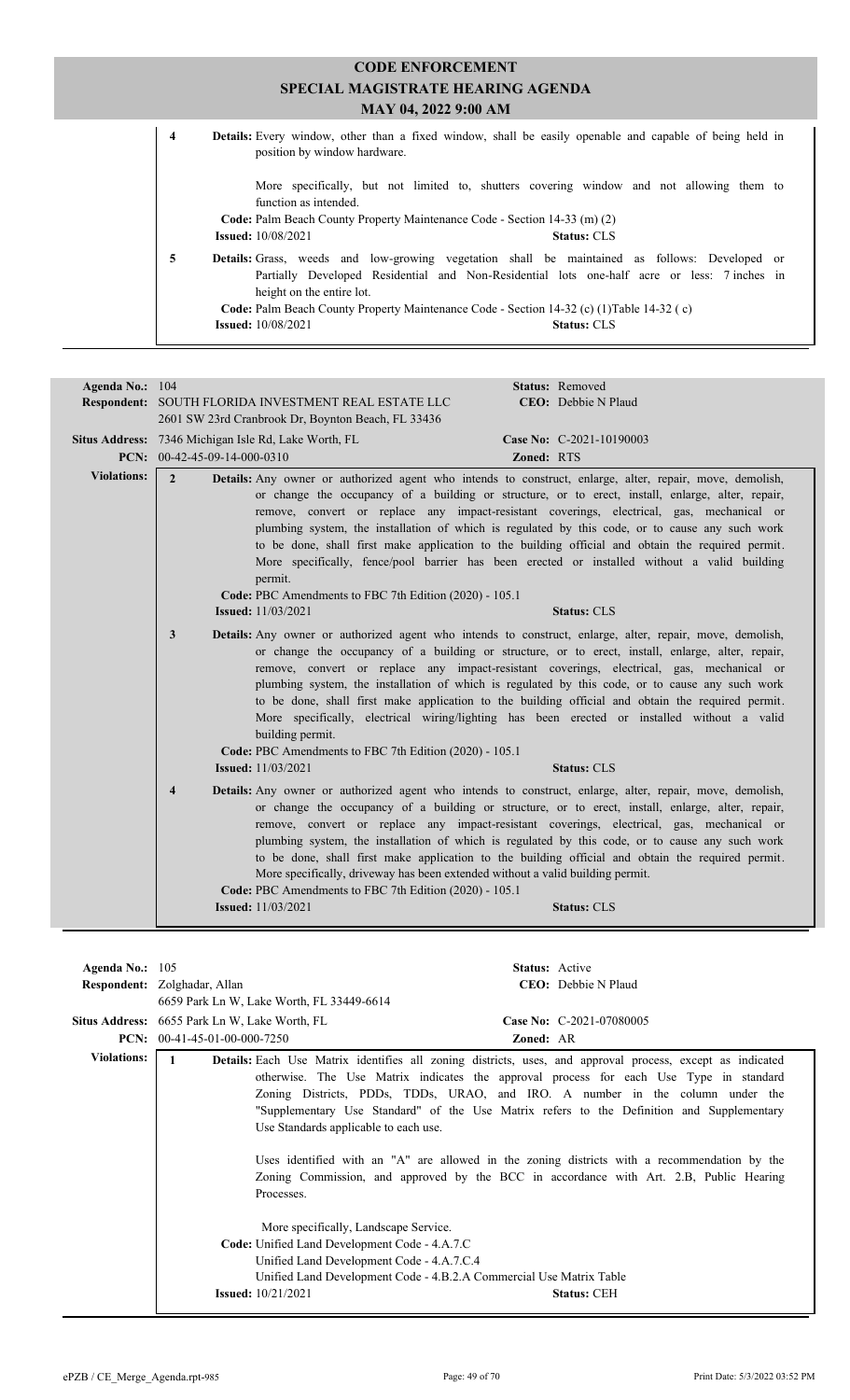| Agenda No.: 106    | Respondent: Zolghadar, Allan<br>6659 Park Ln W, Lake Worth, FL 33449-6614                                                                | Status: Active<br><b>CEO</b> : Debbie N Plaud                                                                                                                                                                                                                                                                                                                                                                                                                                                                                                                                                                                                     |
|--------------------|------------------------------------------------------------------------------------------------------------------------------------------|---------------------------------------------------------------------------------------------------------------------------------------------------------------------------------------------------------------------------------------------------------------------------------------------------------------------------------------------------------------------------------------------------------------------------------------------------------------------------------------------------------------------------------------------------------------------------------------------------------------------------------------------------|
|                    | Situs Address: 6655 Park Ln W, Lake Worth, FL<br>PCN: $00-41-45-01-00-000-7250$                                                          | Case No: C-2021-07200008<br>Zoned: AR                                                                                                                                                                                                                                                                                                                                                                                                                                                                                                                                                                                                             |
| <b>Violations:</b> | $\mathbf{1}$<br>permit.<br>Code: PBC Amendments to FBC 7th Edition (2020) - 105.1<br><b>Issued: 07/22/2021</b>                           | <b>Details:</b> Any owner or authorized agent who intends to construct, enlarge, alter, repair, move, demolish,<br>or change the occupancy of a building or structure, or to erect, install, enlarge, alter, repair,<br>remove, convert or replace any impact-resistant coverings, electrical, gas, mechanical or<br>plumbing system, the installation of which is regulated by this code, or to cause any such work<br>to be done, shall first make application to the building official and obtain the required permit.<br>More specifically, mobile home (office) has been erected or installed without a valid building<br><b>Status: CEH</b> |
|                    | 3<br>permit.<br>Code: PBC Amendments to FBC 7th Edition (2020) - 105.1<br><b>Issued: 07/22/2021</b>                                      | <b>Details:</b> Any owner or authorized agent who intends to construct, enlarge, alter, repair, move, demolish,<br>or change the occupancy of a building or structure, or to erect, install, enlarge, alter, repair,<br>remove, convert or replace any impact-resistant coverings, electrical, gas, mechanical or<br>plumbing system, the installation of which is regulated by this code, or to cause any such work<br>to be done, shall first make application to the building official and obtain the required permit.<br>More specifically, shipping container has been erected or installed without a valid building<br><b>Status: CEH</b>   |
|                    | $\overline{\mathbf{4}}$<br>valid building permit.<br>Code: PBC Amendments to FBC 7th Edition (2020) - 105.1<br><b>Issued:</b> 07/22/2021 | <b>Details:</b> Any owner or authorized agent who intends to construct, enlarge, alter, repair, move, demolish,<br>or change the occupancy of a building or structure, or to erect, install, enlarge, alter, repair,<br>remove, convert or replace any impact-resistant coverings, electrical, gas, mechanical or<br>plumbing system, the installation of which is regulated by this code, or to cause any such work<br>to be done, shall first make application to the building official and obtain the required permit.<br>More specifically, roofed structure/pole barn/car port has been erected or installed without a<br><b>Status: CEH</b> |

| Agenda No.: $107$  | <b>Respondent:</b> Critchfield, Richard H II; Critchfield, Jennifer G<br>14124 Smith Sundy Rd, Delray Beach, FL 33446-9608                                                                                                                          |  | <b>Status:</b> Removed<br><b>CEO</b> : Patrick L Prentice                                                                                                                                                      |  |
|--------------------|-----------------------------------------------------------------------------------------------------------------------------------------------------------------------------------------------------------------------------------------------------|--|----------------------------------------------------------------------------------------------------------------------------------------------------------------------------------------------------------------|--|
|                    | <b>Situs Address:</b> 14124 Smith Sundy Rd, Delray Beach, FL                                                                                                                                                                                        |  | Case No: $C-2018-01220015$                                                                                                                                                                                     |  |
|                    | <b>PCN:</b> $00-42-46-18-03-001-0000$<br><b>Zoned: AGR-PUD</b>                                                                                                                                                                                      |  |                                                                                                                                                                                                                |  |
| <b>Violations:</b> | <b>Details:</b> Uses identified with a dash "-" in a zoning districts column of the Use Matrix, are prohibited in<br>business is prohibited on AGR/PUD zoned land<br>Code: Unified Land Development Code - 4.A.7.C.6<br><b>Issued:</b> $02/20/2018$ |  | that zoning district, unless otherwise expressly stated under the Supplementary Use Standards<br>for the use, or within any applicable Zoning Overlays. More specifically, the landscape<br><b>Status: SIT</b> |  |

| Agenda No.: $108$                                                | Status: Active                                                                                                                                                                                                                                                                                                                                                                                                                                                                                                                          |
|------------------------------------------------------------------|-----------------------------------------------------------------------------------------------------------------------------------------------------------------------------------------------------------------------------------------------------------------------------------------------------------------------------------------------------------------------------------------------------------------------------------------------------------------------------------------------------------------------------------------|
| Respondent: Dusablon, Glen                                       | <b>CEO</b> : Patrick L Prentice                                                                                                                                                                                                                                                                                                                                                                                                                                                                                                         |
|                                                                  |                                                                                                                                                                                                                                                                                                                                                                                                                                                                                                                                         |
| <b>Situs Address:</b> 22419 SW 56th Ave, Boca Raton, FL          | Case No: C-2021-11190003                                                                                                                                                                                                                                                                                                                                                                                                                                                                                                                |
| PCN: 00-42-47-29-03-030-0170                                     | <b>Zoned: RM</b>                                                                                                                                                                                                                                                                                                                                                                                                                                                                                                                        |
|                                                                  | Details: It shall be unlawful for the owner or occupant of a building, structure or property to utilize the                                                                                                                                                                                                                                                                                                                                                                                                                             |
| <b>Issued:</b> $11/22/2021$                                      | premises of such property for the open storage of any motor vehicle which is inoperable and in<br>a state of disrepair, appliances, glass, building material, construction debris, automotive parts,<br>tires, vegetative debris, garbage, trash or similar items. More specifically, the large pile of wood<br>debris on the north side of the property and the inoperable vehicle in the front driveway.<br>Code: Palm Beach County Property Maintenance Code - Section 14-35 (a)<br><b>Status: SIT</b>                               |
| $\overline{2}$<br>front driveway.<br><b>Issued:</b> $11/22/2021$ | Details: It shall be unlawful for any owner of land in any residential district to park on, cause to be<br>parked on, or allow to be parked on residentially zoned land any unlicensed or unregistered<br>vehicle, or equipment commercial vehicle, sports vehicle, recreational vehicle, marine vessel or<br>trailer for a period exceeding one hour in any 24 hour period, each such period commencing at<br>the time of first stopping or parking. More specifically, the unlicensed/inoperable vehicle in the<br><b>Status: SIT</b> |
|                                                                  | 22419 SW 56th Ave, Boca Raton, FL 33433-4603<br>Code: Unified Land Development Code - 6.D.1.A.4.a.2.a                                                                                                                                                                                                                                                                                                                                                                                                                                   |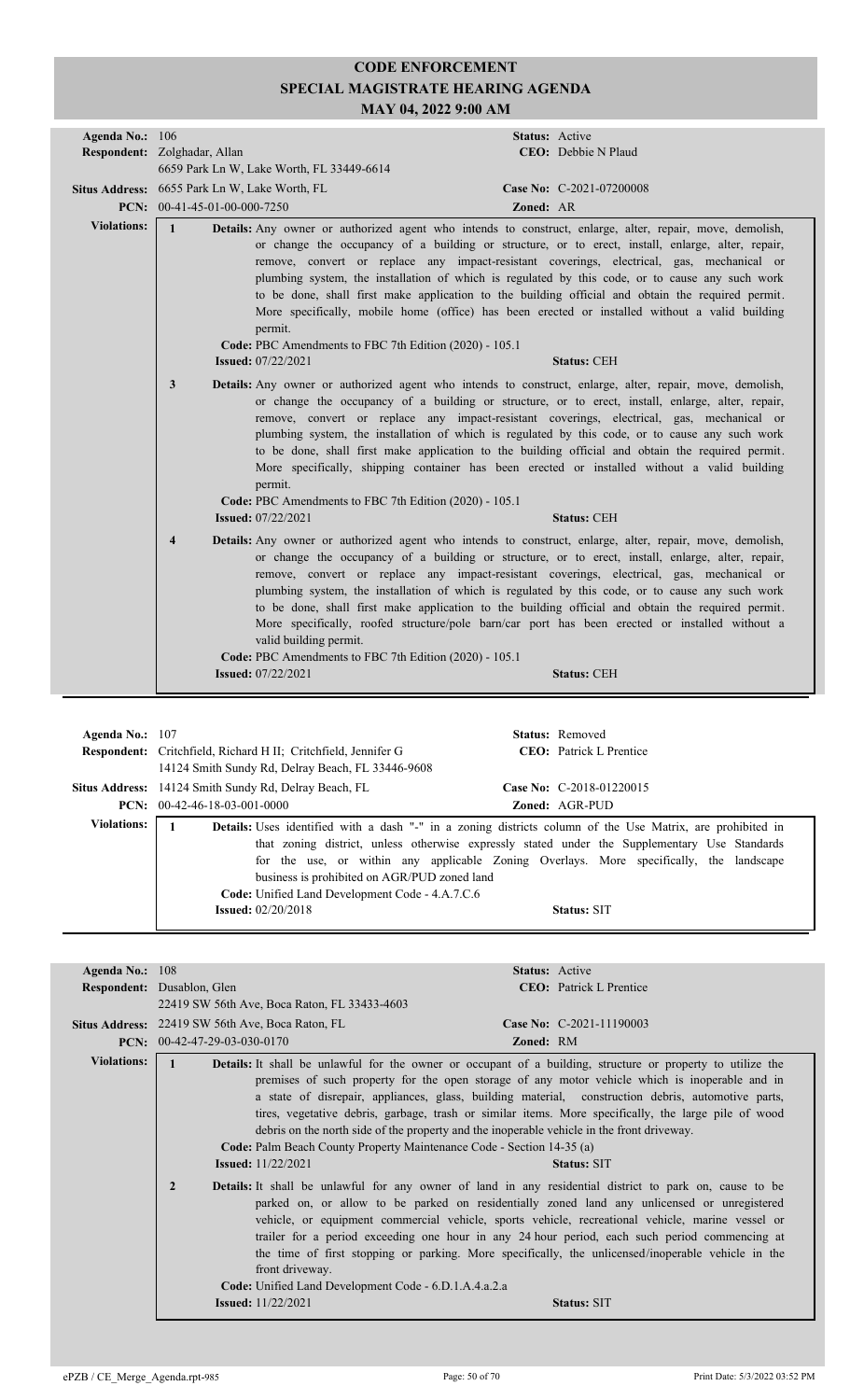|                    | <b>CODE ENFORCEMENT</b><br><b>SPECIAL MAGISTRATE HEARING AGENDA</b><br>MAY 04, 2022 9:00 AM                                                                                                                                                                                                                                                                                                                                                                                                                                                                          |                                                                                                                                                                                                                                                                                                                                                                                                                                                                                                                                                                                                                                                                                                              |  |  |  |
|--------------------|----------------------------------------------------------------------------------------------------------------------------------------------------------------------------------------------------------------------------------------------------------------------------------------------------------------------------------------------------------------------------------------------------------------------------------------------------------------------------------------------------------------------------------------------------------------------|--------------------------------------------------------------------------------------------------------------------------------------------------------------------------------------------------------------------------------------------------------------------------------------------------------------------------------------------------------------------------------------------------------------------------------------------------------------------------------------------------------------------------------------------------------------------------------------------------------------------------------------------------------------------------------------------------------------|--|--|--|
|                    | $\mathbf{3}$<br><b>Details:</b> Except when placed for collection service in accordance with subsection $25-1(c)(1)a$ . f., Garbage<br>Carts and Yard Waste Containers shall be placed in a storage location within, adjacent to, or<br>behind a structure, building, fence, landscaping, or other barrier which substantially screens<br>the view of the Garbage Carts and Yard Waste Containers from the street or public<br>right-of-way.<br>Code: Palm Beach County Codes & Ordinances - Chapter 25-1(c)(1)g.<br><b>Issued:</b> 11/22/2021<br><b>Status: SIT</b> |                                                                                                                                                                                                                                                                                                                                                                                                                                                                                                                                                                                                                                                                                                              |  |  |  |
|                    | $\overline{4}$<br>Code: PBC Amendments to FBC 7th Edition (2020) - 105.1                                                                                                                                                                                                                                                                                                                                                                                                                                                                                             | Details: Any owner or authorized agent who intends to construct, enlarge, alter, repair, move, demolish,<br>or change the occupancy of a building or structure, or to erect, install, enlarge, alter, repair,<br>remove, convert or replace any impact-resistant coverings, electrical, gas, mechanical or<br>plumbing system, the installation of which is regulated by this code, or to cause any such work<br>to be done, shall first make application to the building official and obtain the required permit.<br>More specifically, the six-foot wood privacy fence has been erected or installed without a valid<br>building permit. Building permit PR-2021-025981-0000 was voided due to inactivity. |  |  |  |
|                    | <b>Issued:</b> 11/22/2021<br><b>Status: SIT</b>                                                                                                                                                                                                                                                                                                                                                                                                                                                                                                                      |                                                                                                                                                                                                                                                                                                                                                                                                                                                                                                                                                                                                                                                                                                              |  |  |  |
|                    | cc: Code Enforcement                                                                                                                                                                                                                                                                                                                                                                                                                                                                                                                                                 |                                                                                                                                                                                                                                                                                                                                                                                                                                                                                                                                                                                                                                                                                                              |  |  |  |
|                    |                                                                                                                                                                                                                                                                                                                                                                                                                                                                                                                                                                      |                                                                                                                                                                                                                                                                                                                                                                                                                                                                                                                                                                                                                                                                                                              |  |  |  |
| Agenda No.: 109    |                                                                                                                                                                                                                                                                                                                                                                                                                                                                                                                                                                      | Status: Removed                                                                                                                                                                                                                                                                                                                                                                                                                                                                                                                                                                                                                                                                                              |  |  |  |
|                    | Respondent: Carballo, Ivan Christopher Sr; Pereira, Magali<br>13522 66th St N, West Palm Beach, FL 33412-1981                                                                                                                                                                                                                                                                                                                                                                                                                                                        | CEO: Stefanie C Rodriguez                                                                                                                                                                                                                                                                                                                                                                                                                                                                                                                                                                                                                                                                                    |  |  |  |
|                    | Case No: C-2021-09070031<br>Situs Address: 13522 66th St N, West Palm Beach, FL                                                                                                                                                                                                                                                                                                                                                                                                                                                                                      |                                                                                                                                                                                                                                                                                                                                                                                                                                                                                                                                                                                                                                                                                                              |  |  |  |
|                    | PCN: $00-41-42-33-00-000-2040$<br>Zoned: AR                                                                                                                                                                                                                                                                                                                                                                                                                                                                                                                          |                                                                                                                                                                                                                                                                                                                                                                                                                                                                                                                                                                                                                                                                                                              |  |  |  |
| <b>Violations:</b> | $\mathbf{1}$<br>Details: Any owner or authorized agent who intends to construct, enlarge, alter, repair, move, demolish,<br>or change the occupancy of a building or structure, or to erect, install, enlarge, alter, repair,<br>remove convert or replace any impact-resistant coverings electrical gas mechanical or                                                                                                                                                                                                                                               |                                                                                                                                                                                                                                                                                                                                                                                                                                                                                                                                                                                                                                                                                                              |  |  |  |

| , , , , , , , , , , , , , , |                                                        | <b>Details:</b> Any owner of authorized agent who intends to construct, emarge, after, repair, move, demonsh, |
|-----------------------------|--------------------------------------------------------|---------------------------------------------------------------------------------------------------------------|
|                             |                                                        | or change the occupancy of a building or structure, or to erect, install, enlarge, alter, repair,             |
|                             |                                                        | remove, convert or replace any impact-resistant coverings, electrical, gas, mechanical or                     |
|                             |                                                        | plumbing system, the installation of which is regulated by this code, or to cause any such work               |
|                             |                                                        | to be done, shall first make application to the building official and obtain the required permit.             |
|                             |                                                        | Specifically, an accessory structure (shed) has been erected or installed without a valid                     |
|                             | building permit.                                       |                                                                                                               |
|                             | Code: PBC Amendments to FBC 7th Edition (2020) - 105.1 |                                                                                                               |
|                             | <b>Issued:</b> $09/29/2021$                            | <b>Status: CLS</b>                                                                                            |
|                             |                                                        |                                                                                                               |

| Agenda No.: $110$  | <b>Status:</b> Active                                                                                                                                                                                                                                                                                                                                                                                                                                                                                                                                                                                                                                                                                                                                                                  |
|--------------------|----------------------------------------------------------------------------------------------------------------------------------------------------------------------------------------------------------------------------------------------------------------------------------------------------------------------------------------------------------------------------------------------------------------------------------------------------------------------------------------------------------------------------------------------------------------------------------------------------------------------------------------------------------------------------------------------------------------------------------------------------------------------------------------|
|                    | Respondent: Khalique, Mariam<br>CEO: Stefanie C Rodriguez                                                                                                                                                                                                                                                                                                                                                                                                                                                                                                                                                                                                                                                                                                                              |
|                    | 13432 63rd Ln N, West Palm Beach, FL 33412-1952                                                                                                                                                                                                                                                                                                                                                                                                                                                                                                                                                                                                                                                                                                                                        |
|                    | <b>Situs Address:</b> 13432 63rd Ln N, West Palm Beach, FL<br>Case No: $C-2021-11020045$                                                                                                                                                                                                                                                                                                                                                                                                                                                                                                                                                                                                                                                                                               |
|                    | $PCN: 00-41-42-33-00-000-5060$<br><b>Zoned: AR</b>                                                                                                                                                                                                                                                                                                                                                                                                                                                                                                                                                                                                                                                                                                                                     |
| <b>Violations:</b> | Details: Any owner or authorized agent who intends to construct, enlarge, alter, repair, move, demolish,<br>or change the occupancy of a building or structure, or to erect, install, enlarge, alter, repair,<br>remove, convert or replace any impact-resistant coverings, electrical, gas, mechanical or<br>plumbing system, the installation of which is regulated by this code, or to cause any such work<br>to be done, shall first make application to the building official and obtain the required permit.<br>Specifically, a fence ( $pvc \ \ viny$ ) separating the main residence and garage has been erected or<br>installed without a valid building permit.<br>Code: PBC Amendments to FBC 7th Edition (2020) - 105.1<br><b>Issued:</b> 11/08/2021<br><b>Status: CEH</b> |

| Agenda No.: $111$ | <b>Respondent:</b> McKinney Group, L.L.C.<br>3412 A Rd, Loxahatchee, FL 33470-3892    | <b>Status:</b> Active | <b>CEO:</b> Stefanie C Rodriguez |
|-------------------|---------------------------------------------------------------------------------------|-----------------------|----------------------------------|
|                   | Situs Address: 12965 72nd Ct N, West Palm Beach, FL<br>$PCN: 00-41-42-27-00-000-7550$ | <b>Zoned: AR</b>      | Case No: C-2021-12290027         |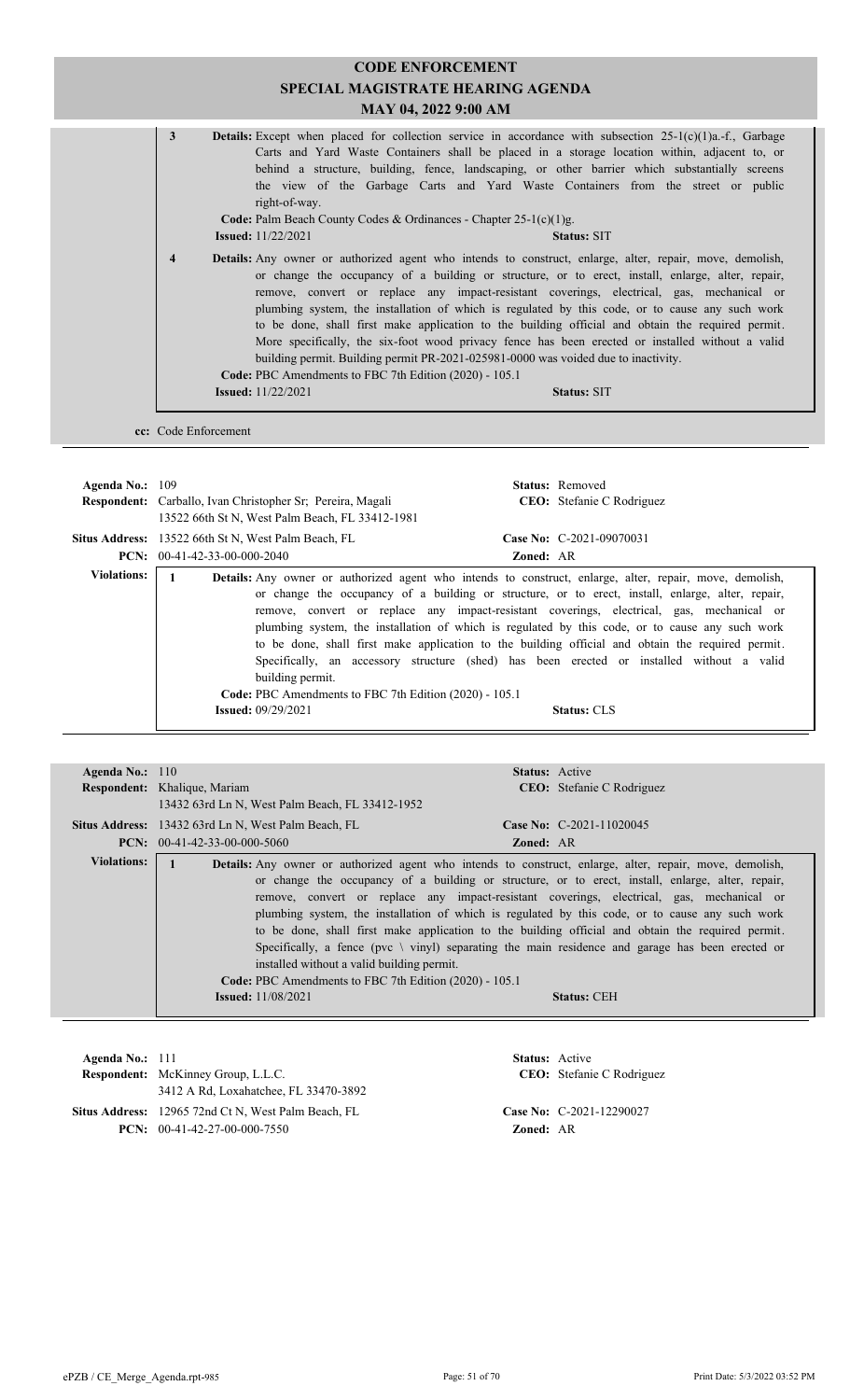| <b>Violations:</b> | <b>Details:</b> All construction activity regulated by this code shall be performed                                                                                                             |
|--------------------|-------------------------------------------------------------------------------------------------------------------------------------------------------------------------------------------------|
|                    | in a manner so as not to adversely impact the condition of adjacent property, unless such                                                                                                       |
|                    | activity                                                                                                                                                                                        |
|                    | is permitted to affect said property pursuant to a consent granted by the applicable property<br>owner.                                                                                         |
|                    | under terms or conditions agreeable to the applicable property owner. This includes, but is not                                                                                                 |
|                    | limited to, the control of dust, noise, water or drainage runoffs, debris, and the storage of                                                                                                   |
|                    | construction materials. New construction activity shall not adversely impact legal historic<br>surface                                                                                          |
|                    | water drainage flows serving adjacent properties, and may require special drainage design<br>complying with engineering standards to preserve the positive drainage patterns of the<br>affected |
|                    | sites. Accordingly, developers, contractors and owners of all new residential development,                                                                                                      |
|                    | including additions, pools, patios, driveways, decks or similar items, on existing properties                                                                                                   |
|                    | resulting in a significant decrease of permeable land area on any parcel or has altered the                                                                                                     |
|                    | drainage flow on the developed property shall, as a permit condition, provide a professionally                                                                                                  |
|                    | prepared drainage plan clearly indicating compliance with this paragraph. Upon completion of<br>the                                                                                             |
|                    | improvement, a certification from a licensed professional, as appropriate under Florida law, shall                                                                                              |
|                    | be submitted to the inspector in order to receive approval of the final inspection. Specifically,                                                                                               |
|                    | the site development and fill dirt appearing brought onto your property is in requirement of a                                                                                                  |
|                    | valid permit in revision to quantity issued from Palm Beach County Building Department.                                                                                                         |
|                    | Code: PBC Amendments to FBC 7th Edition (2020) - 110.9                                                                                                                                          |
|                    | <b>Issued:</b> 12/29/2021<br><b>Status: CEH</b>                                                                                                                                                 |
|                    |                                                                                                                                                                                                 |

| Agenda No.: 112                                                                                                                                                                                                                                                                                                                                                                                                                                                                                                                                                                                                                                                                                                                                                                     |                                                                                                                                                                                                                                                                                                                                                                                                                                                                                                                                                                                                                                                                                                                                                                                                                       | Status: Active                                                                                                                                                                                                                                                                                                                                                                                                                                                                                                                                                                                                                                                                                                                                                                                                                                                                                                                                                                       |                                                                                                                                                                                                                                                                                                                                                                                                                                                                                                                                                                                                                                           |  |
|-------------------------------------------------------------------------------------------------------------------------------------------------------------------------------------------------------------------------------------------------------------------------------------------------------------------------------------------------------------------------------------------------------------------------------------------------------------------------------------------------------------------------------------------------------------------------------------------------------------------------------------------------------------------------------------------------------------------------------------------------------------------------------------|-----------------------------------------------------------------------------------------------------------------------------------------------------------------------------------------------------------------------------------------------------------------------------------------------------------------------------------------------------------------------------------------------------------------------------------------------------------------------------------------------------------------------------------------------------------------------------------------------------------------------------------------------------------------------------------------------------------------------------------------------------------------------------------------------------------------------|--------------------------------------------------------------------------------------------------------------------------------------------------------------------------------------------------------------------------------------------------------------------------------------------------------------------------------------------------------------------------------------------------------------------------------------------------------------------------------------------------------------------------------------------------------------------------------------------------------------------------------------------------------------------------------------------------------------------------------------------------------------------------------------------------------------------------------------------------------------------------------------------------------------------------------------------------------------------------------------|-------------------------------------------------------------------------------------------------------------------------------------------------------------------------------------------------------------------------------------------------------------------------------------------------------------------------------------------------------------------------------------------------------------------------------------------------------------------------------------------------------------------------------------------------------------------------------------------------------------------------------------------|--|
|                                                                                                                                                                                                                                                                                                                                                                                                                                                                                                                                                                                                                                                                                                                                                                                     | Respondent: White, Paul; Walker, Yolanda                                                                                                                                                                                                                                                                                                                                                                                                                                                                                                                                                                                                                                                                                                                                                                              |                                                                                                                                                                                                                                                                                                                                                                                                                                                                                                                                                                                                                                                                                                                                                                                                                                                                                                                                                                                      | CEO: Stefanie C Rodriguez                                                                                                                                                                                                                                                                                                                                                                                                                                                                                                                                                                                                                 |  |
|                                                                                                                                                                                                                                                                                                                                                                                                                                                                                                                                                                                                                                                                                                                                                                                     | 2618 NW 47th Ln, Fort Lauderdale, FL 33313-2620                                                                                                                                                                                                                                                                                                                                                                                                                                                                                                                                                                                                                                                                                                                                                                       |                                                                                                                                                                                                                                                                                                                                                                                                                                                                                                                                                                                                                                                                                                                                                                                                                                                                                                                                                                                      |                                                                                                                                                                                                                                                                                                                                                                                                                                                                                                                                                                                                                                           |  |
|                                                                                                                                                                                                                                                                                                                                                                                                                                                                                                                                                                                                                                                                                                                                                                                     | Situs Address: 13081 78th Pl, West Palm Beach, FL                                                                                                                                                                                                                                                                                                                                                                                                                                                                                                                                                                                                                                                                                                                                                                     |                                                                                                                                                                                                                                                                                                                                                                                                                                                                                                                                                                                                                                                                                                                                                                                                                                                                                                                                                                                      | Case No: C-2021-12290028                                                                                                                                                                                                                                                                                                                                                                                                                                                                                                                                                                                                                  |  |
|                                                                                                                                                                                                                                                                                                                                                                                                                                                                                                                                                                                                                                                                                                                                                                                     | PCN: 00-41-42-28-00-000-1440                                                                                                                                                                                                                                                                                                                                                                                                                                                                                                                                                                                                                                                                                                                                                                                          | Zoned: AR                                                                                                                                                                                                                                                                                                                                                                                                                                                                                                                                                                                                                                                                                                                                                                                                                                                                                                                                                                            |                                                                                                                                                                                                                                                                                                                                                                                                                                                                                                                                                                                                                                           |  |
| <b>Violations:</b>                                                                                                                                                                                                                                                                                                                                                                                                                                                                                                                                                                                                                                                                                                                                                                  | $\mathbf{1}$<br>Details: All construction activity regulated by this code shall be performed<br>in a manner so as not to adversely impact the condition of adjacent property, unless such<br>activity<br>is permitted to affect said property pursuant to a consent granted by the applicable property<br>owner,<br>under terms or conditions agreeable to the applicable property owner. This includes, but is not<br>limited to, the control of dust, noise, water or drainage runoffs, debris, and the storage of<br>construction materials. New construction activity shall not adversely impact legal historic<br>surface<br>water drainage flows serving adjacent properties, and may require special drainage design<br>complying with engineering standards to preserve the positive drainage patterns of the |                                                                                                                                                                                                                                                                                                                                                                                                                                                                                                                                                                                                                                                                                                                                                                                                                                                                                                                                                                                      |                                                                                                                                                                                                                                                                                                                                                                                                                                                                                                                                                                                                                                           |  |
|                                                                                                                                                                                                                                                                                                                                                                                                                                                                                                                                                                                                                                                                                                                                                                                     | affected<br>the<br><b>Issued:</b> 12/29/2021                                                                                                                                                                                                                                                                                                                                                                                                                                                                                                                                                                                                                                                                                                                                                                          | sites. Accordingly, developers, contractors and owners of all new residential development,<br>including additions, pools, patios, driveways, decks or similar items, on existing properties<br>resulting in a significant decrease of permeable land area on any parcel or has altered the<br>drainage flow on the developed property shall, as a permit condition, provide a professionally<br>prepared drainage plan clearly indicating compliance with this paragraph. Upon completion of<br>improvement, a certification from a licensed professional, as appropriate under Florida law, shall<br>be submitted to the inspector in order to receive approval of the final inspection. Specifically,<br>the site development and fill dirt appearing brought onto your property is in requirement of a<br>valid permit in revision to quantity issued from Palm Beach County Building Department.<br>Code: PBC Amendments to FBC 7th Edition (2020) - 110.9<br><b>Status: CEH</b> |                                                                                                                                                                                                                                                                                                                                                                                                                                                                                                                                                                                                                                           |  |
| $\overline{2}$<br>Details: Any owner or authorized agent who intends to construct, enlarge, alter, repair, move, demolish,<br>or change the occupancy of a building or structure, or to erect, install, enlarge, alter, repair,<br>remove, convert or replace any impact-resistant coverings, electrical, gas, mechanical or<br>plumbing system, the installation of which is regulated by this code, or to cause any such work<br>to be done, shall first make application to the building official and obtain the required permit.<br>Specifically, 1 of 2 shipping $\setminus$ freight containers has been erected or installed without a valid<br>building permit.<br>Code: PBC Amendments to FBC 7th Edition (2020) - 105.1<br><b>Status: CEH</b><br><b>Issued:</b> 12/29/2021 |                                                                                                                                                                                                                                                                                                                                                                                                                                                                                                                                                                                                                                                                                                                                                                                                                       |                                                                                                                                                                                                                                                                                                                                                                                                                                                                                                                                                                                                                                                                                                                                                                                                                                                                                                                                                                                      |                                                                                                                                                                                                                                                                                                                                                                                                                                                                                                                                                                                                                                           |  |
|                                                                                                                                                                                                                                                                                                                                                                                                                                                                                                                                                                                                                                                                                                                                                                                     | 3<br>building permit.<br>Code: PBC Amendments to FBC 7th Edition (2020) - 105.1                                                                                                                                                                                                                                                                                                                                                                                                                                                                                                                                                                                                                                                                                                                                       |                                                                                                                                                                                                                                                                                                                                                                                                                                                                                                                                                                                                                                                                                                                                                                                                                                                                                                                                                                                      | <b>Details:</b> Any owner or authorized agent who intends to construct, enlarge, alter, repair, move, demolish,<br>or change the occupancy of a building or structure, or to erect, install, enlarge, alter, repair,<br>remove, convert or replace any impact-resistant coverings, electrical, gas, mechanical or<br>plumbing system, the installation of which is regulated by this code, or to cause any such work<br>to be done, shall first make application to the building official and obtain the required permit.<br>Specifically, 2nd of 2 shipping $\setminus$ freight containers has been erected or installed without a valid |  |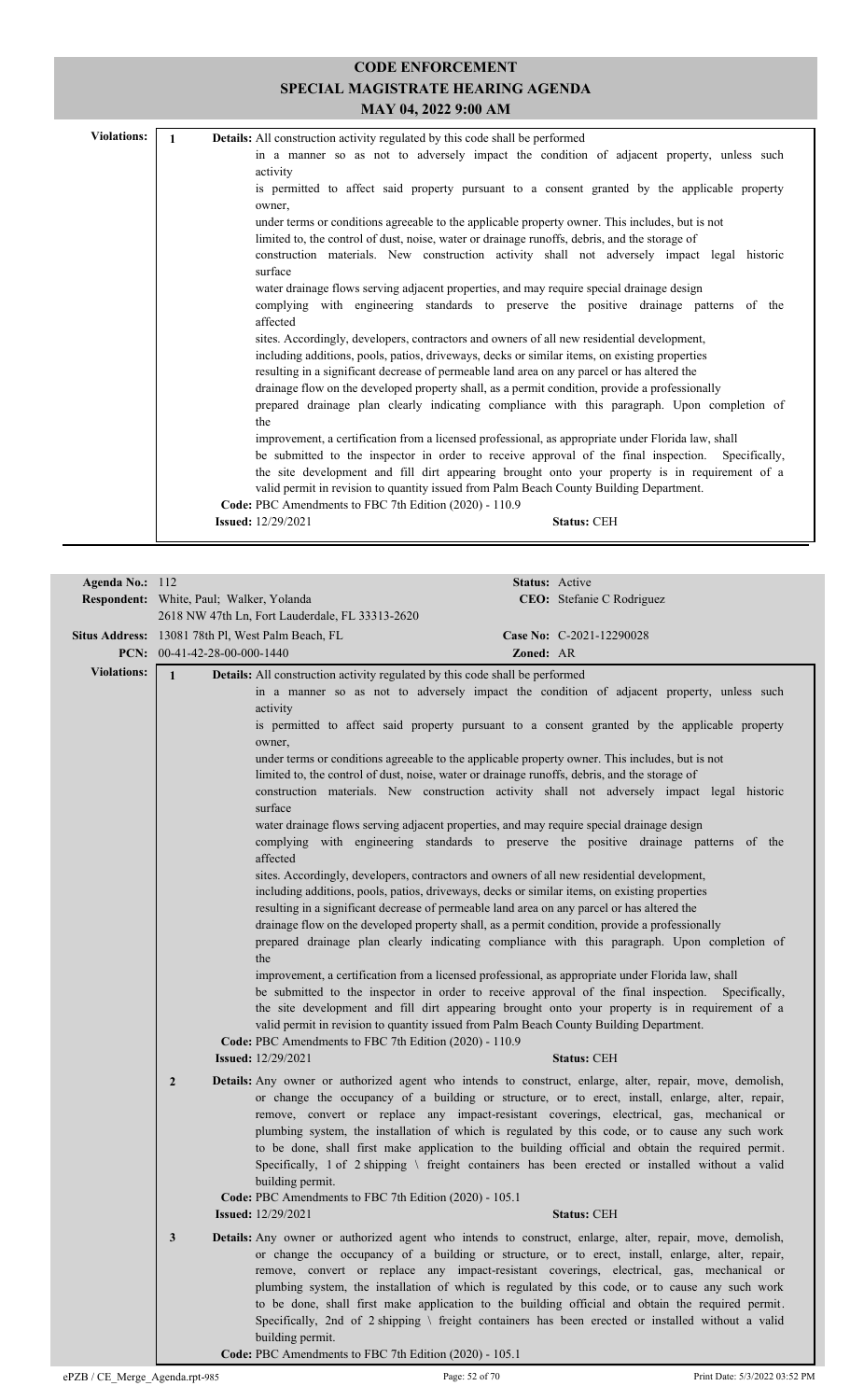|                | <b>Issued:</b> 12/29/2021                                                                                                                                                                                                                                                                                                                                                                                                                                         | <b>Status: CEH</b> |
|----------------|-------------------------------------------------------------------------------------------------------------------------------------------------------------------------------------------------------------------------------------------------------------------------------------------------------------------------------------------------------------------------------------------------------------------------------------------------------------------|--------------------|
| $\overline{4}$ | <b>Details:</b> Grass, weeds and low-growing vegetation shall be maintained as follows: Vacant - Residential<br>and Non-Residential lots greater than one-half acre: 18 inches on the first 25 feet measuring<br>from property line or pod line of the lot on any side of the lot adjacent to a developed lot.<br>Code: Palm Beach County Property Maintenance Code - Section 14-32 (c) (1) Table 14-32(c)<br><b>Issued:</b> 12/29/2021                           | <b>Status: CLS</b> |
| $\overline{5}$ | <b>Details:</b> It shall be unlawful for the owner or occupant of a building, structure or property to utilize the<br>premises of such property for the open storage of any motor vehicle which is inoperable and in<br>a state of disrepair, appliances, glass, building material, construction debris, automotive parts,<br>tires, vegetative debris, garbage, trash or similar items.<br>Code: Palm Beach County Property Maintenance Code - Section 14-35 (a) |                    |
|                | <b>Issued:</b> 12/29/2021                                                                                                                                                                                                                                                                                                                                                                                                                                         | <b>Status: CLS</b> |

| Agenda No.: 113    | <b>Respondent:</b> White, Bancroft B; White, Conseita                                                                                                                                                                    | <b>Status:</b> Active<br>CEO: Stefanie C Rodriguez                                                                                                                                                                                                                                                                                                                                                                                                                                                                                                                                                                                                                                                                                                                                                                                                                                                                                                                                                                                                                                                                                                                                                                                                                                                                                                                                                                                                                                                                                                                                                                    |
|--------------------|--------------------------------------------------------------------------------------------------------------------------------------------------------------------------------------------------------------------------|-----------------------------------------------------------------------------------------------------------------------------------------------------------------------------------------------------------------------------------------------------------------------------------------------------------------------------------------------------------------------------------------------------------------------------------------------------------------------------------------------------------------------------------------------------------------------------------------------------------------------------------------------------------------------------------------------------------------------------------------------------------------------------------------------------------------------------------------------------------------------------------------------------------------------------------------------------------------------------------------------------------------------------------------------------------------------------------------------------------------------------------------------------------------------------------------------------------------------------------------------------------------------------------------------------------------------------------------------------------------------------------------------------------------------------------------------------------------------------------------------------------------------------------------------------------------------------------------------------------------------|
|                    | 12403 83rd Ln N, West Palm Beach, FL 33412-2251                                                                                                                                                                          |                                                                                                                                                                                                                                                                                                                                                                                                                                                                                                                                                                                                                                                                                                                                                                                                                                                                                                                                                                                                                                                                                                                                                                                                                                                                                                                                                                                                                                                                                                                                                                                                                       |
|                    | <b>Situs Address:</b> 12403 83rd Ln N, West Palm Beach, FL                                                                                                                                                               | Case No: C-2021-09130047                                                                                                                                                                                                                                                                                                                                                                                                                                                                                                                                                                                                                                                                                                                                                                                                                                                                                                                                                                                                                                                                                                                                                                                                                                                                                                                                                                                                                                                                                                                                                                                              |
|                    | PCN: 00-41-42-22-00-000-5340                                                                                                                                                                                             | <b>Zoned: AR</b>                                                                                                                                                                                                                                                                                                                                                                                                                                                                                                                                                                                                                                                                                                                                                                                                                                                                                                                                                                                                                                                                                                                                                                                                                                                                                                                                                                                                                                                                                                                                                                                                      |
| <b>Violations:</b> | 3<br>Code: Unified Land Development Code - 6.D.1.A.1.b<br><b>Issued:</b> 09/22/2021                                                                                                                                      | Details: Recreational vehicles, boats, sports vehicles and/or trailers are not to be parked in a required<br>front setback or other area between the structure and the street, or on street except for the<br>purpose of loading or unloading during a period not to exceed two hours in any 24 hour period.<br><b>Status: CLS</b>                                                                                                                                                                                                                                                                                                                                                                                                                                                                                                                                                                                                                                                                                                                                                                                                                                                                                                                                                                                                                                                                                                                                                                                                                                                                                    |
|                    | $\overline{\mathbf{4}}$<br>be maintained structurally sound and in good repair.<br>Code: Palm Beach County Property Maintenance Code - Section 14-32 (e)<br><b>Issued: 09/22/2021</b>                                    | Details: All accessory structures, including detached garages, fences, walls, and swimming pools shall<br><b>Status: CEH</b>                                                                                                                                                                                                                                                                                                                                                                                                                                                                                                                                                                                                                                                                                                                                                                                                                                                                                                                                                                                                                                                                                                                                                                                                                                                                                                                                                                                                                                                                                          |
|                    | 8<br>Details: construction activity regulated by this code shall be performed<br>activity<br>owner,<br>surface<br>affected<br>the<br>Code: PBC Amendments to FBC 7th Edition (2020) - 110.9<br><b>Issued: 09/22/2021</b> | in a manner so as not to adversely impact the condition of adjacent property, unless such<br>is permitted to affect said property pursuant to a consent granted by the applicable property<br>under terms or conditions agreeable to the applicable property owner. This includes, but is not<br>limited to, the control of dust, noise, water or drainage runoffs, debris, and the storage of<br>construction materials. New construction activity shall not adversely impact legal historic<br>water drainage flows serving adjacent properties, and may require special drainage design<br>complying with engineering standards to preserve the positive drainage patterns of the<br>sites. Accordingly, developers, contractors and owners of all new residential development,<br>including additions, pools, patios, driveways, decks or similar items, on existing properties<br>resulting in a significant decrease of permeable land area on any parcel or has altered the<br>drainage flow on the developed property shall, as a permit condition, provide a professionally<br>prepared drainage plan clearly indicating compliance with this paragraph. Upon completion of<br>improvement, a certification from a licensed professional, as appropriate under Florida law, shall<br>be submitted to the inspector in order to receive approval of the final inspection.<br>Specifically,<br>the site development and fill dirt appearing brought onto your property is in requirement of a<br>valid permit in revision to quantity issued from Palm Beach County Building Department.<br><b>Status: CEH</b> |

| Agenda No.: $114$  |                                                                   | <b>Status:</b> Active                                                                                                                                                                                                                                                                                                                                                                                                                                                                                                                                                                                                         |
|--------------------|-------------------------------------------------------------------|-------------------------------------------------------------------------------------------------------------------------------------------------------------------------------------------------------------------------------------------------------------------------------------------------------------------------------------------------------------------------------------------------------------------------------------------------------------------------------------------------------------------------------------------------------------------------------------------------------------------------------|
|                    | <b>Respondent:</b> Castells, Cliff D                              | <b>CEO</b> : Omar J Sheppard                                                                                                                                                                                                                                                                                                                                                                                                                                                                                                                                                                                                  |
|                    | 17623 48th Ct N, Loxahatchee, FL 33470-3576                       |                                                                                                                                                                                                                                                                                                                                                                                                                                                                                                                                                                                                                               |
|                    | Situs Address: 17623 48th Ct N, Loxahatchee, FL                   | Case No: $C-2020-12150019$                                                                                                                                                                                                                                                                                                                                                                                                                                                                                                                                                                                                    |
|                    | <b>PCN:</b> $00-40-43-11-00-000-3330$                             | <b>Zoned: AR</b>                                                                                                                                                                                                                                                                                                                                                                                                                                                                                                                                                                                                              |
| <b>Violations:</b> | permit.<br>Code: PBC Amendments to FBC 6th Edition (2017) - 105.1 | <b>Details:</b> Any owner or authorized agent who intends to construct, enlarge, alter, repair, move, demolish,<br>or change the occupancy of a building or structure, or to erect, install, enlarge, alter, repair,<br>remove, convert or replace any impact-resistant coverings, electrical, gas, mechanical or<br>plumbing system, the installation of which is regulated by this code, or to cause any such work<br>to be done, shall first make application to the building official and obtain the required permit.<br>More specifically, an Accessory Structure has been erected or installed without a valid building |
|                    | <b>Issued:</b> $12/29/2020$                                       | <b>Status: CEH</b>                                                                                                                                                                                                                                                                                                                                                                                                                                                                                                                                                                                                            |
|                    |                                                                   |                                                                                                                                                                                                                                                                                                                                                                                                                                                                                                                                                                                                                               |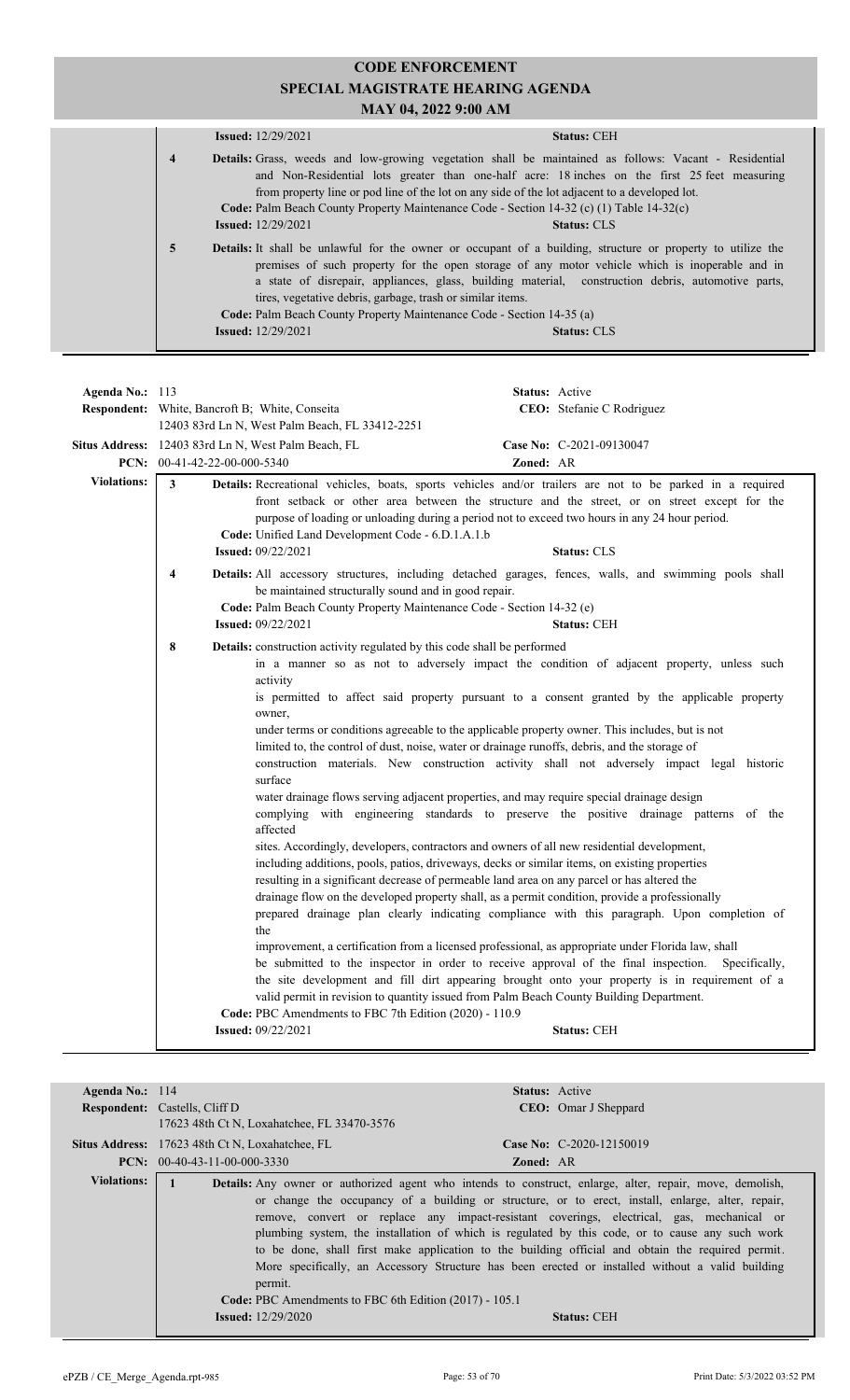| Agenda No.: 115    |                                                                                                                                                                                                                                                                                         | Respondent: PALM BEACH MARBLE, TILE & WOOD LLC<br>1121 S Congress Ave, Apt C, West Palm Beach, FL 33406                                                                                                                                                                                                                                                                                                                                                                                                                                                                                                                                                                                                                                                                                                                                         |           | Status: Removed<br>CEO: Omar J Sheppard<br>Type: Life Safety                                                                                                                                                                                                                                                                                                                                                  |  |
|--------------------|-----------------------------------------------------------------------------------------------------------------------------------------------------------------------------------------------------------------------------------------------------------------------------------------|-------------------------------------------------------------------------------------------------------------------------------------------------------------------------------------------------------------------------------------------------------------------------------------------------------------------------------------------------------------------------------------------------------------------------------------------------------------------------------------------------------------------------------------------------------------------------------------------------------------------------------------------------------------------------------------------------------------------------------------------------------------------------------------------------------------------------------------------------|-----------|---------------------------------------------------------------------------------------------------------------------------------------------------------------------------------------------------------------------------------------------------------------------------------------------------------------------------------------------------------------------------------------------------------------|--|
|                    |                                                                                                                                                                                                                                                                                         | Situs Address: 7673 Hooper Rd, 1, West Palm Beach, FL<br>PCN: 00-42-43-27-05-006-3204                                                                                                                                                                                                                                                                                                                                                                                                                                                                                                                                                                                                                                                                                                                                                           | Zoned: IL | Case No: C-2021-10270004                                                                                                                                                                                                                                                                                                                                                                                      |  |
| <b>Violations:</b> | $\mathbf{1}$                                                                                                                                                                                                                                                                            | Details: 1.12.6.3 - Permit Required.                                                                                                                                                                                                                                                                                                                                                                                                                                                                                                                                                                                                                                                                                                                                                                                                            |           |                                                                                                                                                                                                                                                                                                                                                                                                               |  |
|                    | Where additional permits, approvals, certificates, or licenses are required by other agencies,<br>approval shall be obtained from those other agencies.<br>Code: National Fire Protection Association 1 - 1.12.6.3 - Permit Required<br><b>Issued:</b> 11/24/2021<br><b>Status: CEH</b> |                                                                                                                                                                                                                                                                                                                                                                                                                                                                                                                                                                                                                                                                                                                                                                                                                                                 |           |                                                                                                                                                                                                                                                                                                                                                                                                               |  |
|                    | $\mathbf{2}$                                                                                                                                                                                                                                                                            | Details: 13.6.4.3.4.1 - Extinguishers shall have a Current Tag/Label.                                                                                                                                                                                                                                                                                                                                                                                                                                                                                                                                                                                                                                                                                                                                                                           |           |                                                                                                                                                                                                                                                                                                                                                                                                               |  |
|                    |                                                                                                                                                                                                                                                                                         | was performed. [10:7.3.4.1]<br>Code: National Fire Protection Association 1 - 13.6.4.3.4.1 - Extinguishers shall have<br><b>Issued:</b> 11/24/2021                                                                                                                                                                                                                                                                                                                                                                                                                                                                                                                                                                                                                                                                                              |           | Each fire extinguisher shall have a tag or label securely attached that indicates that maintenance<br><b>Status: CEH</b>                                                                                                                                                                                                                                                                                      |  |
|                    | 3                                                                                                                                                                                                                                                                                       | Details: 19.2.1.6 - Self-Closing Metal Receptacles for Oil-Soaked Waste.                                                                                                                                                                                                                                                                                                                                                                                                                                                                                                                                                                                                                                                                                                                                                                        |           |                                                                                                                                                                                                                                                                                                                                                                                                               |  |
|                    |                                                                                                                                                                                                                                                                                         | disposal of oil-soaked waste or cloths.<br>Code: National Fire Protection Association 1 - 19.2.1.6 - Self-Closing Metal Receptacl<br><b>Issued:</b> 11/24/2021                                                                                                                                                                                                                                                                                                                                                                                                                                                                                                                                                                                                                                                                                  |           | Approved metal receptacles with self-closing covers shall be provided for the storage or<br><b>Status: CEH</b>                                                                                                                                                                                                                                                                                                |  |
|                    | 4                                                                                                                                                                                                                                                                                       | Details: 43.1.1 - Spray Application of Flammable & Combustible Materials.                                                                                                                                                                                                                                                                                                                                                                                                                                                                                                                                                                                                                                                                                                                                                                       |           |                                                                                                                                                                                                                                                                                                                                                                                                               |  |
|                    | Operations involving the spray application of flammable and combustible materials shall<br>comply with NFPA 33 and Section 43.1.<br>Code: National Fire Protection Association 1 - 43.1.1 - Spray Application of Flammable                                                              |                                                                                                                                                                                                                                                                                                                                                                                                                                                                                                                                                                                                                                                                                                                                                                                                                                                 |           |                                                                                                                                                                                                                                                                                                                                                                                                               |  |
|                    |                                                                                                                                                                                                                                                                                         | <b>Issued:</b> $11/24/2021$                                                                                                                                                                                                                                                                                                                                                                                                                                                                                                                                                                                                                                                                                                                                                                                                                     |           | <b>Status: CEH</b>                                                                                                                                                                                                                                                                                                                                                                                            |  |
|                    | 5                                                                                                                                                                                                                                                                                       | Details: 60.5.1.8.2.1 - NFPA 704 Placard Required.                                                                                                                                                                                                                                                                                                                                                                                                                                                                                                                                                                                                                                                                                                                                                                                              |           |                                                                                                                                                                                                                                                                                                                                                                                                               |  |
|                    |                                                                                                                                                                                                                                                                                         | determined that omission of such signs is consistent with safety:<br>(1) On stationary aboveground tanks<br>(2) On stationary above ground containers<br>in quantities requiring a permit<br>$(4)$ At other entrances and locations designated by the AHJ $[400:6.1.8.2.1]$<br>Code: National Fire Protection Association 1 - 60.5.1.8.2.1 - NFPA 704 Placard Require<br><b>Issued:</b> 11/24/2021                                                                                                                                                                                                                                                                                                                                                                                                                                              |           | Visible hazard identification signs in accordance with NFPA 704 shall be placed at the following<br>locations, except where the AHJ has received a hazardous materials management plan and a<br>hazardous materials inventory statement in accordance with 60.1.6 and 60.1.7 and has<br>(3) At entrances to locations where hazardous materials are stored, dispensed, used, or handled<br><b>Status: CEH</b> |  |
|                    | 6                                                                                                                                                                                                                                                                                       | Details: 7.9.1.1 - Emergency Lighting Required.                                                                                                                                                                                                                                                                                                                                                                                                                                                                                                                                                                                                                                                                                                                                                                                                 |           |                                                                                                                                                                                                                                                                                                                                                                                                               |  |
|                    | 7                                                                                                                                                                                                                                                                                       | 7.9 for the following:<br>(1) Buildings or structures where required in Chapters 11 through 43<br>(2) Underground and limited access structures as addressed in Section 11.7<br>(3) High-rise buildings as required by other sections of this Code<br>(4) Doors equipped with delayed-egress locks<br>(5) Stair shafts and vestibules of smokeproof enclosures, for which the following also apply:<br>installed for the smokeproof enclosure mechanical ventilation equipment.<br>emergency lighting power supply.<br>(6) New sensor-release of electrical locking systems in accordance with 7.2.1.6.2<br>Code: National Fire Protection Association 101 - 7.9.1.1 - Emergency Lighting Required<br><b>Issued:</b> 11/24/2021<br><b>Details:</b> 40.6.1 - Excerpt: Equipment affecting the prevention, control, and mitigation of combustible |           | Emergency lighting facilities for means of egress shall be provided in accordance with Section<br>(a) The stair shaft and vestibule shall be permitted to include a standby generator that is<br>(b) The standby generator shall be permitted to be used for the stair shaft and vestibule<br><b>Status: CEH</b>                                                                                              |  |
|                    |                                                                                                                                                                                                                                                                                         | NFPA standard and the manufacturers' recommendations. [652:9.4.1]<br>Code: National Fire Protection Association 1 - 40.6.1 - Excerpt:                                                                                                                                                                                                                                                                                                                                                                                                                                                                                                                                                                                                                                                                                                           |           | Equipment affecting the prevention, control, and mitigation of combustible dust fires,<br>deflagrations, and explosions shall be inspected and tested in accordance with the applicable                                                                                                                                                                                                                       |  |
|                    |                                                                                                                                                                                                                                                                                         | <b>Issued:</b> 11/24/2021                                                                                                                                                                                                                                                                                                                                                                                                                                                                                                                                                                                                                                                                                                                                                                                                                       |           | <b>Status: CEH</b>                                                                                                                                                                                                                                                                                                                                                                                            |  |

**cc:** Decker, Shane Palm Beach Marble, Tile & Wood Llc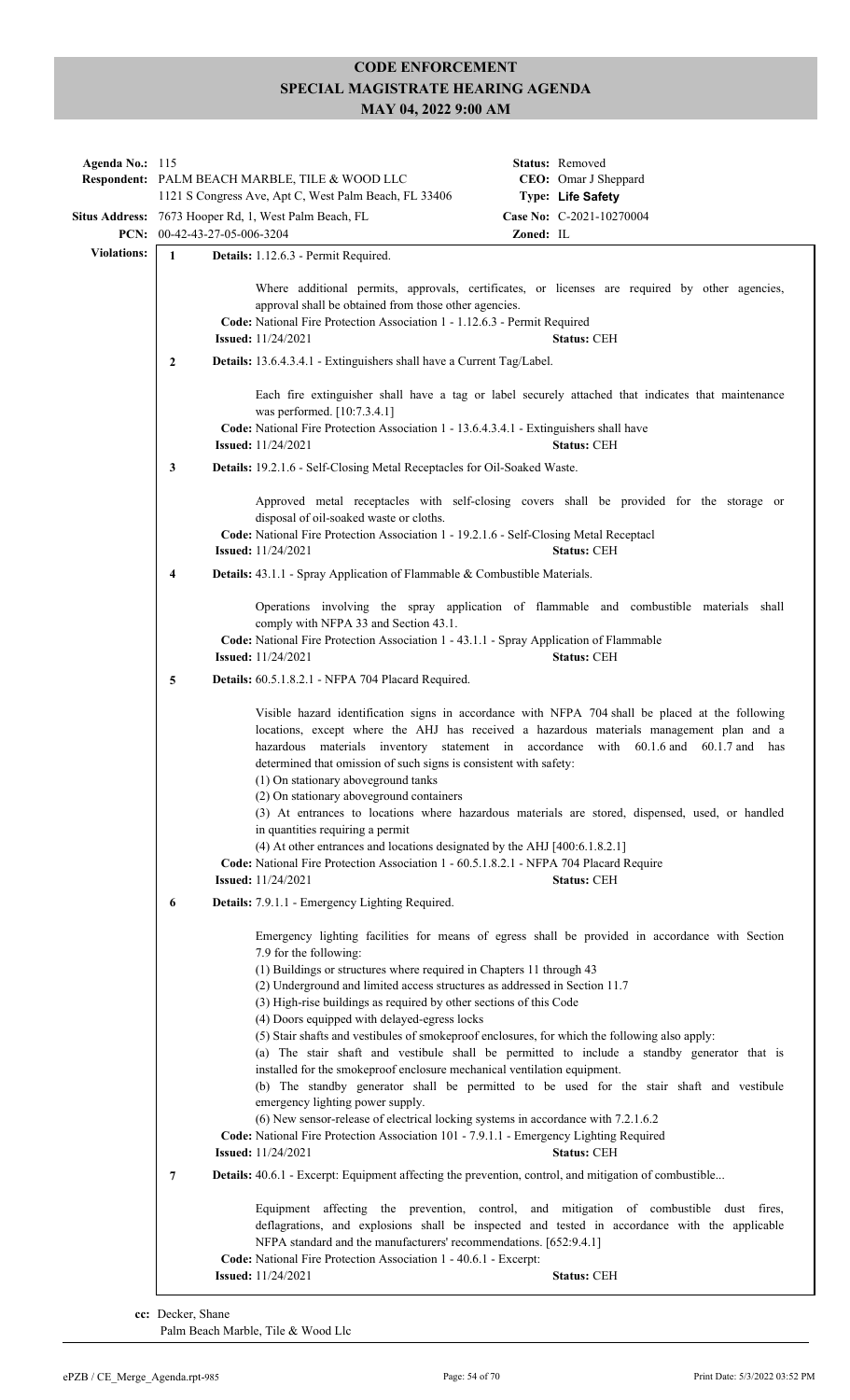| Agenda No.: 116                                 |                         |                                                                                                                                                              |           | Status: Active                                                                                                                                                                                                                                                                                                                                                                                                                                                                                                                                                                                                   |
|-------------------------------------------------|-------------------------|--------------------------------------------------------------------------------------------------------------------------------------------------------------|-----------|------------------------------------------------------------------------------------------------------------------------------------------------------------------------------------------------------------------------------------------------------------------------------------------------------------------------------------------------------------------------------------------------------------------------------------------------------------------------------------------------------------------------------------------------------------------------------------------------------------------|
|                                                 |                         | Respondent: Rodriguez, Julian; Rodriguez, Kitty                                                                                                              |           | CEO: Omar J Sheppard                                                                                                                                                                                                                                                                                                                                                                                                                                                                                                                                                                                             |
|                                                 |                         | 14 Ram Clark Rd, New City, NY 10956-1210                                                                                                                     |           |                                                                                                                                                                                                                                                                                                                                                                                                                                                                                                                                                                                                                  |
|                                                 |                         | Situs Address: 5110 Wallis Rd, West Palm Beach, FL                                                                                                           |           | Case No: C-2022-01040013                                                                                                                                                                                                                                                                                                                                                                                                                                                                                                                                                                                         |
|                                                 |                         | PCN: 00-42-43-35-16-000-0270                                                                                                                                 | Zoned: RM |                                                                                                                                                                                                                                                                                                                                                                                                                                                                                                                                                                                                                  |
| <b>Violations:</b>                              | $\overline{2}$          | building permit.<br>Code: PBC Amendments to FBC 7th Edition (2020) - 105.1                                                                                   |           | <b>Details:</b> Any owner or authorized agent who intends to construct, enlarge, alter, repair, move, demolish,<br>or change the occupancy of a building or structure, or to erect, install, enlarge, alter, repair,<br>remove, convert or replace any impact-resistant coverings, electrical, gas, mechanical or<br>plumbing system, the installation of which is regulated by this code, or to cause any such work<br>to be done, shall first make application to the building official and obtain the required permit.<br>More specifically, A ROOFED STRUCTURE has been erected or installed without a valid |
|                                                 |                         | <b>Issued:</b> 01/06/2022                                                                                                                                    |           | <b>Status: CLS</b>                                                                                                                                                                                                                                                                                                                                                                                                                                                                                                                                                                                               |
|                                                 | 3                       | be maintained structurally sound and in good repair.<br>Code: Palm Beach County Property Maintenance Code - Section 14-32 (e)<br><b>Issued:</b> $01/06/2022$ |           | Details: All accessory structures, including detached garages, fences, walls, and swimming pools shall<br><b>Status: CLS</b>                                                                                                                                                                                                                                                                                                                                                                                                                                                                                     |
|                                                 | $\overline{\mathbf{4}}$ | has been erected or installed without a valid building permit.<br>Code: PBC Amendments to FBC 7th Edition (2020) - 105.1                                     |           | Details: Any owner or authorized agent who intends to construct, enlarge, alter, repair, move, demolish,<br>or change the occupancy of a building or structure, or to erect, install, enlarge, alter, repair,<br>remove, convert or replace any impact-resistant coverings, electrical, gas, mechanical or<br>plumbing system, the installation of which is regulated by this code, or to cause any such work<br>to be done, shall first make application to the building official and obtain the required permit.<br>More specifically, WOODEN GATE ON FENCE HAS BEEN CHANGED TO PVC/VINYL GATE                 |
|                                                 |                         | <b>Issued:</b> 01/06/2022                                                                                                                                    |           | <b>Status: CLS</b>                                                                                                                                                                                                                                                                                                                                                                                                                                                                                                                                                                                               |
|                                                 | 5                       | STORAGE YARD IS PROHIBITED IN A RESIDENTIAL ZONING DISTRICT.<br>Code: Unified Land Development Code - 4.A.7.C.6                                              |           | Details: Uses identified with a dash "-," in a zoning districts column of the Use Matrix, are prohibited in<br>that zoning district, unless otherwise expressly stated under the Supplementary Use Standards<br>for the use, or within any applicable Zoning Overlays. More specifically, CONTRACTOR                                                                                                                                                                                                                                                                                                             |
| <b>Issued:</b> 01/06/2022<br><b>Status: CEH</b> |                         |                                                                                                                                                              |           |                                                                                                                                                                                                                                                                                                                                                                                                                                                                                                                                                                                                                  |
|                                                 |                         |                                                                                                                                                              |           |                                                                                                                                                                                                                                                                                                                                                                                                                                                                                                                                                                                                                  |
|                                                 | cc: Rodriguez, Julian   |                                                                                                                                                              |           |                                                                                                                                                                                                                                                                                                                                                                                                                                                                                                                                                                                                                  |

| Agenda No.: $117$     |                                                                                                                                                                                                      | <b>Status:</b> Active                                                                                                                                                                                                                                                                                                                                                                                                                                                                                                                                                                                          |  |  |
|-----------------------|------------------------------------------------------------------------------------------------------------------------------------------------------------------------------------------------------|----------------------------------------------------------------------------------------------------------------------------------------------------------------------------------------------------------------------------------------------------------------------------------------------------------------------------------------------------------------------------------------------------------------------------------------------------------------------------------------------------------------------------------------------------------------------------------------------------------------|--|--|
|                       | <b>Respondent:</b> THE PEP BOYS-MANNY, MOE & JACK LLC                                                                                                                                                | <b>CEO</b> : Omar J Sheppard                                                                                                                                                                                                                                                                                                                                                                                                                                                                                                                                                                                   |  |  |
|                       | 1201 Hays St, TALLAHASSEE, FL 32301                                                                                                                                                                  |                                                                                                                                                                                                                                                                                                                                                                                                                                                                                                                                                                                                                |  |  |
| <b>Situs Address:</b> | 800 N Military Trl, West Palm Beach, FL                                                                                                                                                              | Case No: C-2021-09070033                                                                                                                                                                                                                                                                                                                                                                                                                                                                                                                                                                                       |  |  |
| PCN:                  | 00-42-43-36-00-000-1085                                                                                                                                                                              | Zoned: MUPD                                                                                                                                                                                                                                                                                                                                                                                                                                                                                                                                                                                                    |  |  |
| <b>Violations:</b>    | <b>Code:</b> National Fire Protection Association 1 - 4.5.8.1<br><b>Issued:</b> 10/07/2021                                                                                                           | Details: Whenever or wherever any device, equipment, system, condition, arrangement, level of<br>protection, fire-resistive construction, or any other feature is required for compliance with the<br>provisions of this Code, such device, equipment, system, condition arrangement, level of<br>protection, fire-resistive construction, or other feature shall thereafter be continuously<br>maintained. Maintenance shall be provided in accordance with applicable NFPA requirements<br>or requirements developed as part of a performance-based design, or as directed by the AHJ.<br><b>Status: CEH</b> |  |  |
|                       | cc: Fire Rescue<br>George Mark Brockway, As Trustee Neva Mae Brockway Trust Dated December 30, 1980 And The Neva Mae<br>Brockway Revocable Trust Dated May 15, 1986<br>Pep Boys Manny Moe & Jack The |                                                                                                                                                                                                                                                                                                                                                                                                                                                                                                                                                                                                                |  |  |
| Agenda No.: 118       |                                                                                                                                                                                                      | <b>Status:</b> Removed                                                                                                                                                                                                                                                                                                                                                                                                                                                                                                                                                                                         |  |  |

| $\bf{A}$ genua Ivo.: 110 |                                                       | $\beta$ tatus: Rellioved                                                                                        |
|--------------------------|-------------------------------------------------------|-----------------------------------------------------------------------------------------------------------------|
|                          | <b>Respondent:</b> Vasquez, Lucilo                    | <b>CEO</b> : Omar J Sheppard                                                                                    |
|                          | 16059 Okeechobee Blvd, Loxahatchee, FL 33470-4104     |                                                                                                                 |
|                          | <b>Situs Address:</b> 185 3rd St, West Palm Beach, FL | Case No: C-2021-10010023                                                                                        |
|                          | <b>PCN:</b> $00-42-43-34-02-001-0140$                 | <b>Zoned: AR</b>                                                                                                |
| Violations:              |                                                       | <b>Details:</b> Any owner or authorized agent who intends to construct, enlarge, alter, repair, move, demolish, |
|                          |                                                       | or change the occupancy of a building or structure, or to erect, install, enlarge, alter, repair,               |
|                          |                                                       | remove, convert or replace any impact-resistant coverings, electrical, gas, mechanical or                       |
|                          |                                                       | plumbing system, the installation of which is regulated by this code, or to cause any such work                 |
|                          |                                                       | to be done, shall first make application to the building official and obtain the required permit.               |
|                          |                                                       | More specifically, FENCE has been erected or installed without a valid building permit.                         |
|                          |                                                       |                                                                                                                 |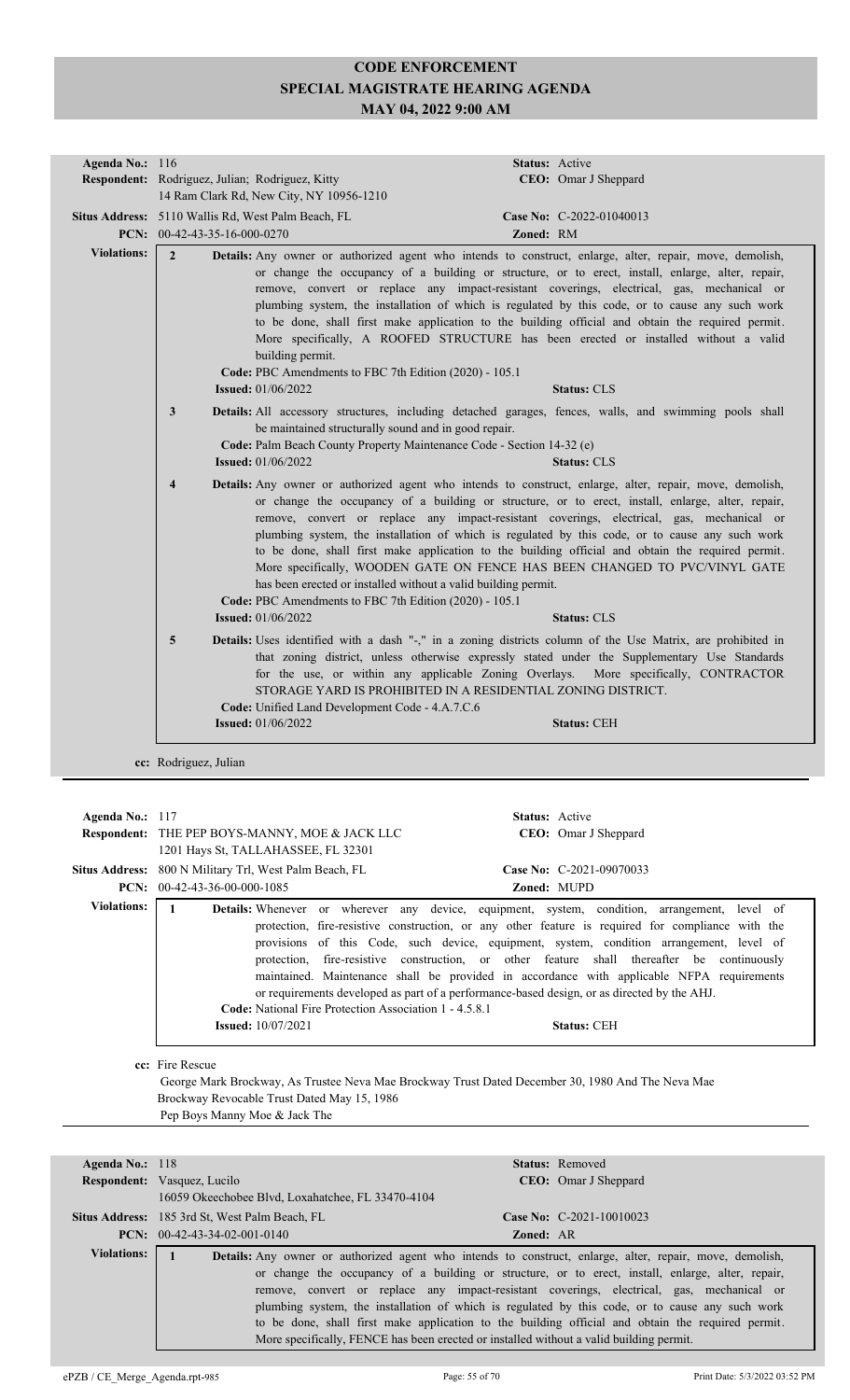**Code:** PBC Amendments to FBC 7th Edition (2020) - 105.1 **Issued:** 10/08/2021 **Status:** CLS

**cc:** Vasquez, Lucilo

| Agenda No.: 119       | Status: Postponed                                                                                                                                                                                                                                                                                                                                                                                                                                                                                                                                                                                                                                                                                                                                            |
|-----------------------|--------------------------------------------------------------------------------------------------------------------------------------------------------------------------------------------------------------------------------------------------------------------------------------------------------------------------------------------------------------------------------------------------------------------------------------------------------------------------------------------------------------------------------------------------------------------------------------------------------------------------------------------------------------------------------------------------------------------------------------------------------------|
|                       | Respondent: XW821SE LLC<br>CEO: Omar J Sheppard<br>3560 S Ocean Ave, Apt 500, South Palm Beach, FL<br>33480-5771                                                                                                                                                                                                                                                                                                                                                                                                                                                                                                                                                                                                                                             |
|                       | Situs Address: 158 Sunbeam Ave, West Palm Beach, FL<br>Case No: C-2021-06160010<br>PCN: 00-42-43-34-03-004-0110<br>Zoned: AR                                                                                                                                                                                                                                                                                                                                                                                                                                                                                                                                                                                                                                 |
| <b>Violations:</b>    | $\mathbf{1}$<br>Details: Any owner or authorized agent who intends to construct, enlarge, alter, repair, move, demolish,<br>or change the occupancy of a building or structure, or to erect, install, enlarge, alter, repair,<br>remove, convert or replace any impact-resistant coverings, electrical, gas, mechanical or<br>plumbing system, the installation of which is regulated by this code, or to cause any such work<br>to be done, shall first make application to the building official and obtain the required permit.<br>More specifically, A DETACHED STRUCTURE has been erected or installed without a valid<br>building permit.<br>Code: PBC Amendments to FBC 7th Edition (2020) - 105.1<br><b>Issued:</b> 06/21/2021<br><b>Status: CEH</b> |
|                       | 5<br><b>Details:</b> It shall be unlawful for the owner or occupant of a building, structure or property to utilize the<br>premises of such property for the open storage of any motor vehicle which is inoperable and in<br>a state of disrepair, appliances, glass, building material, construction debris, automotive parts,<br>tires, vegetative debris, garbage, trash or similar items.<br>Code: Palm Beach County Property Maintenance Code - Section 14-35 (a)<br><b>Issued:</b> 06/21/2021<br><b>Status: CEH</b>                                                                                                                                                                                                                                    |
|                       | Details: Any owner or authorized agent who intends to construct, enlarge, alter, repair, move, demolish,<br>6<br>or change the occupancy of a building or structure, or to erect, install, enlarge, alter, repair,<br>remove, convert or replace any impact-resistant coverings, electrical, gas, mechanical or<br>plumbing system, the installation of which is regulated by this code, or to cause any such work<br>to be done, shall first make application to the building official and obtain the required permit.<br>More specifically, A FENCE has been erected or installed without a valid building permit.<br>Code: PBC Amendments to FBC 7th Edition (2020) - 105.1<br><b>Issued:</b> 06/21/2021<br><b>Status: CEH</b>                            |
|                       | cc: Glickman, David R<br>Xw821se Llc                                                                                                                                                                                                                                                                                                                                                                                                                                                                                                                                                                                                                                                                                                                         |
| Agenda No.: 120       | Status: Removed<br>Respondent: CARR INVESTMENT PROPERTIES INC 11909 LAND<br><b>CEO:</b> Jeff P Shickles<br><b>TRUST</b><br>1931 Cordova Rd, 306, Fort Lauderdale, FL 33316-2157                                                                                                                                                                                                                                                                                                                                                                                                                                                                                                                                                                              |
|                       | Case No: C-2022-01270021<br>Situs Address: 11909 Cove Pl, Boca Raton, FL<br>PCN: 00-41-47-36-02-000-4030<br>Zoned: AR                                                                                                                                                                                                                                                                                                                                                                                                                                                                                                                                                                                                                                        |
| <b>Violations:</b>    | $\mathbf{1}$<br>Details: Any owner or authorized agent who intends to construct, enlarge, alter, repair, move, demolish,<br>or change the occupancy of a building or structure, or to erect, install, enlarge, alter, repair,<br>remove, convert or replace any impact-resistant coverings, electrical, gas, mechanical or<br>plumbing system, the installation of which is regulated by this code, or to cause any such work<br>to be done, shall first make application to the building official and obtain the required permit.<br>More specifically, the wood fence has been erected or installed without a valid building permit.<br>Code: PBC Amendments to FBC 7th Edition (2020) - 105.1<br><b>Issued: 01/31/2022</b><br><b>Status: CLS</b>          |
|                       | Details: It shall be unlawful for any owner of land in any residential district to park on, cause to be<br>$\overline{2}$<br>parked on, or allow to be parked on residentially zoned land any unlicensed or unregistered<br>vehicle, or equipment commercial vehicle, sports vehicle, recreational vehicle, marine vessel or<br>trailer for a period exceeding one hour in any 24 hour period, each such period commencing at<br>the time of first stopping or parking.<br>Code: Unified Land Development Code - 6.D.1.A.4.a.2.a<br><b>Issued:</b> 01/31/2022<br><b>Status: CLS</b>                                                                                                                                                                          |
| Agenda No $\cdot$ 121 | $Staner$ Removed                                                                                                                                                                                                                                                                                                                                                                                                                                                                                                                                                                                                                                                                                                                                             |

**Respondent:** Ballinger, Anthony B; Ballinger, Kerri A **Agenda No.:** 121 **Status:** Removed CEO: Jeff P Shickles 4711 Frances Dr, Delray Beach, FL 33445-3258 Situs Address: 4711 Frances Dr, Delray Beach, FL **Case No:** C-2021-06140021 **PCN:** 00-42-46-13-06-003-0150 **Zoned:** RS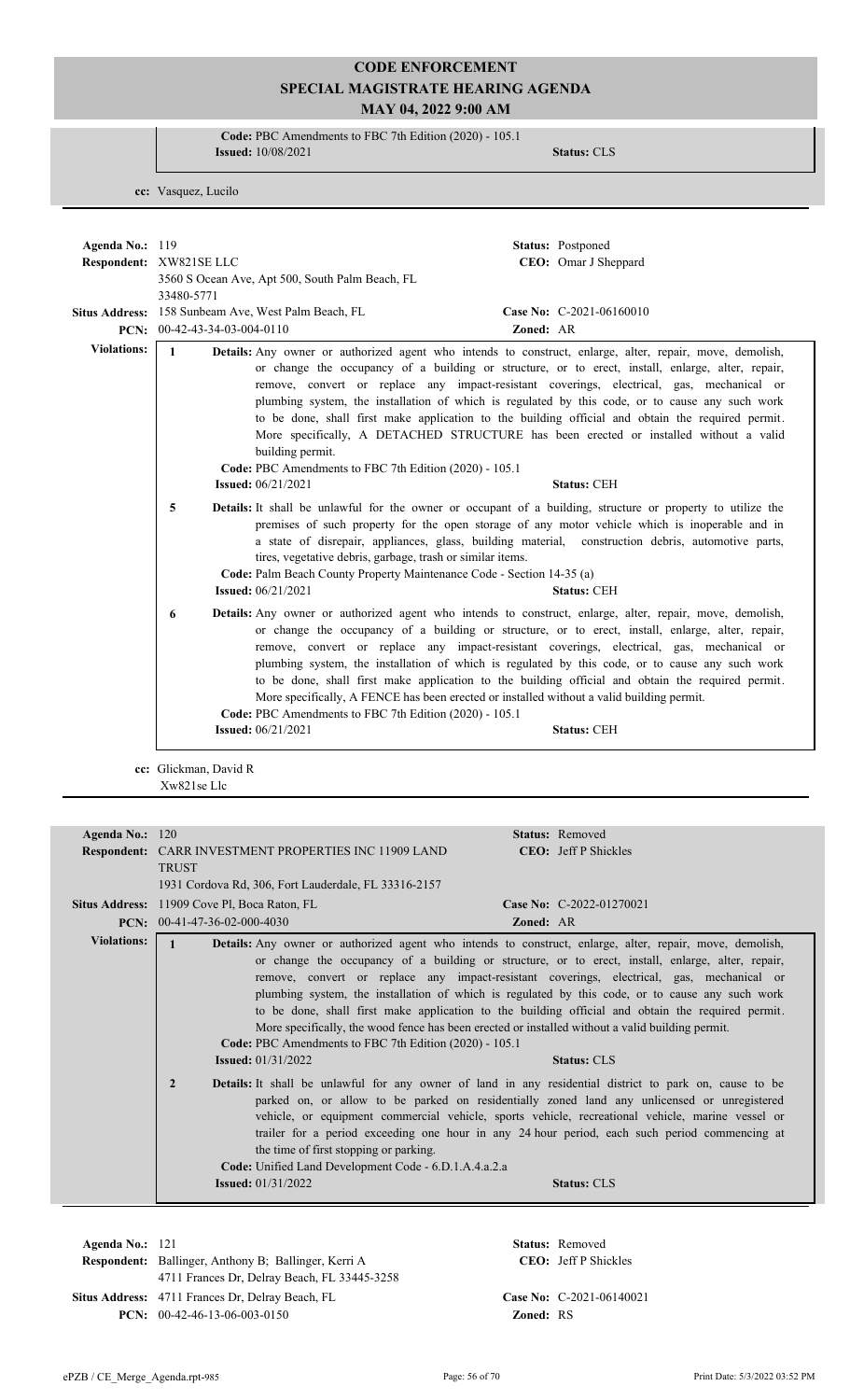| <b>Violations:</b> |                                                        | <b>Details:</b> Any owner or authorized agent who intends to construct, enlarge, alter, repair, move, demolish, |
|--------------------|--------------------------------------------------------|-----------------------------------------------------------------------------------------------------------------|
|                    |                                                        | or change the occupancy of a building or structure, or to erect, install, enlarge, alter, repair,               |
|                    |                                                        | remove, convert or replace any impact-resistant coverings, electrical, gas, mechanical or                       |
|                    |                                                        | plumbing system, the installation of which is regulated by this code, or to cause any such work                 |
|                    |                                                        | to be done, shall first make application to the building official and obtain the required permit.               |
|                    |                                                        | More specifically, the backyard shed has been erected or installed without a valid building                     |
|                    |                                                        | permit.                                                                                                         |
|                    | Code: PBC Amendments to FBC 7th Edition (2020) - 105.1 |                                                                                                                 |
|                    |                                                        | <b>Issued:</b> $06/14/2021$<br><b>Status: CLS</b>                                                               |

| Agenda No.: $122$  | <b>Status:</b> Removed                                                                                    |  |  |  |
|--------------------|-----------------------------------------------------------------------------------------------------------|--|--|--|
|                    | <b>CEO:</b> Jeff P Shickles<br><b>Respondent:</b> Benavides, Antonietta; Benavides, Sergio; Migliaccio,   |  |  |  |
|                    | Carmela; Migliaccio, John                                                                                 |  |  |  |
|                    | 951 Cypress Dr. Delray Beach, FL 33483-4901                                                               |  |  |  |
|                    | Situs Address: 22372 Collington Dr, Boca Raton, FL<br><b>Case No:</b> C-2021-06020066                     |  |  |  |
|                    | $PCN: 00-41-47-27-07-000-0010$<br><b>Zoned: RT</b>                                                        |  |  |  |
| <b>Violations:</b> | <b>Details:</b> Residential swimming pools shall comply with Sections R4501.17.1 through R4501.17.3. More |  |  |  |
|                    | specifically, residential swimming pools shall have a barrier that completely surrounds and               |  |  |  |
|                    | obstructs access to the swimming pool in accordance with the Florida Building Code,                       |  |  |  |
|                    | Residential.                                                                                              |  |  |  |
|                    |                                                                                                           |  |  |  |
|                    | Code: Florida Building Code, Residential as FBC-R - R4501.17                                              |  |  |  |
|                    | <b>Issued:</b> 07/28/2021<br><b>Status: CLS</b>                                                           |  |  |  |
|                    |                                                                                                           |  |  |  |

**cc:** Benavides, Sergio

| Agenda No.: $123$  | <b>Respondent:</b> Kremser, Thomas; Kremser, Victoria<br>144 Weedwhacker Way, Cullowhee, NC 28723-6764                                                                           | <b>Status:</b> Active<br><b>CEO</b> : Jeff P Shickles                                                                                                                                                                                                                                                                                                                                                                                                                                                                                                                                                                                                                                                                               |  |
|--------------------|----------------------------------------------------------------------------------------------------------------------------------------------------------------------------------|-------------------------------------------------------------------------------------------------------------------------------------------------------------------------------------------------------------------------------------------------------------------------------------------------------------------------------------------------------------------------------------------------------------------------------------------------------------------------------------------------------------------------------------------------------------------------------------------------------------------------------------------------------------------------------------------------------------------------------------|--|
|                    | Situs Address: 4641 Barrett St, Delray Beach, FL                                                                                                                                 | Case No: C-2021-12140002                                                                                                                                                                                                                                                                                                                                                                                                                                                                                                                                                                                                                                                                                                            |  |
| PCN:               | 00-42-46-13-06-002-0190                                                                                                                                                          | <b>Zoned: RS</b>                                                                                                                                                                                                                                                                                                                                                                                                                                                                                                                                                                                                                                                                                                                    |  |
| <b>Violations:</b> | $\mathbf{2}$<br>tires, vegetative debris, garbage, trash or similar items.<br>Code: Palm Beach County Property Maintenance Code - Section 14-35 (a)<br><b>Issued:</b> 12/14/2021 | <b>Details:</b> It shall be unlawful for the owner or occupant of a building, structure or property to utilize the<br>premises of such property for the open storage of any motor vehicle which is inoperable and in<br>a state of disrepair, appliances, glass, building material, construction debris, automotive parts,<br><b>Status: CLS</b>                                                                                                                                                                                                                                                                                                                                                                                    |  |
|                    | 3<br>B-2020-006639-0000 has become inactive or expired.<br>Code: PBC Amendments to FBC 7th Edition (2020) - 105.4.1<br><b>Issued:</b> 12/14/2021                                 | <b>Details:</b> A permit issued shall be construed to be a license to proceed with the work and not as<br>authority to violate, cancel, alter or set aside any of the provisions of the technical codes, nor<br>shall issuance of a permit prevent the building official from thereafter requiring a correction of<br>errors in plans, construction or violations of this code. Every permit issued shall become invalid<br>unless the work authorized by such permit is commenced within six months after its issuance,<br>or if the work authorized by such permit is suspended or abandoned for a period of six months<br>after the time the work is commenced. More specifically, the wood fence permit #<br><b>Status: CEH</b> |  |

| Agenda No.: $124$  | <b>Status:</b> Removed<br><b>Respondent: ROBERT J. FUCHS ROBERT J. FUCHS 1992 INTER VIVOS</b><br><b>CEO</b> : Jeff P Shickles<br><b>TRUST</b><br>519 Hyde Park Dr, San Jose, CA 95136-2923                                                                                                                                                                                                                                                                                                                                                                                                                                                                                                                                                                                                                                                                                                                                                                         |
|--------------------|--------------------------------------------------------------------------------------------------------------------------------------------------------------------------------------------------------------------------------------------------------------------------------------------------------------------------------------------------------------------------------------------------------------------------------------------------------------------------------------------------------------------------------------------------------------------------------------------------------------------------------------------------------------------------------------------------------------------------------------------------------------------------------------------------------------------------------------------------------------------------------------------------------------------------------------------------------------------|
|                    | Case No: C-2022-01070022<br><b>Situs Address:</b> 11199 Median St, Boca Raton, FL<br><b>PCN:</b> $00-41-47-26-02-026-0090$<br><b>Zoned: RS</b>                                                                                                                                                                                                                                                                                                                                                                                                                                                                                                                                                                                                                                                                                                                                                                                                                     |
| <b>Violations:</b> | Details: Maintenance of grassed areas and low-growing vegetation shall include weeding, watering,<br>fertilizing, pruning, mowing, edging or any other actions needed consistent with acceptable<br>horticultural practices.<br>Grass, weeds and low-growing vegetation shall be maintained as follows: Developed or<br>Partially Developed Residential and Non-Residential lots one-half acre or less: 7 inches in<br>height on the entire lot.<br>Code: Palm Beach County Property Maintenance Code - Section 14-32 (c) (1) Table 14-32 (c)<br>Palm Beach County Property Maintenance Code - Section 14-32 (c) (2)<br><b>Issued:</b> $01/11/2022$<br><b>Status: CLS</b><br>$\overline{2}$<br><b>Details:</b> All wood and metal surfaces including but not limited to, window frames, doors, door frames,<br>cornices, porches and trim shall be maintained in good condition. Peeling, flaking and chipped<br>paint shall be eliminated and surfaces repainted. |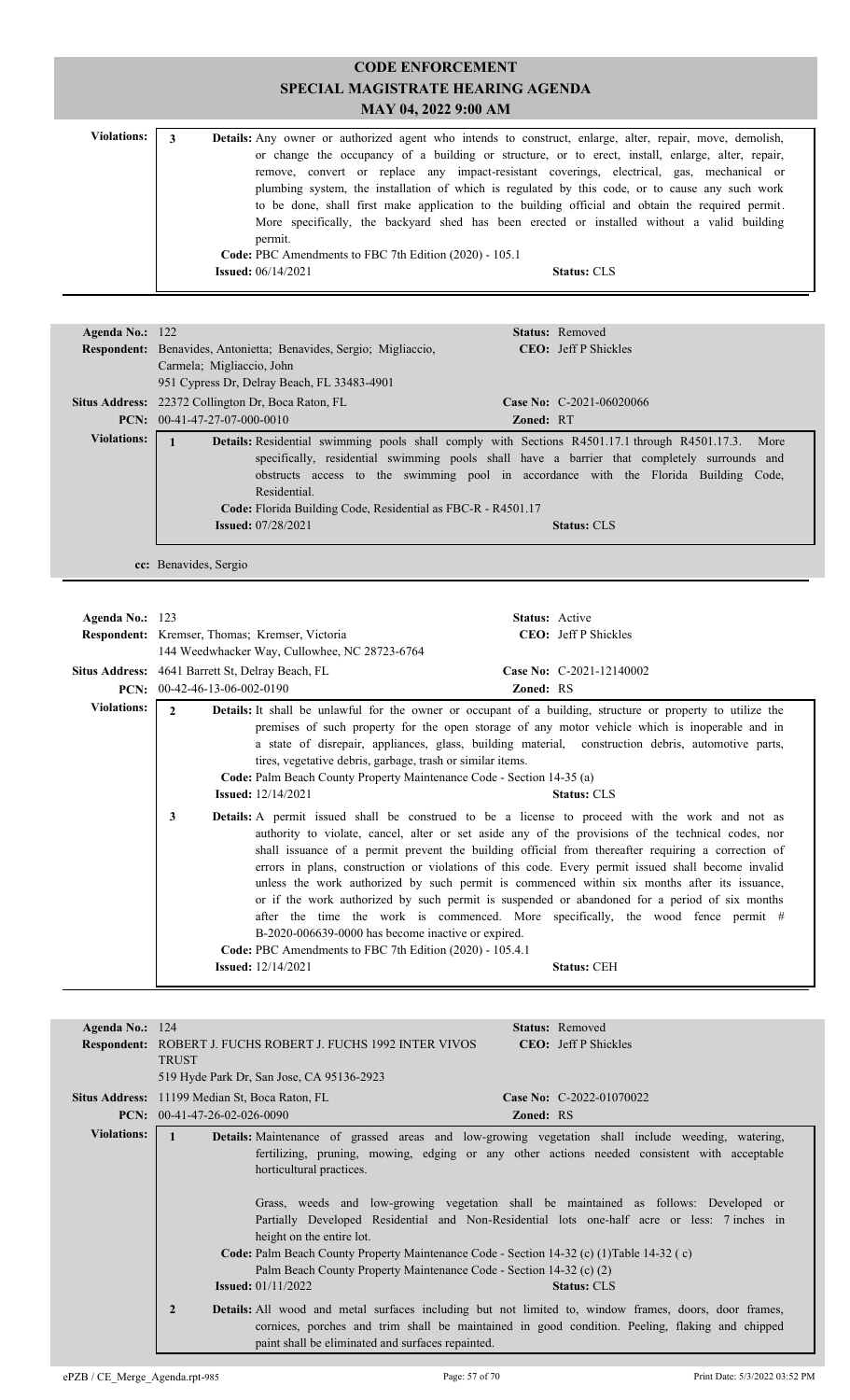**Code:** Palm Beach County Property Maintenance Code - Section 14-33 (b) **Issued:** 01/11/2022 **Status:** CLS

**cc:** Code Enforcement

| Agenda No.: $125$  | Respondent: Scibelli, Patrick; Scibelli, Tawny<br>22480 Swordfish Dr. Boca Raton, FL 33428-4610                                                                                         |                  | <b>Status:</b> Removed<br><b>CEO</b> : Jeff P Shickles                                                                                                                                                                                                                                                                                                                                                                                                                                                                                          |
|--------------------|-----------------------------------------------------------------------------------------------------------------------------------------------------------------------------------------|------------------|-------------------------------------------------------------------------------------------------------------------------------------------------------------------------------------------------------------------------------------------------------------------------------------------------------------------------------------------------------------------------------------------------------------------------------------------------------------------------------------------------------------------------------------------------|
|                    | Situs Address: 11760 Leeward Pl, Boca Raton, FL                                                                                                                                         |                  | Case No: $C-2021-10280011$                                                                                                                                                                                                                                                                                                                                                                                                                                                                                                                      |
|                    | $PCN: 00-41-47-36-02-000-3640$                                                                                                                                                          | <b>Zoned: AR</b> |                                                                                                                                                                                                                                                                                                                                                                                                                                                                                                                                                 |
| <b>Violations:</b> | More specifically, the metal shed has been erected or installed without a valid building permit.<br>Code: PBC Amendments to FBC 7th Edition (2020) - 105.1<br><b>Issued:</b> 10/28/2021 |                  | <b>Details:</b> Any owner or authorized agent who intends to construct, enlarge, alter, repair, move, demolish,<br>or change the occupancy of a building or structure, or to erect, install, enlarge, alter, repair,<br>remove, convert or replace any impact-resistant coverings, electrical, gas, mechanical or<br>plumbing system, the installation of which is regulated by this code, or to cause any such work<br>to be done, shall first make application to the building official and obtain the required permit.<br><b>Status: CEH</b> |

| Agenda No.: $126$  | <b>Status:</b> Active                                                                                                                                                                                                                                                                                                                                                                                                                                                                                                                                                                                                                                                                                                                       |
|--------------------|---------------------------------------------------------------------------------------------------------------------------------------------------------------------------------------------------------------------------------------------------------------------------------------------------------------------------------------------------------------------------------------------------------------------------------------------------------------------------------------------------------------------------------------------------------------------------------------------------------------------------------------------------------------------------------------------------------------------------------------------|
|                    |                                                                                                                                                                                                                                                                                                                                                                                                                                                                                                                                                                                                                                                                                                                                             |
|                    | <b>CEO:</b> Jeff P Shickles<br><b>Respondent: SUNRISE SANCTUARY LLC</b>                                                                                                                                                                                                                                                                                                                                                                                                                                                                                                                                                                                                                                                                     |
|                    | 155 Office Plaza Dr, Fl 1ST, Tallahassee, FL 32301                                                                                                                                                                                                                                                                                                                                                                                                                                                                                                                                                                                                                                                                                          |
|                    | Case No: $C-2021-11180013$<br>Situs Address: 3218 Palm Dr, Delray Beach, FL                                                                                                                                                                                                                                                                                                                                                                                                                                                                                                                                                                                                                                                                 |
|                    | <b>PCN:</b> $00-43-46-04-18-000-0031$<br><b>Zoned: RS</b>                                                                                                                                                                                                                                                                                                                                                                                                                                                                                                                                                                                                                                                                                   |
| <b>Violations:</b> | <b>Details:</b> Any owner or authorized agent who intends to construct, enlarge, alter, repair, move, demolish,<br>or change the occupancy of a building or structure, or to erect, install, enlarge, alter, repair,<br>remove, convert or replace any impact-resistant coverings, electrical, gas, mechanical or<br>plumbing system, the installation of which is regulated by this code, or to cause any such work<br>to be done, shall first make application to the building official and obtain the required permit.<br>More specifically, the vinyl fence has been erected or installed without a valid building permit.<br>Code: PBC Amendments to FBC 7th Edition (2020) - 105.1<br><b>Issued:</b> 11/18/2021<br><b>Status: CEH</b> |

**cc:** Sunrise Sanctuary Llc

| Agenda No.: $127$  | <b>Respondent:</b> Trieper, Kenneth E; Trieper, Diane<br>6500 Amberwoods Dr, Boca Raton, FL 33433-7570 | Status: Removed<br><b>CEO</b> : Jeff P Shickles                                                                                                                                                                                                                                                                   |
|--------------------|--------------------------------------------------------------------------------------------------------|-------------------------------------------------------------------------------------------------------------------------------------------------------------------------------------------------------------------------------------------------------------------------------------------------------------------|
|                    | Situs Address: 6500 Amberwoods Dr. Boca Raton, FL                                                      | Case No: C-2021-12010021                                                                                                                                                                                                                                                                                          |
|                    | $PCN: 00-42-47-22-07-004-0020$                                                                         | <b>Zoned: AR</b>                                                                                                                                                                                                                                                                                                  |
| <b>Violations:</b> |                                                                                                        | <b>Details:</b> Any owner or authorized agent who intends to construct, enlarge, alter, repair, move, demolish,<br>or change the occupancy of a building or structure, or to erect, install, enlarge, alter, repair,<br>remove, convert or replace any impact-resistant coverings, electrical, gas, mechanical or |
|                    | Code: PBC Amendments to FBC 7th Edition (2020) - 105.1                                                 | plumbing system, the installation of which is regulated by this code, or to cause any such work<br>to be done, shall first make application to the building official and obtain the required permit.<br>More specifically, stucco work has been installed without a valid building permit.                        |
|                    | <b>Issued:</b> 12/02/2021                                                                              | <b>Status: CLS</b>                                                                                                                                                                                                                                                                                                |

| Agenda No.: $128$  |                                                                                                                 | <b>Status:</b> Active |                                                                                                   |
|--------------------|-----------------------------------------------------------------------------------------------------------------|-----------------------|---------------------------------------------------------------------------------------------------|
|                    | Respondent: Wiczkowski, Robert                                                                                  |                       | <b>CEO</b> : Jeff P Shickles                                                                      |
|                    | 14434 Kingsley Pl, Delray Beach, FL 33445-3223                                                                  |                       |                                                                                                   |
|                    | <b>Situs Address:</b> 14434 Kingsley Pl, Delray Beach, FL                                                       |                       | Case No: $C-2021-07190007$                                                                        |
|                    | <b>PCN:</b> $00-42-46-13-05-002-0140$                                                                           | <b>Zoned: RS</b>      |                                                                                                   |
| <b>Violations:</b> | <b>Details:</b> Any owner or authorized agent who intends to construct, enlarge, alter, repair, move, demolish, |                       |                                                                                                   |
|                    |                                                                                                                 |                       | or change the occupancy of a building or structure, or to erect, install, enlarge, alter, repair, |
|                    |                                                                                                                 |                       | remove, convert or replace any impact-resistant coverings, electrical, gas, mechanical or         |
|                    |                                                                                                                 |                       | plumbing system, the installation of which is regulated by this code, or to cause any such work   |
|                    |                                                                                                                 |                       | to be done, shall first make application to the building official and obtain the required permit. |
|                    | More specifically, the shed has been erected or installed without a valid building permit.                      |                       |                                                                                                   |
|                    | Code: PBC Amendments to FBC 7th Edition (2020) - 105.1                                                          |                       |                                                                                                   |
|                    | <b>Issued:</b> 07/19/2021                                                                                       |                       | <b>Status: CEH</b>                                                                                |
|                    |                                                                                                                 |                       |                                                                                                   |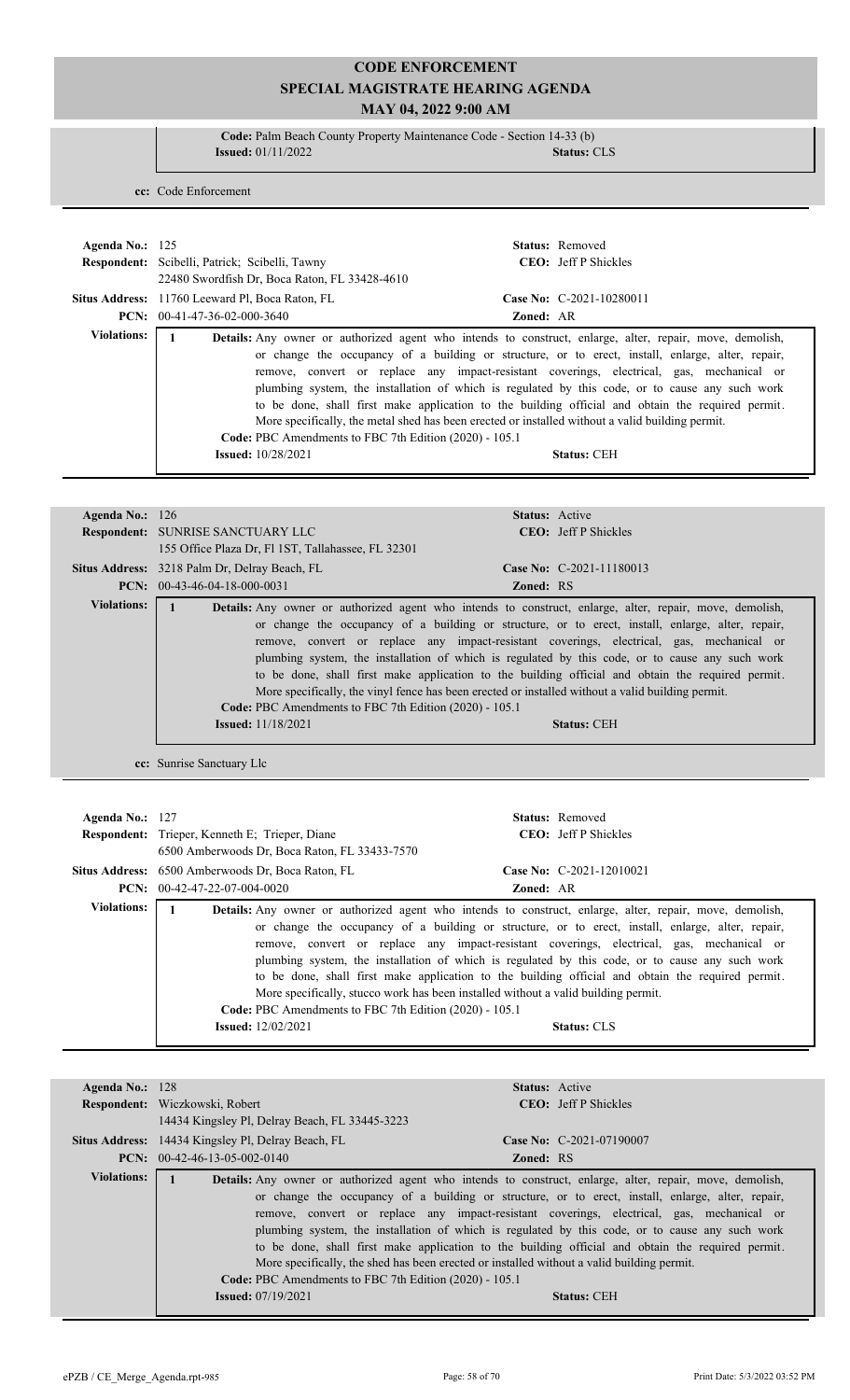| Agenda No.: 129<br>Respondent: 5350 CANAL ROAD INC |                                                                                                                                                                                                                                                                                                                                                                                                   |  |                                                                                                                                                                                 |           | Status: Active<br>CEO: David T Snell                                                                                                                                                                                                                                                                                                                                                                                                                                                                               |
|----------------------------------------------------|---------------------------------------------------------------------------------------------------------------------------------------------------------------------------------------------------------------------------------------------------------------------------------------------------------------------------------------------------------------------------------------------------|--|---------------------------------------------------------------------------------------------------------------------------------------------------------------------------------|-----------|--------------------------------------------------------------------------------------------------------------------------------------------------------------------------------------------------------------------------------------------------------------------------------------------------------------------------------------------------------------------------------------------------------------------------------------------------------------------------------------------------------------------|
|                                                    |                                                                                                                                                                                                                                                                                                                                                                                                   |  | 3797 S Military Trl, Lakeworth, FL 33463                                                                                                                                        |           |                                                                                                                                                                                                                                                                                                                                                                                                                                                                                                                    |
|                                                    | PCN: $00-42-44-02-01-000-0160$                                                                                                                                                                                                                                                                                                                                                                    |  | Situs Address: 5350 Canal Rd, West Palm Beach, FL                                                                                                                               | Zoned: RM | Case No: C-2022-01110026                                                                                                                                                                                                                                                                                                                                                                                                                                                                                           |
| <b>Violations:</b>                                 | $\mathbf{1}$<br>Details: It shall be unlawful for the owner or occupant of a building, structure or property to utilize the<br>premises of such property for the open storage of any motor vehicle which is inoperable and in<br>a state of disrepair, appliances, glass, building material, construction debris, automotive parts,<br>tires, vegetative debris, garbage, trash or similar items. |  |                                                                                                                                                                                 |           |                                                                                                                                                                                                                                                                                                                                                                                                                                                                                                                    |
|                                                    |                                                                                                                                                                                                                                                                                                                                                                                                   |  | which is a violation of this Section<br>Code: Palm Beach County Property Maintenance Code - Section 14-35 (a)                                                                   |           | Specifically: The premises is utilized to openly store an assortment of pavers, wood, and tiles                                                                                                                                                                                                                                                                                                                                                                                                                    |
|                                                    |                                                                                                                                                                                                                                                                                                                                                                                                   |  | <b>Issued:</b> 01/14/2022                                                                                                                                                       |           | <b>Status: CEH</b>                                                                                                                                                                                                                                                                                                                                                                                                                                                                                                 |
|                                                    | $\boldsymbol{2}$                                                                                                                                                                                                                                                                                                                                                                                  |  |                                                                                                                                                                                 |           | Details: Any owner or authorized agent who intends to construct, enlarge, alter, repair, move, demolish,<br>or change the occupancy of a building or structure, or to erect, install, enlarge, alter, repair,<br>remove, convert or replace any impact-resistant coverings, electrical, gas, mechanical or<br>plumbing system, the installation of which is regulated by this code, or to cause any such work<br>to be done, shall first make application to the building official and obtain the required permit. |
|                                                    |                                                                                                                                                                                                                                                                                                                                                                                                   |  | Specifically: Two (2) shipping containers installed without a valid building permit.<br>Code: PBC Amendments to FBC 7th Edition (2020) - 105.1                                  |           |                                                                                                                                                                                                                                                                                                                                                                                                                                                                                                                    |
|                                                    |                                                                                                                                                                                                                                                                                                                                                                                                   |  | <b>Issued:</b> 01/14/2022                                                                                                                                                       |           | <b>Status: CEH</b>                                                                                                                                                                                                                                                                                                                                                                                                                                                                                                 |
|                                                    | 3                                                                                                                                                                                                                                                                                                                                                                                                 |  |                                                                                                                                                                                 |           | Details: Any owner or authorized agent who intends to construct, enlarge, alter, repair, move, demolish,<br>or change the occupancy of a building or structure, or to erect, install, enlarge, alter, repair,<br>remove, convert or replace any impact-resistant coverings, electrical, gas, mechanical or<br>plumbing system, the installation of which is regulated by this code, or to cause any such work<br>to be done, shall first make application to the building official and obtain the required permit. |
|                                                    |                                                                                                                                                                                                                                                                                                                                                                                                   |  | Specifically: Brick pavers have been has been installed without a valid building permit.<br>Code: PBC Amendments to FBC 7th Edition (2020) - 105.1<br><b>Issued:</b> 01/14/2022 |           | <b>Status: CEH</b>                                                                                                                                                                                                                                                                                                                                                                                                                                                                                                 |
|                                                    | 4                                                                                                                                                                                                                                                                                                                                                                                                 |  | for the use, or within any applicable Zoning Overlays.                                                                                                                          |           | Details: Uses identified with a dash "-," in a zoning districts column of the Use Matrix, are prohibited in<br>that zoning district, unless otherwise expressly stated under the Supplementary Use Standards                                                                                                                                                                                                                                                                                                       |
|                                                    |                                                                                                                                                                                                                                                                                                                                                                                                   |  | of pavers, tiles and other items used as construction supplies.                                                                                                                 |           | Specifically: The premises is utilized for storing construction supplies including an assortment                                                                                                                                                                                                                                                                                                                                                                                                                   |
|                                                    |                                                                                                                                                                                                                                                                                                                                                                                                   |  | sites.                                                                                                                                                                          |           | Specifically: The storage of construction material, mechanical equipment used in construction<br>activity, or commercial vehicles used by building trades and services, other than construction                                                                                                                                                                                                                                                                                                                    |
|                                                    |                                                                                                                                                                                                                                                                                                                                                                                                   |  | Code: Unified Land Development Code - 4.A.7.C.6<br>Unified Land Development Code - 4.B.5.A<br><b>Issued:</b> 01/14/2022                                                         |           | Status: CEH                                                                                                                                                                                                                                                                                                                                                                                                                                                                                                        |
|                                                    | 5                                                                                                                                                                                                                                                                                                                                                                                                 |  |                                                                                                                                                                                 |           | Details: Any owner or authorized agent who intends to construct, enlarge, alter, repair, move, demolish,<br>or change the occupancy of a building or structure, or to erect, install, enlarge, alter, repair,<br>remove, convert or replace any impact-resistant coverings, electrical, gas, mechanical or<br>plumbing system, the installation of which is regulated by this code, or to cause any such work<br>to be done, shall first make application to the building official and obtain the required permit. |
|                                                    |                                                                                                                                                                                                                                                                                                                                                                                                   |  | building permit.                                                                                                                                                                |           | Specifically: A cinder block and brick structure has been erected or installed without a valid                                                                                                                                                                                                                                                                                                                                                                                                                     |
|                                                    |                                                                                                                                                                                                                                                                                                                                                                                                   |  | Code: PBC Amendments to FBC 7th Edition (2020) - 105.1<br><b>Issued:</b> 01/14/2022                                                                                             |           | <b>Status: CEH</b>                                                                                                                                                                                                                                                                                                                                                                                                                                                                                                 |
|                                                    |                                                                                                                                                                                                                                                                                                                                                                                                   |  |                                                                                                                                                                                 |           |                                                                                                                                                                                                                                                                                                                                                                                                                                                                                                                    |
|                                                    | cc: 5350 Canal Road Inc                                                                                                                                                                                                                                                                                                                                                                           |  |                                                                                                                                                                                 |           |                                                                                                                                                                                                                                                                                                                                                                                                                                                                                                                    |

Code Enforcement

| Agenda No.: $130$ |                                                    |                  | <b>Status:</b> Removed     |
|-------------------|----------------------------------------------------|------------------|----------------------------|
|                   | <b>Respondent:</b> Alba, Armando; Dearmas, Ivetzy  |                  | <b>CEO</b> : David T Snell |
|                   | 868 Peeples Dr. West Palm Beach, FL 33415-3941     |                  |                            |
|                   | Situs Address: 868 Peeples Dr. West Palm Beach, FL |                  | Case No: C-2022-01070013   |
|                   | <b>PCN:</b> $00-42-44-01-00-000-7070$              | <b>Zoned: RM</b> |                            |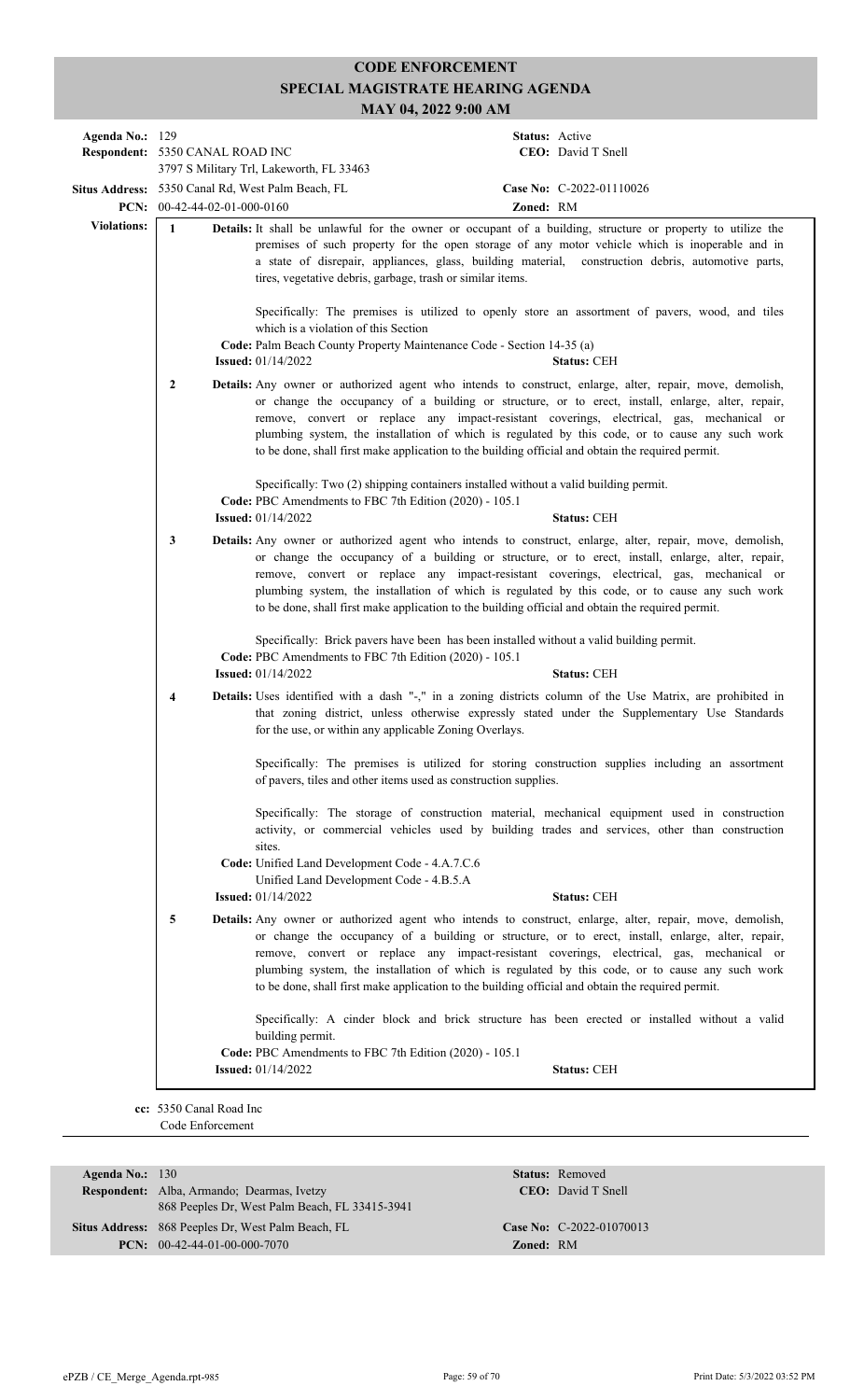|                    |                         | <b>CODE ENFORCEMENT</b>                                                                                                                                                                                                                                                                                                                                                                                                                                                                                                   |
|--------------------|-------------------------|---------------------------------------------------------------------------------------------------------------------------------------------------------------------------------------------------------------------------------------------------------------------------------------------------------------------------------------------------------------------------------------------------------------------------------------------------------------------------------------------------------------------------|
|                    |                         | SPECIAL MAGISTRATE HEARING AGENDA                                                                                                                                                                                                                                                                                                                                                                                                                                                                                         |
|                    |                         | MAY 04, 2022 9:00 AM                                                                                                                                                                                                                                                                                                                                                                                                                                                                                                      |
| <b>Violations:</b> | $\mathbf{1}$            | Details: Any owner or authorized agent who intends to construct, enlarge, alter, repair, move, demolish,<br>or change the occupancy of a building or structure, or to erect, install, enlarge, alter, repair,<br>remove, convert or replace any impact-resistant coverings, electrical, gas, mechanical or<br>plumbing system, the installation of which is regulated by this code, or to cause any such work<br>to be done, shall first make application to the building official and obtain the required permit.        |
|                    |                         | Specifically: Aluminum framework has been erected or installed without a valid building permit.<br>(Awning)                                                                                                                                                                                                                                                                                                                                                                                                               |
|                    |                         | Code: PBC Amendments to FBC 7th Edition (2020) - 105.1<br><b>Issued:</b> 01/07/2022<br><b>Status: CLS</b>                                                                                                                                                                                                                                                                                                                                                                                                                 |
|                    | $\overline{2}$          | Details: Grass, weeds and low-growing vegetation shall be maintained as follows: Developed or<br>Partially Developed Residential and Non-Residential lots one-half acre or less: 7 inches in<br>height on the entire lot.                                                                                                                                                                                                                                                                                                 |
|                    |                         | Specifically: The grass, weeds and low-growing vegetation is not maintained as follows:<br>Developed or Partially Developed Residential and Non-Residential lots one-half acre or less: 7<br>inches in height on the entire lot                                                                                                                                                                                                                                                                                           |
|                    |                         | Code: Palm Beach County Property Maintenance Code - Section 14-32 (c) (1)Table 14-32 (c)<br><b>Issued:</b> 01/07/2022<br><b>Status: CLS</b>                                                                                                                                                                                                                                                                                                                                                                               |
|                    | $\mathbf{3}$            | Details: One commercial vehicle of not over one ton rated capacity may be parked per dwelling unit,<br>providing all of the following conditions are met: vehicle is registered or licensed; used by a<br>resident of the premises; gross vehicle weight rating (gvwr) does not exceed 12,500 pounds;<br>height does not exceed nine feet, including any load, bed, or box; and total vehicle length does<br>not exceed 26 feet.                                                                                          |
|                    |                         | Specifically: The premises is utilized to store a commercial vehicle/equipment trailer which<br>exceeds one (1) of the three parameters for commercial vehicle (trailer) which is a violation of<br>this Section.<br>Code: Unified Land Development Code - 6.A.1.B.2.a<br><b>Issued:</b> 01/07/2022<br><b>Status: CLS</b>                                                                                                                                                                                                 |
|                    | $\overline{\mathbf{4}}$ | <b>Details:</b> Any owner or authorized agent who intends to construct, enlarge, alter, repair, move, demolish,<br>or change the occupancy of a building or structure, or to erect, install, enlarge, alter, repair,<br>remove, convert or replace any impact-resistant coverings, electrical, gas, mechanical or<br>plumbing system, the installation of which is regulated by this code, or to cause any such work<br>to be done, shall first make application to the building official and obtain the required permit. |
|                    |                         | Specifically: A wooden privacy fence has been erected or installed without a valid building<br>permit.<br>Code: PBC Amendments to FBC 7th Edition (2020) - 105.1                                                                                                                                                                                                                                                                                                                                                          |
|                    |                         | <b>Issued: 01/07/2022</b><br><b>Status: CLS</b>                                                                                                                                                                                                                                                                                                                                                                                                                                                                           |
|                    | 5                       | Details: Vehicles shall only be parked on an improved surface in the Urban Suburban Tier.                                                                                                                                                                                                                                                                                                                                                                                                                                 |
|                    |                         | Specifically: The premises is utilized to park a vehicle on an "Unimproved Surface in the Urban<br>Suburban Tier.                                                                                                                                                                                                                                                                                                                                                                                                         |
|                    |                         | Code: Unified Land Development Code - 6.D.1.A.4.a.2.b<br><b>Status: CLS</b><br><b>Issued:</b> 01/07/2022                                                                                                                                                                                                                                                                                                                                                                                                                  |

| Agenda No.: 131    | <b>Respondent:</b> Cruise, James G; Cruise, Patricia P<br>361 Liana Dr, West Palm Beach, FL 33415-2654 | <b>Status:</b> Active<br><b>CEO</b> : David T Snell                                                                                                                                                                                                                                                                                                                                                                                                                                                                                                                                                                                                |  |
|--------------------|--------------------------------------------------------------------------------------------------------|----------------------------------------------------------------------------------------------------------------------------------------------------------------------------------------------------------------------------------------------------------------------------------------------------------------------------------------------------------------------------------------------------------------------------------------------------------------------------------------------------------------------------------------------------------------------------------------------------------------------------------------------------|--|
|                    | Situs Address: 361 Liana Dr, West Palm Beach, FL                                                       | Case No: C-2021-12070011                                                                                                                                                                                                                                                                                                                                                                                                                                                                                                                                                                                                                           |  |
|                    | <b>PCN:</b> $00-42-44-02-21-002-0160$                                                                  | Zoned: RH                                                                                                                                                                                                                                                                                                                                                                                                                                                                                                                                                                                                                                          |  |
| <b>Violations:</b> | permit.<br>Code: PBC Amendments to FBC 7th Edition (2020) - 105.1<br><b>Issued:</b> 12/09/2021         | <b>Details:</b> Any owner or authorized agent who intends to construct, enlarge, alter, repair, move, demolish,<br>or change the occupancy of a building or structure, or to erect, install, enlarge, alter, repair,<br>remove, convert or replace any impact-resistant coverings, electrical, gas, mechanical or<br>plumbing system, the installation of which is regulated by this code, or to cause any such work<br>to be done, shall first make application to the building official and obtain the required permit.<br>Specifically: A 6ft wooden privacy fence has been erected or installed without a valid building<br><b>Status: CEH</b> |  |
|                    |                                                                                                        |                                                                                                                                                                                                                                                                                                                                                                                                                                                                                                                                                                                                                                                    |  |

| Agenda No.: $132$ |                                                         | Status:         |
|-------------------|---------------------------------------------------------|-----------------|
|                   | <b>Respondent: HOME SFR BORROWER IV LLC</b>             | CEO:            |
|                   | 1201 Hays St. Tallahassee, FL 32301-2525                |                 |
|                   | Situs Address: 5641 Honeysuckle Dr. West Palm Beach, FL | <b>Case No:</b> |
|                   | <b>PCN:</b> $00-42-44-11-02-001-0220$                   | Zoned:          |

**Status:** Removed CEO: David T Snell

 $\mathbf{Zoned:} \quad \text{RM}$ 

**Case No:** C-2021-11040012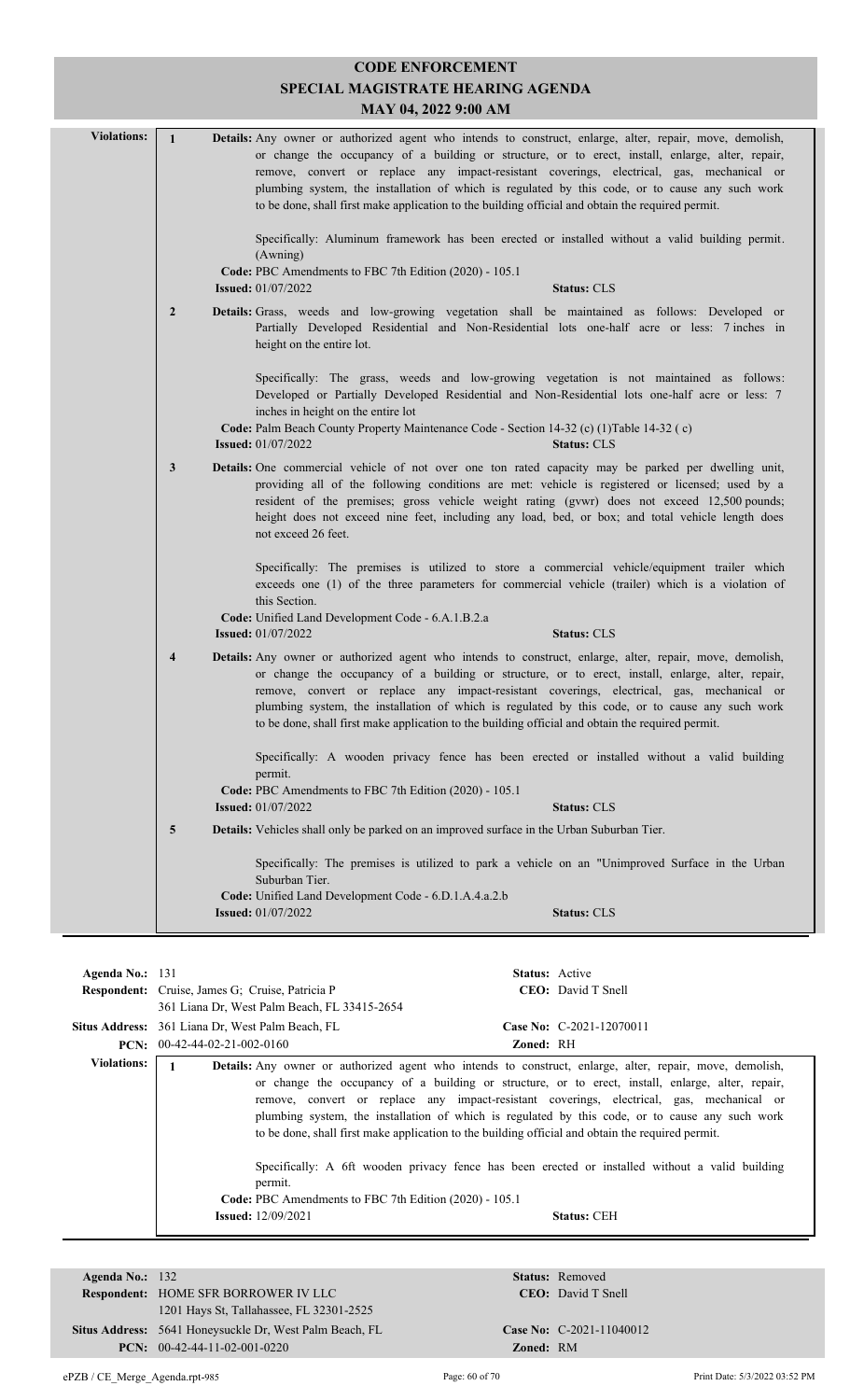|                    | <b>CODE ENFORCEMENT</b><br>SPECIAL MAGISTRATE HEARING AGENDA<br>MAY 04, 2022 9:00 AM                                                                                                                                                                                                                                                                                                                                                                                                                                                                                                                                                         |
|--------------------|----------------------------------------------------------------------------------------------------------------------------------------------------------------------------------------------------------------------------------------------------------------------------------------------------------------------------------------------------------------------------------------------------------------------------------------------------------------------------------------------------------------------------------------------------------------------------------------------------------------------------------------------|
| <b>Violations:</b> | $\mathbf{1}$<br>Details: Recreational vehicles, boats, sports vehicles and trailers shall be located in the side or rear yard<br>and screened from surrounding property and streets with an opaque wall, fence or hedge a<br>minimum of six feet in height.                                                                                                                                                                                                                                                                                                                                                                                  |
|                    | Specifically: Boats shall be located in the side or rear yard and screened from surrounding<br>property and streets with an opaque wall, fence or hedge a minimum of six feet in height.<br>Code: Unified Land Development Code - 6.D.1.A.1.c<br><b>Issued:</b> 11/04/2021<br><b>Status: CLS</b>                                                                                                                                                                                                                                                                                                                                             |
|                    | cc: Home Sfr Borrower Iv Llc                                                                                                                                                                                                                                                                                                                                                                                                                                                                                                                                                                                                                 |
|                    |                                                                                                                                                                                                                                                                                                                                                                                                                                                                                                                                                                                                                                              |
| Agenda No.: 133    | Status: Active<br>Respondent: Perez Cruz, Maria E<br>CEO: David T Snell<br>4457 Vicliff Rd, West Palm Beach, FL 33406-7570                                                                                                                                                                                                                                                                                                                                                                                                                                                                                                                   |
|                    | Situs Address: 4457 Vicliff Rd, West Palm Beach, FL<br>Case No: C-2021-12300016<br>PCN: 00-42-44-13-09-001-0060<br>Zoned: UI                                                                                                                                                                                                                                                                                                                                                                                                                                                                                                                 |
| <b>Violations:</b> | Details: Any owner or authorized agent who intends to construct, enlarge, alter, repair, move, demolish,<br>$\mathbf{1}$<br>or change the occupancy of a building or structure, or to erect, install, enlarge, alter, repair,<br>remove, convert or replace any impact-resistant coverings, electrical, gas, mechanical or<br>plumbing system, the installation of which is regulated by this code, or to cause any such work<br>to be done, shall first make application to the building official and obtain the required permit.<br>Specially: A metal 6ft privacy fence has been erected or installed without a valid building<br>permit. |
|                    | Code: PBC Amendments to FBC 7th Edition (2020) - 105.1<br><b>Issued:</b> 01/04/2022<br><b>Status: CEH</b>                                                                                                                                                                                                                                                                                                                                                                                                                                                                                                                                    |
|                    | $\mathbf{2}$<br>Details: Any owner or authorized agent who intends to construct, enlarge, alter, repair, move, demolish,<br>or change the occupancy of a building or structure, or to erect, install, enlarge, alter, repair,<br>remove, convert or replace any impact-resistant coverings, electrical, gas, mechanical or<br>plumbing system, the installation of which is regulated by this code, or to cause any such work<br>to be done, shall first make application to the building official and obtain the required permit.                                                                                                           |
|                    | Specifically: A paver driveway has been erected or installed without a valid building permit.<br>Code: PBC Amendments to FBC 7th Edition (2020) - 105.1<br><b>Issued:</b> 01/04/2022<br><b>Status: CEH</b>                                                                                                                                                                                                                                                                                                                                                                                                                                   |
|                    | Details: Any owner or authorized agent who intends to construct, enlarge, alter, repair, move, demolish,<br>3<br>or change the occupancy of a building or structure, or to erect, install, enlarge, alter, repair,<br>remove, convert or replace any impact-resistant coverings, electrical, gas, mechanical or<br>plumbing system, the installation of which is regulated by this code, or to cause any such work<br>to be done, shall first make application to the building official and obtain the required permit.<br>Specifically: Additions have been erected or installed without a valid building permit.                           |
|                    | Code: PBC Amendments to FBC 7th Edition (2020) - 105.1<br><b>Status: CEH</b><br><b>Issued:</b> 01/04/2022                                                                                                                                                                                                                                                                                                                                                                                                                                                                                                                                    |
|                    | Details: Recreational vehicles, boats, sports vehicles and trailers shall be located in the side or rear yard<br>4<br>and screened from surrounding property and streets with an opaque wall, fence or hedge a<br>minimum of six feet in height.                                                                                                                                                                                                                                                                                                                                                                                             |
|                    | Specifically: The premises is utilized to park a covered trailer in the front setback which is a<br>violation of this Section<br>Code: Unified Land Development Code - 6.D.1.A.1.c                                                                                                                                                                                                                                                                                                                                                                                                                                                           |
|                    | <b>Issued:</b> 01/04/2022<br>Status: CEH                                                                                                                                                                                                                                                                                                                                                                                                                                                                                                                                                                                                     |
| Agenda No.: 134    | Status: Removed                                                                                                                                                                                                                                                                                                                                                                                                                                                                                                                                                                                                                              |
|                    | Respondent: Duncan, Angela Smith; Ansola, Karen D; Anton, Duncan;<br>CEO: Christina G Stodd<br>Duncan, Arnell<br>18224 40th Run N, Loxahatchee, FL 33470-1824                                                                                                                                                                                                                                                                                                                                                                                                                                                                                |

|                    | <b>Situs Address:</b> 18224 40th Run N, Loxahatchee, FL | Case No: C-2021-10280022                                                                                        |
|--------------------|---------------------------------------------------------|-----------------------------------------------------------------------------------------------------------------|
|                    | <b>PCN:</b> $00-40-43-10-00-000-6150$                   | <b>Zoned: AR</b>                                                                                                |
| <b>Violations:</b> |                                                         | <b>Details:</b> Any owner or authorized agent who intends to construct, enlarge, alter, repair, move, demolish, |
|                    |                                                         | or change the occupancy of a building or structure, or to erect, install, enlarge, alter, repair,               |
|                    |                                                         | remove, convert or replace any impact-resistant coverings, electrical, gas, mechanical or                       |
|                    |                                                         | plumbing system, the installation of which is regulated by this code, or to cause any such work                 |
|                    |                                                         | to be done, shall first make application to the building official and obtain the required permit.               |
|                    |                                                         | More specifically, a shed has been erected or installed without a valid building permit.                        |
|                    | Code: PBC Amendments to FBC 7th Edition (2020) - 105.1  |                                                                                                                 |
|                    | <b>Issued:</b> $11/17/2021$                             | <b>Status: CLS</b>                                                                                              |
|                    |                                                         |                                                                                                                 |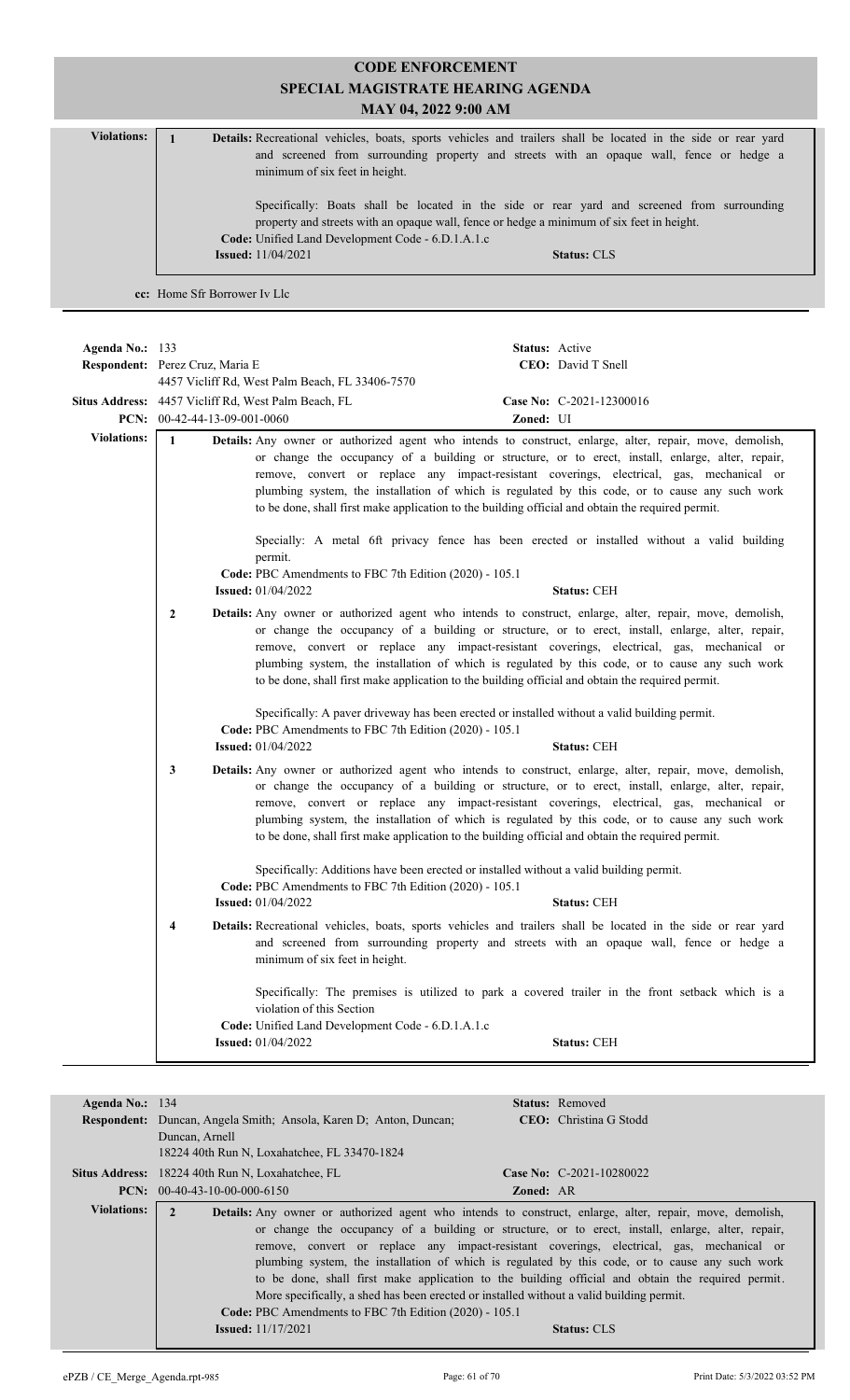| Agenda No.: $135$  | <b>Respondent:</b> Garcia, Juan F; Contreras, Martha G<br>16413 64th Pl N, Loxahatchee, FL 33470-5340                                                                                                                                                                                                          | <b>Status:</b> Removed<br><b>CEO</b> : Christina G Stodd                                                                                                                                                                                                                                                                                                                                                                                                                                                                                                                                                                                                                                                                                                                                                                                                                                                                                                                                                                |
|--------------------|----------------------------------------------------------------------------------------------------------------------------------------------------------------------------------------------------------------------------------------------------------------------------------------------------------------|-------------------------------------------------------------------------------------------------------------------------------------------------------------------------------------------------------------------------------------------------------------------------------------------------------------------------------------------------------------------------------------------------------------------------------------------------------------------------------------------------------------------------------------------------------------------------------------------------------------------------------------------------------------------------------------------------------------------------------------------------------------------------------------------------------------------------------------------------------------------------------------------------------------------------------------------------------------------------------------------------------------------------|
|                    | Situs Address: 16433 E Grand National Dr, Loxahatchee, FL                                                                                                                                                                                                                                                      | Case No: C-2021-12280022                                                                                                                                                                                                                                                                                                                                                                                                                                                                                                                                                                                                                                                                                                                                                                                                                                                                                                                                                                                                |
| <b>Violations:</b> | <b>PCN:</b> $00-40-43-25-00-000-7160$<br>1<br>tires, vegetative debris, garbage, trash or similar items.<br>Code: Palm Beach County Property Maintenance Code - Section 14-35 (a)<br><b>Issued:</b> $01/06/2022$<br>2<br>Code: PBC Amendments to FBC 7th Edition (2020) - 105.1<br><b>Issued:</b> $01/06/2022$ | <b>Zoned: AR</b><br><b>Details:</b> It shall be unlawful for the owner or occupant of a building, structure or property to utilize the<br>premises of such property for the open storage of any motor vehicle which is inoperable and in<br>a state of disrepair, appliances, glass, building material, construction debris, automotive parts,<br><b>Status: CLS</b><br><b>Details:</b> Any owner or authorized agent who intends to construct, enlarge, alter, repair, move, demolish,<br>or change the occupancy of a building or structure, or to erect, install, enlarge, alter, repair,<br>remove, convert or replace any impact-resistant coverings, electrical, gas, mechanical or<br>plumbing system, the installation of which is regulated by this code, or to cause any such work<br>to be done, shall first make application to the building official and obtain the required permit.<br>More specifically, wood fence has been erected or installed without a valid building permit.<br><b>Status: CLS</b> |

| Agenda No.: 136    |                                       |                                                                                                                                                                                                                         |           | Status: Removed                                                                                                                                                                                                                                                                                                                                                                                                                                                                                                                                                                                                                          |
|--------------------|---------------------------------------|-------------------------------------------------------------------------------------------------------------------------------------------------------------------------------------------------------------------------|-----------|------------------------------------------------------------------------------------------------------------------------------------------------------------------------------------------------------------------------------------------------------------------------------------------------------------------------------------------------------------------------------------------------------------------------------------------------------------------------------------------------------------------------------------------------------------------------------------------------------------------------------------------|
|                    | Respondent: Gonzalez, Alexander       |                                                                                                                                                                                                                         |           | CEO: Christina G Stodd                                                                                                                                                                                                                                                                                                                                                                                                                                                                                                                                                                                                                   |
|                    |                                       | 3760 Learwood Dr, Loxahatchee, FL 33470-2434                                                                                                                                                                            |           |                                                                                                                                                                                                                                                                                                                                                                                                                                                                                                                                                                                                                                          |
|                    |                                       | Situs Address: 3760 Learwood Dr, Loxahatchee, FL                                                                                                                                                                        |           | Case No: C-2021-10180011                                                                                                                                                                                                                                                                                                                                                                                                                                                                                                                                                                                                                 |
|                    | <b>PCN:</b> $00-40-43-15-00-000-1210$ |                                                                                                                                                                                                                         | Zoned: AR |                                                                                                                                                                                                                                                                                                                                                                                                                                                                                                                                                                                                                                          |
| <b>Violations:</b> | $\mathbf{1}$                          | building permit.<br>Code: PBC Amendments to FBC 7th Edition (2020) - 105.1                                                                                                                                              |           | Details: Any owner or authorized agent who intends to construct, enlarge, alter, repair, move, demolish,<br>or change the occupancy of a building or structure, or to erect, install, enlarge, alter, repair,<br>remove, convert or replace any impact-resistant coverings, electrical, gas, mechanical or<br>plumbing system, the installation of which is regulated by this code, or to cause any such work<br>to be done, shall first make application to the building official and obtain the required permit.<br>More specifically, and not limited to piles of fill dirt being erected or installed without a valid                |
|                    |                                       | <b>Issued:</b> 10/20/2021                                                                                                                                                                                               |           | <b>Status: CLS</b>                                                                                                                                                                                                                                                                                                                                                                                                                                                                                                                                                                                                                       |
|                    | $\overline{2}$                        | not exceed 26 feet. More specially, tractor trailers and several dump trucks.<br>Code: Unified Land Development Code - 6.A.1.B.2.a                                                                                      |           | Details: One commercial vehicle of not over one ton rated capacity may be parked per dwelling unit,<br>providing all of the following conditions are met: vehicle is registered or licensed; used by a<br>resident of the premises; gross vehicle weight rating (gvwr) does not exceed 12,500 pounds;<br>height does not exceed nine feet, including any load, bed, or box; and total vehicle length does                                                                                                                                                                                                                                |
|                    |                                       | <b>Issued:</b> 10/20/2021                                                                                                                                                                                               |           | <b>Status: CLS</b>                                                                                                                                                                                                                                                                                                                                                                                                                                                                                                                                                                                                                       |
|                    | 3                                     | without a valid building permit.<br>Code: PBC Amendments to FBC 7th Edition (2020) - 105.1<br><b>Issued:</b> 10/20/2021                                                                                                 |           | Details: Any owner or authorized agent who intends to construct, enlarge, alter, repair, move, demolish,<br>or change the occupancy of a building or structure, or to erect, install, enlarge, alter, repair,<br>remove, convert or replace any impact-resistant coverings, electrical, gas, mechanical or<br>plumbing system, the installation of which is regulated by this code, or to cause any such work<br>to be done, shall first make application to the building official and obtain the required permit.<br>More specifically, fence and gates that surrounds the property has been erected or installed<br><b>Status: CLS</b> |
|                    |                                       |                                                                                                                                                                                                                         |           |                                                                                                                                                                                                                                                                                                                                                                                                                                                                                                                                                                                                                                          |
|                    | $\overline{\mathbf{4}}$               | tires, vegetative debris, garbage, trash or similar items.<br>including but not limited to, tires and containers.<br>Code: Palm Beach County Property Maintenance Code - Section 14-35 (a)<br><b>Issued:</b> 10/20/2021 |           | Details: It shall be unlawful for the owner or occupant of a building, structure or property to utilize the<br>premises of such property for the open storage of any motor vehicle which is inoperable and in<br>a state of disrepair, appliances, glass, building material, construction debris, automotive parts,<br>More specifically open storage<br><b>Status: CLS</b>                                                                                                                                                                                                                                                              |

**Respondent:** Ibarra Lopez, Emilio Eduardo **Agenda No.:** 137 **Status:** Removed CEO: Christina G Stodd 16437 E Edinburgh Dr, Loxahatchee, FL 33470-3723 Situs Address: 16437 E Edinburgh Dr, Loxahatchee, FL **Case No:** C-2021-12280005 **PCN:** 00-40-43-13-00-000-7170 **Zoned:** AR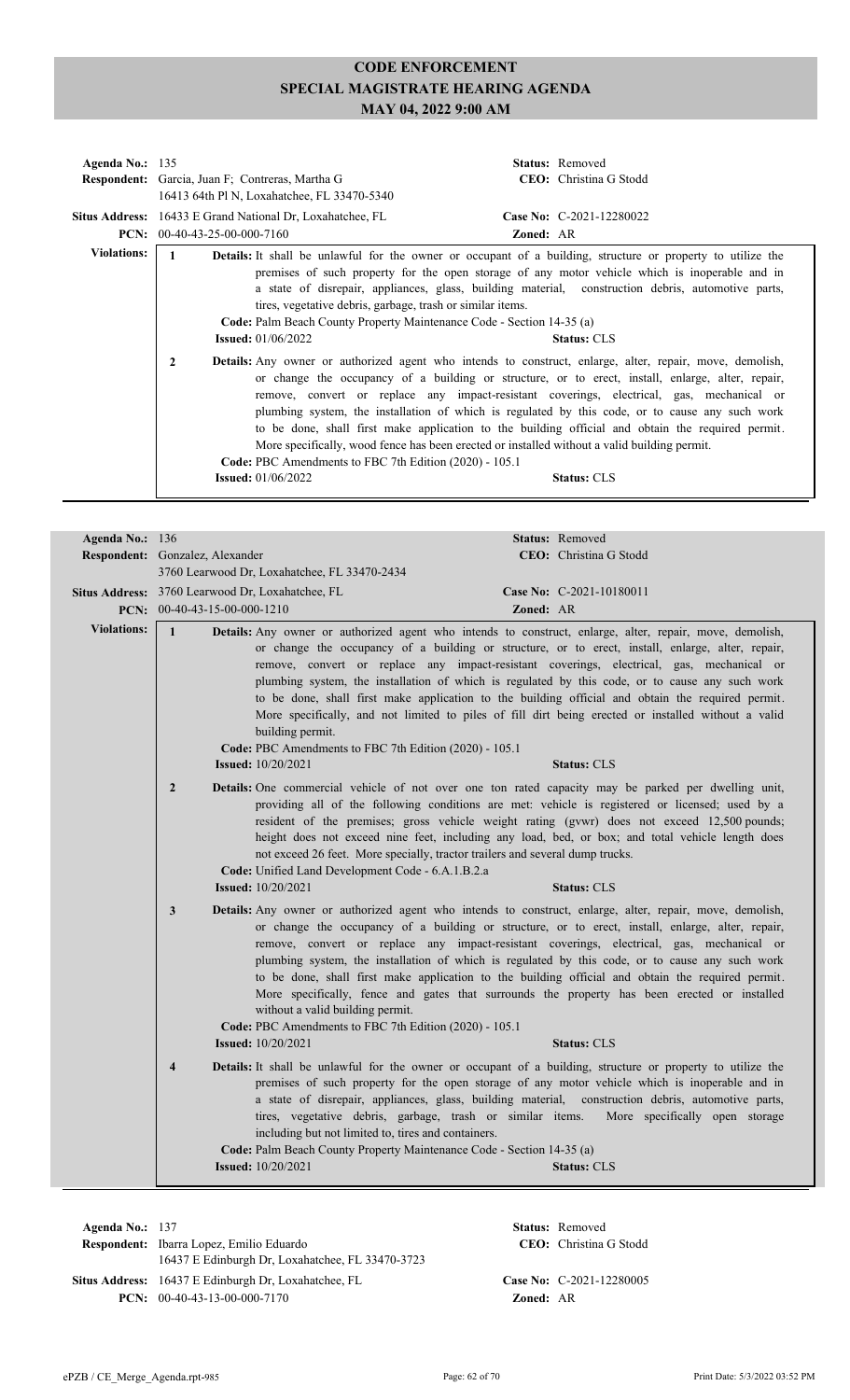| <b>Violations:</b> | <b>Details:</b> Any owner or authorized agent who intends to construct, enlarge, alter, repair, move, demolish,<br>or change the occupancy of a building or structure, or to erect, install, enlarge, alter, repair,<br>remove, convert or replace any impact-resistant coverings, electrical, gas, mechanical or<br>plumbing system, the installation of which is regulated by this code, or to cause any such work<br>to be done, shall first make application to the building official and obtain the required permit.<br>More specifically, black chain line fence has been erected or installed without a valid building<br>permit.<br>Code: PBC Amendments to FBC 7th Edition (2020) - 105.1 |                                                                                                                                                                                                                                                                                                                                                                                                                                                                                                                                                                                                                                      |                    |
|--------------------|----------------------------------------------------------------------------------------------------------------------------------------------------------------------------------------------------------------------------------------------------------------------------------------------------------------------------------------------------------------------------------------------------------------------------------------------------------------------------------------------------------------------------------------------------------------------------------------------------------------------------------------------------------------------------------------------------|--------------------------------------------------------------------------------------------------------------------------------------------------------------------------------------------------------------------------------------------------------------------------------------------------------------------------------------------------------------------------------------------------------------------------------------------------------------------------------------------------------------------------------------------------------------------------------------------------------------------------------------|--------------------|
|                    |                                                                                                                                                                                                                                                                                                                                                                                                                                                                                                                                                                                                                                                                                                    | <b>Issued:</b> $01/06/2022$                                                                                                                                                                                                                                                                                                                                                                                                                                                                                                                                                                                                          | <b>Status: CLS</b> |
|                    | 3                                                                                                                                                                                                                                                                                                                                                                                                                                                                                                                                                                                                                                                                                                  | <b>Details:</b> Any owner or authorized agent who intends to construct, enlarge, alter, repair, move, demolish,<br>or change the occupancy of a building or structure, or to erect, install, enlarge, alter, repair,<br>remove, convert or replace any impact-resistant coverings, electrical, gas, mechanical or<br>plumbing system, the installation of which is regulated by this code, or to cause any such work<br>to be done, shall first make application to the building official and obtain the required permit.<br>More specifically, black metal gates have been erected or installed without a valid building<br>permit. |                    |
|                    |                                                                                                                                                                                                                                                                                                                                                                                                                                                                                                                                                                                                                                                                                                    | Code: PBC Amendments to FBC 7th Edition (2020) - 105.1                                                                                                                                                                                                                                                                                                                                                                                                                                                                                                                                                                               |                    |
|                    |                                                                                                                                                                                                                                                                                                                                                                                                                                                                                                                                                                                                                                                                                                    | <b>Issued:</b> $01/06/2022$                                                                                                                                                                                                                                                                                                                                                                                                                                                                                                                                                                                                          | <b>Status: CLS</b> |

| Agenda No.: 138    |                                  |                                                                                                                                                                                                                                                                                                                                                                                                                                                                                                                                                                                                                                                                                  | Status: Active           |  |
|--------------------|----------------------------------|----------------------------------------------------------------------------------------------------------------------------------------------------------------------------------------------------------------------------------------------------------------------------------------------------------------------------------------------------------------------------------------------------------------------------------------------------------------------------------------------------------------------------------------------------------------------------------------------------------------------------------------------------------------------------------|--------------------------|--|
|                    | Respondent: Izquierdo, Tatiana C |                                                                                                                                                                                                                                                                                                                                                                                                                                                                                                                                                                                                                                                                                  | CEO: Christina G Stodd   |  |
|                    |                                  | 11092 Orange Grove Blvd, Royal Palm Beach, FL 33411-9194                                                                                                                                                                                                                                                                                                                                                                                                                                                                                                                                                                                                                         |                          |  |
|                    |                                  | Situs Address: 11092 Orange Grove Blvd, West Palm Beach, FL                                                                                                                                                                                                                                                                                                                                                                                                                                                                                                                                                                                                                      | Case No: C-2021-03190046 |  |
|                    | PCN: 00-41-43-11-00-000-5070     |                                                                                                                                                                                                                                                                                                                                                                                                                                                                                                                                                                                                                                                                                  | Zoned: AR                |  |
| <b>Violations:</b> | $\mathbf{1}$                     | Details: Uses identified with a dash "-," in a zoning districts column of the Use Matrix, are prohibited in<br>that zoning district, unless otherwise expressly stated under the Supplementary Use Standards<br>for the use, or within any applicable Zoning Overlays. More specifically, a business is being<br>operated on this Agricultural Residential zoned property. Semi trucks present at the site and a<br>State of Florida Corporation for Lox Trucking indicates this situs as the address provided on<br>same.                                                                                                                                                       |                          |  |
|                    |                                  | Code: Unified Land Development Code - 4.A.7.C.6<br><b>Issued:</b> 03/30/2021                                                                                                                                                                                                                                                                                                                                                                                                                                                                                                                                                                                                     | <b>Status: CLS</b>       |  |
|                    | $\overline{2}$                   | <b>Details:</b> One commercial vehicle of not over one ton rated capacity may be parked per dwelling unit,<br>providing all of the following conditions are met: vehicle is registered or licensed; used by a<br>resident of the premises; gross vehicle weight rating (gywr) does not exceed 12,500 pounds;<br>height does not exceed nine feet, including any load, bed, or box; and total vehicle length does<br>not exceed 26 feet.<br>Code: Unified Land Development Code - 6.A.1.B.2.a<br><b>Issued:</b> 03/30/2021                                                                                                                                                        | <b>Status: CLS</b>       |  |
|                    |                                  |                                                                                                                                                                                                                                                                                                                                                                                                                                                                                                                                                                                                                                                                                  |                          |  |
|                    | 3                                | <b>Details:</b> Any owner or authorized agent who intends to construct, enlarge, alter, repair, move, demolish,<br>or change the occupancy of a building or structure, or to erect, install, enlarge, alter, repair,<br>remove, convert or replace any impact-resistant coverings, electrical, gas, mechanical or<br>plumbing system, the installation of which is regulated by this code, or to cause any such work<br>to be done, shall first make application to the building official and obtain the required permit.<br>More specifically, a paved driveway has been erected or installed without a valid building<br>permit.                                               |                          |  |
|                    |                                  | Code: PBC Amendments to FBC 7th Edition (2020) - 105.1                                                                                                                                                                                                                                                                                                                                                                                                                                                                                                                                                                                                                           |                          |  |
|                    |                                  | <b>Issued:</b> 03/30/2021                                                                                                                                                                                                                                                                                                                                                                                                                                                                                                                                                                                                                                                        | <b>Status: CLS</b>       |  |
|                    | $\overline{\mathbf{4}}$          | <b>Details:</b> Any owner or authorized agent who intends to construct, enlarge, alter, repair, move, demolish,<br>or change the occupancy of a building or structure, or to erect, install, enlarge, alter, repair,<br>remove, convert or replace any impact-resistant coverings, electrical, gas, mechanical or<br>plumbing system, the installation of which is regulated by this code, or to cause any such work<br>to be done, shall first make application to the building official and obtain the required permit.<br>More specifically, a fence has been erected or installed without a valid building permit.<br>Code: PBC Amendments to FBC 7th Edition (2020) - 105.1 |                          |  |
|                    |                                  | <b>Issued: 03/30/2021</b>                                                                                                                                                                                                                                                                                                                                                                                                                                                                                                                                                                                                                                                        | Status: SIT              |  |
|                    | 5                                | Details: It shall be unlawful for the owner or occupant of a building, structure or property to utilize the<br>premises of such property for the open storage of any motor vehicle which is inoperable and in<br>a state of disrepair, appliances, glass, building material, construction debris, automotive parts,<br>tires, vegetative debris, garbage, trash or similar items. Auto parts and other miscellaneous<br>items observed on the property.                                                                                                                                                                                                                          |                          |  |
|                    |                                  | Code: Palm Beach County Property Maintenance Code - Section 14-35 (a)<br><b>Issued: 03/30/2021</b>                                                                                                                                                                                                                                                                                                                                                                                                                                                                                                                                                                               | <b>Status: CLS</b>       |  |
|                    |                                  |                                                                                                                                                                                                                                                                                                                                                                                                                                                                                                                                                                                                                                                                                  |                          |  |

**Respondent:** King, Kevin L; King, Krisheena C 13003 40th St N, West Palm Beach, FL 33411-8490 **Situs Address:** 13003 40th St N, West Palm Beach, FL **Case No:** C-2021-10080003

**Agenda No.:** 139 **Status:** Removed CEO: Christina G Stodd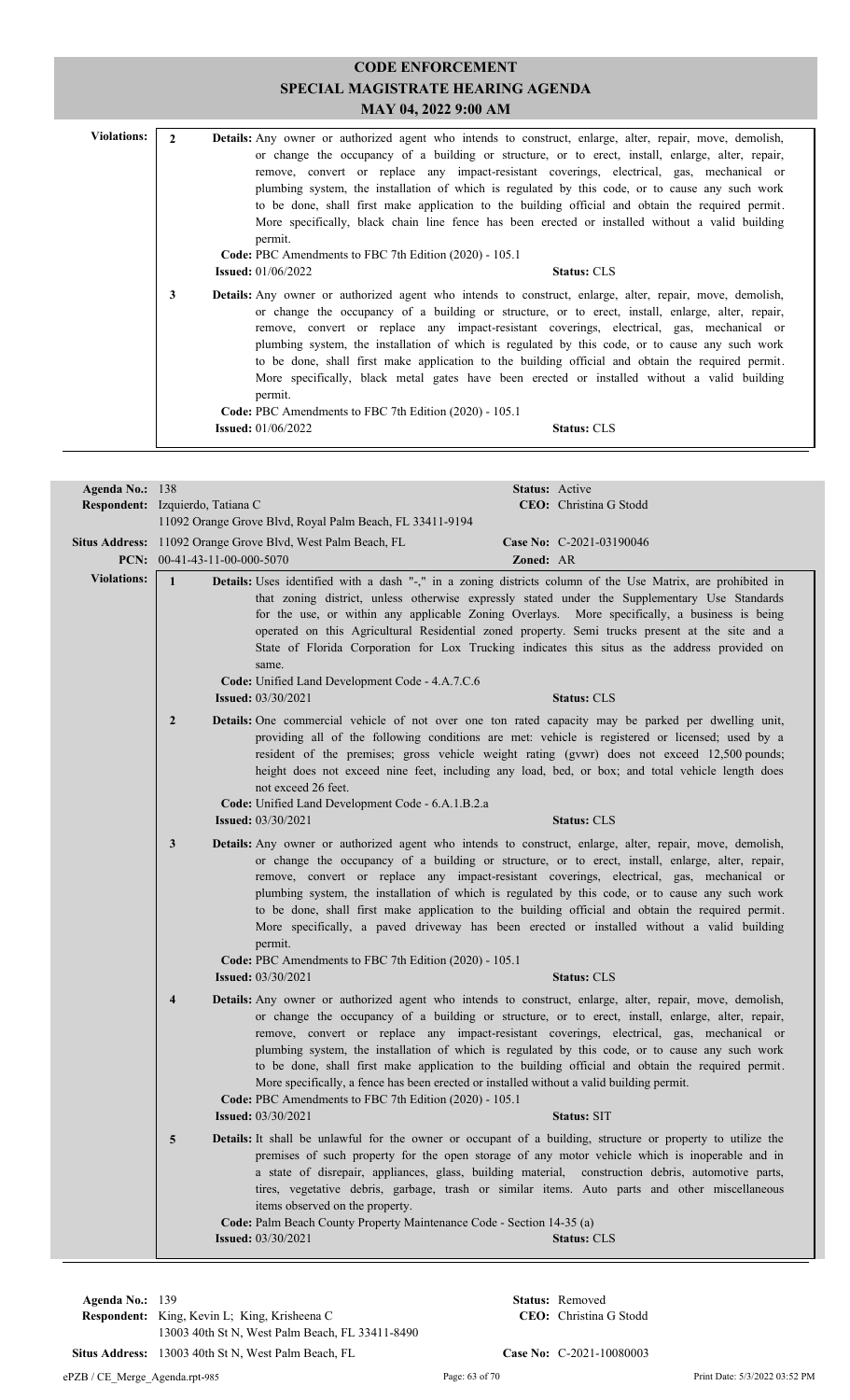|             | <b>PCN:</b> $00-41-43-09-00-000-5600$ |                                                                                                                                                                                                                                                                                                                                                                                                                                                                                                                                                                                                                                                                                                                                                                                                                                                                                                 | <b>Zoned: AR</b>   |  |
|-------------|---------------------------------------|-------------------------------------------------------------------------------------------------------------------------------------------------------------------------------------------------------------------------------------------------------------------------------------------------------------------------------------------------------------------------------------------------------------------------------------------------------------------------------------------------------------------------------------------------------------------------------------------------------------------------------------------------------------------------------------------------------------------------------------------------------------------------------------------------------------------------------------------------------------------------------------------------|--------------------|--|
| Violations: | 4                                     | Details: A permit issued shall be construed to be a license to proceed with the work and not as<br>authority to violate, cancel, alter or set aside any of the provisions of the technical codes, nor<br>shall issuance of a permit prevent the building official from thereafter requiring a correction of<br>errors in plans, construction or violations of this code. Every permit issued shall become invalid<br>unless the work authorized by such permit is commenced within six months after its issuance,<br>or if the work authorized by such permit is suspended or abandoned for a period of six months<br>after the time the work is commenced. More specifically, permit $# B-2018-002456-0000$<br>accessory building and permit $\#$ E-2018-002456-0001 general electrical permit, has become<br>inactive or expired.<br>Code: PBC Amendments to FBC 7th Edition (2020) - 105.4.1 |                    |  |
|             |                                       | <b>Issued:</b> 10/12/2021                                                                                                                                                                                                                                                                                                                                                                                                                                                                                                                                                                                                                                                                                                                                                                                                                                                                       | <b>Status: CEH</b> |  |

| Agenda No.: $140$  |                                                                                                   |                  | <b>Status:</b> Active                                                                                    |
|--------------------|---------------------------------------------------------------------------------------------------|------------------|----------------------------------------------------------------------------------------------------------|
|                    | <b>Respondent: CIRIUS, MARIE ANDRE</b>                                                            |                  | $CEO:$ Rl Thomas                                                                                         |
|                    | 5960 Triphammer Rd, Lake Worth, FL 33463-1551                                                     |                  |                                                                                                          |
|                    | Situs Address: 5960 Triphammer Rd, Lake Worth, FL                                                 |                  | Case No: $C-2021-06150035$                                                                               |
|                    | <b>PCN:</b> $00-42-44-34-36-000-3600$                                                             | <b>Zoned: RS</b> |                                                                                                          |
| <b>Violations:</b> | 3                                                                                                 |                  | Details: Any owner or authorized agent who intends to construct, enlarge, alter, repair, move, demolish, |
|                    |                                                                                                   |                  | or change the occupancy of a building or structure, or to erect, install, enlarge, alter, repair,        |
|                    |                                                                                                   |                  | remove, convert or replace any impact-resistant coverings, electrical, gas, mechanical or                |
|                    |                                                                                                   |                  |                                                                                                          |
|                    |                                                                                                   |                  | plumbing system, the installation of which is regulated by this code, or to cause any such work          |
|                    | to be done, shall first make application to the building official and obtain the required permit. |                  |                                                                                                          |
|                    |                                                                                                   |                  |                                                                                                          |
|                    |                                                                                                   |                  | More specifically, columns and lights have been erected or installed without a valid building            |
|                    | permit.                                                                                           |                  |                                                                                                          |
|                    | <b>Code:</b> PBC Amendments to FBC 7th Edition (2020) - 105.1                                     |                  |                                                                                                          |
|                    | <b>Issued:</b> $06/16/2021$                                                                       |                  | <b>Status: CEH</b>                                                                                       |
|                    |                                                                                                   |                  |                                                                                                          |

| Agenda No.: $141$  | ANALIA                                                                                           | Respondent: FONTILIEN, DAVILIEN; FONTILIEN, SHYLLOV; LAMY,<br>3907 Pensacola Dr, Lake Worth, FL 33462-2242                                                                                                                                                                                                                                                                                                                                                                                                                                                                                                                                                                                              |           | <b>Status:</b> Active<br><b>CEO</b> : RI Thomas |
|--------------------|--------------------------------------------------------------------------------------------------|---------------------------------------------------------------------------------------------------------------------------------------------------------------------------------------------------------------------------------------------------------------------------------------------------------------------------------------------------------------------------------------------------------------------------------------------------------------------------------------------------------------------------------------------------------------------------------------------------------------------------------------------------------------------------------------------------------|-----------|-------------------------------------------------|
|                    | <b>Situs Address:</b> 3907 Pensacola Dr, Lake Worth, FL<br><b>PCN:</b> $00-43-45-06-04-018-0050$ |                                                                                                                                                                                                                                                                                                                                                                                                                                                                                                                                                                                                                                                                                                         | Zoned: RM | Case No: C-2021-11290001                        |
| <b>Violations:</b> | $\mathbf{1}$                                                                                     | Details: Any owner or authorized agent who intends to construct, enlarge, alter, repair, move, demolish,<br>or change the occupancy of a building or structure, or to erect, install, enlarge, alter, repair,<br>remove, convert or replace any impact-resistant coverings, electrical, gas, mechanical or<br>plumbing system, the installation of which is regulated by this code, or to cause any such work<br>to be done, shall first make application to the building official and obtain the required permit.<br>More specifically, a shed has been erected or installed without a valid building permit.<br>Code: PBC Amendments to FBC 7th Edition (2020) - 105.1<br><b>Issued:</b> 12/03/2021   |           | <b>Status: CLS</b>                              |
|                    | $\overline{2}$                                                                                   | Details: Any owner or authorized agent who intends to construct, enlarge, alter, repair, move, demolish,<br>or change the occupancy of a building or structure, or to erect, install, enlarge, alter, repair,<br>remove, convert or replace any impact-resistant coverings, electrical, gas, mechanical or<br>plumbing system, the installation of which is regulated by this code, or to cause any such work<br>to be done, shall first make application to the building official and obtain the required permit.<br>More specifically, fence has been erected or installed without a valid building permit.<br>Code: PBC Amendments to FBC 7th Edition (2020) - 105.1<br><b>Issued:</b> 12/03/2021    |           | <b>Status: CEH</b>                              |
|                    | 3                                                                                                | Details: Any owner or authorized agent who intends to construct, enlarge, alter, repair, move, demolish,<br>or change the occupancy of a building or structure, or to erect, install, enlarge, alter, repair,<br>remove, convert or replace any impact-resistant coverings, electrical, gas, mechanical or<br>plumbing system, the installation of which is regulated by this code, or to cause any such work<br>to be done, shall first make application to the building official and obtain the required permit.<br>More specifically, pavers has been erected or installed without a valid building permit.<br>Code: PBC Amendments to FBC 7th Edition (2020) - 105.1<br><b>Issued:</b> 12/03/2021   |           | <b>Status: CEH</b>                              |
|                    | 4                                                                                                | Details: Any owner or authorized agent who intends to construct, enlarge, alter, repair, move, demolish,<br>or change the occupancy of a building or structure, or to erect, install, enlarge, alter, repair,<br>remove, convert or replace any impact-resistant coverings, electrical, gas, mechanical or<br>plumbing system, the installation of which is regulated by this code, or to cause any such work<br>to be done, shall first make application to the building official and obtain the required permit.<br>More specifically, shutters has been erected or installed without a valid building permit.<br>Code: PBC Amendments to FBC 7th Edition (2020) - 105.1<br><b>Issued:</b> 12/03/2021 |           | <b>Status: CEH</b>                              |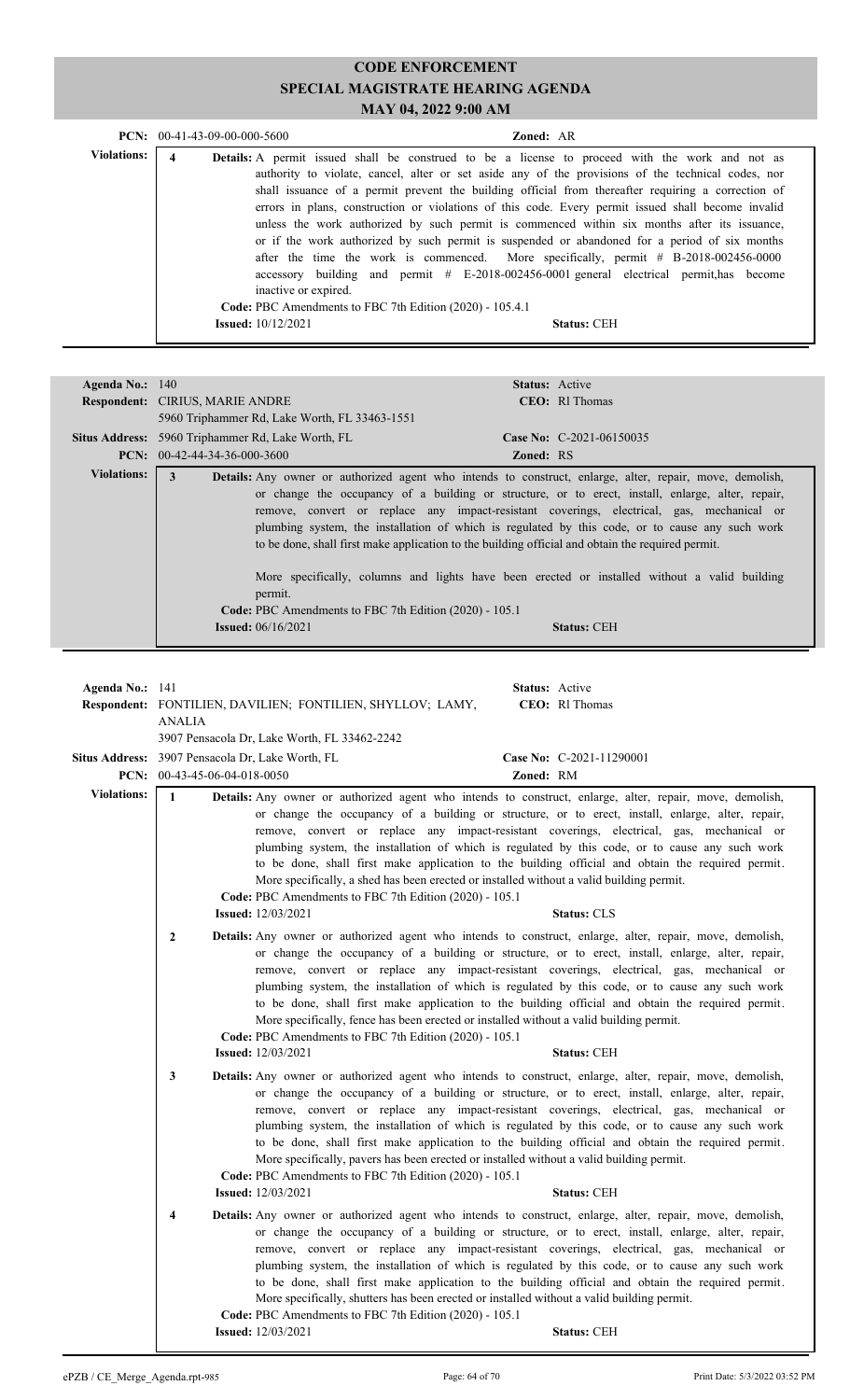| Agenda No.: $142$  | <b>Status:</b> Active                                                                                                                                                                                                                                                                                                                                                               |  |
|--------------------|-------------------------------------------------------------------------------------------------------------------------------------------------------------------------------------------------------------------------------------------------------------------------------------------------------------------------------------------------------------------------------------|--|
|                    | Respondent: PIERRE SAINT FORT, PAULA; RICHELIEU, ROSE<br>CEO: RI Thomas                                                                                                                                                                                                                                                                                                             |  |
|                    | 5949 Triphammer Rd, Lake Worth, FL 33463-1528                                                                                                                                                                                                                                                                                                                                       |  |
|                    | Situs Address: 5949 Triphammer Rd, Lake Worth, FL<br>Case No: $C-2022-01240029$                                                                                                                                                                                                                                                                                                     |  |
|                    | $PCN: 00-42-44-34-36-000-3680$<br><b>Zoned: RS</b>                                                                                                                                                                                                                                                                                                                                  |  |
| <b>Violations:</b> | <b>Details:</b> The exterior of a structure shall be maintained in good repair, structurally sound and sanitary so<br>as not to pose a threat to the public health, safety or welfare. More specifically, the screening<br>for the screened enclosure<br>Code: Palm Beach County Property Maintenance Code - Section 14-33 (a)<br><b>Issued:</b> $01/26/2022$<br><b>Status: CEH</b> |  |
|                    |                                                                                                                                                                                                                                                                                                                                                                                     |  |

| Agenda No.: $143$  |                                                        | <b>Status:</b> Active                                                                                                                                                                                                                                                                                                                                                                                                                                                                   |                                                                                                                                                                                                                                                                                                                                                                                                                                          |
|--------------------|--------------------------------------------------------|-----------------------------------------------------------------------------------------------------------------------------------------------------------------------------------------------------------------------------------------------------------------------------------------------------------------------------------------------------------------------------------------------------------------------------------------------------------------------------------------|------------------------------------------------------------------------------------------------------------------------------------------------------------------------------------------------------------------------------------------------------------------------------------------------------------------------------------------------------------------------------------------------------------------------------------------|
|                    | Respondent: SERRANO, TANIA                             |                                                                                                                                                                                                                                                                                                                                                                                                                                                                                         | CEO: RI Thomas                                                                                                                                                                                                                                                                                                                                                                                                                           |
|                    | 4759 Poseidon Pl, Lake Worth, FL 33463-7219            |                                                                                                                                                                                                                                                                                                                                                                                                                                                                                         |                                                                                                                                                                                                                                                                                                                                                                                                                                          |
|                    | Situs Address: 4759 Poseidon Pl, Lake Worth, FL        |                                                                                                                                                                                                                                                                                                                                                                                                                                                                                         | Case No: C-2022-02010010                                                                                                                                                                                                                                                                                                                                                                                                                 |
| PCN:               | 00-42-45-01-11-000-0720                                | Zoned: RS                                                                                                                                                                                                                                                                                                                                                                                                                                                                               |                                                                                                                                                                                                                                                                                                                                                                                                                                          |
| <b>Violations:</b> | <b>Issued:</b> 02/01/2022                              | <b>Details:</b> Vehicles shall only be parked on an improved surface in the Urban Suburban Tier.<br>Code: Unified Land Development Code - 6.D.1.A.4.a.2.b                                                                                                                                                                                                                                                                                                                               | <b>Status: CEH</b>                                                                                                                                                                                                                                                                                                                                                                                                                       |
|                    | 2<br><b>Issued:</b> 02/01/2022                         | the time of first stopping or parking.<br>Code: Unified Land Development Code - 6.D.1.A.4.a.2.a                                                                                                                                                                                                                                                                                                                                                                                         | <b>Details:</b> It shall be unlawful for any owner of land in any residential district to park on, cause to be<br>parked on, or allow to be parked on residentially zoned land any unlicensed or unregistered<br>vehicle, or equipment commercial vehicle, sports vehicle, recreational vehicle, marine vessel or<br>trailer for a period exceeding one hour in any 24 hour period, each such period commencing at<br><b>Status: CEH</b> |
|                    | 3<br><b>Issued:</b> 02/01/2022                         | <b>Details:</b> It shall be unlawful for the owner or occupant of a building, structure or property to utilize the<br>premises of such property for the open storage of any motor vehicle which is inoperable and in<br>a state of disrepair, appliances, glass, building material, construction debris, automotive parts,<br>tires, vegetative debris, garbage, trash or similar items.<br>Code: Palm Beach County Property Maintenance Code - Section 14-35 (a)<br><b>Status: CEH</b> |                                                                                                                                                                                                                                                                                                                                                                                                                                          |
|                    | 4<br>and free from algae.<br><b>Issued:</b> 02/01/2022 | Code: Palm Beach County Property Maintenance Code - Section 14-32 (e) (1)                                                                                                                                                                                                                                                                                                                                                                                                               | Details: Water clarity in swimming pools. Water clarity shall be maintained so that the water is clear<br><b>Status: CLS</b>                                                                                                                                                                                                                                                                                                             |

| Agenda No.: 144    | <b>Respondent:</b> Lake Worth Commercial Association, Inc.<br>2611 Hollywood Blvd, Hollywood, FL 33020 | <b>Status:</b> Active<br><b>CEO</b> : Charles Zahn                                                                                                                                                                                                                                                                                                                                                                                                                                                                                                                                                                                                                                                                             |
|--------------------|--------------------------------------------------------------------------------------------------------|--------------------------------------------------------------------------------------------------------------------------------------------------------------------------------------------------------------------------------------------------------------------------------------------------------------------------------------------------------------------------------------------------------------------------------------------------------------------------------------------------------------------------------------------------------------------------------------------------------------------------------------------------------------------------------------------------------------------------------|
|                    | <b>Situs Address:</b> Nassau Rd, FL<br><b>PCN:</b> $00-42-44-21-24-001-0010$                           | Case No: $C-2021-03250010$<br><b>Zoned: MUPD</b>                                                                                                                                                                                                                                                                                                                                                                                                                                                                                                                                                                                                                                                                               |
| <b>Violations:</b> | functioning.<br>Code: Unified Land Development Code - 2.A.6.B.4<br><b>Issued:</b> $03/26/2021$         | <b>Details:</b> The Site Plan shall be the controlling plan for Conditional Uses or PDDs listed below. All<br>development site elements including, but not limited to: ingress and egress, density, and<br>intensity in the proposed application shall be consistent with the Site Plan. All plats shall be<br>consistent with the Site Plan. In cases of conflict between plans, the most recently approved<br>BCC Preliminary Plan(s) for those DOs that have no Final Plan(s) shall prevail. More<br>specifically, the incompatibility buffer does not match the plans on file and is not maintained,<br>overgrown with non native vegetation, missing trees and vegetation and the irrigation is not<br><b>Status: CEH</b> |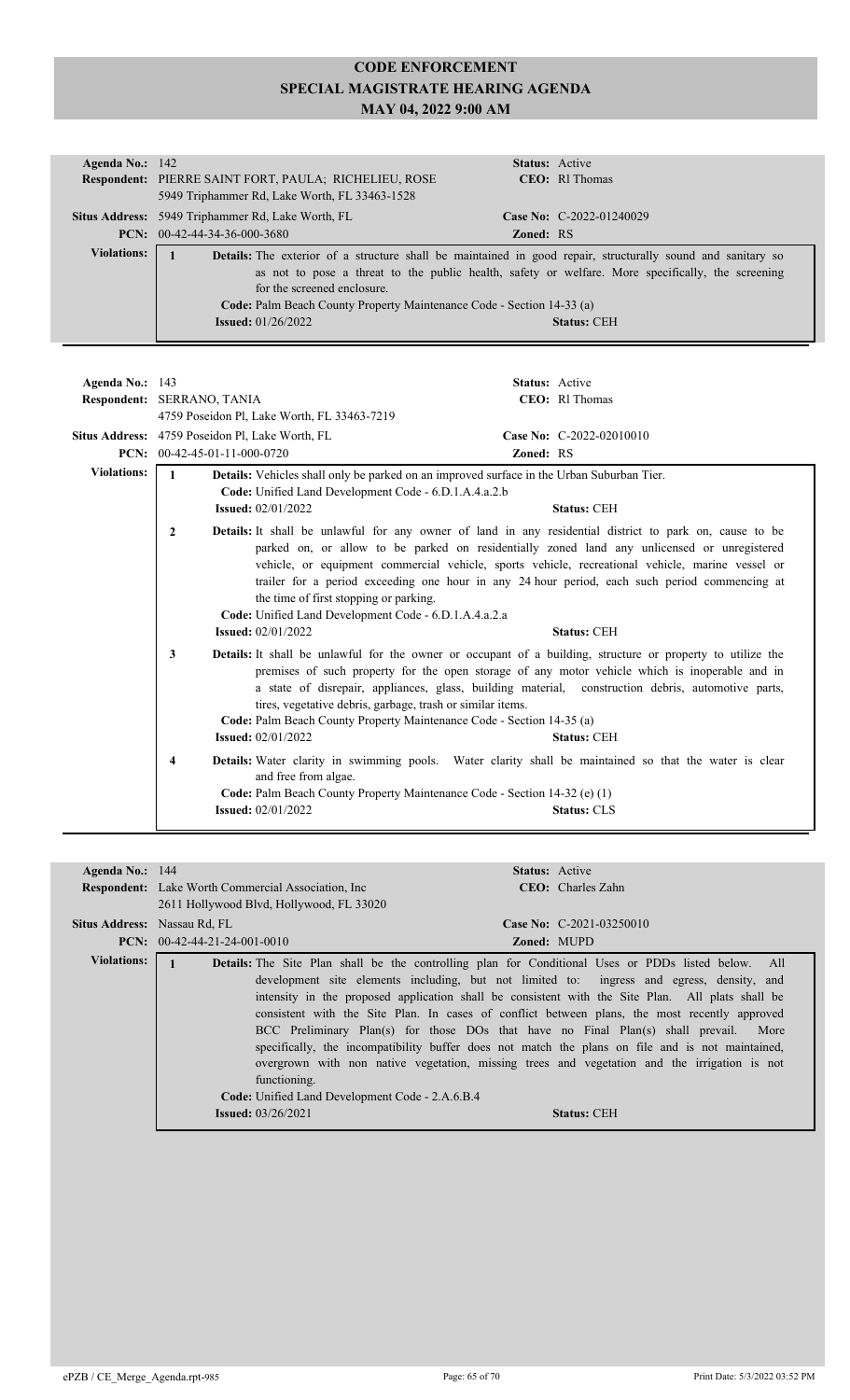| <b>CODE ENFORCEMENT</b><br><b>SPECIAL MAGISTRATE HEARING AGENDA</b><br>MAY 04, 2022 9:00 AM                                                                                                                                                                                                                                                                                                                                                                                                                                                                                                                                                                                                                                                                                                                                                                                                                                                                                                                                                                                                                                                                                                                                                                                                                                                                                                                                                            |
|--------------------------------------------------------------------------------------------------------------------------------------------------------------------------------------------------------------------------------------------------------------------------------------------------------------------------------------------------------------------------------------------------------------------------------------------------------------------------------------------------------------------------------------------------------------------------------------------------------------------------------------------------------------------------------------------------------------------------------------------------------------------------------------------------------------------------------------------------------------------------------------------------------------------------------------------------------------------------------------------------------------------------------------------------------------------------------------------------------------------------------------------------------------------------------------------------------------------------------------------------------------------------------------------------------------------------------------------------------------------------------------------------------------------------------------------------------|
|                                                                                                                                                                                                                                                                                                                                                                                                                                                                                                                                                                                                                                                                                                                                                                                                                                                                                                                                                                                                                                                                                                                                                                                                                                                                                                                                                                                                                                                        |
| $\overline{2}$<br>Details: 1. Regular maintenance of all landscaping is required. All landscaping shall be free from<br>disease, pests,<br>weeds, and litter. Maintenance shall include weeding, watering, fertilizing, pruning, mowing,<br>edging,<br>mulching, or any other actions needed, consistent with acceptable horticultural practices.<br>2. Regular maintenance, repair, or replacement of landscape barriers and focal points, including<br>landscape structures (e.g., walls, fences, fountains, and benches) in order to keep them in a<br>structurally<br>sound condition.<br>3. Perpetual maintenance to prohibit the reestablishment of prohibited and non-native invasive<br>species<br>within landscape and Preservation Areas.<br>4. Periodic maintenance to remove diseased or damaged limbs, or remove limbs or foliage that<br>present<br>a hazard. All trees and palms shall be allowed to grow to their natural mature height and to full<br>canopy.<br>[Ord. $2018-002$ ]<br>More Specifically, landscape on the parcel is overgrown including incompatibility buffer,<br>prohibited and non-native invasive species within landscape and Preservation Areas, missing<br>vegetation and landscape, irrigation system not working.<br>Code: Unified Land Development Code - 7.F.3.A.1<br>Unified Land Development Code - 7.F.3.A.2<br>Unified Land Development Code - 7.F.3.A.3<br>Unified Land Development Code - 7.F.3.A.4 |
| <b>Issued:</b> 03/26/2021<br><b>Status: CEH</b>                                                                                                                                                                                                                                                                                                                                                                                                                                                                                                                                                                                                                                                                                                                                                                                                                                                                                                                                                                                                                                                                                                                                                                                                                                                                                                                                                                                                        |

**cc:** Lake Worth Commercial Association, Inc

| Agenda No.: $145$  | Status: Postponed                                                                                                                                                                                                                                                                                                                                                                                                                                                                                                                                                                                                                                                                                                                                                                                                                                                                                                                                                                                                                                                                                                                                                                                                                                                                                                                                                                                                                                                                                                                                                                                                                                                                                                                                                                                                         |  |  |
|--------------------|---------------------------------------------------------------------------------------------------------------------------------------------------------------------------------------------------------------------------------------------------------------------------------------------------------------------------------------------------------------------------------------------------------------------------------------------------------------------------------------------------------------------------------------------------------------------------------------------------------------------------------------------------------------------------------------------------------------------------------------------------------------------------------------------------------------------------------------------------------------------------------------------------------------------------------------------------------------------------------------------------------------------------------------------------------------------------------------------------------------------------------------------------------------------------------------------------------------------------------------------------------------------------------------------------------------------------------------------------------------------------------------------------------------------------------------------------------------------------------------------------------------------------------------------------------------------------------------------------------------------------------------------------------------------------------------------------------------------------------------------------------------------------------------------------------------------------|--|--|
|                    | CEO: Charles Zahn<br><b>Respondent:</b> The Barrington at Poinciana Condominium Association, Inc.                                                                                                                                                                                                                                                                                                                                                                                                                                                                                                                                                                                                                                                                                                                                                                                                                                                                                                                                                                                                                                                                                                                                                                                                                                                                                                                                                                                                                                                                                                                                                                                                                                                                                                                         |  |  |
|                    | 601 Heritage Dr, 424, Jupiter, FL 33458                                                                                                                                                                                                                                                                                                                                                                                                                                                                                                                                                                                                                                                                                                                                                                                                                                                                                                                                                                                                                                                                                                                                                                                                                                                                                                                                                                                                                                                                                                                                                                                                                                                                                                                                                                                   |  |  |
|                    | Situs Address: 3178 Via Poinciana, Lake Worth, FL<br>Case No: C-2021-11230006                                                                                                                                                                                                                                                                                                                                                                                                                                                                                                                                                                                                                                                                                                                                                                                                                                                                                                                                                                                                                                                                                                                                                                                                                                                                                                                                                                                                                                                                                                                                                                                                                                                                                                                                             |  |  |
| PCN:               | <b>Zoned: RS</b>                                                                                                                                                                                                                                                                                                                                                                                                                                                                                                                                                                                                                                                                                                                                                                                                                                                                                                                                                                                                                                                                                                                                                                                                                                                                                                                                                                                                                                                                                                                                                                                                                                                                                                                                                                                                          |  |  |
| <b>Violations:</b> | Details: The exterior of a structure shall be maintained in good repair, structurally sound and sanitary so<br>$\mathbf{1}$<br>as not to pose a threat to the public health, safety or welfare.<br>Every exterior stairway, deck, porch, balcony, railings and all other appurtenances attached<br>thereto, shall be maintained structurally sound, in good repair, with proper anchorage and<br>capable of supporting the imposed loads. Specifically, exterior walls, stairs and landings are<br>cracking peeling or chipping.<br>Code: Palm Beach County Property Maintenance Code - Section 14-33 (a)<br>Palm Beach County Property Maintenance Code - Section 14-33 (j)<br><b>Issued:</b> 12/03/2021<br><b>Status: CEH</b><br><b>Details:</b> Any owner or authorized agent who intends to construct, enlarge, alter, repair, move, demolish,<br>$\overline{2}$<br>or change the occupancy of a building or structure, or to erect, install, enlarge, alter, repair,<br>remove, convert or replace any impact-resistant coverings, electrical, gas, mechanical or<br>plumbing system, the installation of which is regulated by this code, or to cause any such work<br>to be done, shall first make application to the building official and obtain the required permit.<br>More specifically, changed multiple light fixtures and added motion sensing lighting without a<br>valid building permit.<br>Code: PBC Amendments to FBC 7th Edition (2020) - 105.1<br><b>Issued:</b> 12/03/2021<br><b>Status: CEH</b><br>Details: The final inspection shall be made after all work required by the building permit is completed.<br>4<br>More Specifically, E-2021-001788 requires a final inspection.<br>Code: PBC Amendments to FBC 7th Edition (2020) - 110.3.10<br><b>Issued:</b> 12/03/2021<br><b>Status: CEH</b> |  |  |
|                    |                                                                                                                                                                                                                                                                                                                                                                                                                                                                                                                                                                                                                                                                                                                                                                                                                                                                                                                                                                                                                                                                                                                                                                                                                                                                                                                                                                                                                                                                                                                                                                                                                                                                                                                                                                                                                           |  |  |

| Agenda No.: $146$ |                                                                                                                            | <b>Status:</b> Active    |
|-------------------|----------------------------------------------------------------------------------------------------------------------------|--------------------------|
|                   |                                                                                                                            |                          |
|                   | <b>Respondent:</b> Sanchez, Lidia J                                                                                        | CEO: Maggie Bernal       |
|                   | 5773 Daphne Dr W, West Palm Beach, FL 33415-7158                                                                           |                          |
|                   | Situs Address: 5773 Daphne Dr, West Palm Beach, FL                                                                         | Case No: C-2020-01170032 |
|                   | $PCN: 00-42-44-14-11-024-0060$                                                                                             |                          |
|                   | <b>RE:</b> Extend compliance date 180 days from May 4, 2022 due to the Special Magistrate Order dated February 2, 2021 not |                          |
|                   | having proper service.                                                                                                     |                          |

**Agenda No.:** 147 **Status:** Active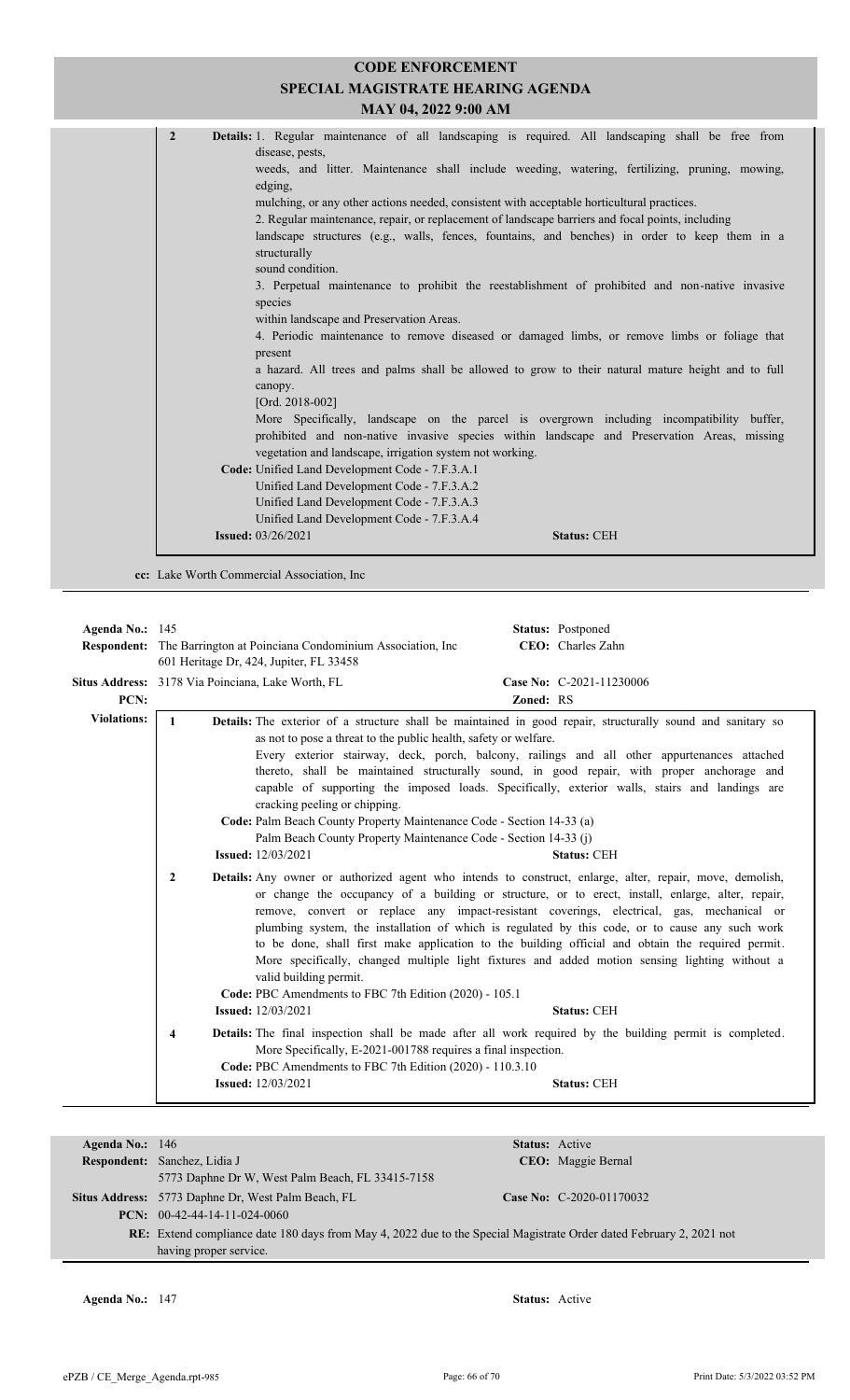|                                            | <b>CODE ENFORCEMENT</b>                                                                                                                                                                                                                  |                       |                                                  |
|--------------------------------------------|------------------------------------------------------------------------------------------------------------------------------------------------------------------------------------------------------------------------------------------|-----------------------|--------------------------------------------------|
|                                            | SPECIAL MAGISTRATE HEARING AGENDA                                                                                                                                                                                                        |                       |                                                  |
|                                            | MAY 04, 2022 9:00 AM                                                                                                                                                                                                                     |                       |                                                  |
|                                            | Respondent: .; DEUTSCHE BANK NATIONAL TRUST COMPANY AS<br>TRUSTEE FOR RESIDENTIAL ASSET SECURITIZATION<br>TRUST SERIES 2006 A14CB MORTGAGE PASS<br>THROUGH CERTIFICATES SERIES 2006 N<br>5720 PREMIER PARK Rd, West Palm Beach, FL 33407 |                       | CEO: Steve G Bisch                               |
|                                            | Situs Address: 10534 Country Club Ter, Boca Raton, FL<br>PCN: 00-41-47-36-07-000-1760                                                                                                                                                    |                       | Case No: C-2021-08090006                         |
|                                            | RE: Request to rescind SMO dated December 1, 2021 due to the owner's name not being correct on the Notice of Violation.                                                                                                                  |                       |                                                  |
|                                            |                                                                                                                                                                                                                                          |                       |                                                  |
| Agenda No.: 148                            |                                                                                                                                                                                                                                          | Status: Active        |                                                  |
|                                            | Respondent: Schlom, Dennis<br>7577 Sierra Dr E, Boca Raton, FL 33433-3385                                                                                                                                                                |                       | <b>CEO</b> : Steve G Bisch                       |
|                                            | Situs Address: 7577 Sierra Dr E, Boca Raton, FL<br>PCN: 00-42-47-21-03-000-0440                                                                                                                                                          |                       | Case No: C-2021-02180072                         |
|                                            | RE: Rescind Special Magistrate Order dated October 6, 2021 due to the ownership on the property changed prior to the                                                                                                                     |                       |                                                  |
|                                            | hearing                                                                                                                                                                                                                                  |                       |                                                  |
|                                            |                                                                                                                                                                                                                                          |                       |                                                  |
| Agenda No.: 149                            | Respondent: Abdelnour, Moses                                                                                                                                                                                                             | <b>Status:</b> Active | CEO: Stefanie C Rodriguez                        |
|                                            | 12398 Orange Blvd, West Palm Beach, FL 33412-1416                                                                                                                                                                                        |                       |                                                  |
|                                            | Situs Address: 12398 Orange Blvd, West Palm Beach, FL<br>PCN: 00-41-42-34-00-000-2120                                                                                                                                                    |                       | Case No: C-2020-04270032                         |
|                                            | RE: Request to rescind Special Magistrate Order dated January 13, 2021 due to lack of service on the Notice of Hearing and                                                                                                               |                       |                                                  |
|                                            | the Special Magistrate Order. Case to be heard at the June 1, 2022 CEH.                                                                                                                                                                  |                       |                                                  |
| Agenda No.: 150                            |                                                                                                                                                                                                                                          | Status: Active        |                                                  |
|                                            | Respondent: PACIFICA WEST PALM LLC                                                                                                                                                                                                       |                       | <b>CEO:</b> Michelle I Malkin-Daniels            |
|                                            | 155 OFFICE PLAZA Dr, 1st Floor, Tallahassee, FL 32301                                                                                                                                                                                    |                       |                                                  |
|                                            | Situs Address: 1164 Lake Victoria Dr, Unit A Building 48, West Palm Beach,<br>FL                                                                                                                                                         |                       | Case No: C-2019-11270027                         |
|                                            | PCN: $00-42-43-29-26-048-0010$                                                                                                                                                                                                           |                       |                                                  |
|                                            | RE: Request to challenge the Imposition of Fine/Lien                                                                                                                                                                                     |                       |                                                  |
|                                            | cc: Pacifica West Palm Llc                                                                                                                                                                                                               |                       |                                                  |
|                                            |                                                                                                                                                                                                                                          |                       |                                                  |
| Agenda No.: 151<br>Respondent: Levy, Allan |                                                                                                                                                                                                                                          |                       | Status: Postponed<br><b>CEO:</b> Jeff P Shickles |
|                                            | 5115 Conklin Dr, Delray Beach, FL 33484-2615                                                                                                                                                                                             |                       |                                                  |
|                                            | Situs Address: 5115 Conklin Dr, Delray Beach, FL                                                                                                                                                                                         |                       | Case No: C-2021-09270008                         |
|                                            | PCN: $00-42-46-14-03-001-0060$<br>RE: Request to contest the Imposition of Fine/Lien                                                                                                                                                     |                       |                                                  |
|                                            |                                                                                                                                                                                                                                          |                       |                                                  |
| Agenda No.: 152                            |                                                                                                                                                                                                                                          | Status: Active        |                                                  |
|                                            | Respondent: Carter, Sharon                                                                                                                                                                                                               |                       | <b>CEO</b> : Brian Burdett                       |
|                                            | 15097 60th Pl N, Loxahatchee, FL 33470-4529<br>Situs Address: 15097 60th Pl N, Loxahatchee, FL                                                                                                                                           |                       | Case No: C-2019-08090025                         |
|                                            | PCN: $00-41-42-31-00-000-5028$                                                                                                                                                                                                           |                       |                                                  |
|                                            | RE: Request to extend the compliance date of the Special Magistrate Order dated February 3, 202 due to the Order not                                                                                                                     |                       |                                                  |
|                                            | having proper service. Request to extend 365 days from todays Special Magistrate Hearing.                                                                                                                                                |                       |                                                  |
| Agenda No.: 153                            |                                                                                                                                                                                                                                          | Status: Active        |                                                  |
|                                            | Respondent: Nutter, David J                                                                                                                                                                                                              |                       | CEO: Ray F Leighton                              |
|                                            | 13176 N 52nd Ct, Royal Palm Beach, FL 33411-8168                                                                                                                                                                                         |                       |                                                  |
|                                            | Situs Address: 13176 52nd Ct N, West Palm Beach, FL<br>PCN: 00-41-43-04-00-000-5410                                                                                                                                                      |                       | Case No: C-2019-12020017                         |
|                                            | RE: Request to rescind Special Magistrate Order dated February 3, 2021 due to lack of service on the Notice of Hearing and                                                                                                               |                       |                                                  |
|                                            | the Special Magistrate Order. Case will be re-heard on June 1, 2022                                                                                                                                                                      |                       |                                                  |
|                                            |                                                                                                                                                                                                                                          |                       |                                                  |
| Agenda No.: 154                            | Respondent: Kreczmer, Aida                                                                                                                                                                                                               | <b>Status:</b> Active | <b>CEO</b> : Nick N Navarro                      |
|                                            | 6171 Terra Mere Cir, Boynton Beach, FL 33437-4920                                                                                                                                                                                        |                       |                                                  |
|                                            | Situs Address: 6171 Terra Mere Cir, Boynton Beach, FL<br>PCN: $00-42-45-34-17-000-0330$                                                                                                                                                  |                       | Case No: C-2021-08160001                         |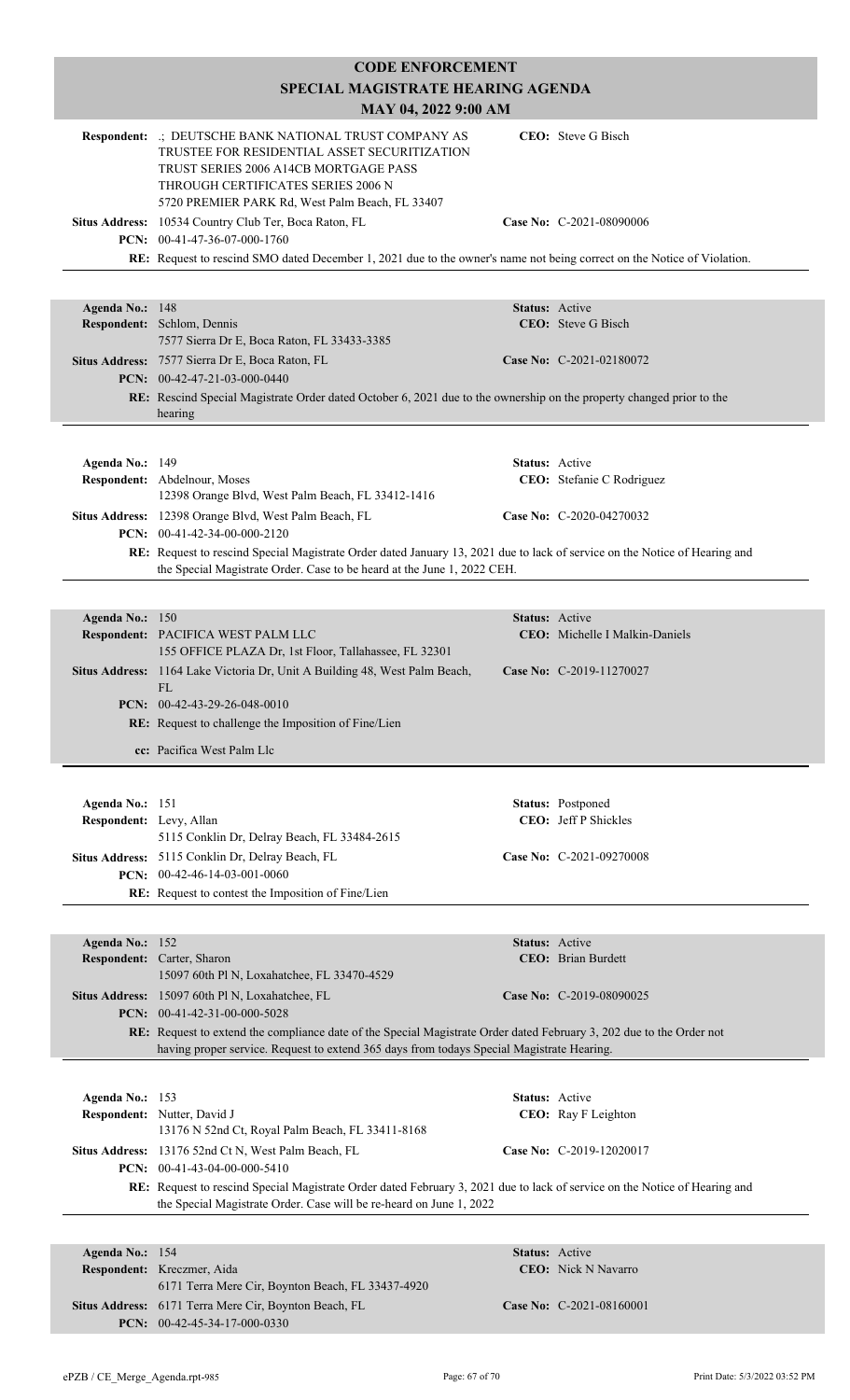|                    | RE: Request to rescind Special Magistrate Order dated January 3, 2022 due to no service on the Notice of Violation. CEO<br>posted the property after the compliance date.                            |                       |                                                                                                   |  |
|--------------------|------------------------------------------------------------------------------------------------------------------------------------------------------------------------------------------------------|-----------------------|---------------------------------------------------------------------------------------------------|--|
|                    | cc: Kreczmer, Aida                                                                                                                                                                                   |                       |                                                                                                   |  |
|                    |                                                                                                                                                                                                      |                       |                                                                                                   |  |
| Agenda No.: 155    |                                                                                                                                                                                                      | Status: Active        |                                                                                                   |  |
|                    | Respondent: Medina, Miguel A                                                                                                                                                                         |                       | CEO: Stefanie C Rodriguez                                                                         |  |
|                    | 15210 75th Ln N, Loxahatchee, FL 33470-5292                                                                                                                                                          |                       |                                                                                                   |  |
|                    | Situs Address: 15210 75th Ln N, Loxahatchee, FL                                                                                                                                                      |                       | Case No: C-2021-05100033                                                                          |  |
|                    | PCN: $00-41-42-30-00-000-2250$                                                                                                                                                                       |                       |                                                                                                   |  |
|                    | RE: Request to extend compliance date of the Special Magistrate Order dated December 1, 2021. Request to extend 30 days<br>from todays hearing. Special Magistrate Order not properly served.        |                       |                                                                                                   |  |
|                    |                                                                                                                                                                                                      |                       |                                                                                                   |  |
|                    |                                                                                                                                                                                                      |                       |                                                                                                   |  |
| Agenda No.: 156    |                                                                                                                                                                                                      | Status: Active        |                                                                                                   |  |
|                    | Respondent: Garcia, Mario A<br>5187 2nd Rd, Lake Worth, FL 33467-5615                                                                                                                                |                       | CEO: Adam M Osowsky                                                                               |  |
|                    | Situs Address: 5187 2nd Rd, Lake Worth, FL                                                                                                                                                           |                       | Case No: C-2020-07220008                                                                          |  |
|                    | PCN: 00-42-43-27-05-032-0750                                                                                                                                                                         |                       |                                                                                                   |  |
|                    | RE: Request to rescind the Special Magistrate Order dated July 14, 2021 due to the incorrect code section cited. Property                                                                            |                       |                                                                                                   |  |
|                    | owner is in need of a pool barrier permit.                                                                                                                                                           |                       |                                                                                                   |  |
|                    |                                                                                                                                                                                                      |                       |                                                                                                   |  |
| Agenda No.: 157    |                                                                                                                                                                                                      | <b>Status:</b> Active |                                                                                                   |  |
|                    | Respondent: GATOR 2018 DISREGARDED ENTITY LLC, GATOR                                                                                                                                                 |                       | CEO: Jodi A Guthrie                                                                               |  |
|                    | ENGLISH LC, GATOR MILFORD LLC                                                                                                                                                                        |                       |                                                                                                   |  |
|                    | 7850 NW 146th St, Fl 4, Hialeah, FL 33016-1564                                                                                                                                                       |                       | Type: Life Safety                                                                                 |  |
|                    | Situs Address: 2425 10th Ave N, Lake Worth, FL                                                                                                                                                       |                       | Case No: C-2021-10140014                                                                          |  |
|                    | PCN: $00-43-44-20-01-024-0010$<br>RE: Request to challenge the Imposition of Fines/Liens for Special Magistrate Order dated December 1, 2021                                                         |                       |                                                                                                   |  |
|                    |                                                                                                                                                                                                      |                       |                                                                                                   |  |
|                    | cc: Gator 2018 Disregarded Entity Llc<br>Gator English Lc                                                                                                                                            |                       |                                                                                                   |  |
|                    | Gator Milford Llc                                                                                                                                                                                    |                       |                                                                                                   |  |
|                    | Weiss Serota Helman Cole & Bierman                                                                                                                                                                   |                       |                                                                                                   |  |
|                    |                                                                                                                                                                                                      |                       |                                                                                                   |  |
| Agenda No.: 158    |                                                                                                                                                                                                      | Status: Active        |                                                                                                   |  |
|                    | Respondent: Jakubek, Timothy J; Martinez, Elena A                                                                                                                                                    |                       | CEO: Joanna Mirodias                                                                              |  |
|                    | 3836 Holiday Rd, Palm Beach Gardens, FL 33410-2238                                                                                                                                                   |                       |                                                                                                   |  |
|                    | Situs Address: 3836 Holiday Rd, Palm Beach Gardens, FL                                                                                                                                               |                       | Case No: C-2021-03080086                                                                          |  |
|                    | <b>PCN:</b> $00-43-41-31-04-030-0160$                                                                                                                                                                |                       |                                                                                                   |  |
|                    | RE: Request to modify Special Magistrate Order dated August 4, 2021 due to a scrivener's error in the respondent's name.<br>Correct spelling is Eliana E. Jakubek f/k/a Martinez.                    |                       |                                                                                                   |  |
|                    |                                                                                                                                                                                                      |                       |                                                                                                   |  |
|                    |                                                                                                                                                                                                      |                       |                                                                                                   |  |
| Agenda No.: 159    | Respondent: Brown, Michael; Brown, Karyn                                                                                                                                                             |                       | <b>Status:</b> Removed<br>CEO: Joanna Mirodias                                                    |  |
|                    | 2353 Idlewild Rd, Palm Beach Gardens, FL 33410-2501                                                                                                                                                  |                       |                                                                                                   |  |
|                    | Situs Address: 2353 Idlewild Rd, Palm Beach Gardens, FL                                                                                                                                              |                       | Case No: C-2021-06250011                                                                          |  |
|                    | PCN: 00-43-42-05-00-000-1013                                                                                                                                                                         | Zoned: RS             |                                                                                                   |  |
| <b>Violations:</b> | $\overline{2}$<br>Details: Any owner or authorized agent who intends to construct, enlarge, alter, repair, move, demolish,                                                                           |                       |                                                                                                   |  |
|                    |                                                                                                                                                                                                      |                       | or change the occupancy of a building or structure, or to erect, install, enlarge, alter, repair, |  |
|                    | remove, convert or replace any impact-resistant coverings, electrical, gas, mechanical or                                                                                                            |                       |                                                                                                   |  |
|                    | plumbing system, the installation of which is regulated by this code, or to cause any such work<br>to be done, shall first make application to the building official and obtain the required permit. |                       |                                                                                                   |  |
|                    | More specifically, the shed/structure has been erected or installed without a valid building                                                                                                         |                       |                                                                                                   |  |
|                    | permit.                                                                                                                                                                                              |                       |                                                                                                   |  |
|                    | Code: PBC Amendments to FBC 7th Edition (2020) - 105.1                                                                                                                                               |                       |                                                                                                   |  |
|                    | <b>Status: CLS</b><br><b>Issued:</b> 06/29/2021                                                                                                                                                      |                       |                                                                                                   |  |
|                    |                                                                                                                                                                                                      |                       |                                                                                                   |  |
| Agenda No.: 160    |                                                                                                                                                                                                      |                       | <b>Status:</b> Removed                                                                            |  |
|                    | Respondent: COLLARD, LLOYD F                                                                                                                                                                         |                       | CEO: Adam M Osowsky                                                                               |  |
|                    | 270 Ficus Tree Dr, Lantana, FL 33462-5104                                                                                                                                                            |                       |                                                                                                   |  |
|                    | Situs Address: 270 Ficus Tree Dr, Lake Worth, FL                                                                                                                                                     |                       | Case No: C-2021-11050016                                                                          |  |

**PCN:** 00-43-45-09-10-001-0270 **Zoned:** RM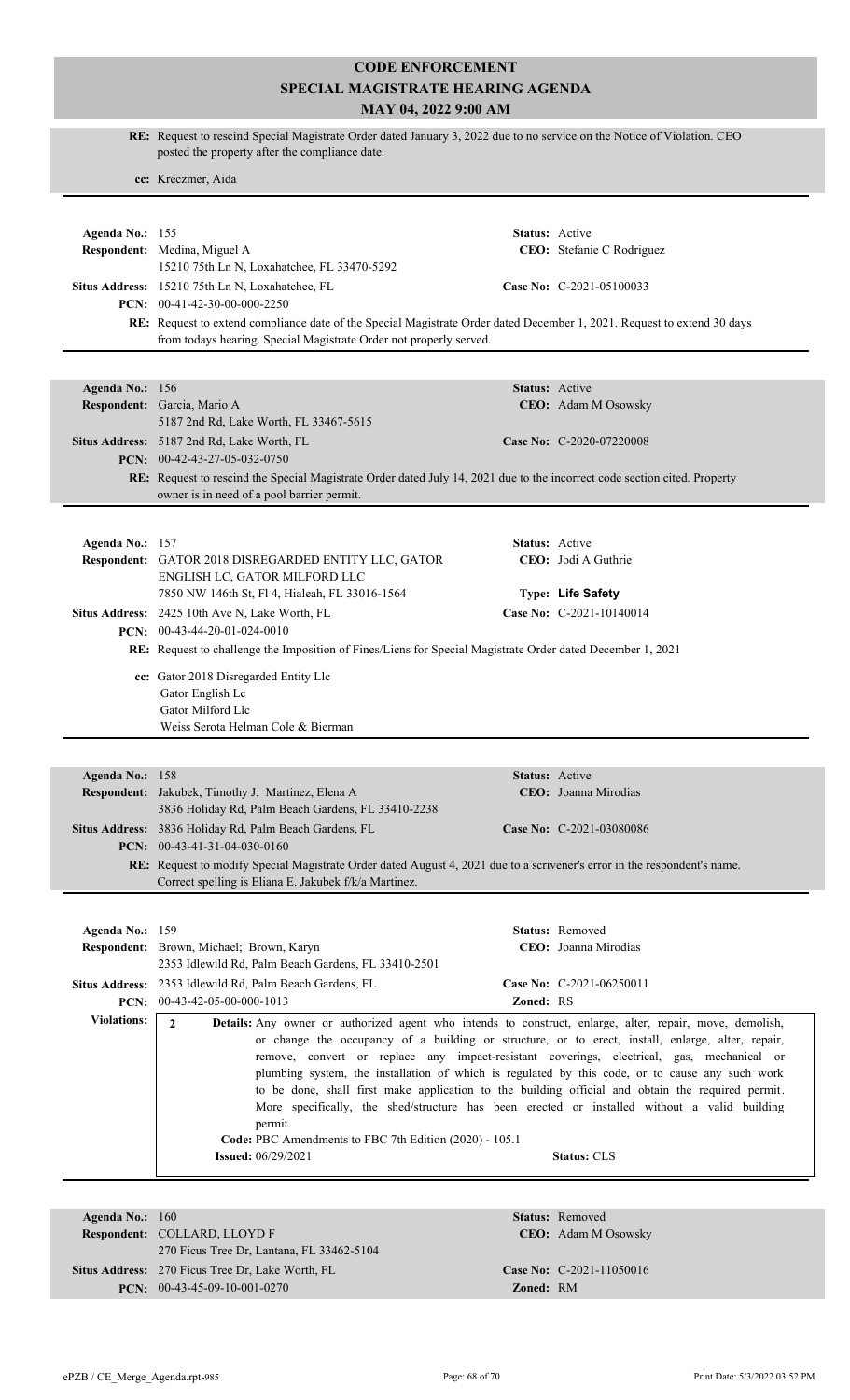| <b>Violations:</b> |                                                                                                                 |  |  |
|--------------------|-----------------------------------------------------------------------------------------------------------------|--|--|
|                    | <b>Details:</b> Any owner or authorized agent who intends to construct, enlarge, alter, repair, move, demolish, |  |  |
|                    | or change the occupancy of a building or structure, or to erect, install, enlarge, alter, repair,               |  |  |
|                    | remove, convert or replace any impact-resistant coverings, electrical, gas, mechanical or                       |  |  |
|                    | plumbing system, the installation of which is regulated by this code, or to cause any such work                 |  |  |
|                    | to be done, shall first make application to the building official and obtain the required permit.               |  |  |
|                    | More specifically, chain linked fence has been erected or installed without a valid building                    |  |  |
|                    | permit.                                                                                                         |  |  |
|                    | Code: PBC Amendments to FBC 7th Edition (2020) - 105.1                                                          |  |  |
|                    | <b>Issued:</b> $11/05/2021$<br><b>Status: CLS</b>                                                               |  |  |

| Agenda No.: $161$  | <b>Respondent:</b> Pavlik, Kenneth<br>5171 Glencove Ln, West Palm Beach, FL 33415-7480                                                                                                                                                                                                                                                                                                                                                                                                                                                                                                                                                                                                                           | <b>Status:</b> Active | <b>CEO</b> : David T Snell |
|--------------------|------------------------------------------------------------------------------------------------------------------------------------------------------------------------------------------------------------------------------------------------------------------------------------------------------------------------------------------------------------------------------------------------------------------------------------------------------------------------------------------------------------------------------------------------------------------------------------------------------------------------------------------------------------------------------------------------------------------|-----------------------|----------------------------|
|                    | Situs Address: 5171 Glencove Ln, West Palm Beach, FL                                                                                                                                                                                                                                                                                                                                                                                                                                                                                                                                                                                                                                                             |                       | Case No: C-2021-09070012   |
|                    | <b>PCN:</b> $00-42-44-11-30-020-0050$                                                                                                                                                                                                                                                                                                                                                                                                                                                                                                                                                                                                                                                                            | <b>Zoned: RM</b>      |                            |
| <b>Violations:</b> | <b>Details:</b> Any owner or authorized agent who intends to construct, enlarge, alter, repair, move, demolish,<br>or change the occupancy of a building or structure, or to erect, install, enlarge, alter, repair,<br>remove, convert or replace any impact-resistant coverings, electrical, gas, mechanical or<br>plumbing system, the installation of which is regulated by this code, or to cause any such work<br>to be done, shall first make application to the building official and obtain the required permit.<br>Specifically: A covered patio has been erected or installed without a valid building permit.<br>Code: PBC Amendments to FBC 7th Edition (2020) - 105.1<br><b>Issued: 09/09/2021</b> |                       | <b>Status: CEH</b>         |

| Agenda No.: 162    |                                                                                                                                                                                                                                                                                                                                                                                                                                                                                                                                                                                                                                                                                                                                                                                                                                                                                                                                                                                                                                                                                                                                                                                                                                                                                                                        | Status: Active                 |  |  |
|--------------------|------------------------------------------------------------------------------------------------------------------------------------------------------------------------------------------------------------------------------------------------------------------------------------------------------------------------------------------------------------------------------------------------------------------------------------------------------------------------------------------------------------------------------------------------------------------------------------------------------------------------------------------------------------------------------------------------------------------------------------------------------------------------------------------------------------------------------------------------------------------------------------------------------------------------------------------------------------------------------------------------------------------------------------------------------------------------------------------------------------------------------------------------------------------------------------------------------------------------------------------------------------------------------------------------------------------------|--------------------------------|--|--|
|                    | <b>Respondent: JMB HOLDINGS LLC</b>                                                                                                                                                                                                                                                                                                                                                                                                                                                                                                                                                                                                                                                                                                                                                                                                                                                                                                                                                                                                                                                                                                                                                                                                                                                                                    | CEO: Michelle I Malkin-Daniels |  |  |
|                    | 505 S Flagler Dr, Ste 900, West Palm Beach, FL 33401                                                                                                                                                                                                                                                                                                                                                                                                                                                                                                                                                                                                                                                                                                                                                                                                                                                                                                                                                                                                                                                                                                                                                                                                                                                                   |                                |  |  |
|                    | Situs Address: 15551 79th Ter N, Palm Beach Gardens, FL                                                                                                                                                                                                                                                                                                                                                                                                                                                                                                                                                                                                                                                                                                                                                                                                                                                                                                                                                                                                                                                                                                                                                                                                                                                                | Case No: C-2021-09210020       |  |  |
|                    | <b>PCN:</b> $00-42-41-16-00-000-3390$                                                                                                                                                                                                                                                                                                                                                                                                                                                                                                                                                                                                                                                                                                                                                                                                                                                                                                                                                                                                                                                                                                                                                                                                                                                                                  | <b>Zoned: AR</b>               |  |  |
| <b>Violations:</b> | <b>Details:</b> Any owner or authorized agent who intends to construct, enlarge, alter, repair, move, demolish,<br>$\mathbf{1}$<br>or change the occupancy of a building or structure, or to erect, install, enlarge, alter, repair,<br>remove, convert or replace any impact-resistant coverings, electrical, gas, mechanical or<br>plumbing system, the installation of which is regulated by this code, or to cause any such work<br>to be done, shall first make application to the building official and obtain the required permit.<br>More specifically, the accessory structure garage / workshop has been altered, erected or<br>installed without a valid building permit.<br>A certificate of completion is proof that a structure or system is complete and for certain types<br>of permits is released for use and may be connected to a utility system. This certificate does not<br>grant authority to occupy a building, such as shell building, prior to the issuance of a certificate<br>of occupancy. More specifically, obtain a certificate of completion for the alterations of the<br>accessory structure garage / workshop.<br>Code: PBC Amendments to FBC 7th Edition (2020) - 105.1<br>PBC Amendments to FBC 7th Edition (2020) - 111.5<br><b>Issued:</b> $09/21/2021$<br><b>Status: CEH</b> |                                |  |  |
|                    | cc: Weiner, Michael Esq                                                                                                                                                                                                                                                                                                                                                                                                                                                                                                                                                                                                                                                                                                                                                                                                                                                                                                                                                                                                                                                                                                                                                                                                                                                                                                |                                |  |  |

| Agenda No.: $163$  | <b>Respondent:</b> Vaughn, Debbie H<br>11581 Tangerine Blvd, West Palm Beach, FL 33412-1863 | <b>Status:</b> Active<br><b>CEO</b> : Brian Burdett                                                                                                                                                                                                                                                                                                                                                                                                                                                                                                                                                                                                   |  |
|--------------------|---------------------------------------------------------------------------------------------|-------------------------------------------------------------------------------------------------------------------------------------------------------------------------------------------------------------------------------------------------------------------------------------------------------------------------------------------------------------------------------------------------------------------------------------------------------------------------------------------------------------------------------------------------------------------------------------------------------------------------------------------------------|--|
|                    | Situs Address: 11581 Tangerine Blvd, West Palm Beach, FL<br>$PCN: 00-41-42-35-00-000-4130$  | Case No: $C-2021-10290001$<br><b>Zoned: AR</b>                                                                                                                                                                                                                                                                                                                                                                                                                                                                                                                                                                                                        |  |
| <b>Violations:</b> | Code: PBC Amendments to FBC 7th Edition (2020) - 105.1<br><b>Issued:</b> 11/03/2021         | <b>Details:</b> Any owner or authorized agent who intends to construct, enlarge, alter, repair, move, demolish,<br>or change the occupancy of a building or structure, or to erect, install, enlarge, alter, repair,<br>remove, convert or replace any impact-resistant coverings, electrical, gas, mechanical or<br>plumbing system, the installation of which is regulated by this code, or to cause any such work<br>to be done, shall first make application to the building official and obtain the required permit.<br>More specifically, chain link fence has been erected or installed without a valid building permit.<br><b>Status: SIT</b> |  |

**cc:** Building Division